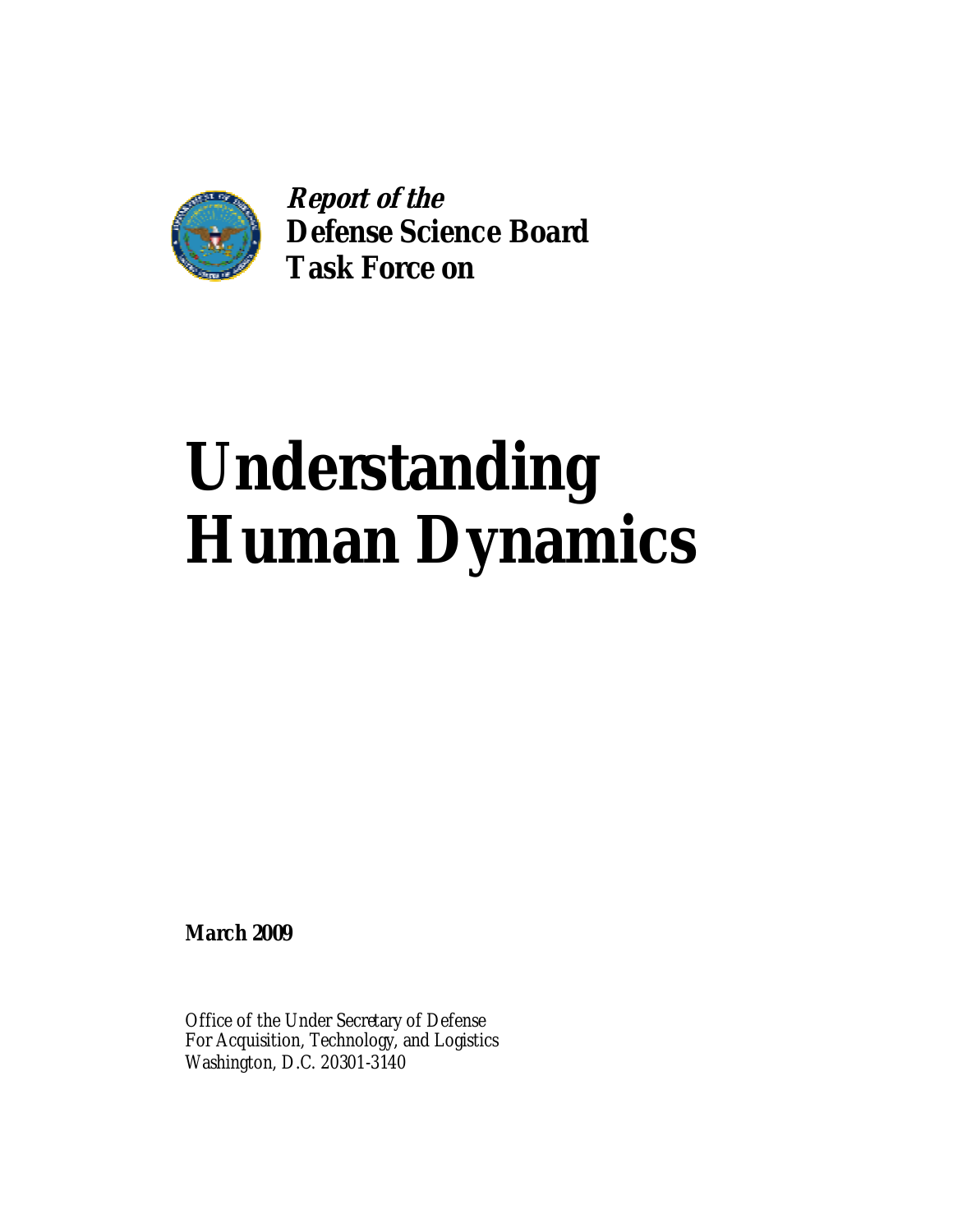| <b>Report Documentation Page</b>                                                                                                                                                                                                                                                                                                                                                                                                                                                                                                                                                                                                                                                                                                                                                                                                                                   |                             |                              |                                                   | Form Approved<br>OMB No. 0704-0188                  |                           |  |
|--------------------------------------------------------------------------------------------------------------------------------------------------------------------------------------------------------------------------------------------------------------------------------------------------------------------------------------------------------------------------------------------------------------------------------------------------------------------------------------------------------------------------------------------------------------------------------------------------------------------------------------------------------------------------------------------------------------------------------------------------------------------------------------------------------------------------------------------------------------------|-----------------------------|------------------------------|---------------------------------------------------|-----------------------------------------------------|---------------------------|--|
| Public reporting burden for the collection of information is estimated to average 1 hour per response, including the time for reviewing instructions, searching existing data sources, gathering and<br>maintaining the data needed, and completing and reviewing the collection of information. Send comments regarding this burden estimate or any other aspect of this collection of information,<br>including suggestions for reducing this burden, to Washington Headquarters Services, Directorate for Information Operations and Reports, 1215 Jefferson Davis Highway, Suite 1204, Arlington<br>VA 22202-4302. Respondents should be aware that notwithstanding any other provision of law, no person shall be subject to a penalty for failing to comply with a collection of information if it<br>does not display a currently valid OMB control number. |                             |                              |                                                   |                                                     |                           |  |
| 1. REPORT DATE<br><b>MAR 2009</b>                                                                                                                                                                                                                                                                                                                                                                                                                                                                                                                                                                                                                                                                                                                                                                                                                                  |                             | 2. REPORT TYPE               |                                                   | <b>3. DATES COVERED</b><br>00-00-2009 to 00-00-2009 |                           |  |
| <b>4. TITLE AND SUBTITLE</b>                                                                                                                                                                                                                                                                                                                                                                                                                                                                                                                                                                                                                                                                                                                                                                                                                                       |                             |                              |                                                   | 5a. CONTRACT NUMBER                                 |                           |  |
| <b>Understanding Human Dynamics</b>                                                                                                                                                                                                                                                                                                                                                                                                                                                                                                                                                                                                                                                                                                                                                                                                                                |                             |                              |                                                   | 5b. GRANT NUMBER                                    |                           |  |
|                                                                                                                                                                                                                                                                                                                                                                                                                                                                                                                                                                                                                                                                                                                                                                                                                                                                    |                             |                              |                                                   | 5c. PROGRAM ELEMENT NUMBER                          |                           |  |
| 6. AUTHOR(S)                                                                                                                                                                                                                                                                                                                                                                                                                                                                                                                                                                                                                                                                                                                                                                                                                                                       |                             |                              |                                                   | <b>5d. PROJECT NUMBER</b>                           |                           |  |
|                                                                                                                                                                                                                                                                                                                                                                                                                                                                                                                                                                                                                                                                                                                                                                                                                                                                    |                             |                              |                                                   | 5e. TASK NUMBER                                     |                           |  |
|                                                                                                                                                                                                                                                                                                                                                                                                                                                                                                                                                                                                                                                                                                                                                                                                                                                                    |                             |                              |                                                   | 5f. WORK UNIT NUMBER                                |                           |  |
| 7. PERFORMING ORGANIZATION NAME(S) AND ADDRESS(ES)<br>Office of the Under Secretary of Defense, For Acquisition, Technology,<br>and Logistics, Washington, DC, 20301-3140                                                                                                                                                                                                                                                                                                                                                                                                                                                                                                                                                                                                                                                                                          |                             |                              |                                                   | 8. PERFORMING ORGANIZATION<br><b>REPORT NUMBER</b>  |                           |  |
| 9. SPONSORING/MONITORING AGENCY NAME(S) AND ADDRESS(ES)                                                                                                                                                                                                                                                                                                                                                                                                                                                                                                                                                                                                                                                                                                                                                                                                            |                             |                              | 10. SPONSOR/MONITOR'S ACRONYM(S)                  |                                                     |                           |  |
|                                                                                                                                                                                                                                                                                                                                                                                                                                                                                                                                                                                                                                                                                                                                                                                                                                                                    |                             |                              |                                                   | 11. SPONSOR/MONITOR'S REPORT<br>NUMBER(S)           |                           |  |
| 12. DISTRIBUTION/AVAILABILITY STATEMENT<br>Approved for public release; distribution unlimited                                                                                                                                                                                                                                                                                                                                                                                                                                                                                                                                                                                                                                                                                                                                                                     |                             |                              |                                                   |                                                     |                           |  |
| <b>13. SUPPLEMENTARY NOTES</b>                                                                                                                                                                                                                                                                                                                                                                                                                                                                                                                                                                                                                                                                                                                                                                                                                                     |                             |                              |                                                   |                                                     |                           |  |
| 14. ABSTRACT                                                                                                                                                                                                                                                                                                                                                                                                                                                                                                                                                                                                                                                                                                                                                                                                                                                       |                             |                              |                                                   |                                                     |                           |  |
| <b>15. SUBJECT TERMS</b>                                                                                                                                                                                                                                                                                                                                                                                                                                                                                                                                                                                                                                                                                                                                                                                                                                           |                             |                              |                                                   |                                                     |                           |  |
| 16. SECURITY CLASSIFICATION OF:                                                                                                                                                                                                                                                                                                                                                                                                                                                                                                                                                                                                                                                                                                                                                                                                                                    |                             |                              | 17. LIMITATION OF                                 | 18. NUMBER                                          | 19a. NAME OF              |  |
| a. REPORT<br>unclassified                                                                                                                                                                                                                                                                                                                                                                                                                                                                                                                                                                                                                                                                                                                                                                                                                                          | b. ABSTRACT<br>unclassified | c. THIS PAGE<br>unclassified | <b>ABSTRACT</b><br>Same as<br><b>Report (SAR)</b> | OF PAGES<br>144                                     | <b>RESPONSIBLE PERSON</b> |  |

**Standard Form 298 (Rev. 8-98)**<br>Prescribed by ANSI Std Z39-18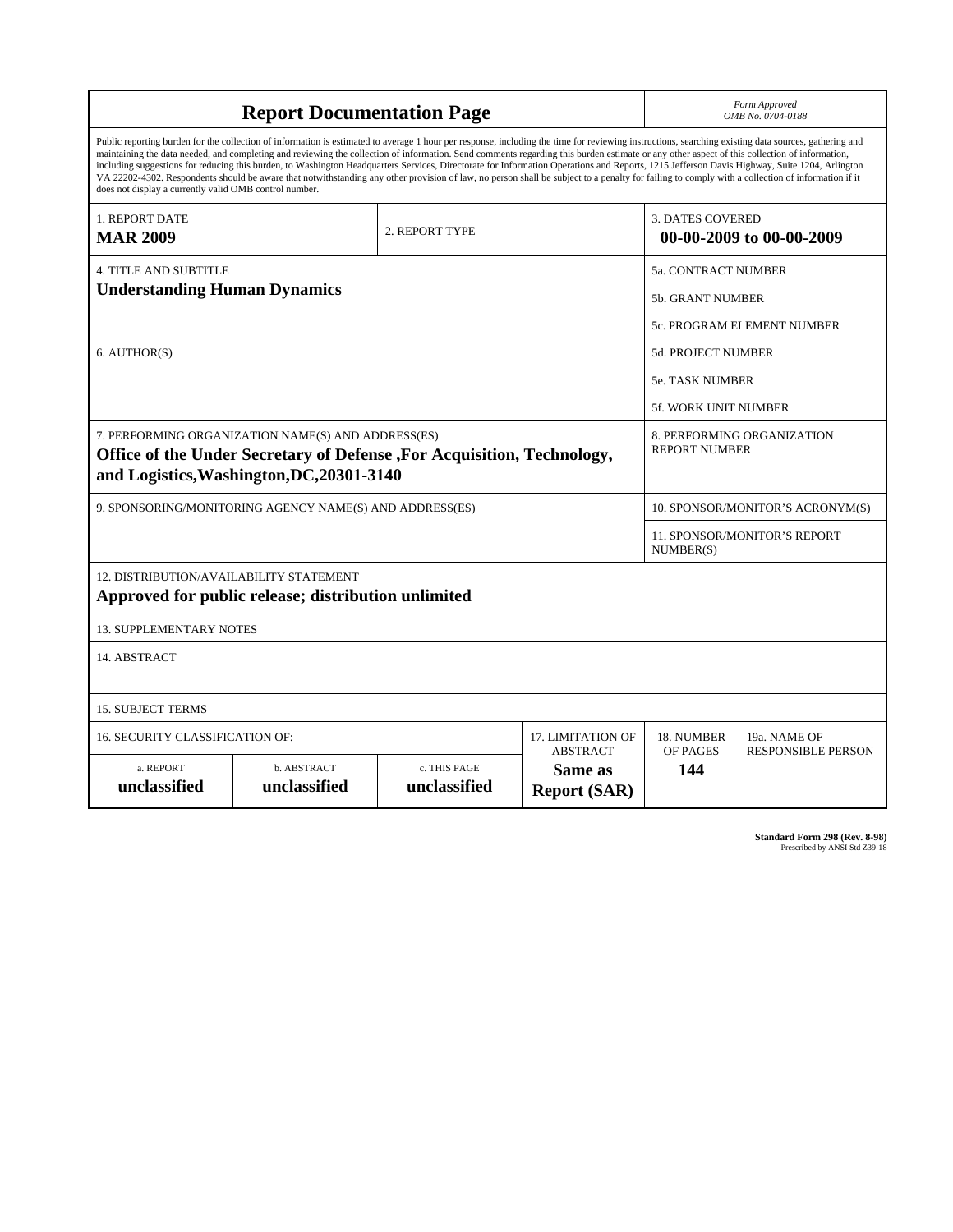This report is a product of the Defense Science Board (DSB).

The DSB is a federal advisory committee established to provide independent advice to the Secretary of Defense. Statements, opinions, conclusions, and recommendations in this report do not necessarily represent the official position of the Department of Defense.

The DSB Task Force on Understanding Human Dynamics completed its information gathering in June 2008.

This report is unclassified and cleared for public release.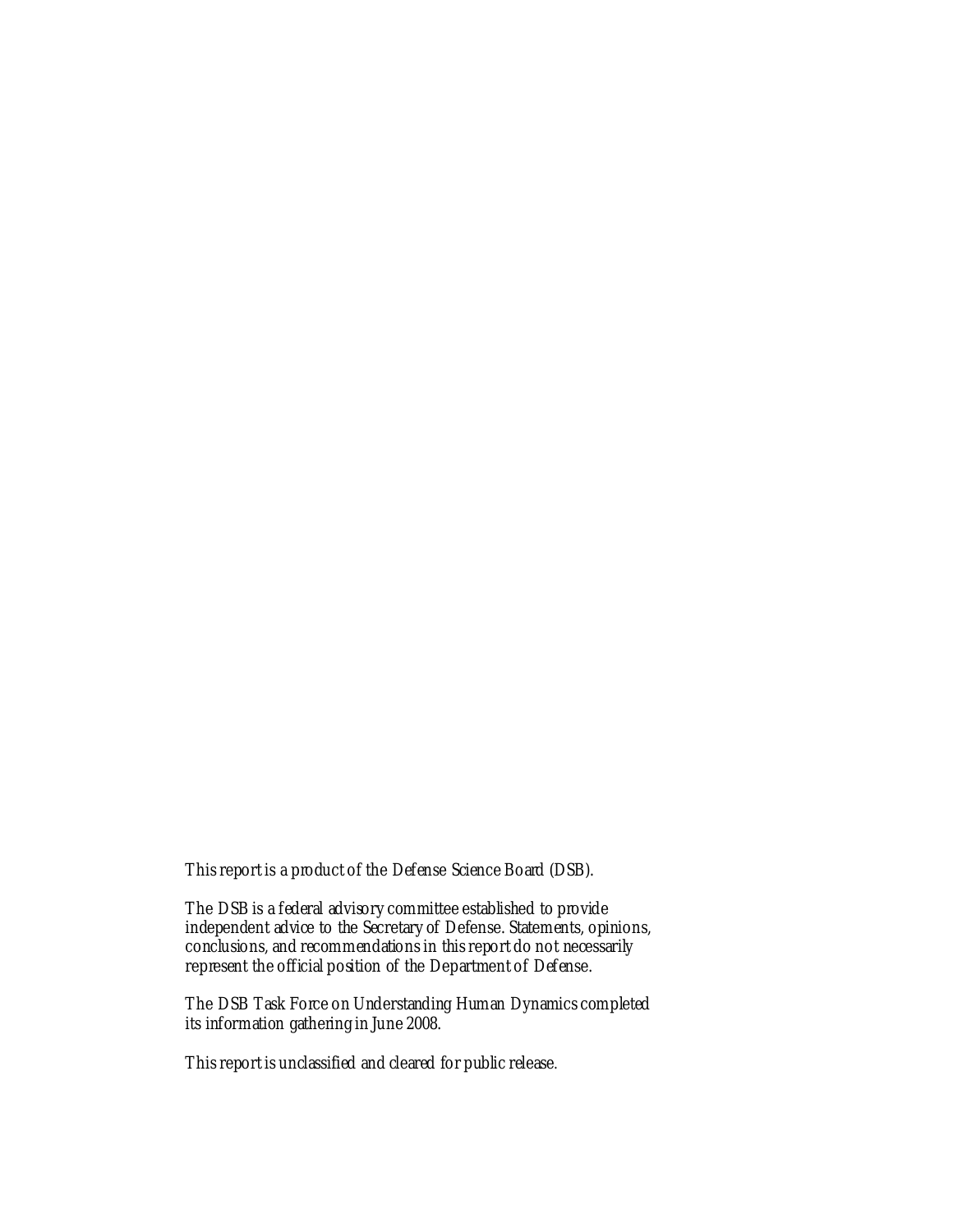# **Table of Contents**

| Chapter 2. The Importance of Human Dynamics in Future        |  |
|--------------------------------------------------------------|--|
|                                                              |  |
| Chapter 4. Interagency and Civil Society Participation23     |  |
| Chapter 5. Education, Training, and Expertise34              |  |
| Chapter 6. Science and Technology Programs and Investments50 |  |
| Chapter 7. Human Dynamics Data Bases, Tools, and Products58  |  |
|                                                              |  |
|                                                              |  |
| Appendix B. Insights from Past Experiences with              |  |
| Appendix C. Formal Requirements and Perceived Needs90        |  |
|                                                              |  |
| Appendix E. Computational Modeling for Reasoning             |  |
|                                                              |  |
|                                                              |  |
|                                                              |  |
|                                                              |  |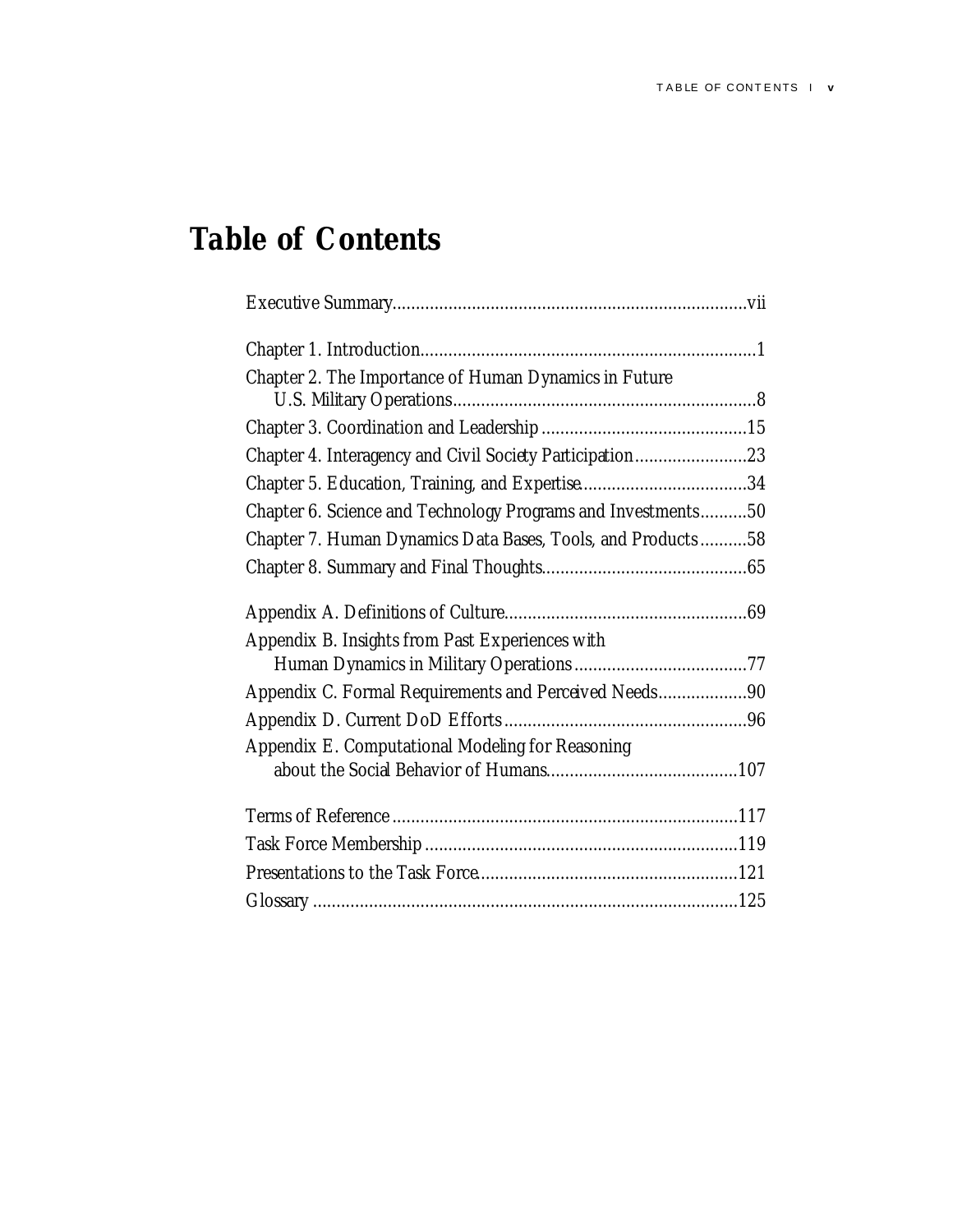#### vi | TABLE OF CONTENTS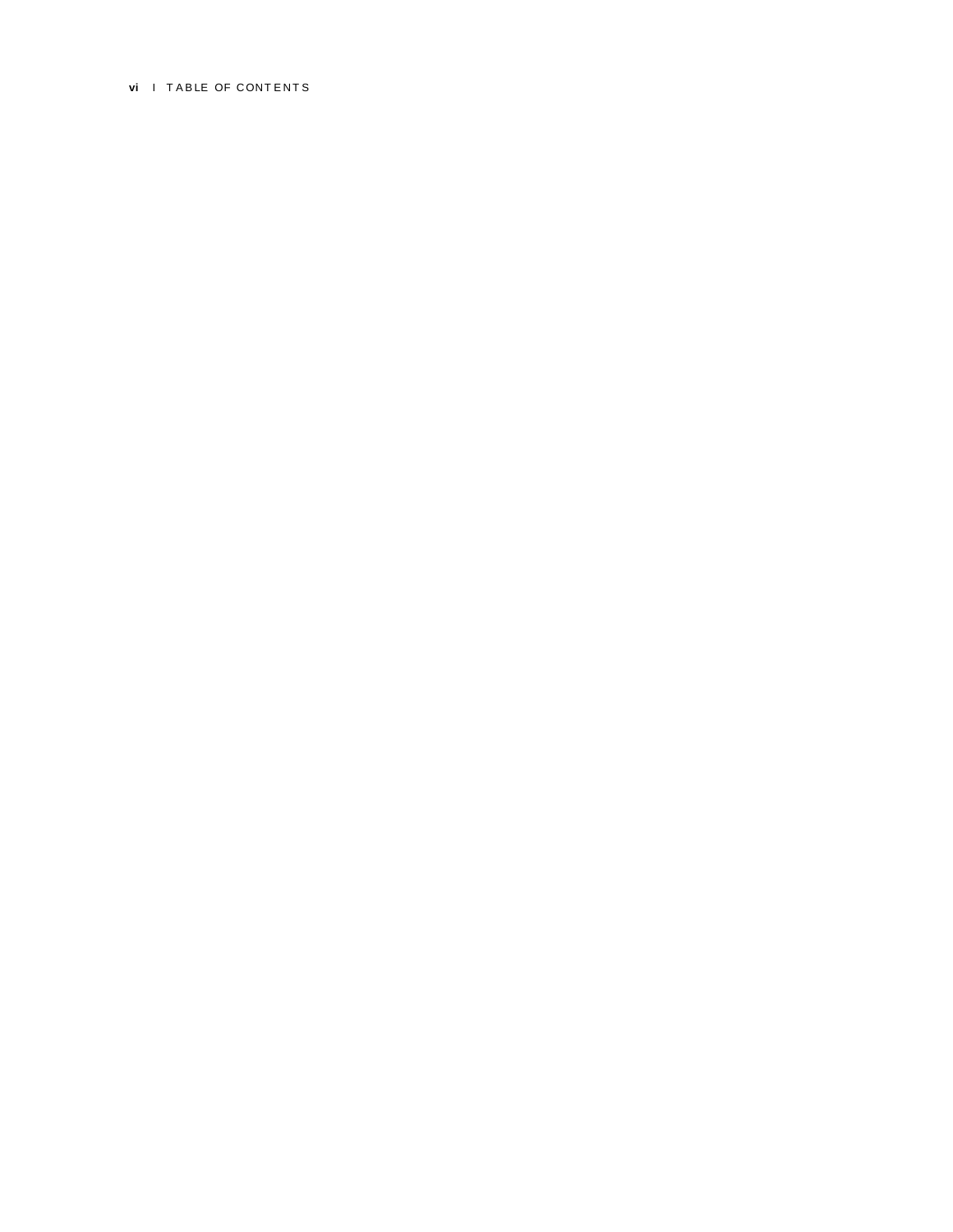# **Executive Summary**

Understanding human dynamics is an essential aspect of planning for success across the full spectrum of military and national security operations. While the adage that "warfare is political conflict by other means" is widely recognized, combatants who underestimate the impact of the human element in military operations do so at their risk. During the Second World War and the reconstruction that followed, as well as during the Cold War, understanding human dynamics was considered essential.

As conceptualized in this report, the term **"human dynamics"** comprises the actions and interactions of personal, interpersonal, and social/contextual factors and their effects on behavioral outcomes. Human dynamics are influenced by factors such as economics, religion, politics, and culture. **Culture** is defined herein as the particular norms and beliefs held by every human, that impacts how individuals, groups and societies perceive, behave and interact.

Although, the U.S. military belatedly increased its human dynamics awareness within the current Iraq and Afghanistan theaters, recent progress has been achieved because of its importance in strategic, operational, and tactical decision-making. The U.S. military has also made recent progress in training and sensitizing deployed U.S. forces to the importance of understanding human dynamics in dealing with individuals, groups, and societies. There have been numerous, though mostly uncoordinated, efforts within DoD to manage relevant databases and provide associated tools and cultural advisors. To a large extent, these efforts recapitulate "lessons learned and since forgotten" from prior engagements—capabilities that were permitted to lapse and were no longer organic to DoD.

Substantial improvements by DoD are needed in understanding human dynamics. In particular, DoD must take a longer-term view and build upon increased capability achieved in Iraq and Afghanistan. It must institutionalize the best of current programs and processes so that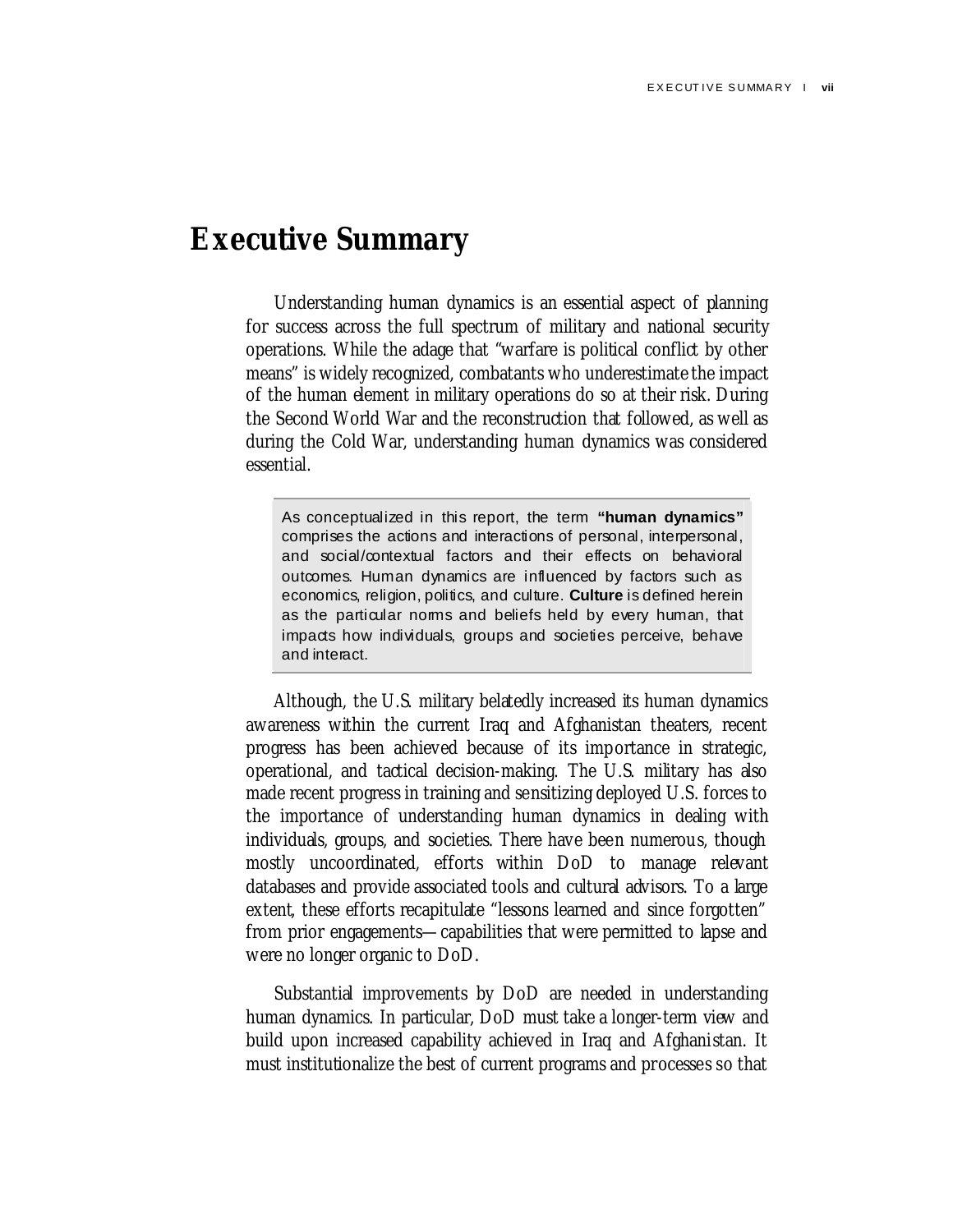this capability is also available across the full spectrum of military operations, including increased emphasis on activities, referred to as Phase 0, that seek to mitigate the likelihood of armed conflict.

To be effective in the long term, DoD must develop more coherence in its efforts to enhance human dynamics awareness. Most importantly, capability must be expanded beyond the focus of current armed conflicts so that the Department and military services have the flexibility to adjust rapidly to events in other places in the world. Playing "catch-up" will not be an effective option.

The task force believes that opportunities with both near-term and long-term payoffs exist for substantial improvement in the following areas:

- coordination and leadership
- interagency and civil interactions
- education, training, and career development
- human dynamics advisors
- science and technology investments
- data, tools, and products

Specific recommendations, grouped by the topics listed above, are presented in the balance of this summary, and are detailed in the chapters that follow. All of the recommendations presented in this report are important for conflicts the nation is likely to face in the next decade or two. However, four of them should have the highest priority in the near term, because they provide the foundations that will enable all the rest. These four priority recommendations are:

- **1. Develop a comprehensive strategy**
- **2. Establish effective oversight**
- **3. Include specifically in upcoming Quadrennial Defense Review (QDR)**
- **4. Increase the "cultural bench"**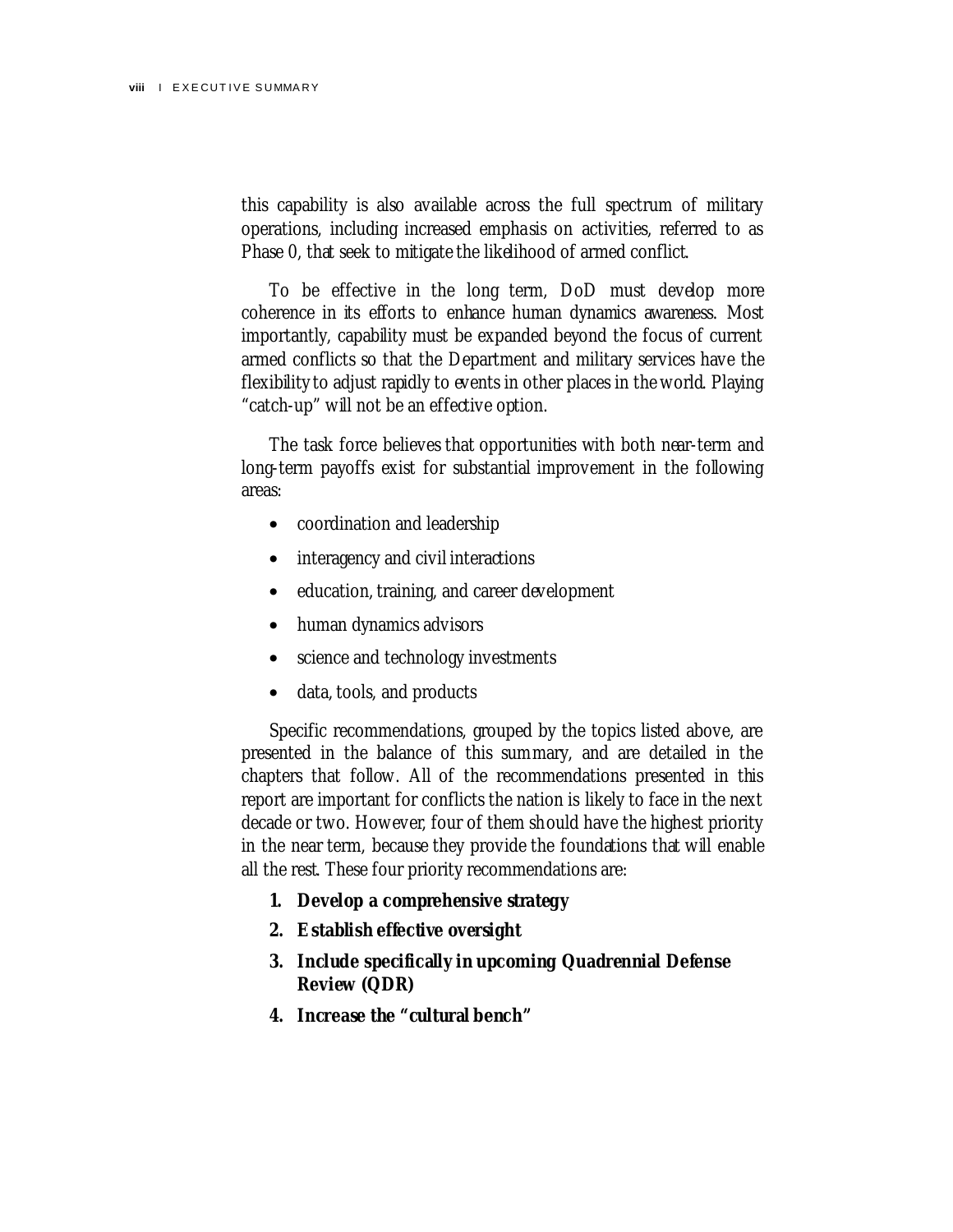# **Coordination and Leadership**

There is a growing body of DoD investments in knowledge related to human dynamics, ranging from data collection and analysis to field support and training. For example, each of the U.S. armed services has programs underway to build cultural awareness for stability operations, to acquire germane data, and to use communications to enhance

training and consultation. However, this disparate set of programs shows signs of duplication as well as common shortfalls. The task force found little evidence of coordination among these programs or of a long-range plan for further development and management—either among the Services, within a combatant command, or by the Office of the Secretary of Defense.

As no single repository, coordination entity, or management function exists today, the task force had great difficulty identifying all relevant, on-going efforts in human dynamics. The task force was also unable to find either a guiding strategy, or individuals or organizations that

"Over the long term, we cannot kill or capture our way to victory. Nonmilitary efforts—these tools of persuasion and inspiration—were indispensable to the outcome of the defining ideological struggle of the 20th century. They are just as indispensable in the 21st century — and perhaps even more so." *Defense Secretary Robert Gates, July 2008* 

could identify all the associated efforts currently underway or previously conducted by the U.S. military. Future detailed assessments of human dynamics initiatives can build upon survey work currently ongoing in multiple quarters within DoD. However, human dynamics efforts today appear uneven and duplicative, and lack evaluative measures or even a common vocabulary.

There have been successes based on careful attention to cultural influences on human dynamics. The story of El Salvador, summarized in Chapter 3, is a recent example of "best practices" in this application.

The need for understanding human dynamics will continue to be important in the foreseeable future, as the United States interacts with numerous cultures to achieve national security goals and objectives. Human dynamics capabilities are critically important for future military missions and engagements and should be treated as such. Moreover, they are often most valuable in shaping events before hostilities are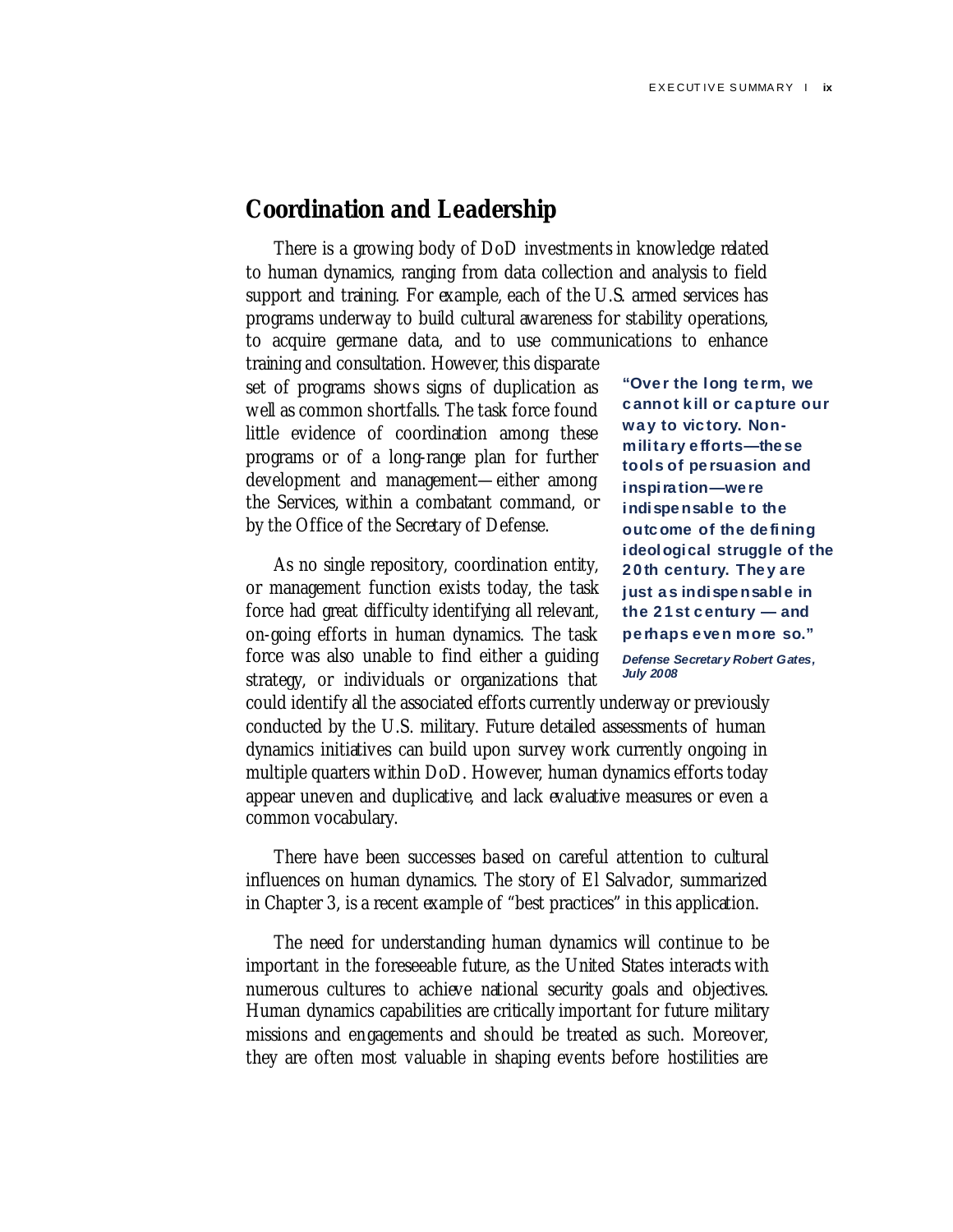#### x I E XE CUT IV E S UMMA RY

underway—perhaps even preventing hostilities. The Department must avoid loss of focus and of important capabilities in this area when current engagements in Iraq and Afghanistan subside. As understanding human dynamics will continue to be of utmost importance, it should be specifically included in the upcoming QDR.

One opportunity to learn and develop human dynamics capabilities, unencumbered by the demands of major conflict, would be to establish a pilot activity within a regional combatant command. A pilot activity would offer the opportunity to develop tactics, techniques, and procedures for possible theater engagement, as well as preparation for disaster mitigation and potential stability operations. This pilot activity would also provide the opportunity to develop and test interdisciplinary and interagency relationships as well as multinational cooperation.

#### **RECOMMENDATION 1.COORDINATION AND LEADERSHIP (CHAPTER 3)**

#### **The Secretary of Defense should:**

- **Instruct his staff to develop a comprehensive strategy** that builds upon programs now underway in the Army and Marine Corps to assure human dynamics awareness for future stability operations. This strategy should also include directives on education and training, human dynamics advisors, and knowledge management, as outlined below.
- Review and determine the best course of action to **establish effective oversight and coordination** of human dynamic activities
- **Ensure that the implications for force structure and DoD appropriations** of all the recommendations of this report are considered in the upcoming QDR.

**The Chairman of the Joint Chiefs should direct a regional combatant commander to develop tactics, techniques, and procedures** for employing enhanced knowledge of human dynamics in anticipation of stability operations with U.S. forces in non-combatant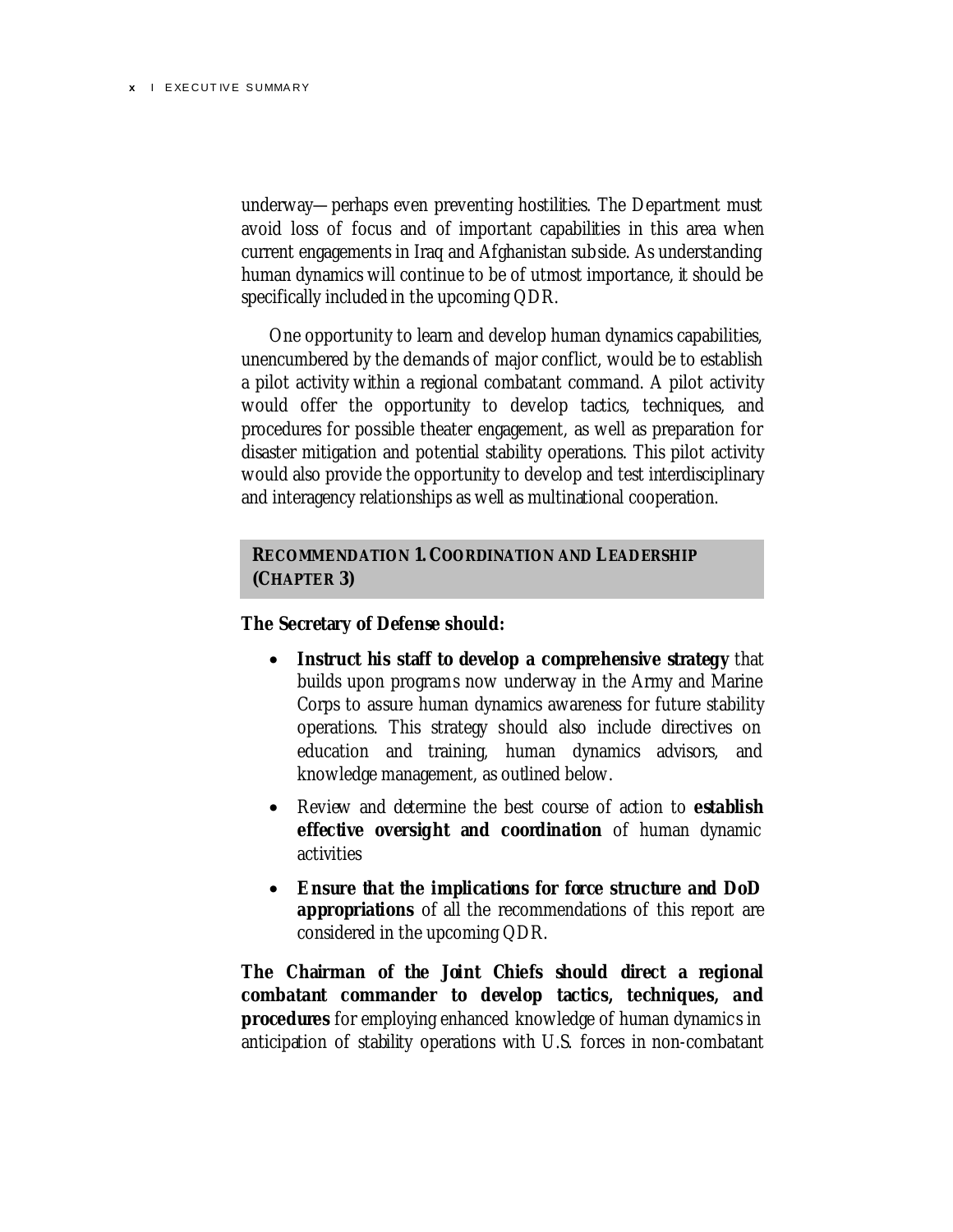roles, cooperating closely with other combatant commands, U.S. agencies, and non-government organizations (NGOs), as well as allies and host nations.

# **Interagency and Civil Organization Interactions**

"Future military challenges cannot be overcome by military means alone, and they extend well beyond the traditional domain of any single government agency or department. They require our government to operate with unity, agility, and creativity, and will require devoting considerably more resources to non-military instruments of national power."

Secretary of Defense Robert M. Gates, January 26, 2008

A number of organizations beyond DoD that have expertise and experience in human dynamics of relevance to foreign cultures can and should contribute to success. These include non-government organizations, commercial industry, academia, and many government agencies other than DoD. The Department should enthusiastically develop partnerships with all.

#### **RECOMMENDATION 2.INTERAGENCY AND CIVIL INTERACTIONS (CHAPTER 4)**

**The Under Secretary of Defense for Policy should:** 

- **Expand Unified Quest 09 exercises** to include two additional teams: private sector and non-government humanitarian organizations.
- **Review commercial approaches to human dynamics information collection and analyses** to assess relevance to the U.S. government.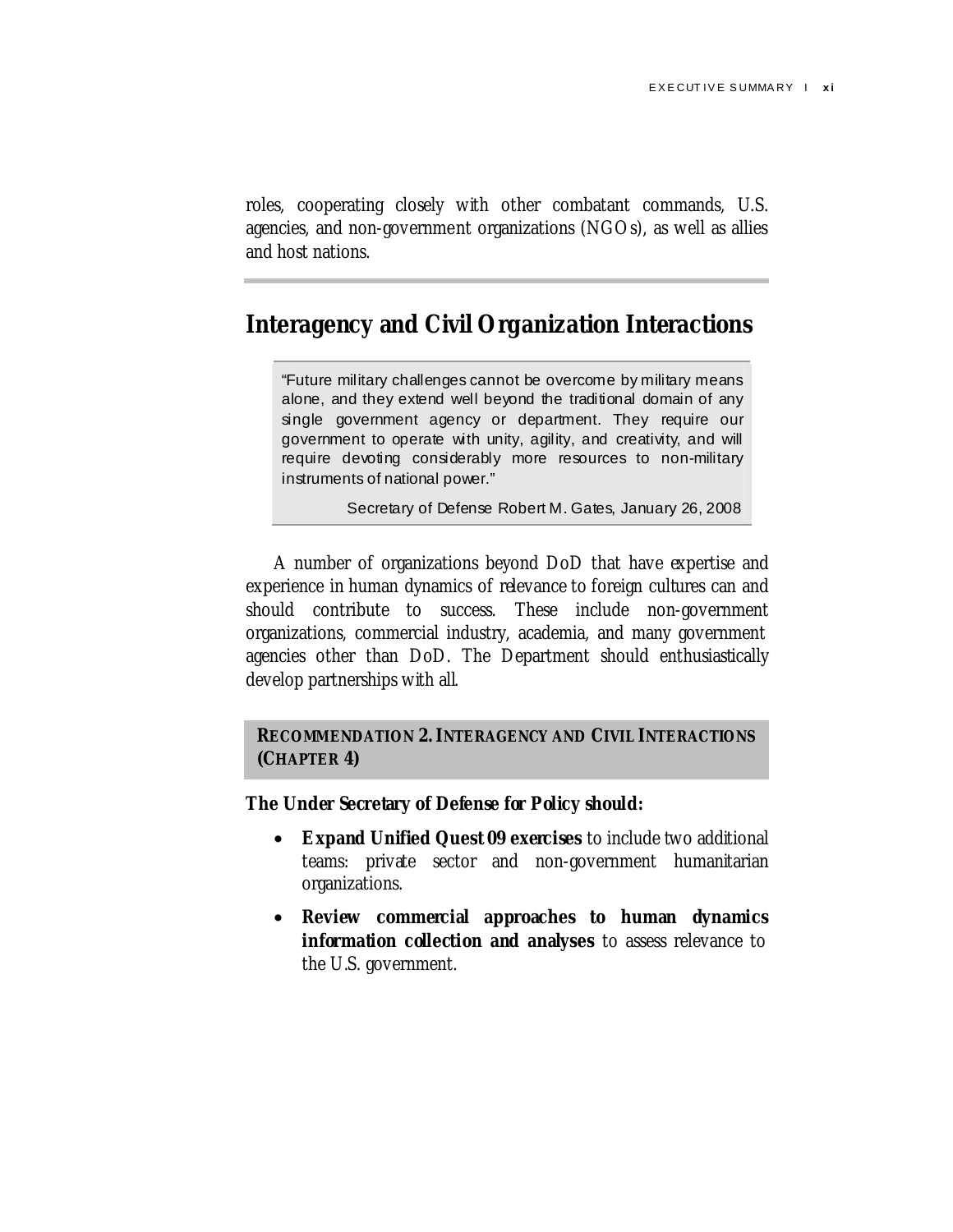l

• **Fund and launch the Center for Global Engagement,**  recommended in a prior DSB study, to provide a centralized U.S. government interagency center for human dynamics knowledge and surge capacity.<sup>1</sup>

The Under Secretary of Defense for Personnel and Readiness (USD (P&R)) should increase teamwork training for military members expected to work with nongovernment organization (NGO) and private sector partners, **emphasizing coordination and cooperation skills associated with those partnerships.** 

# **Education and Training**

There has been high payoff for some of the simplest, common sense interactions with indigenous populations. Mutual respect and courtesies do not take a lot of foreign-cultural training.

The examples of Army and Marine training efforts that sought to inculcate awareness of Iraqi and Afghan culture in units preparing for deployment to Operations Iraqi Freedom and Enduring Freedom are laudable. The use of such knowledge by the 3rd Armored Cavalry Regiment (3rd ACR) in northern Iraq, the Marine Corps intelligence activity, and the Army-JIEDDO (Joint Improvised Explosive Device Defeat Organization) program at Ft. Irwin all proved to be valuable in the judgment of combat unit commanders in theater.

The Services are continuing to expand the human dynamics content of education and training curricula at their centers of excellence and academies, in their professional military education courses, and in basic training. They should be supported in doing more. Cultural insensitivity is militarily dysfunctional, especially when coupled with indiscriminate violence directed at noncombatants. Military training should persistently stress discretion in the use of force. This must be done with a clear recognition of the tensions between this discretion and effectiveness of combat power

<sup>1.</sup> *Report of the Defense Science Board Task Force on Strategic Communication*, January 2008.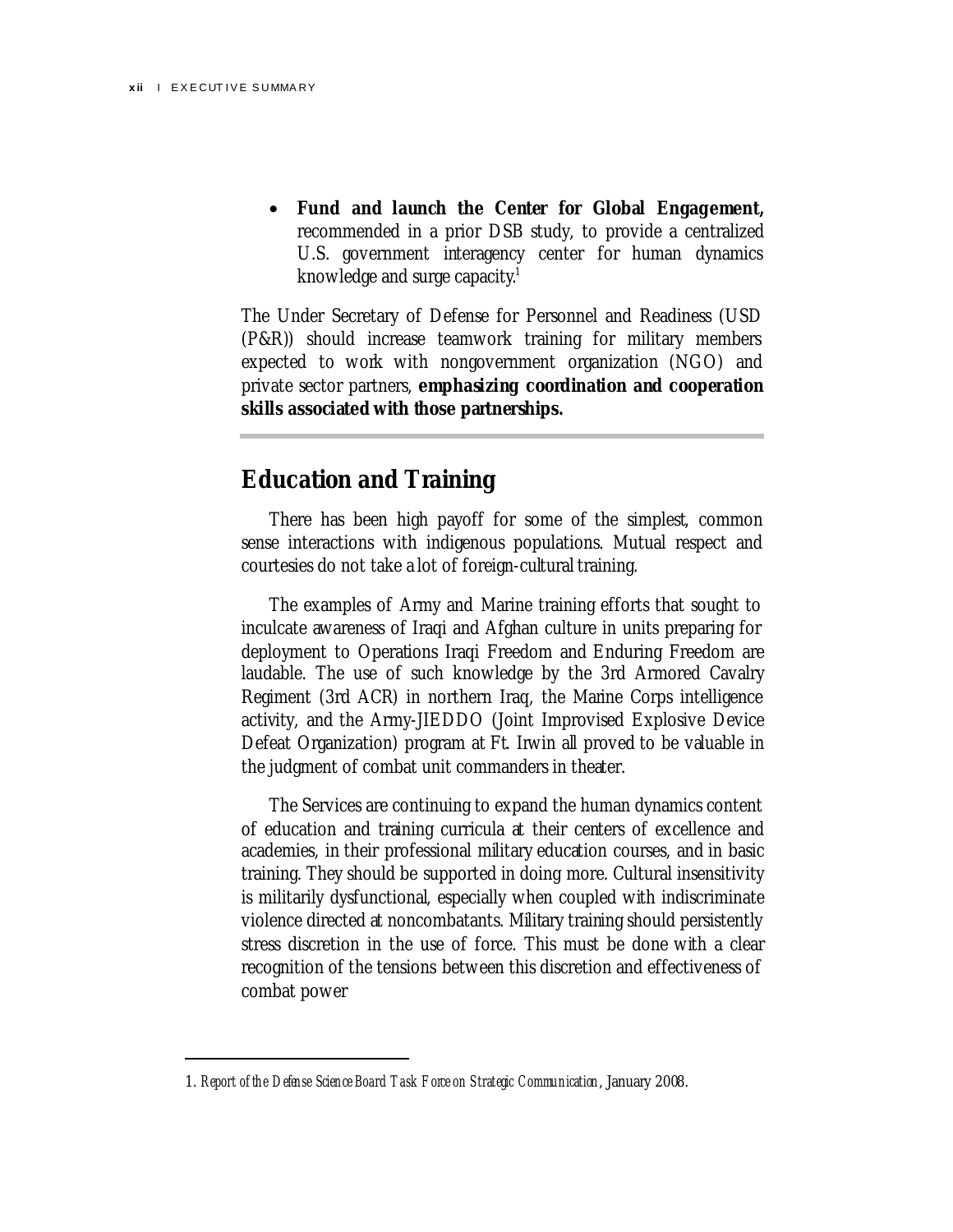Establishing a separate DoD social science institute would probably not contribute much to fostering cultural awareness in the armed services. However, an interagency training center for preparing teams of government and NGO representatives for stability operations, such as Provincial Reconstruction Teams, would contribute much to preparation for future engagements. Such a center would provide both socio-cultural knowledge and human dynamics astuteness. It would also foster interagency participation and enable the Army to return a prime unit (the 1st Brigade Combat Team (1st BCT), 1st Infantry Division (1st ID)) to combat operations.

#### **RECOMMENDATION 3. EDUCATION & TRAINING (CHAPTER 5)**

**The Secretary of Defense should instruct his staff to undertake the following:** 

- **Initiate inter-departmental action** to establish, with congressional support, an **Institute for Public Administration Training** with a faculty of military experts, skilled engineers, public safety advisors, medics, social scientists, and NGO representatives, tasked (1) to assist the Services and civil participants with readiness for catastrophe relief and stability operations, and (2) to form and train multi-disciplinary teams for augmentation of any U.S. country team.
- Invite participation of interagency and NGO representatives in **mission readiness exercises**, at least by telephone consultation during planning and in after-action review.
- Direct the Defense Information Systems Agency (DISA) to bring to bear **a comprehensive set of collaborative services**  that facilitate expert discovery, cross-domain security, and community creation to advance the human dynamics capabilities and cultural awareness efforts of the armed services and of the Institute for Public Administration Training.
- Support the Services in modifying the standard curriculum at U.S. military academies, as well as service-specific curricula, to incorporate **basic training in human dynamics.**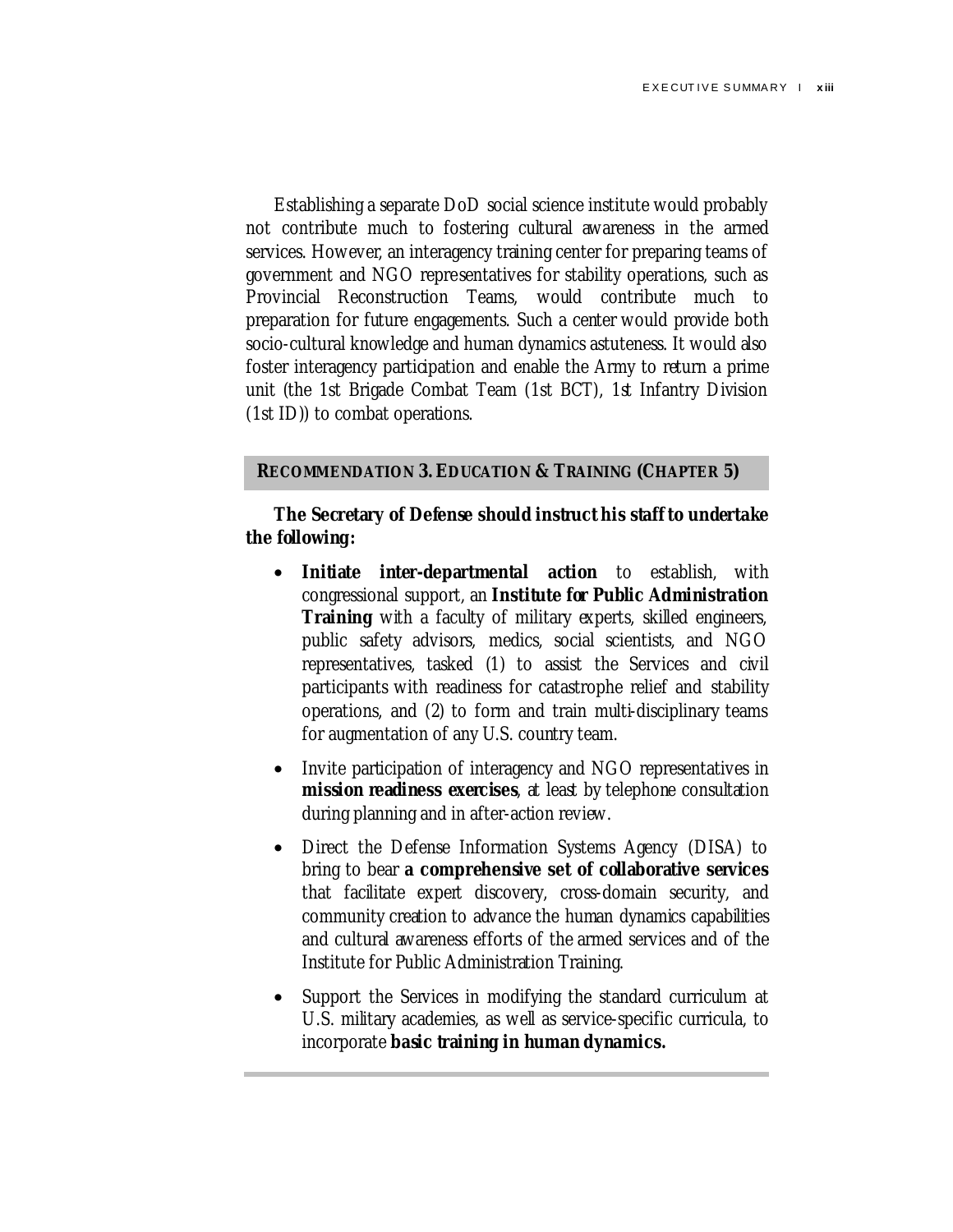### **Human Dynamics Advisors**

DoD personnel that provide socio-cultural expertise, such as Foreign Area Officers (FAOs), are currently spread too thin to assure adequate consideration of these matters in planning and execution. However, to offset this deficit, both the Army and the Air Force reported that each maintained an extensive network of expert cultural consultants. The combatant commands also have their own "rolodex files."

Some of the difficulties encountered with respect to using advisors include: outdated and insufficient training of military personnel and key advisors in the area of human dynamics, particularly with respect to cultural studies, dynamic network analysis, and human dynamic models and simulations; lack of attractive career paths for military personnel in the human dynamics area; and lack of procedures, funding lines, and automated expert finder/locator for effectively engaging and leveraging expertise in industry and academia.

Academia, NGOs, and commercial operations have considerable expertise in human dynamics and are strongly motivated to continuously improve their expertise, as they seek to help and/or sell to all, friend and foe alike. The Department does not currently optimize use of these capabilities, which could augment military capabilities during operations and offer greater depth of human dynamics understanding. Recognizing the importance of such cross-disciplinary interactions, Secretary Gates is actively working to reassure those who may be reluctant to collaborate with the Department of Defense and to build partnerships between DoD and other U.S. government departments and agencies in order to build a "whole-of-government" solution to challenging multi-disciplinary issues.

#### **RECOMMENDATION 4. HUMAN DYNAMICS ADVISORS (CHAPTER 5)**

**The Chairman, Joint Chiefs of Staff and the Under Secretary of Defense for Personnel and Readiness, with advice from the combatant commands, should direct increases in the "cultural bench" by factors of three to five:**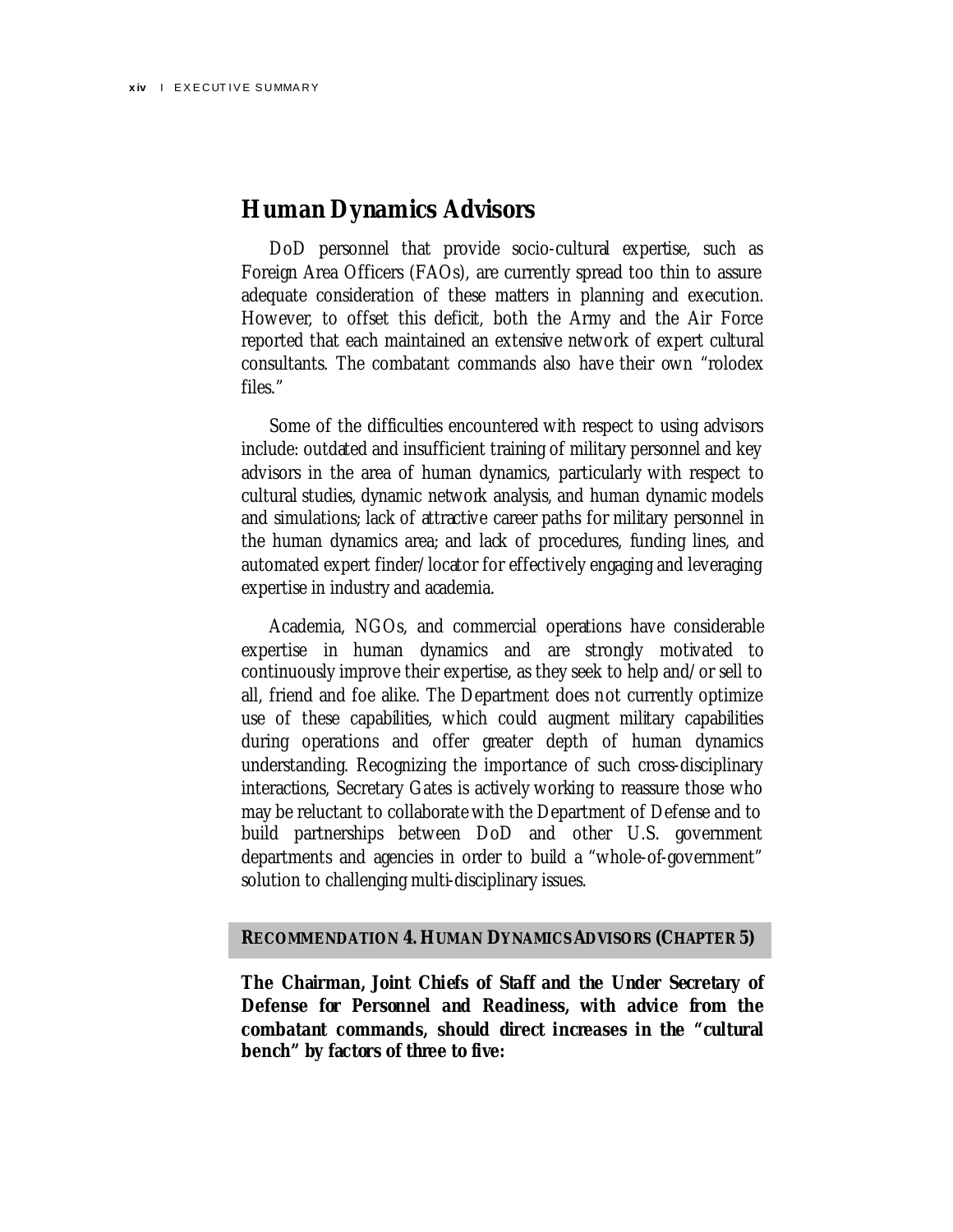- Expand curriculum in this area for **professional military education.**
- Improve **career paths** for human dynamics advisors.
- Provide relevant advanced degree education.
- Develop innovative processes for **recruiting and rewarding** human dynamic expertise.
- Increase the number of **Foreign Area Officers** and assign them more effectively.
- Establish **medium- and long-term requirements** for each combatant command.

**USD (P&R) should work with the Services and combatant commands to combine and augment the separate pools of available consultants, expert in particular cultures. The Assistant Secretary of Defense for Networks and Information Integration (ASD (NII)) should facilitate their connectivity and collaboration, both among themselves and with users.** 

# **Science and Technology Investments**

DoD investments in human dynamics knowledge and capability were difficult for the task force to quantify because major efforts are funded by distributed sources other than research, development, test, and evaluation (RDT&E) accounts, such as operations and maintenance. Current science and technology (S&T) investments appear to be focused principally in four areas: (1) language, (2) human and cultural studies, (3) dynamic network analysis and social networks, and (4) human dynamics computational modeling and simulation.

The technologies and scientific infrastructure for language and social networks analysis have the highest degree of theoretical development within DoD. These have provided tools and models at high levels of technical readiness—although, in many cases, they have not been field-tested adequately. On the other hand, the areas of human and cultural studies, as well as modeling and simulation are less well developed within DoD. The task force used gap analysis to identify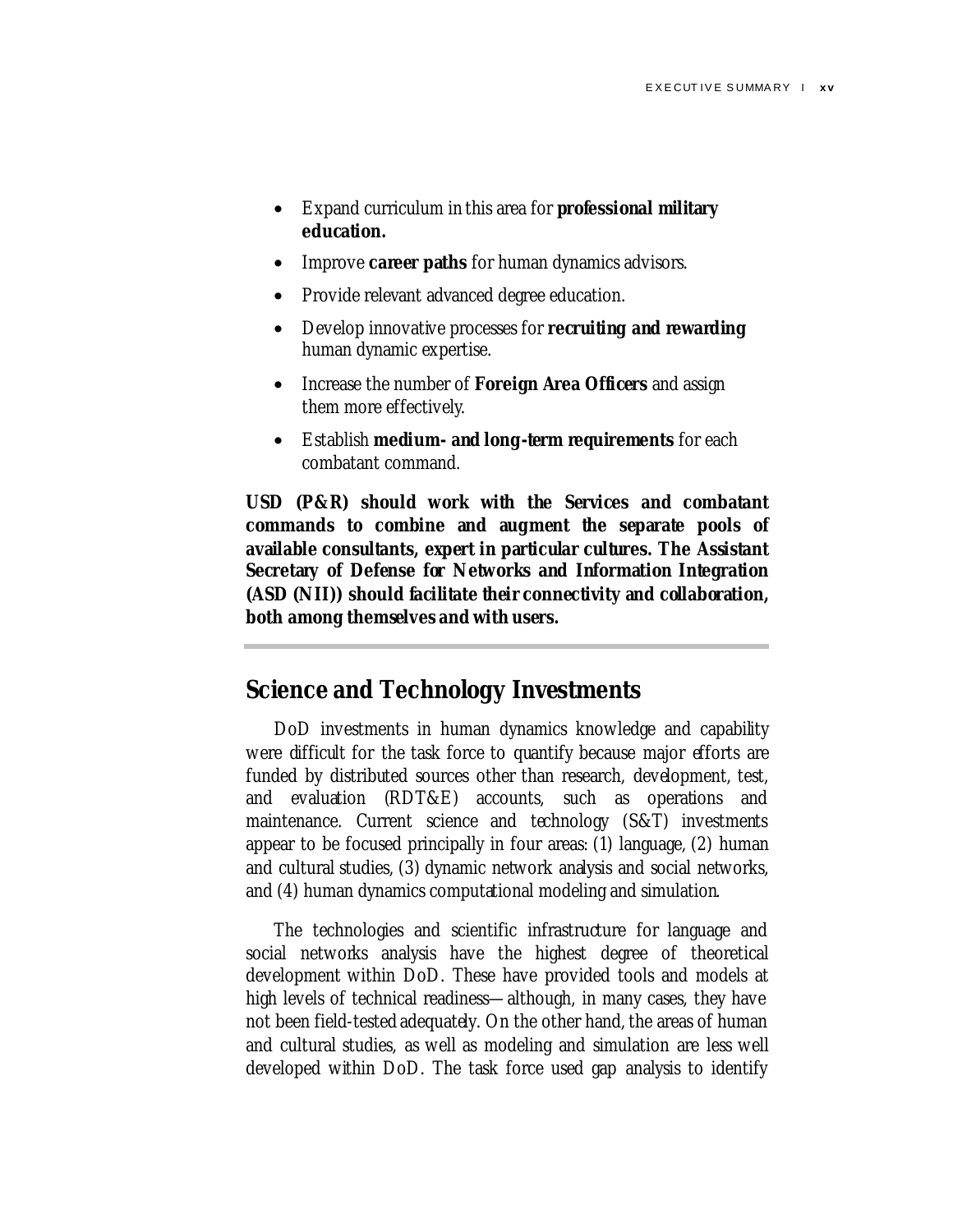critical investment areas and recommends such analysis as an important tool to aid in the development of a roadmap and investment strategy for the future.

The task force's preliminary analysis identified key gaps in human dynamics knowledge that included:

- multi-domain, multi-speaker spoken conversation, transcription, and translation
- technologies for extracting knowledge from databases (of both structured and unstructured sources) in a way that can be used to inform and validate dynamic network models
- automated assessment of the human terrain with emphasis on attitudes, influence networks, and the effects of strategic communication
- gaming for virtual training and mission rehearsal
- automated sentiment, intention, deception detection
- geo-spatial dynamic network analysis and the combination of neuro-cognitive models and dynamic network analysis in the area of influence, attitudes, and beliefs
- open architecture state-of-the-art platforms for data, model, and tool integration

#### **RECOMMENDATION 5. SCIENCE AND TECHNOLOGY INVESTMENTS (CHAPTER 6)**

**The Director, Defense Research and Engineering (DDR&E) should establish a "portfolio manager" in human dynamics covering areas such as language; socio-cultural, dynamic network analysis; and human dynamics computational modeling and simulation to track tools, models, data, and experts. The responsibilities of the portfolio manager should include the following:**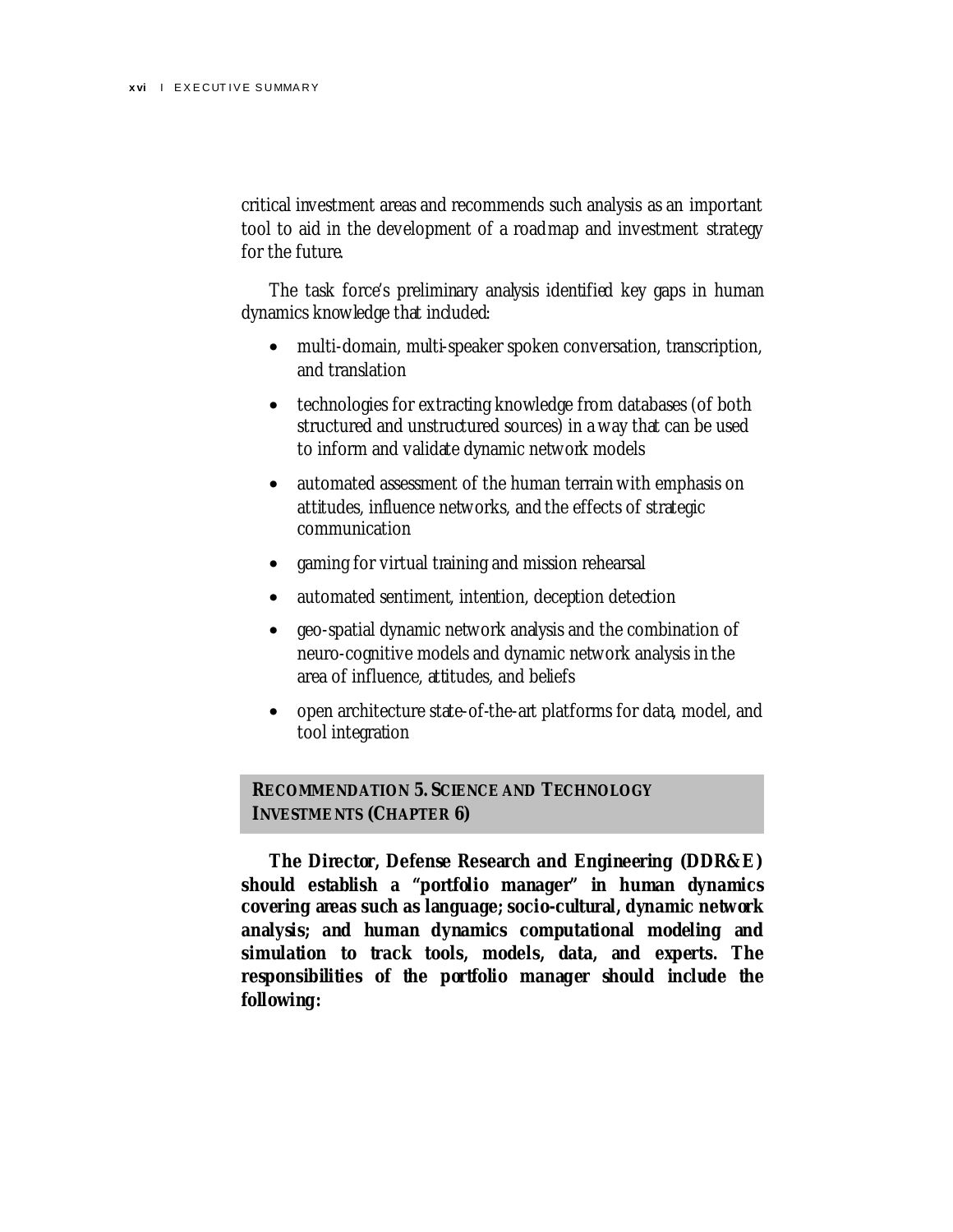- **Define and develop a road map** based on a refined gap analysis, coordinated with users—combatant commands and services. This roadmap should include a credible S&T budget and program.
- **DDR&E should perform an in-depth review of ongoing S&T programs** in this area (regardless of their budget authorities) and assess their potential based on data.
- **Define and implement a more robust research effort** to explore the potential of relevant S&T efforts in cross-cutting human dynamics research linking dynamic network analysis to findings and models with direct military relevance.

# **Databases, Tools, and Products**

A large number of human dynamics databases exist, but they are independent of each other and have been created for specific elements of the DoD community. Furthermore, no common formats, metadata, or ontology have been established. The majority of these databases are not maintained, fully populated, or interoperable. Access is generally limited, and interaction with these databases is usually tailored to the particular users, making them of limited utility to others.

Basic social network analysis tools within DoD are mature and do not need to be reinvented. However, insufficient data, analytic tools, and modeling support are available to DoD on social structure, culture, attitudes, opinion trends, beliefs, and behaviors to enable both tactical and strategic analyses. Furthermore, the existing human dynamics databases and tools lack interoperability and employ no standards or metrics for model validation.

Some data, such as those related to trends, attitudes, and beliefs, are difficult to extract from open source documents, are proprietary and held by corporations that conduct polls, or do not exist in regions or at levels of granularity necessary for operations. Data needed for models and simulation are not routinely collected to enable baseline or trend analysis, or when collected are not shared even among the different Services, let alone with the intelligence community or non-government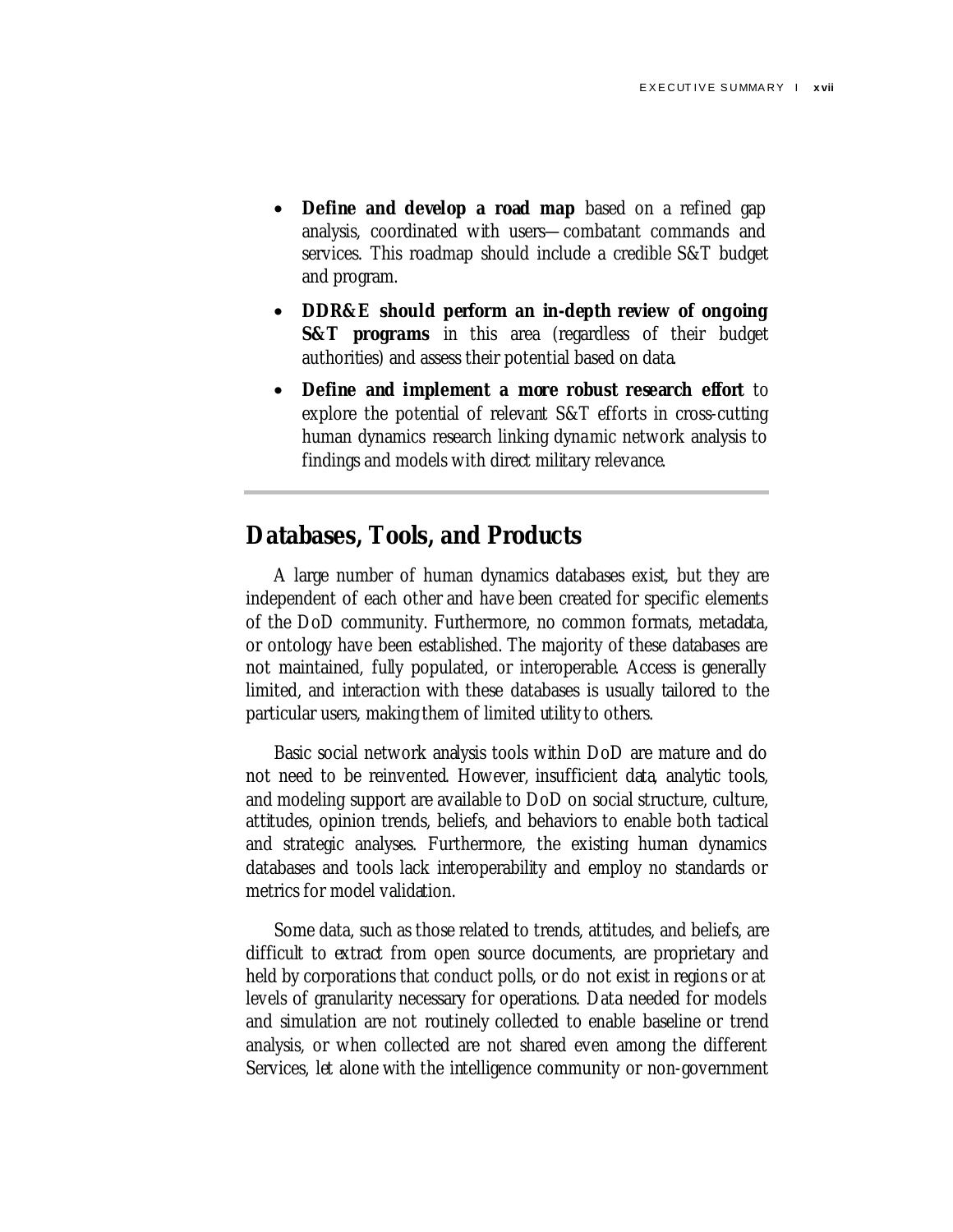l

organizations. While such data are needed to support missions by providing (1) accurate up-to-date awareness of culture, (2) information on opinion leaders and political and military elite, and (3) dynamic social networks, much background knowledge associated with longterm trends can populate databases.

The Distributed Common Ground Station should host the cultural databases for all DoD, as well as for partners in the Department of State and U.S. AID, but standards and means will have to be developed to govern data entry, search, and retrieval, as well as dissemination. DISA's Defense Connect On-Line (DCO) can provide tools to support both training for and conduct of military operations carried out among populations. DCO could also support participation in training and operations through web conferencing for non-DoD officials and NGO representatives. Recent efforts, such as the Director of National Intelligence's "A-Space," provide a potential design model.<sup>2</sup>

#### **RECOMMENDATION 6. DATABASES,TOOLS, AND PRODUCTS (CHAPTER 7)**

**The Secretary of Defense should direct his staff to ensure interoperable databases.** Actions should include:

- Review current and historic human dynamics data collection and database efforts for the extent to which they meet military need at the tactical, operational, and strategic levels.
- Design a suitable, distributed enterprise architecture, to allow user-friendly and rapid access to all databases, including the ability to share data among various databases in response to user queries, as appropriate.
- Promulgate standards for formats, evolving ontology, update schedules and processes, and maintenance procedures.

<sup>2.</sup> A-Space is a project of the Office of the Director of National Intelligence to develop a common collaborative w orkspace for all analysts w ithin the Intelligence Community. Accessible from common w orkstations, the aim of the project is to provide access to interagency databases, a capability to search classified sources and the Internet simultaneously, w eb-based e-mail, and other collaboration tools.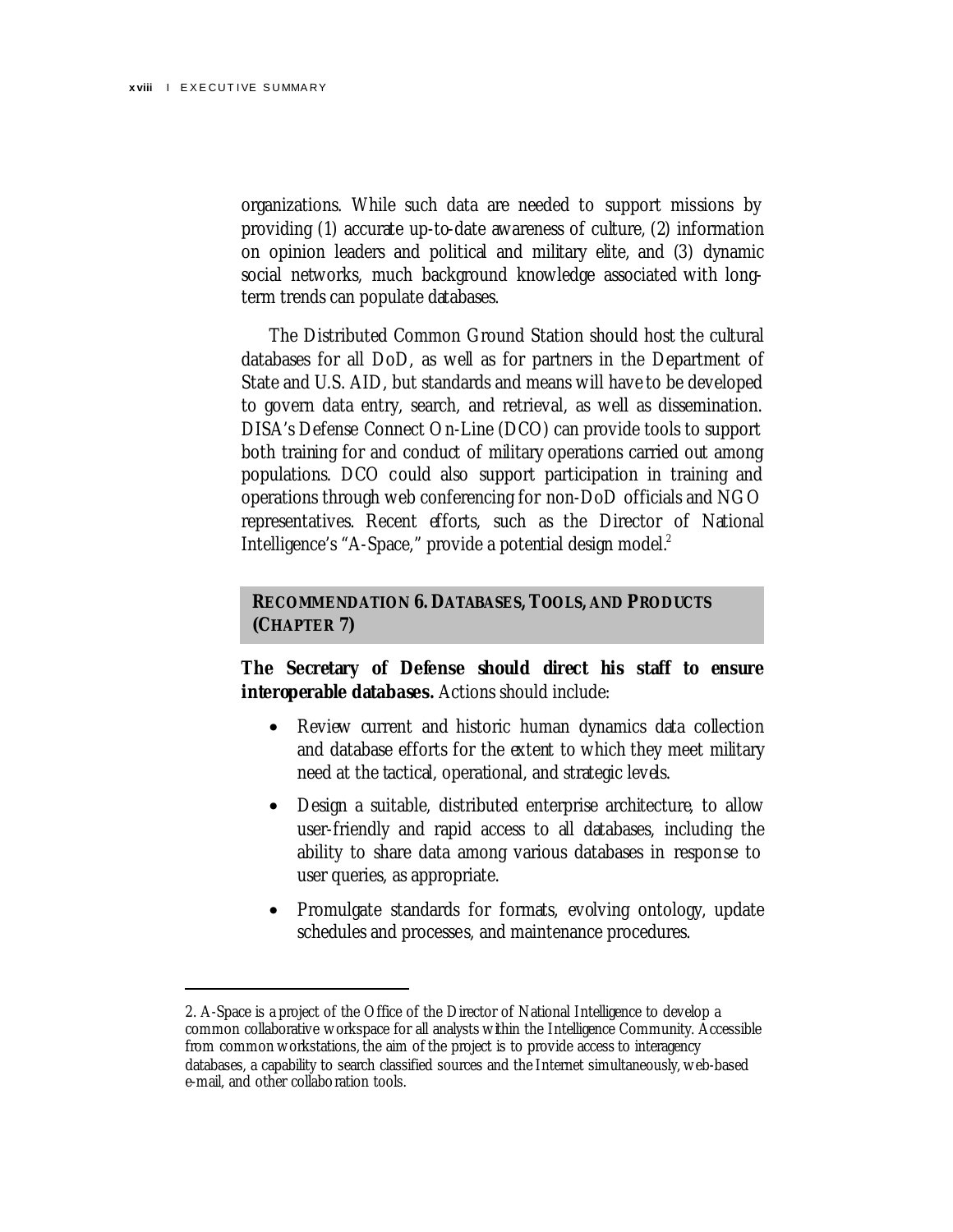• Enforce these standards and promote buy-in from the community stakeholders inside and outside of DoD.

**ASD (NII) should consolidate the databases germane to foreign culture and other human-dynamics-relevant areas** into the Distributed Common Ground Station with appropriate provisions for collection, storage, retrieval, and dissemination at several levels of security.

**The Under Secretary of Defense for Policy and the Under Secretary of Defense for Intelligence should increase efforts to collect human dynamics data and prepare these products** so that information can be made available to multiple users. Actively engage departments and agencies government-wide as well as commercial and NGO resources and capabilities in the collection and use of data and preparation of products.

**USD (P&R) should ensure that there is a sufficient cadre of individuals with human dynamics astuteness to interpret the data and products.**

**Combatant commanders should direct population of these databases with regional information, generating requirements for data collection and for product preparation and evaluation.** They should provide guidance, support, and resources (*e.g.* expertise and data collection technology) to forces deployed in their areas for documentation of short-term history.

Collectively, these recommendations will set the Department on a path toward enhancing the human dynamics capabilities within the military services, thereby better preparing our men and women in uniform for the operational environment of the future where knowledge and understanding of others will be a critical aspect of national security.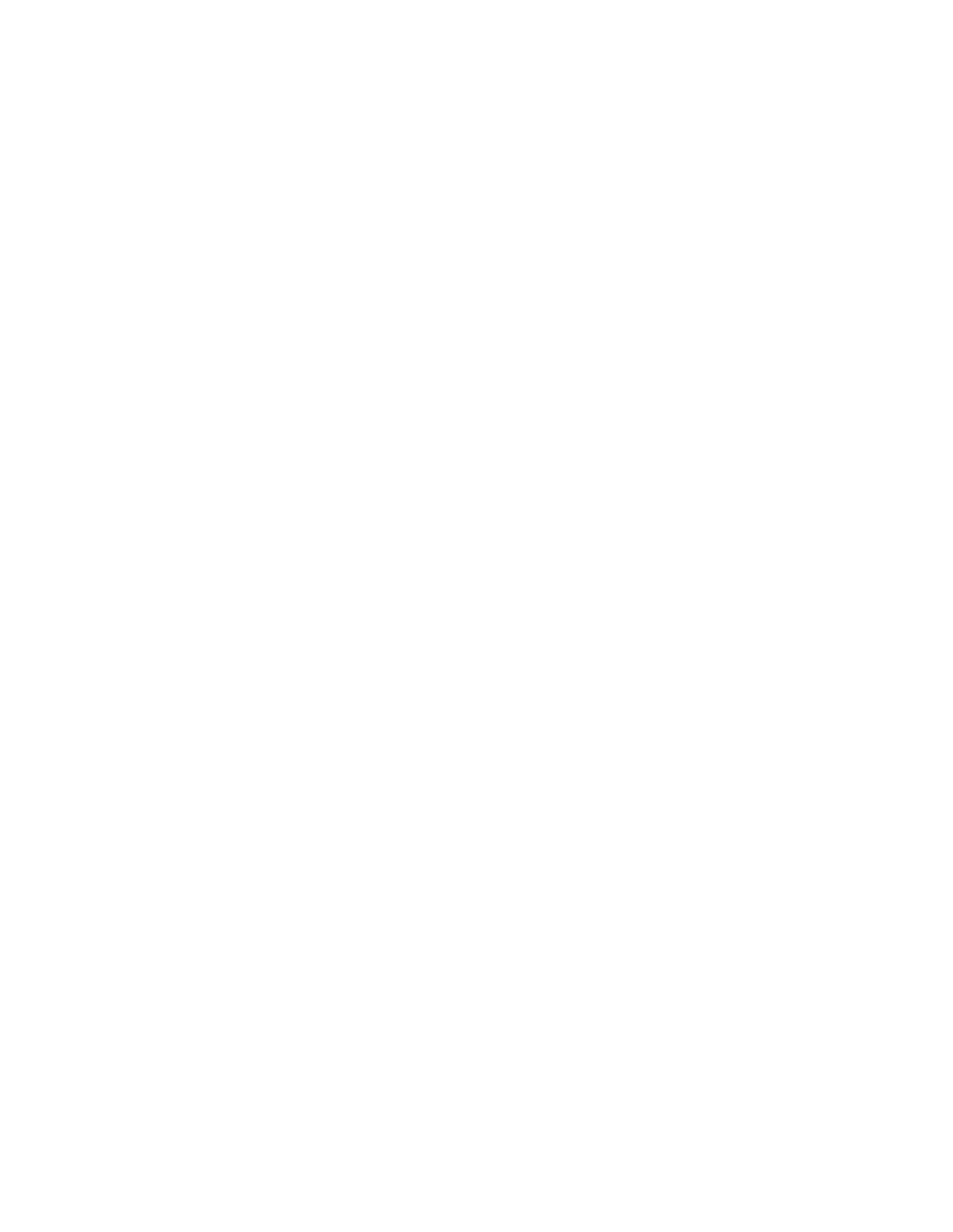# **Chapter 1. Introduction**

Among defense professionals, the "war on terrorism" and American interventions in Iraq and Afghanistan have returned to prominence issues of "human dynamics," "culture," and "the human terrain." The United States faces actual and potential challenges from adversaries who differ from us in significant ways in the human and social dimension. Moreover, in an era in which insurgency and "irregular warfare" have once again come to the fore, the U.S. military realizes that it must also understand the human environment and dynamics in the entire engagement space—including civilians, neutrals, allies, and even our own forces. It is becoming increasingly clear that the requirement for such understanding obtains not merely during hostilities, but also during peacetime in order to reduce the likelihood of armed conflict, and during the transition to and from hostilities.

# **What is Human Dynamics?**

l

In this report, **human dynamics** is defined as the actions and interactions of personal, interpersonal, and social/contextual factors and their effects on behavioral outcomes. Human dynamics are influenced by factors such as economics, religion, politics, and culture.

Understanding "human dynamics" entails several things. At the most technical level, it encompasses the actual or potential application of psychology, sociology, and anthropology, and potentially cognitive sciences, neuroscience, computer science, and other such fields. It also requires knowledge of "culture."3

<sup>3.</sup> No single definition of culture exists in the Department of Defense, as the task force came to understand during the course of its deliberations. Appendix A delineates many definitions gleaned from the briefings received and background materials review ed by the task force.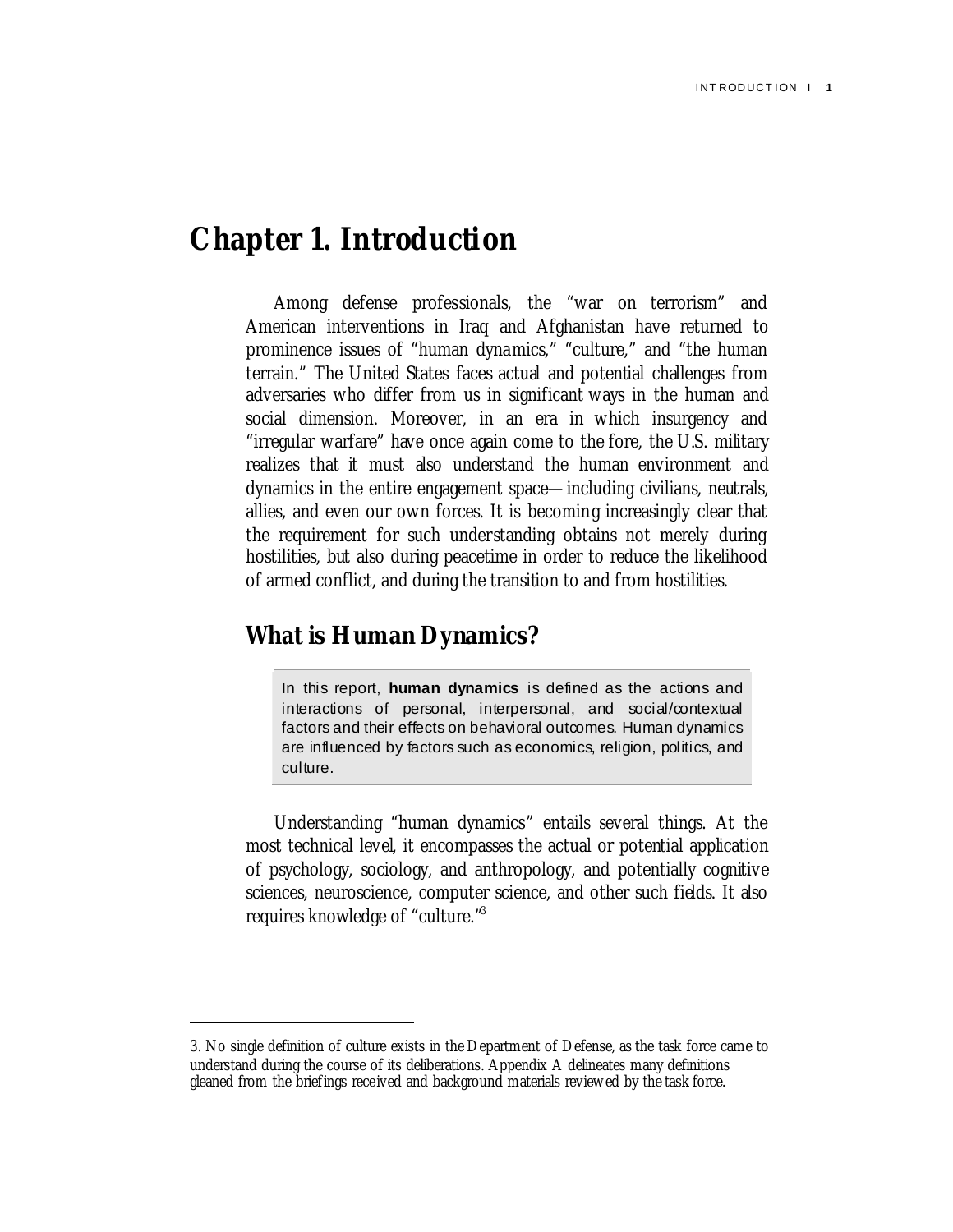$\overline{a}$ 

**Culture** is defined herein as the collection of particular norms, beliefs, and customs held by every human, that impacts how individuals, groups, and societies behave and interact.

Every interaction between an American and another person in the engagement space has cultural overtones. Given the compression of the tactical, operational, and strategic levels of war—a phenomenon encapsulated in the term "the strategic corporal"—"culture" must be something that everyone in the Defense Department "gets."<sup>4</sup> Soldiers, sailors, airmen, and marines who are oblivious to the influence of culture on human dynamics will not understand what they are seeing and will either miss important signals relevant to conduct of operations or flood their leadership with irrelevant or erroneous information. More dangerously, actions taken in ignorance or miscalculation can result in mission failure and perhaps loss of life.

# **Scope of the Study**

These considerations led the Under Secretaries of Defense for Policy and for Acquisition, Technology, and Logistics (USD (AT&L)) to direct the formation of this Defense Science Board Task Force on Understanding Human Dynamics. The terms of reference call on this task force to:<sup>5</sup>

- review efforts to assess social structures, cultures, and behaviors of populations and adversaries
- identify and assess relevant science and technology investment plans and identify promising new opportunities
- recommend steps to accelerate the military's use of relevant knowledge and technologies in order to achieve operational capabilities

<sup>4.</sup> See, for instance, the new FM 3-24, Counterinsurgency (The U.S. Army/Marine Corps Counterinsurgency Field Manual).

<sup>5.</sup> The complete terms of reference, task force membership, and presentations to the task force can be found at the conclusion of this report.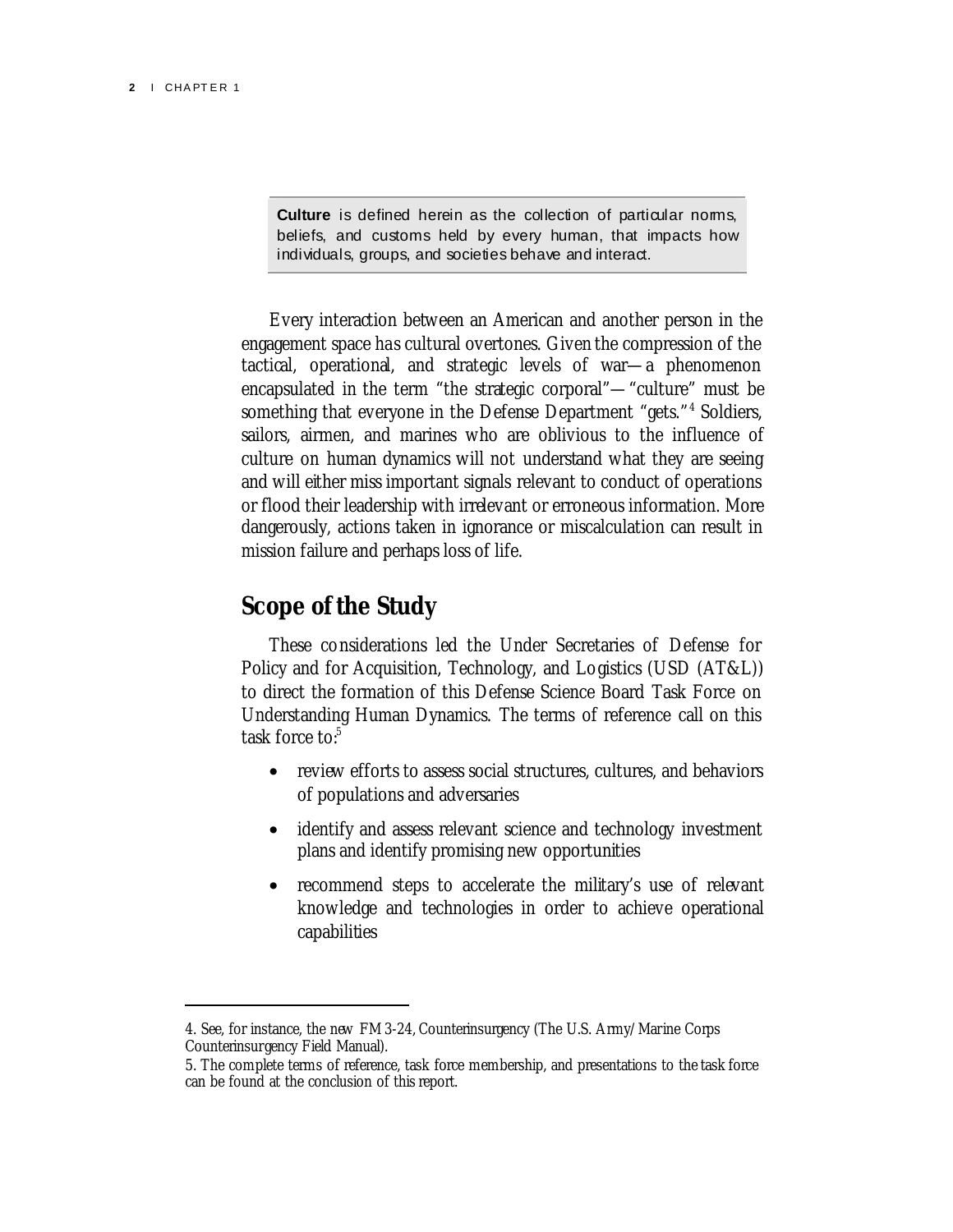Understanding human dynamics is relevant at all levels of national security from the tactical to the strategic. Nevertheless, this task force did not attempt to conduct a definitive review of the place of human dynamics in the defense community in all its breadth and depth. Rather, it chose to address primarily the consideration of this issue at the tactical and operational levels. It did so not merely to make the task feasible within the time allotted, but also because it judged that the challenge of bringing human dynamics understanding to the tactical and operational levels was greater than the corresponding challenge at the strategic level. Furthermore, the task force judged that the conclusions reached through this assessment of the tactical and operational levels would largely be directly applicable at the strategic level as well.

This task force bounded its work in two other important ways. First, it did not review any intelligence programs pertaining to human dynamics. Indeed, most of the programs examined were unclassified. Second, the task force excluded from consideration issues pertaining purely to "strategic communication," because several recent DSB studies have dealt in detail with that topic.<sup>6</sup> Nevertheless, strategic communication is clearly an endeavor that is profoundly affected by knowledge (or ignorance) of human dynamics and culture. For instance, the U.S. military must also understand that its actions communicate its values (sometimes accurately, sometimes not) to all communities within which they are deployed. This is true across the full spectrum of military operations, from before, during, and after use of lethal force to the distribution of humanitarian aid during disaster mitigation.

## **Lessons of History**

l

Even a cursory review of past wars and conflicts shows that all military operations have a critical human dimension. What is perhaps less obvious, is how broadly influential—and often variant—are the human dynamics that shape the disposition of the population and character of conflict. Past experiences have shown that knowing an

<sup>6.</sup> See *Report of the Defense Science Board Task Force on Strategic Communication*, January 2008; *Report of the Defense Science Board Task Force on Strategic Communication,* September 2004; and *Report of the Defense Science Board Task Force on Managed Information Dissemination,* October 2001.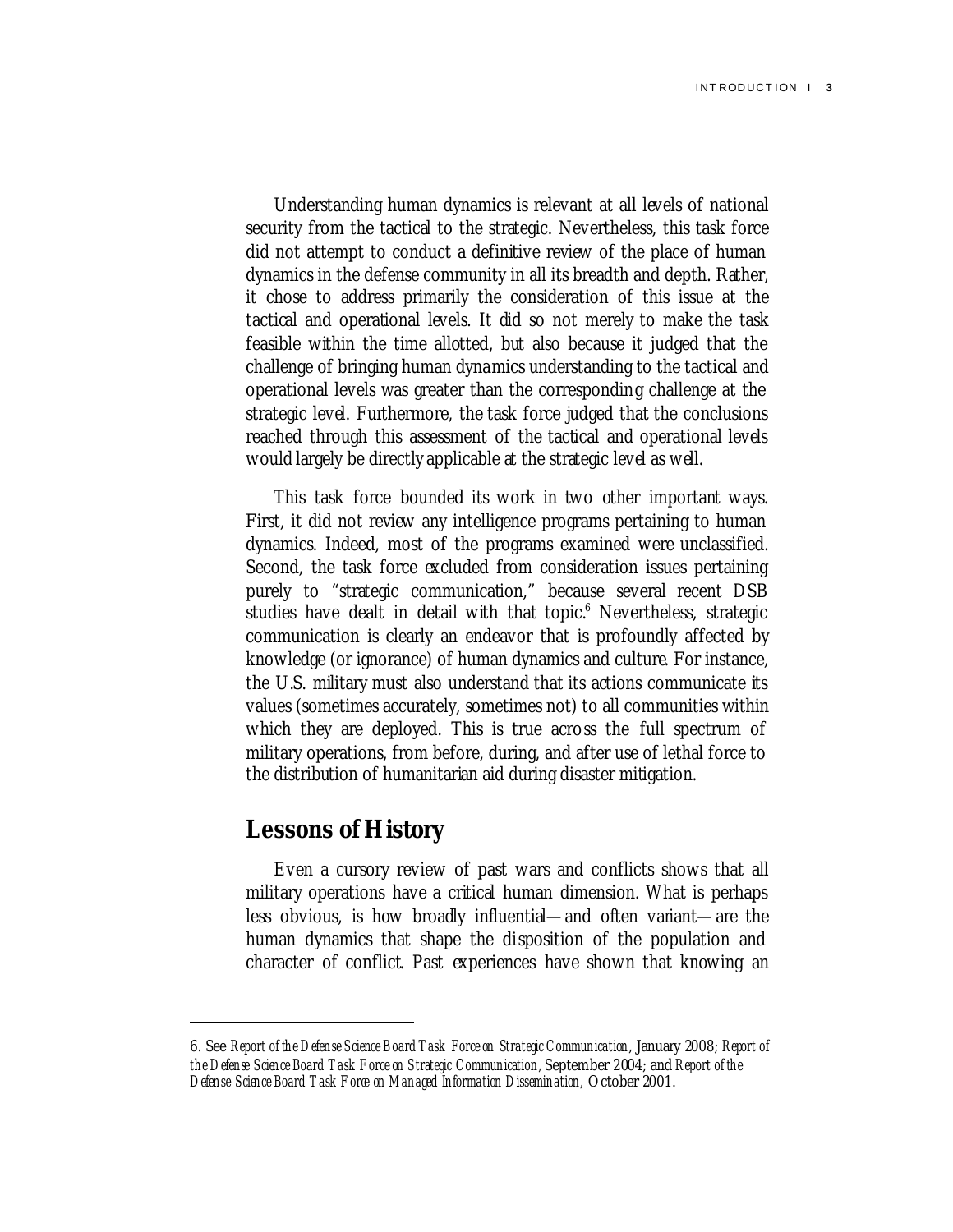l

enemy may be important, but knowing the population and the broader "battle space" context may be equally so. $7$ 

Past experiences have shown that knowing an enemy may be important, but knowing the population and the broader "battle space" context may be equally so.

The U.S. military has invested in human dynamics understanding when previously fighting irregular or unconventional adversaries—during the Philippine War (once called the Philippine Insurrection) and the Vietnam War, for instance. On both occasions, the military came to the cultural game late and then, when the conflict was over, turned its back on the subject as part of a conscious effort to

put behind an unpleasant experience. As former Vice Chief of Staff of the Army, General Jack Keane, lamented in the context of Iraq, "after the Vietnam War, we purged ourselves of everything that had to do with irregular warfare or insurgency, because it had to do with how we lost that war."8

The U.S. entry into Afghanistan and its early victories over the Taliban were accomplished largely by U.S. Special Forces working with indigenous tribal forces whose motives and leadership were understood. Our military belatedly adapted to the human dynamics needs of the war in Iraq and the more recent situation in Afghanistan. But whatever the outcome of these present conflicts, this knowledge, both of substance and with respect to the importance of human dynamics, must not be allowed to slip away once again. The U.S. military must embrace the fact that human dynamics and war are now and forever inextricably intertwined.<sup>9</sup>

<sup>7.</sup> Appendix B contains discussion of past experiences w ith human dynamics in military operations and identifies insights draw n from those experiences.

<sup>8.</sup> Keane is quoted in Shaw n Brimley and Vikram Singh, "Averting the System Reboot," *Armed Forces Journal*, http://www.armedforcesjournal.com/2007/12/2981245, accessed 26 June 2008. With regard to Vietnam, see also, notably, Andrew F. Krepinevich, Jr., *The Army and Vietnam*, (Baltimore: Johns Hopkins University Press, 1986). With respect to the Philippines, see, *e.g*. Brian McAllister Linn, "Intelligence and Low -Intensity Conflict in the Philippine War, 1899– 1902," *Intelligence and National Security*, 6:1 (1991), pp. 90–114.

<sup>9.</sup> Among those military historians w ho focused on insurgency and counterinsurgency, this has never been new s. It is now also w idely accepted that "conventional" w ars are also deeply pervaded and influenced by cultural considerations. This interpretive revolution began more than thirty years ago. See, perhaps most notably, John Keegan, *The Face of Battle* (New York: Viking Press, 1976) and *A History of Warfare*, (New York: Alfred A. Knopf, 1993); Victor Davis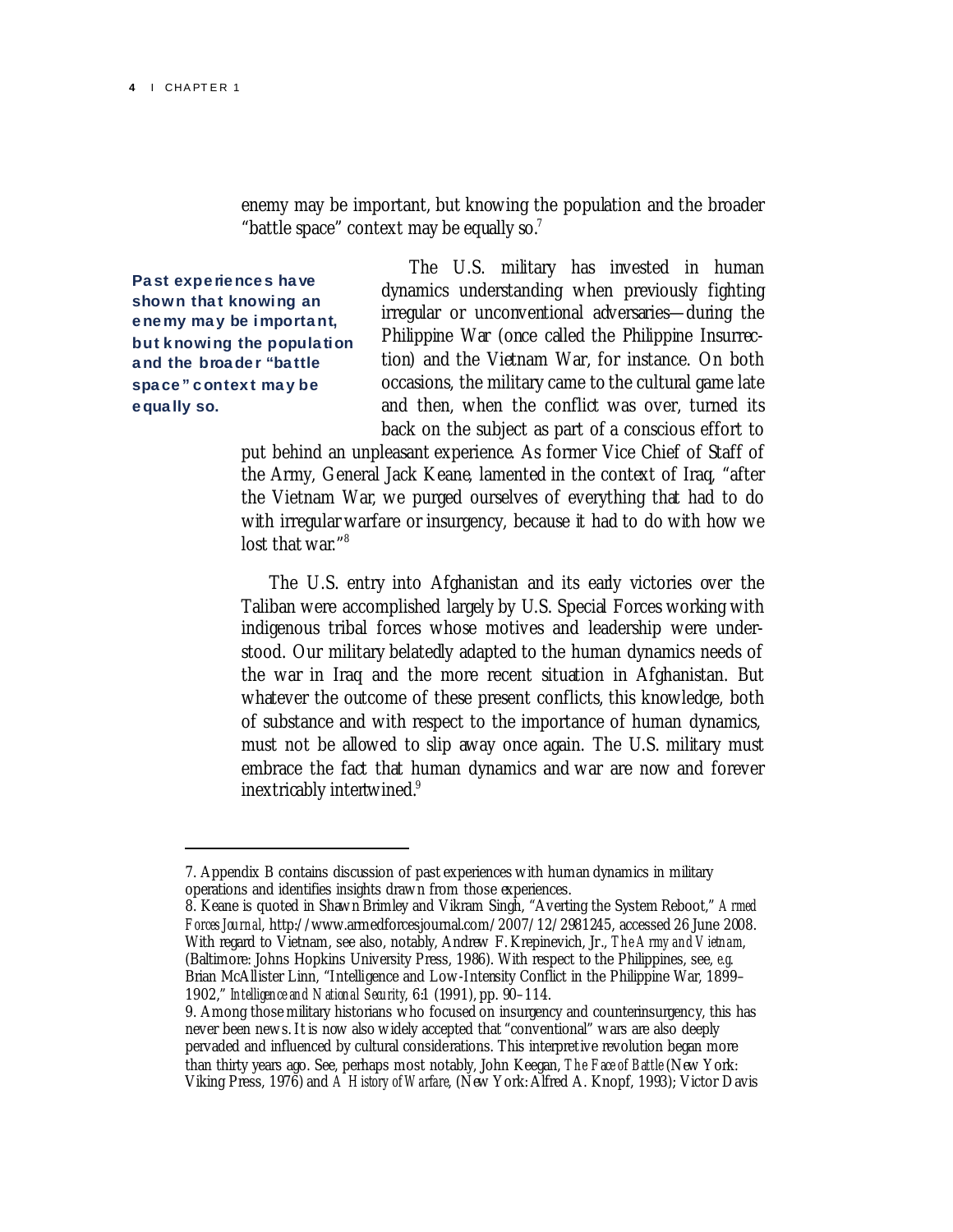The above message may appear disheartening to some, but it should not. An understanding of human dynamics does not merely help prevent the U.S. military from losing. It can, in fact, help the military win its future wars more surely and decisively, particularly asymmetric encounters such as counterinsurgency and counterterrorism campaigns. It may even prevent the United States from having to fight in the first place.

Understanding human dynamics can also allow the U.S. military to work more smoothly with its partners and to mitigate conflicts more effectively. Knowledge of the value system of an actual or potential competitor helps in deterring undesirable behaviors and compelling desirable behaviors. Preliminary experience with human

… the importance of human dynamics, must not be allowed to slip away once again. The U.S. military must embrace the fact that human dynamics and war are now and forever inextricably intertwined.

terrain approaches suggests that during hostilities, a commander who understands the human terrain in which his unit is operating will find that unit subject to less friction, under less force-protection threat, receiving more intelligence tips from the population, and probably inflicting less collateral damage.

It is important that members of the American military understand their own culture and the ways in which it influences human dynamics. By its very nature, an individual's culture is largely unconscious, stemming from a collection of beliefs and behaviors the individual often takes for granted without constant reassessment. However, understanding what defines one's own culture can help one to understand foreign cultures and vice versa. For example, a member of the U.S. military may assume that others share his or her beliefs about "equality" or "democracy;" that a lack of punctuality is a sign of disrespect or laziness; and that his or her good intentions as an American soldier, sailor, airman, or marine, are self-evident. Often these

Hanson, *The Western Way of War: Infantry Battle in Classical Greece*, (New York, Alfred A. Knopf, 1989) and *Carnage and Culture: Landmark Battles in the Rise of Western Power*, (New York: Doubleday, 2001); Kenneth Pollack, *Arabs at War: Military Effectiveness, 1948-1991*, (Lincoln: University of Nebraska Press, 2002); and John Lynn Battle: *A History of Combat and Culture*, (Boulder: Westview Press, 2003).

l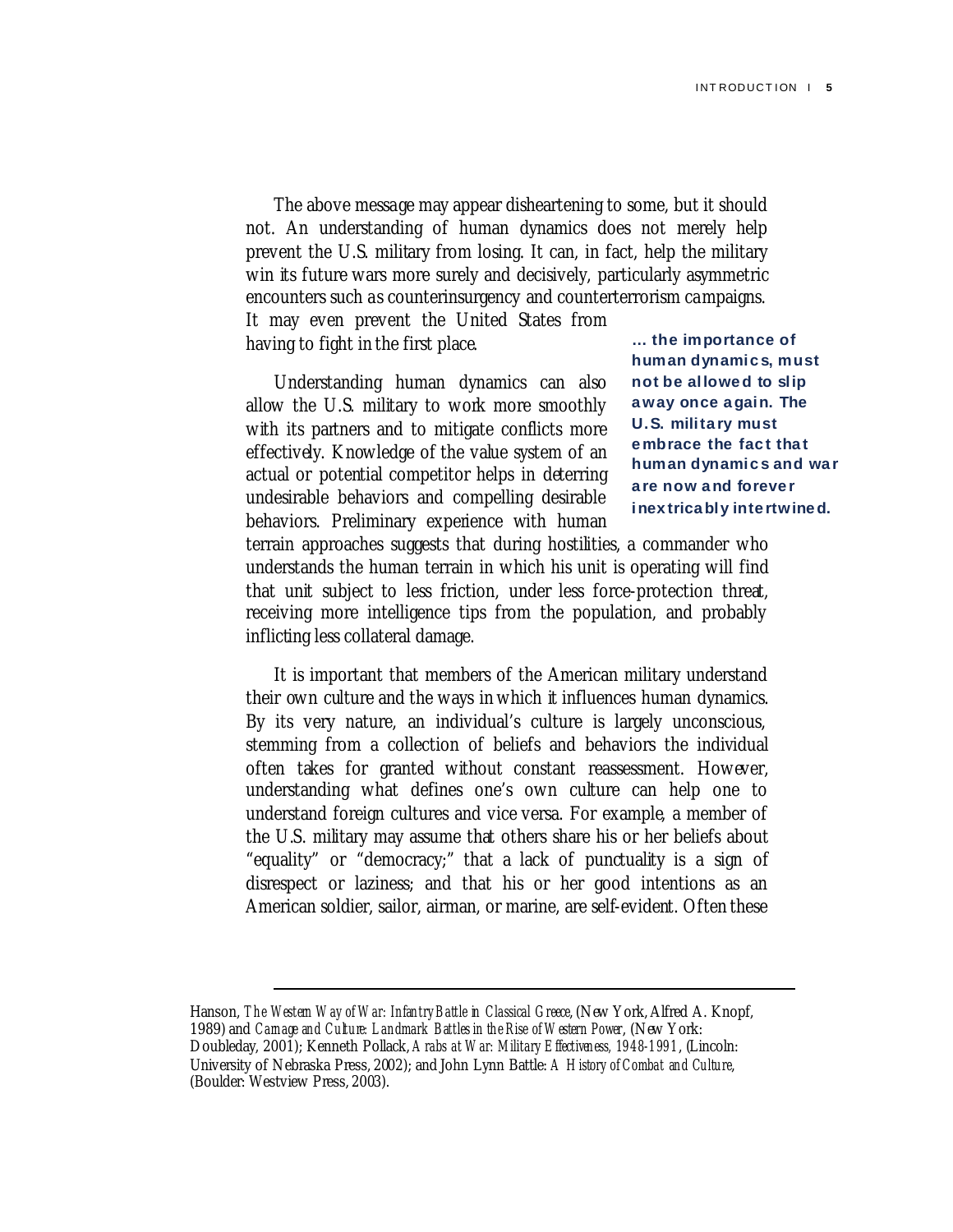are good assumptions. At other times, they are dangerously inappropriate.



**An understanding of human dynamics is important to operators and analysts during peacetime as well as wartime** 

An understanding of human dynamics is important to operators and analysts during peacetime as well as wartime. For example, culturally-rooted disputes can lead to the outbreak of hostilities, which may require the commitment of American forces where none were present before. By the same token, if American forces are present in a foreign country during peacetime, culturally insensitive actions or words by even one individual can engender hostility and violence.

While it may be presumptuous to conclude that there are definitive and invariant "lessons" that have been or should have

been learned from past experiences, there are certainly insights that are worth consideration:

- Awareness of human dynamics facilitates strategic and tactical success.
- It is necessary to understand and accept that military operations have political objectives and effects.
- Populations matter as much as fighting forces in determining military success.
- Continuity of knowledge on human dynamics is essential, as personnel change and units rotate, particularly in joint/coalition and protracted operations.
- Human dynamics may vary across and within conflicts or operations.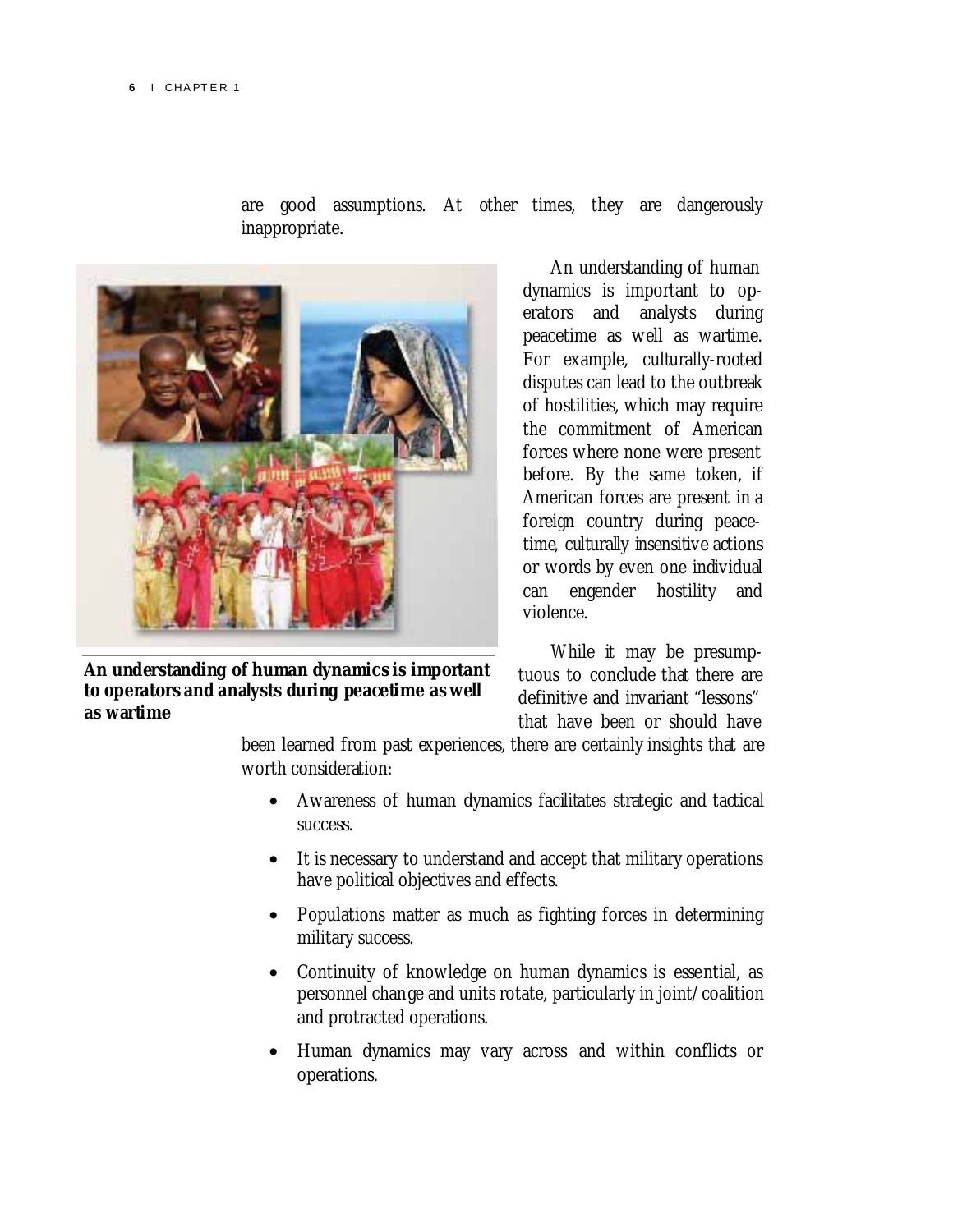As Major General (Retired) Robert H. Scales has so eloquently observed based on past experiences, "Wars are won as much by creating alliances, leveraging nonmilitary advantages, reading intentions, building trust, converting opinions, and managing perceptions—all these tasks demand an exceptional ability to understand people, their culture, and their motivation."10

l

<sup>10.</sup> Scales, Robert H. (2004). "Culture-Centric Warfare," *Proceedings*, 130(9), p.3.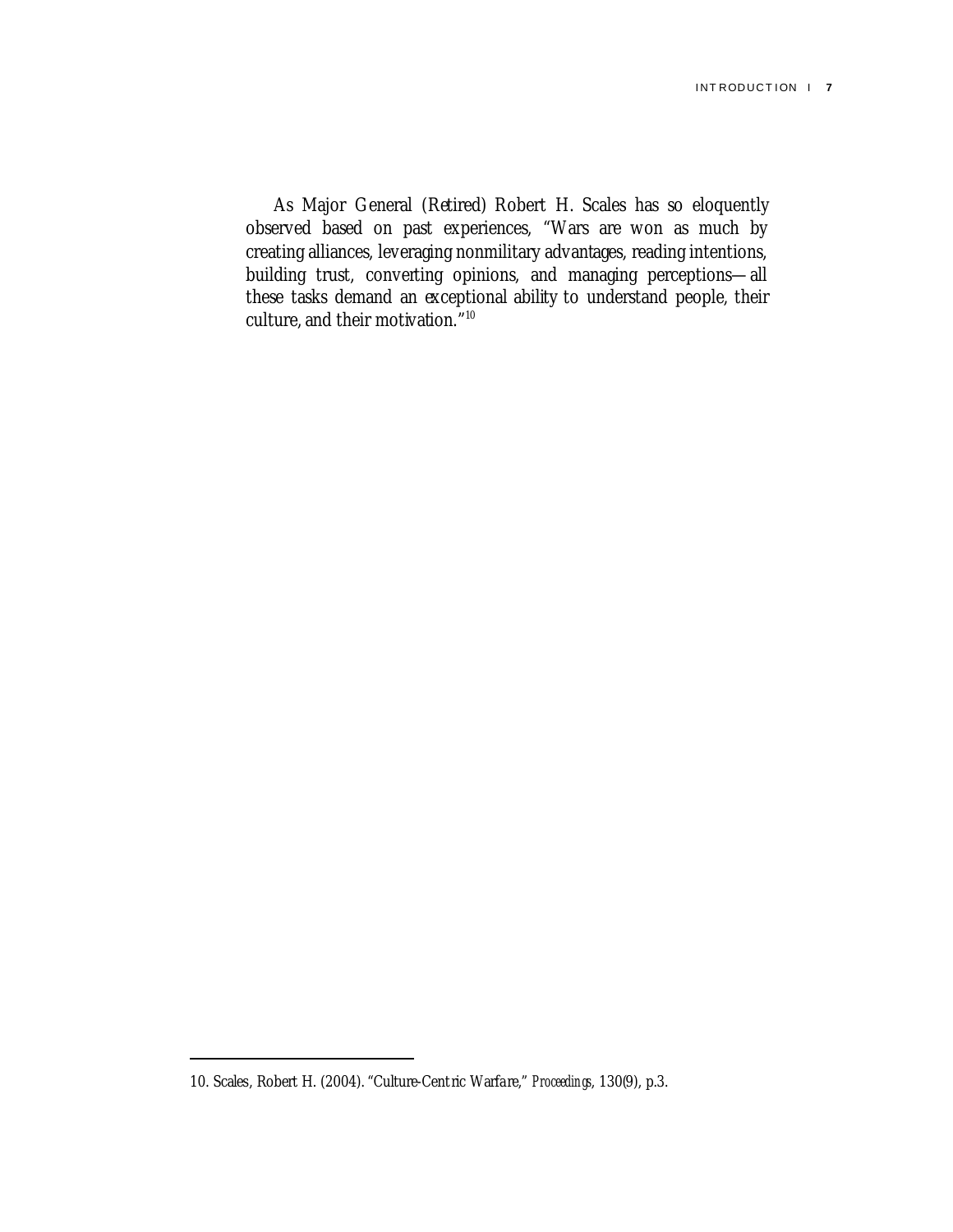# **Chapter 2. The Importance of Human Dynamics in Future U.S. Military Operations**

The complexity of the national security environment in the early  $21<sup>st</sup>$  century requires the U.S. military to anticipate and be fully prepared to respond to a wide range of contingencies. Whether called upon to conduct limited intervention, irregular warfare, major combat operations, stability operations, peacetime engagement, humanitarian missions, or civil support, each contingency presents the U.S. military with significant additional challenges associated with its proximity to populations. A deep understanding of human dynamics will be needed to avert armed conflict wherever possible and to effectively and efficiently respond to emerging security conditions.

# **Characteristics of Future Operations**

"… whether prompted by cooperation, competition or conflict, future joint operations will require far greater cultural awareness than U.S. forces have demonstrated before."

*Capstone Concept for Joint Operations, Jan 2009* 

Future military operations will likely differ from those in the past in a number of ways. They will be more fluid and more complex, the pace of operations will be higher, the importance of non-kinetic tools will increase, the operating space will be closer to centers of population, and the need for information will expand exponentially. Each of these characteristics will require extended awareness of the human dimension.

**The national security environment will be multidimensional with strong roots in human dynamics**. The operational environment will include the air, land, maritime, space, and cyber domains, and will be affected by nonmilitary operational variables influenced by local populations. Joint planners consider this environment in terms of six variables, all of which encompass human dynamics to some degree: political, military, economic, social, information, and infrastructure.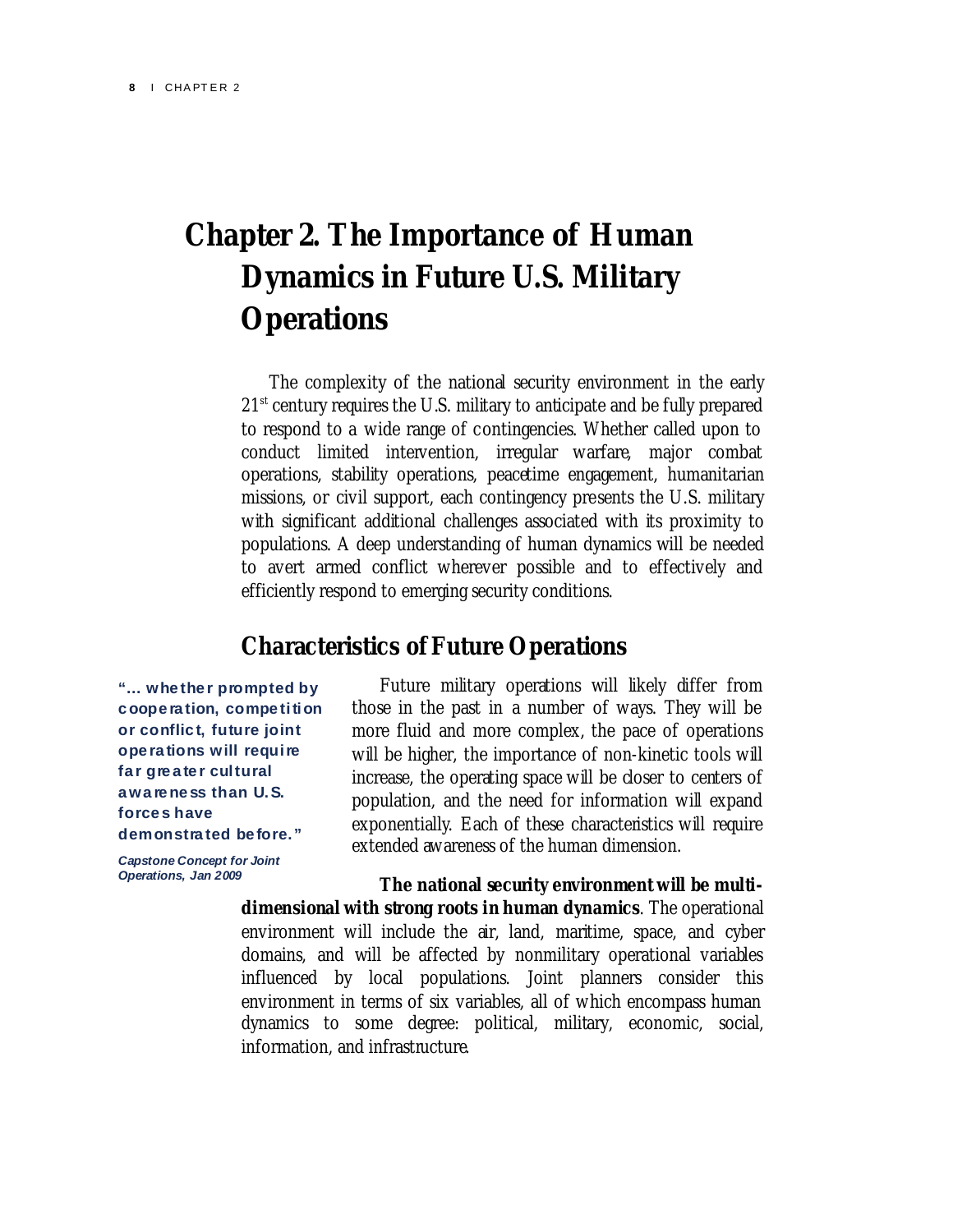**Full spectrum operations will add to the complexity and variability of U.S. military operations**. The complexity of full spectrum operations, as well as deterrence and humanitarian missions will be driven in part by an operational environment that simultaneously includes elements of conventional war, guerilla warfare, and terrorism. To deter and defeat such challenges, the U.S. military must have the expeditionary capability to deploy forces any time, any geography, and for any type of contingency, and to simultaneously combine offense, defense, and stability operations, often in extended proximity to populations. Coordination and collaboration between U.S. departments and agencies, multinational partners, and civil authorities will be critical to success.

**Operational tempo will increase in response to the pace of events in a networked world**. Events in the diplomatic, informational, military, and economic spheres continue to evolve at an increasing rate of speed. Increased responsiveness from U.S. military capabilities will be required in order to retain initiative and to capitalize on emerging opportunities. Maintaining an awareness of information, misinfor-



**Military operations will more frequently occur among populations…** 

mation, and communication flows will be an ongoing challenge, adding to the complexity of U.S. military operations. Non-state actors are becoming increasingly sophisticated through the use of distributed leadership (and sometimes even leaderless organizations) over networked communications. This networked environment will present a long-term organizational challenge to U.S. interests.

**Non-kinetic military operations based on engagement will increase in importance**. A new concept of strategic deterrence is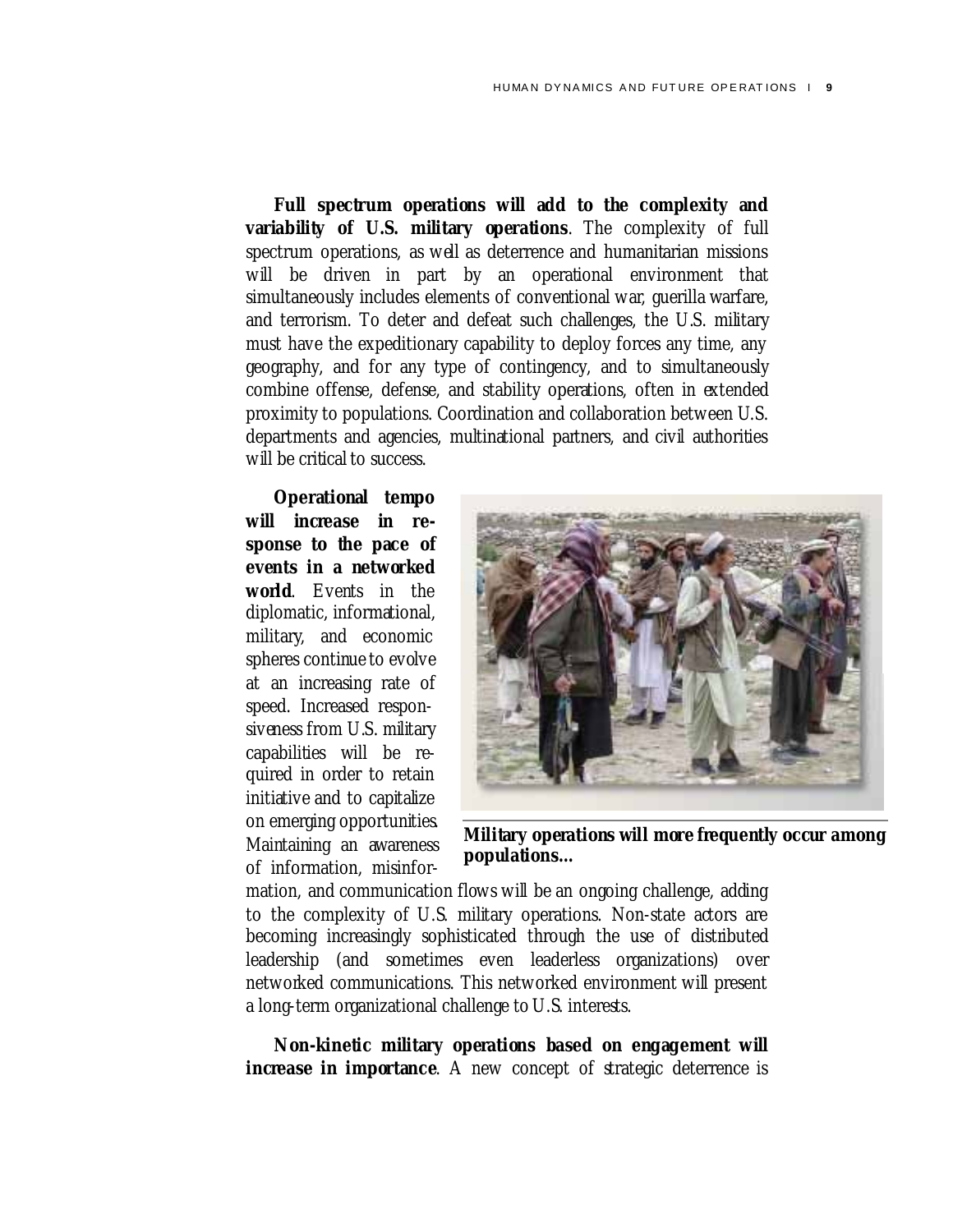emerging in terms of the theory and practice appropriate to a range of anticipated state and nontraditional threats. Future conflict should not be expected to be resolved by military forces alone, but will require the coordination of diplomatic, informational, military, and economic efforts that are constructive and non-lethal. It will involve important elements of long-term risk mitigation, such as capacity building, humanitarian assistance, expansion of regional frameworks to improve governance, cooperation to enforce the rule of law, and training and support to indigenous forces.

**Military operations will more frequently be conducted among populations**. The range of anticipated contingencies and adversaries will increasingly require deployment of U.S. military forces among populations, rather than isolated across defined military-military lines. Transitions between lethal and non-lethal actions will be expected of small teams operating within these populations. The ability of all U.S. echelons to distinguish between—and appropriately engage with adversaries, competitors, neutrals, and friends will require varying degrees of cross-cultural awareness, competence, and astuteness.

**Unified action will link joint, interagency, intergovernmental, and multinational capabilities in new ways**. The scope and complexity of stability operations, reconstruction, and humanitarian efforts will require the U.S. military to operate in partnership with other organizations, both governmental and non-government. Joint U.S. military forces will need to work with other U.S. government departments and agencies, allies, non-governmental organizations, contractors, and civilians. Achieving cooperation and unity of effort between and among such diverse organizations will be a human dynamics challenge for individuals throughout all echelons.

**Civil-military cooperation will increase in importance**. The civil situation, including civil security and civil control, restoration of essential services, support to governance, and support to economic and infrastructure development, will be considered along with offensive and defense operations. In a stressed, failing, or disaster-stricken state, the U.S. military may need to work with civilian agencies of that state to establish basic capabilities and provide support to the local population.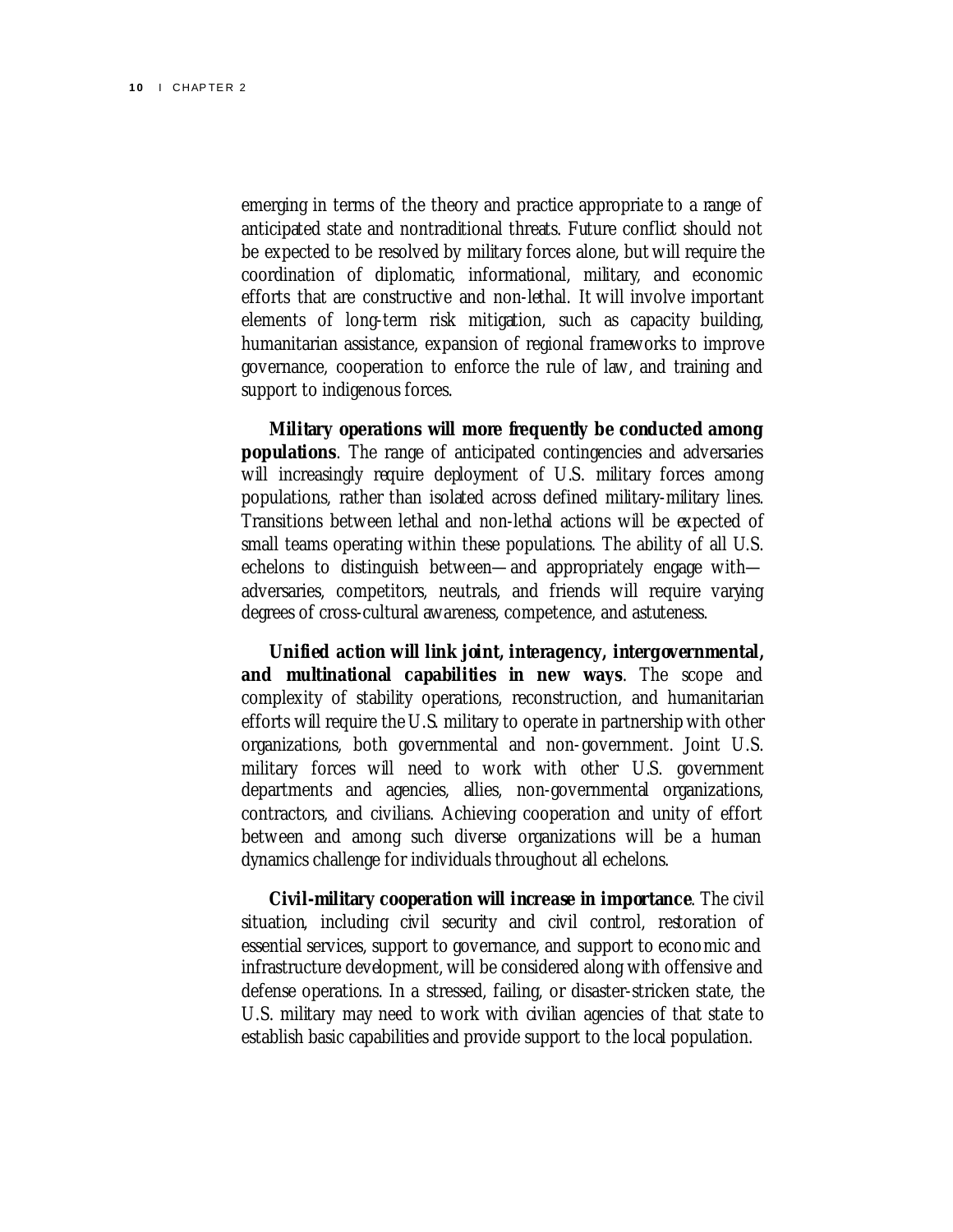**Information engagement requirements will significantly expand.** In an era where populations are linked by instant communications, information will also shape the operational environment. Information engagement can communicate critical knowledge, build trust, promote support for U.S. operations, and influence the perceptions and behaviors of many audiences. It places a high premium on understanding the local political, social, and economic situation within an area of operation. It also requires access to detailed information and trends regarding relevant audiences and their respective cultures, interests, and objectives. A sophisticated understanding of traditional media (print, radio, and video broadcasting), social media (*e.g.* wiki, blogs), collaborative media, as well as influence networks will be necessary for audience understanding, tracking, and influence. Ongoing data collection will be needed to identify emerging issues and opportunities that will serve as essential underpinnings of U.S. government strategic communication and public diplomacy efforts.

## **Human Dynamics Requirements**

Human dynamics astuteness combines cultural, historical, and linguistic understanding, with the ability to work across organizational lines, both inside and outside the U.S. government. It recognizes that the skills of partnership development essential to joint, interagency, intergovernmental, and multinational operations will become as critical

to mission accomplishment as those of command and control leadership.

For optimal effectiveness, U.S. military operators will also require extended awareness of diplomatic, information, military, economic, and other elements that underpin the intent, will, and ability of both the United States and potential adversaries to conduct military operations. A deeper understanding of the attitudes and actions of civilian populations at home and abroad will also be important.

Military leaders,

planners, and operators will need greater human dynamics aptitudes to be effective in the future operational environment. … "Engagement, relationship, and strategic partnership are as important as being strong."

Building and strengthening relationships with allies, improving ties to emerging partners, and a better understanding of potential competitors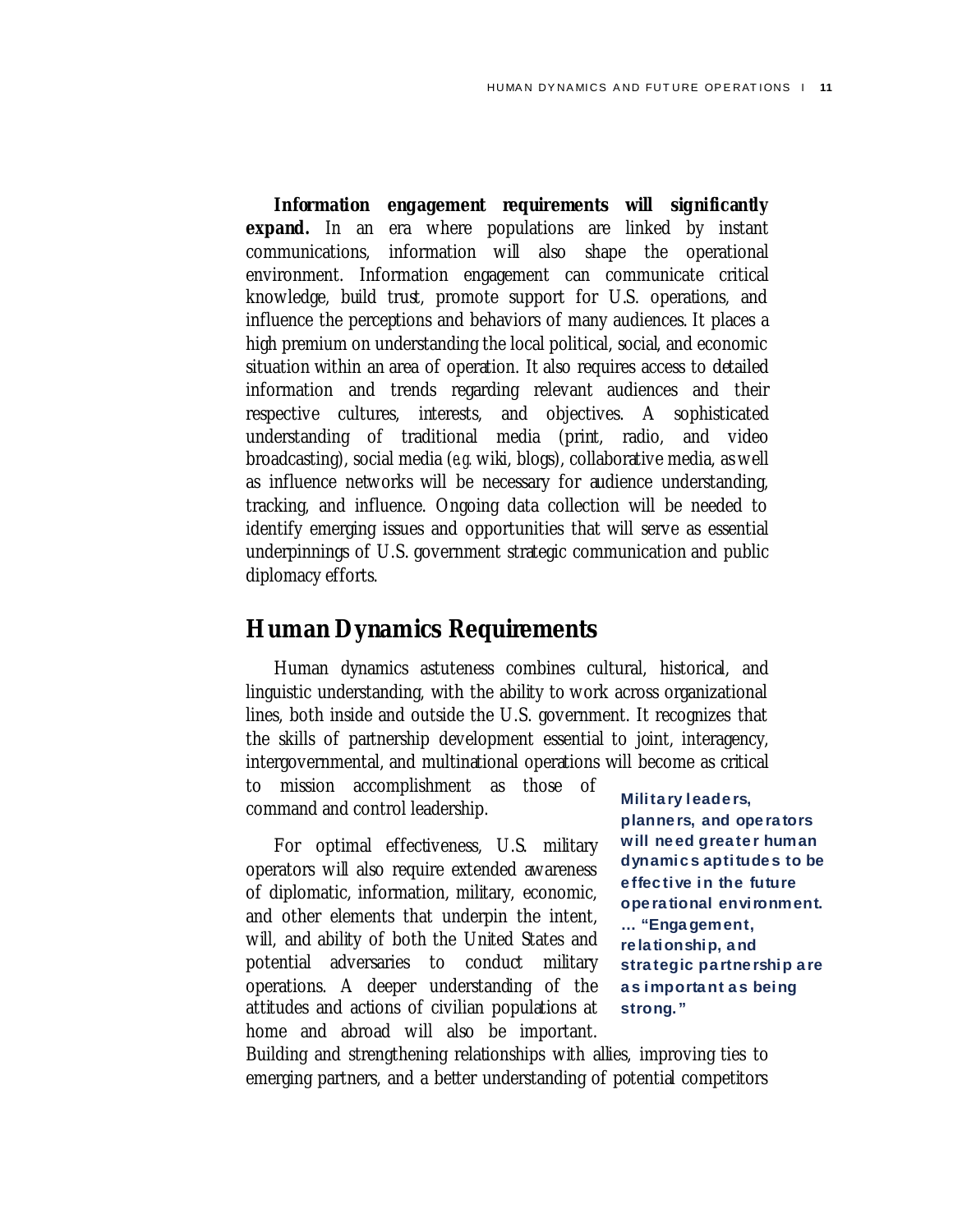$\overline{a}$ 

will be important as well. As the Chairman, Joint Chiefs of Staff has stated, "Engagement, relationship and strategic partnership are as important as being strong." <sup>11</sup>

#### *Findings Relevant to Human Dynamics Capabilities*

In preparation for the likely range of future U.S. military operations, the following capabilities should be enhanced so that DoD's leadership, as well as deployed forces, will possess the necessary aptitudes, experience, and support to achieve success:

- **Enhanced granularity of strategic, operational, and tactical human dynamics knowledge**—including political, military, economic, social, and infrastructure baseline facts and trends throughout the world—will be needed to maintain an effective portfolio of contingency plans in advance of future military operations.
- A clearly defined and understandable definition of human dynamics and culture is essential to coordinating the multitude of research, operational, and intelligence efforts, to avoid undue replication of effort and to achieve improvements in collection, analysis, and dissemination of products. The current definition of "culture," found in the *DoD Dictionary of Military and Associated Terms* (Joint Publication 1-02), does not characterize human dynamics in a useful context. $12$
- **Human dynamics knowledge should be an integral part of the planning process** and incorporated in developing a portfolio of contingency plans in advance of the need for such plans.
- **Cross-cultural awareness and astuteness of commanders, as well as soldiers, sailors, airmen, and marines** can be achieved through changes in education, training, foreign language acquisition, and career development.

<sup>11.</sup> Chairman, Joint Chiefs of Staff, March 2008 Pentagon Tow n Hall Meeting.

<sup>12.</sup> In that dictionary, culture is defined as, "A feature of the terrain that has been constructed by man. Included are such items as roads, buildings, and canals; boundary lines; and, in a broad sense, all names and legends on a map."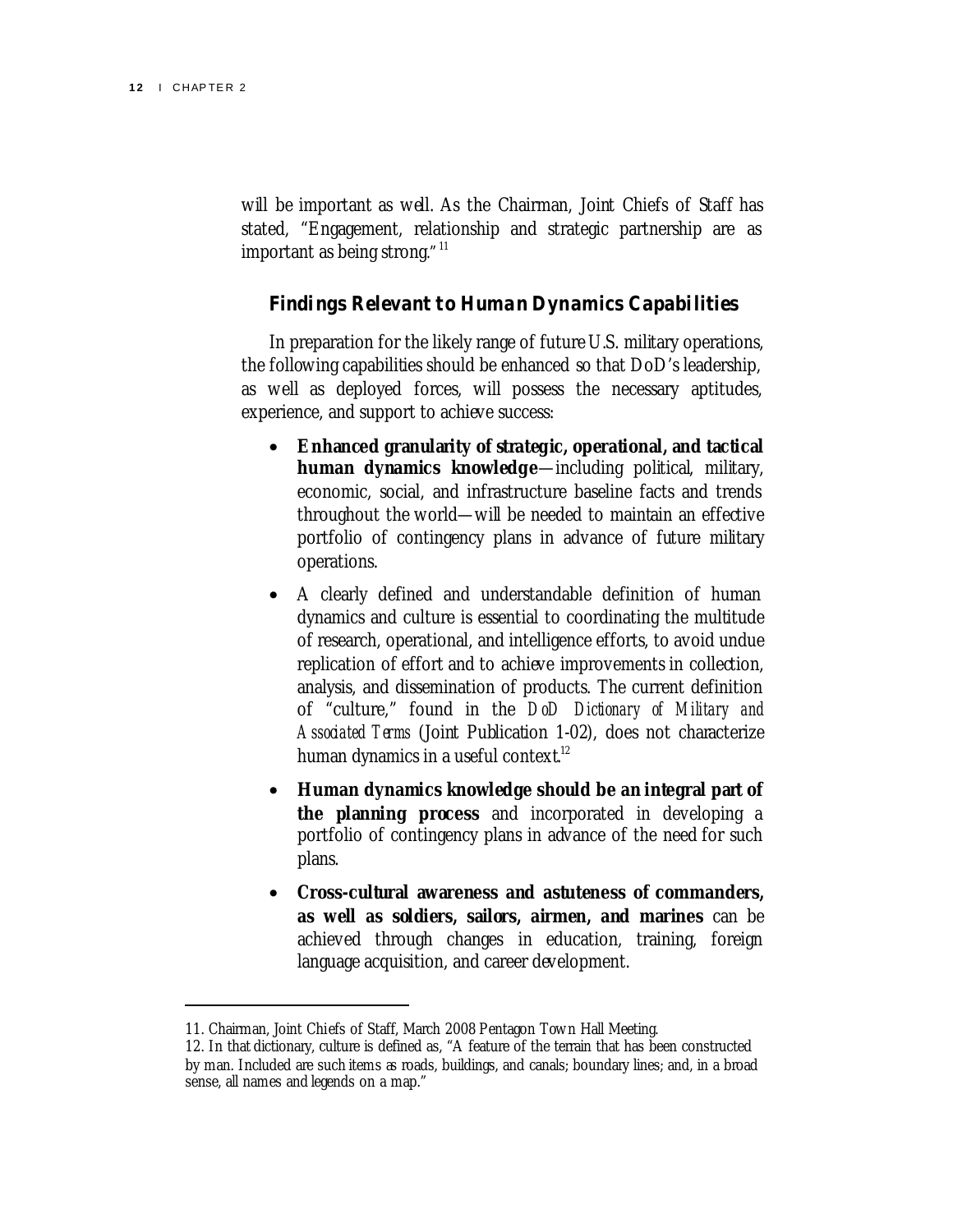- **A cadre of on-call human dynamics and civil affairs experts** could provide supplemental knowledge and capacity for contingency planning, as well as for strategic, operational, and tactical phases of mission management. These experts would bring in-depth functional knowledge, along with detailed experience in the area of concern.
- **Non-U.S. military organizations, nongovernmental organizations, and international organizations should be included** in the process of collecting and analyzing information on human dynamics. Importantly, these analytic assets do not have to be assigned to an intelligence organization.
- **The emphasis should be on human dynamics "products"** in addition to centralized databases and supposed systems. Products, as recommended by Colonel H.R. McMaster in Iraq, can be envisioned at three levels:
	- - **"World view" documents** (*e.g.*, country handbooks) provide a basic overview of a country, region, or culture. With respect to human dynamics, these documents should include perspectives of factions (tribes, clans, villages), fears, aspirations, prejudices, and beliefs of local populations.
	- **Micro-history of the region** to include deep and narrow, updated information concerning rivalries, smuggling routes, nature of external support, and other relevant information. Language proficiency and cultural, political, and economic expertise is required to prepare these products.
	- **Short-term operational assessments** prepared by units departing an area to aid the incoming units in assessing the area and for continuity of operations. A standard format and content outline should be developed that includes details of successes and especially of failures in dealing with the populace.
- **Education and training are critical** to the delivery of useful information on human dynamics:
	- Language proficiency and cultural awareness are needed as part of the professional military education process with a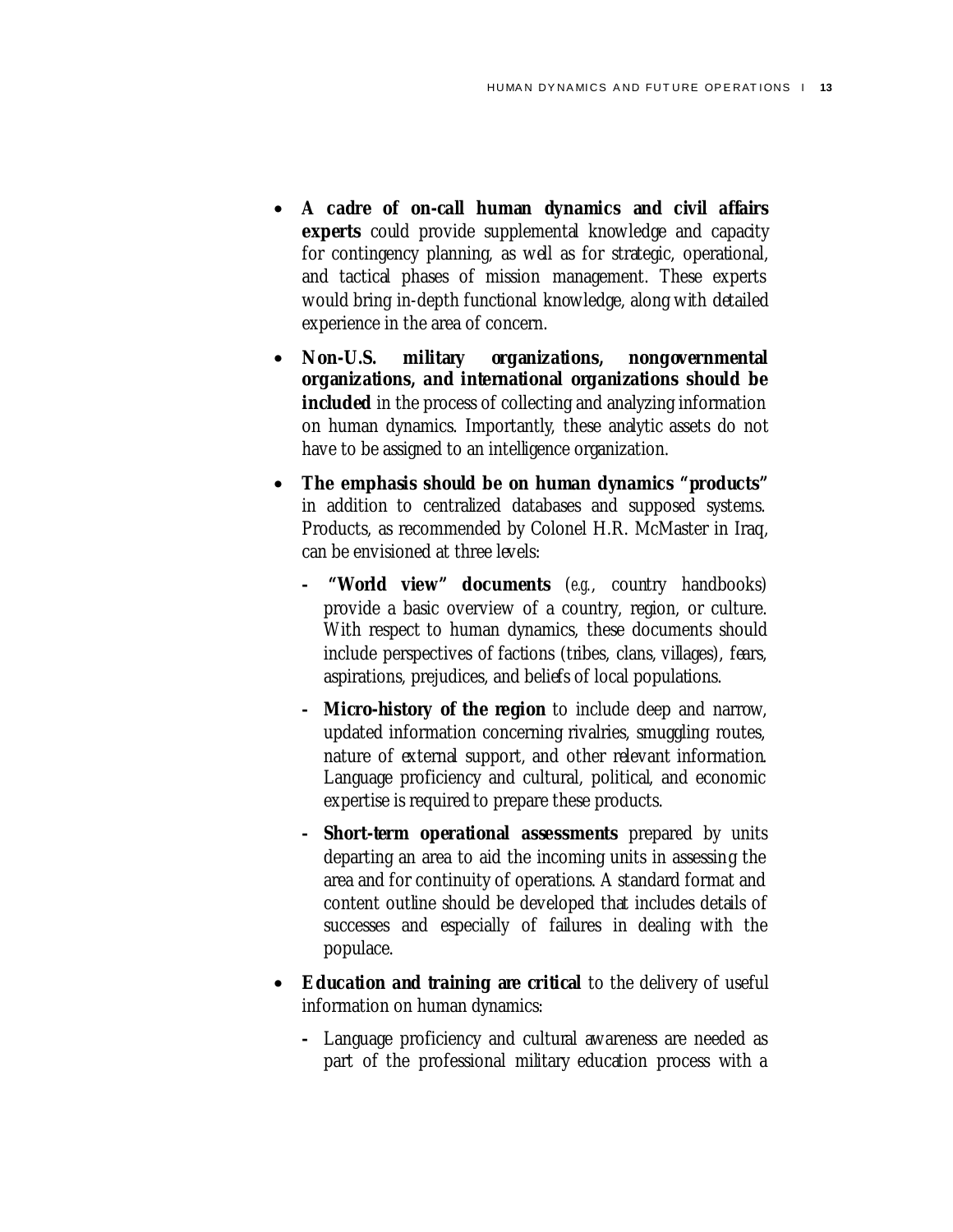phased approach recognizing a service member's rank and occupational specialty.

- Instruction should be delivered to the greatest extent possible by persons who have relevant depth of knowledge and recent experience in the operational environment being discussed.
- **Depth of knowledge about diverse audiences and the complex range of information exchange in which they participate** will increase in importance to future military operations, as the criticality of the information environment is recognized by both adversaries and allies.
- **Advances in social, cognitive, and neurological science may offer insights into human behavior**, which academia, the private sector, the U.S. government, and its allies and adversaries can all be anticipated to explore.
- Enhanced human dynamics astuteness that integrates regionspecific knowledge with the ability to coordinate and cooperate across organizational lines will become key to successful future military operations that are joint, interagency, intergovernmental, or multinational, and may also include public/ private partnerships with civil society.

The remaining chapters of this report address these findings and offer recommendations that, collectively, will set the Department on a path toward enhancing the human dynamics capabilities within the military services, thereby better preparing our men and women in uniform for the operational environment of the future.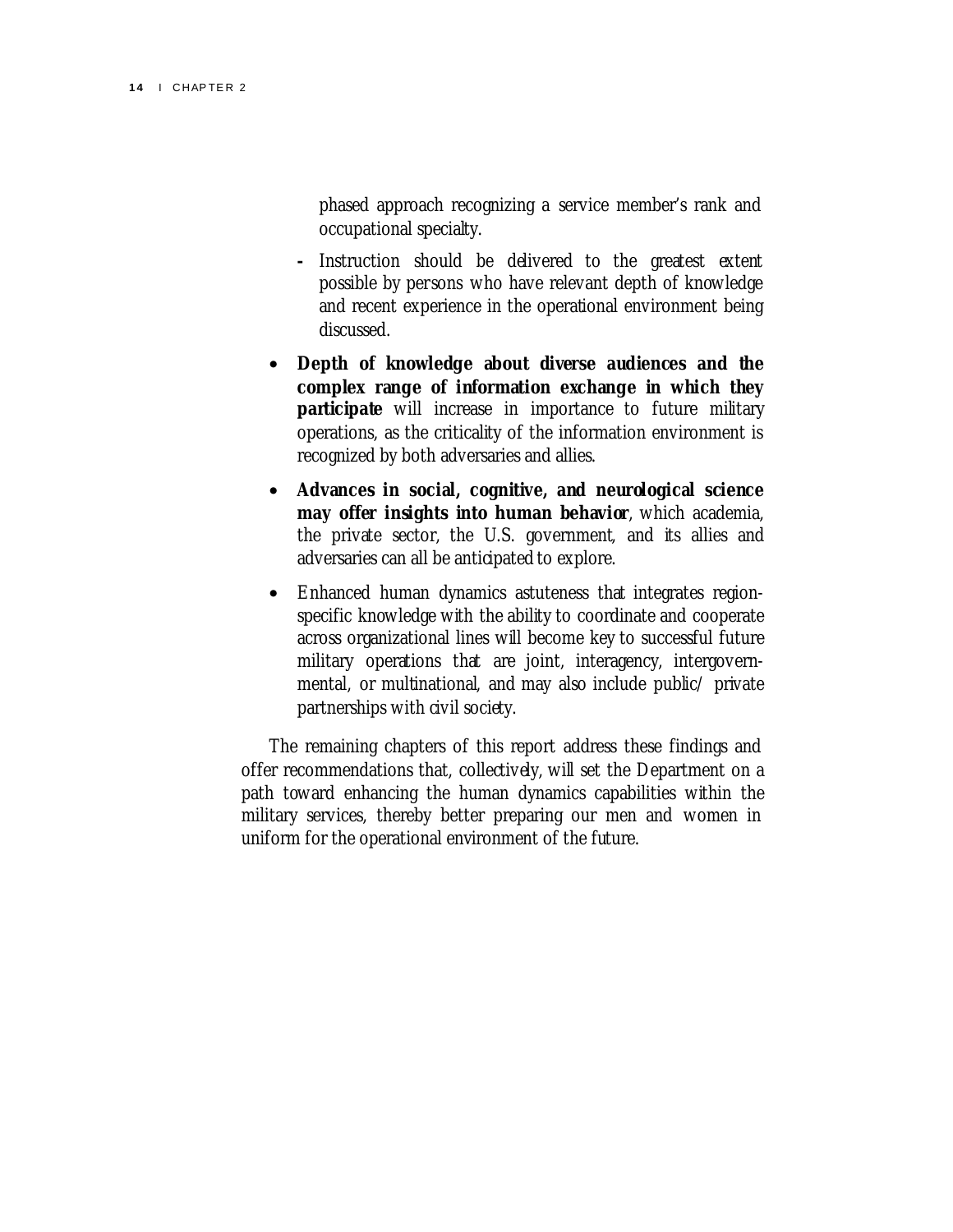# **Chapter 3. Coordination and Leadership**

After five years in Afghanistan and Iraq, the U.S. military services understand the lessons learned by their predecessors engaged in similar operations. During operations the host population has to be regarded as an invaluable source of information on adversaries. The community needs to be treated in a manner that avoids overt hostility and obtains cooperation. Force needs to be used with the greatest of discipline.

Such an approach serves the traditional American objective beyond armed conflict: to convert our most bitter enemies into friends and allies.

In February 2008, General Casey, Chief of Staff of the Army, presented to his generals a revision of Field Manual 3-0, *Operations*, the foreword of which states: "This edition of FM 3-0, the first update since

A determined enemy, embedded in a foreign population, cannot be deterred or disrupted solely with advanced technology or indiscriminate coercion.

September 11, 2001, is a revolutionary departure from past doctrine. It describes an operational concept where commanders employ offensive, defensive, and stability or civil support operations simultaneously as part of an interdependent joint force to seize, retain, and exploit the initiative, accepting prudent risk to create opportunities to achieve decisive results."13

"Doctrine" is best understood as an operative term: what we collectively believe about the best way to conduct military affairs. It is persistently taught in training to assure the consensus, which in combat facilitates cooperation among components of a force. For example, U.S. doctrine has consistently fostered recognition that killing prisoners of war is dysfunctional. It is not only contrary to the Uniform Code and international norms, but also incites an adversary to do likewise and negates a useful source of intelligence. The previous edition of FM 3-0, dated June 2001—written in an era of preoccupation with "overwhelming force" and "shock and awe"—emphasized *domination*, characterizing land combat as "contact with the enemy throughout the

l

<sup>13.</sup> http://www.army.mil/fm3-0.pdf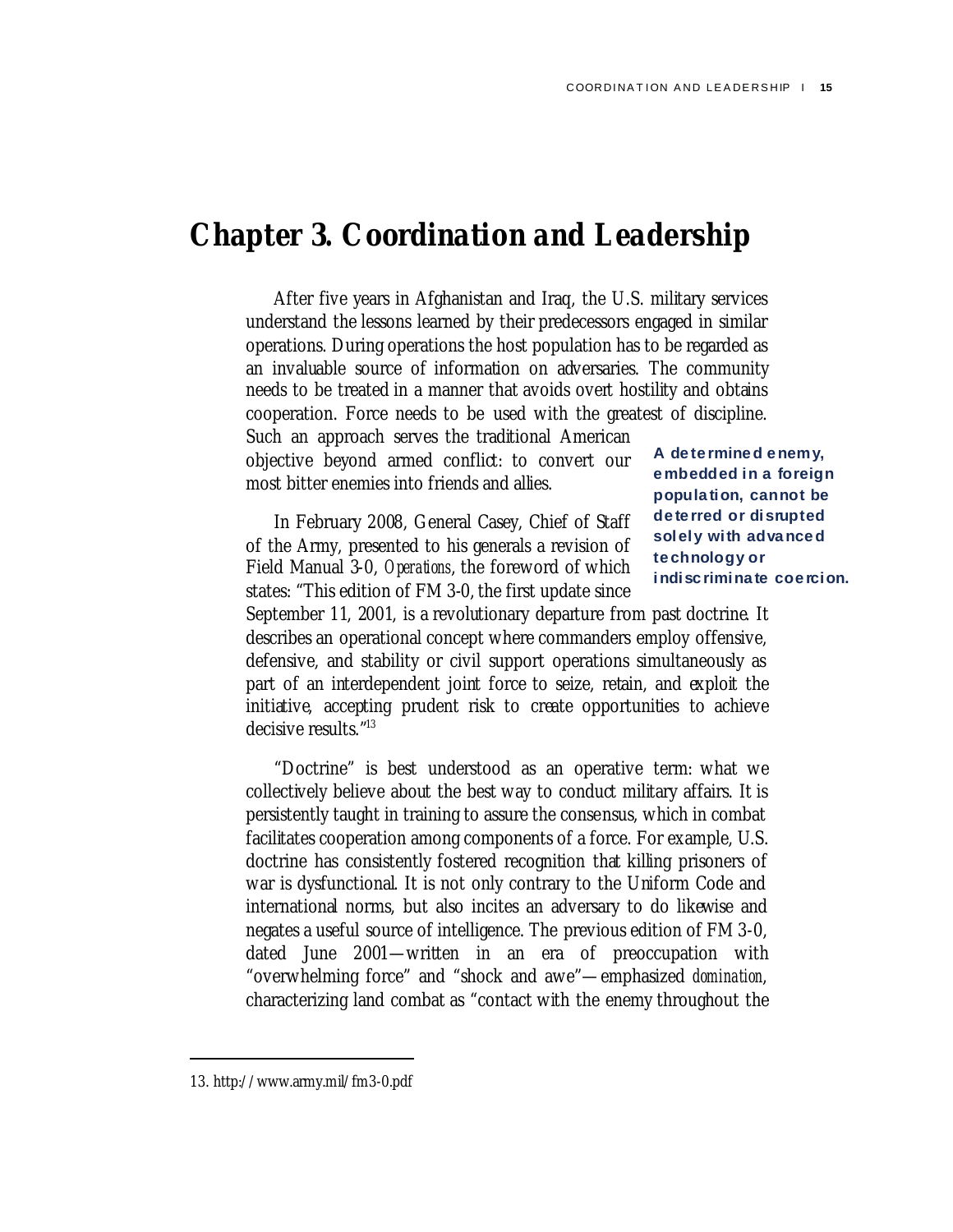$\overline{a}$ 

depth of an operational area…maneuver, fires, and other elements of combat power intended to defeat or destroy enemy forces." It did note, however, that "land combat normally entails close and continuous contact with noncombatants. Rules of engagement reflect this."

Use of the word "contact" to equate to "defeat or destroy," on the one hand, and to "rules that temper actions toward people of the locale," on the other hand, failed to address the circumstances of current and likely future operations. To defeat or destroy an adversary he must first be found, and rules for engagement once we find him (or he finds us) scarcely address the importance of the role the populace could play in the "finding." In contrast, the current FM 3-0 enjoins commanders to go beyond defining "rules of engagement" to integrating their objectives for the populace into their plans and operations for achieving and sustaining stability (see sidebar, *Army Field Manual 3-0*).

Importantly, it recognizes the modern 24/7 news cycle, citizen reporter, ubiquity of surveillance, and global communications (*e.g.*, many players "will have satellites or their own unmanned aerial reconnaissance platforms"). This implies an increased requirement for cultural sensitivity, and partnership with local populations.

U.S land forces have not always done well in such complicated circumstances, particularly when the national mood was vengeful, as it has been since September 11, 2001 during the global war on terrorism. Many military critics have warned against expecting that technology alone will enable elite, specialized units to control populations and large expanses of land.<sup>14</sup> They are right, and the Gulf wars must be regarded as an aberration in that the population did not play an important role in American operations that were designed to destroy the Iraqi Army.

14. See, for example, Sir Michael How ard (1994) "How Much Can Technology Change War?" and H.R. McMaster (2008). http://www.strategicstudiesinstitute.army.mil/pubs/ display.cfm?pubID=354. "On War: Lessons to be Learned," *Survival*, 50:1, 19–30. [How ard w arned against military lessons draw n from history: usually "bad history and w orse logic."]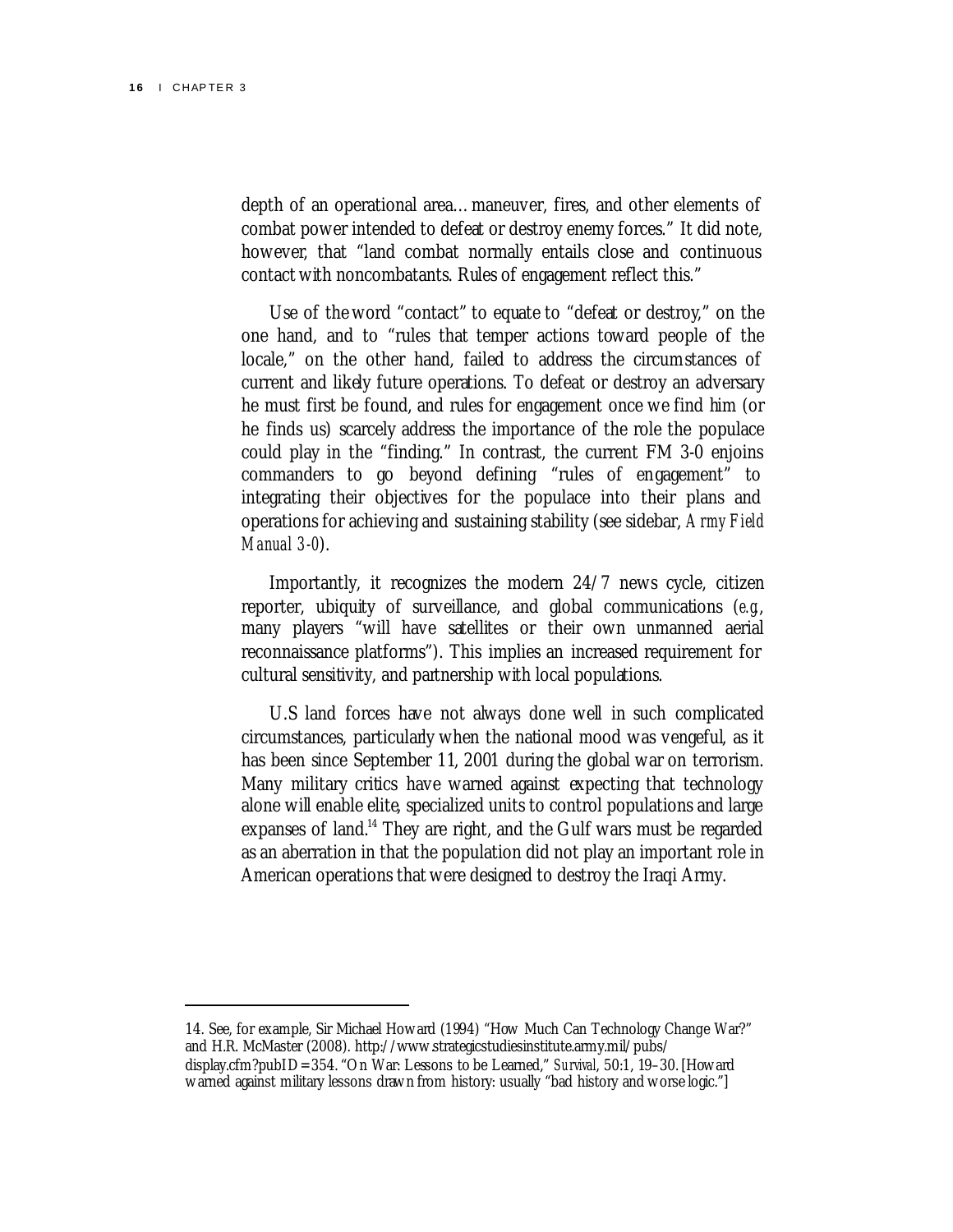#### *Army Field Manual 3-0*. Excerpts

1-11. In essence, the operational env ironment of the future will still be an arena in which bloodshed is the immediate result of hostilities between antagonists. It will also be an arena in which operational goals are attained or lost not only by the use of highly lethal force but also by how quickly a state of stability can be established and maintained. The operational environment will remain a dirty , frightening, physically and emotionally draining one in which death and destruction result from environmental conditions creating humanitarian crisis as well as conflict itself. Due to the ex tremely high lethality and range of advanced weapons systems, and the tendency of adversaries to operate among the population, the risk to combatants and noncombatants will be much greater. All adversaries, state or non-state, regardless of technological or military capability, can be expected to use the full range of options, including every political, economic, informational, and military measure at their disposal. In addition, the operational env ironment will ex pand to areas historically immune to battle, including the continental United States and the territory of multinational partners, especially urban areas. In fact, the operational environment will probably include areas not defined by geography, such as cyberspace. Computer netw ork attacks will span borders and will be able to hit anywhere, anytime. With the exception of cyberspace, all operations will be conducted "among the people" and outcomes will be measured in terms of effects on populations.

1-12. The operational environment will be ex tremely fluid, with continually changing coalitions, alliances, partnerships, and actors. Interagency and joint operations will be required to deal with this wide and intricate range of players occupying the environment. International news organizations, using new information and communications technologies, w ill no longer have to depend on states to gain access to the area of operations and will greatly influence how operations are viewed. They will have satellites or their own unmanned aerial reconnaissance platforms from which to monitor the scene. Secrecy will be difficult to maintain, making operations security more vital than ever. Finally, complex cultural, demographic, and physical environmental factors will be present, adding to the fog of war. Such factors include humanitarian crises, ethnic and religious differences, and complex and urban terrain, which often become major centers of gravity and a haven for potential threats. The operational environment will be interconnected, dynamic, and extremely volatile.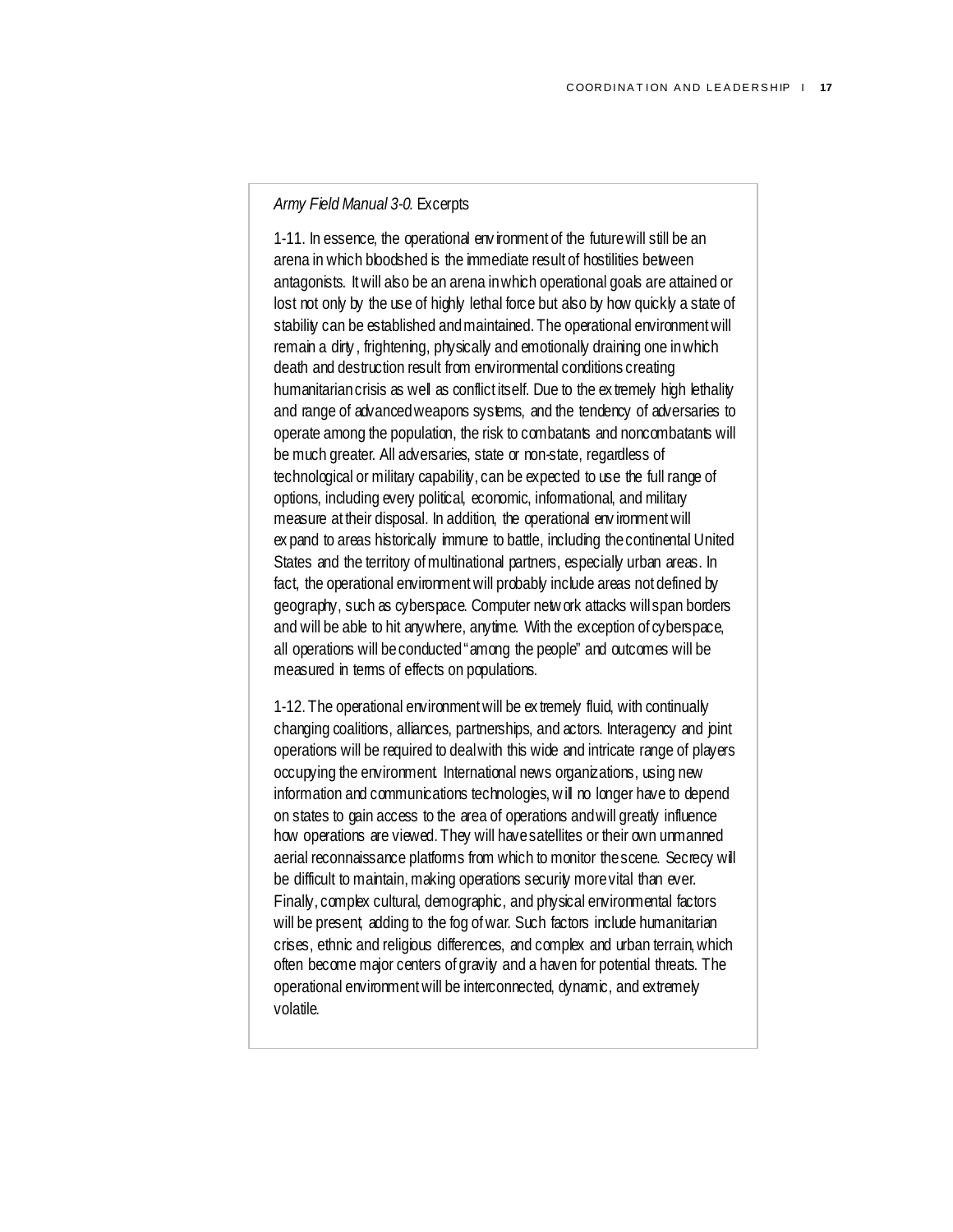$\overline{a}$ 

In recent history, stability and reconstruction efforts all too often have been undercut by instances of cultural ignorance and military oppression: undisciplined violence and even barbarism such as occurred at My Lai in 1968. In 2008, forty years after My Lai, Secretary Gates commented ruefully on more recent dysfunctional behavior of some American troops: "In Iraq and Afghanistan, the heroic efforts and best intentions of our men and women in uniform have at times been undercut by a lack of knowledge of the culture and people they are dealing with every day—societies organized by networks of kin and tribe, where ancient codes of shame and honor often mean a good deal more than 'hearts and minds' ..."<sup>15</sup>

Cultural insensitivity among U.S. forces is neither peculiar to the present conflict, nor has it always been caused by unexpected encounters with foreign cultures. In 1863, President Lincoln ordered promulgation of General Order Number 100 to temper the

Art. 68. "Modern wars are not internecine wars, in which the killing of the enemy is the object …"

*President Abraham Lincoln, 1863*

propensity of some of his commanders to tolerate the very sort of disorders that Secretary Gates deplored.<sup>16</sup>

On the other hand, American forces have shown that, properly led, acting in concert with other agencies of the United States, and amply resourced, they can successfully conduct low-intensity conflict (stability operations). Secretary Gates himself, in a previous office as Deputy Director of Central Intelligence, participated in one such success, cited approvingly in 1988 by the Commission on Integrated Long-Term Strategy:

"Low intensity conflict [is] a form of conflict that is not a problem just for the Department of Defense. In many situations, the

<sup>15.</sup> http://www.defenselink.mil/speeches/speech.aspx?speechid=1228

<sup>16.</sup> http://www.yale.edu/laww eb/avalon/lieber.htm. *Instructions for the Government of Armies of the United States in the Field*. Prepared by Francis Lieber, LLD. Promulgated by President Lincoln, 24 April 1863. That General Order constituted a landmark in establishing w hat is now termed the Law s of War. The belligerents during the Franco-Prussian War of 1871 adopted its tenets, and the United States republished G.O. 100 during the Spanish-American War; it figured prominently in American jurisprudence during the Philippine Insurgency. *Plus ca change, plus c'est la meme chose.*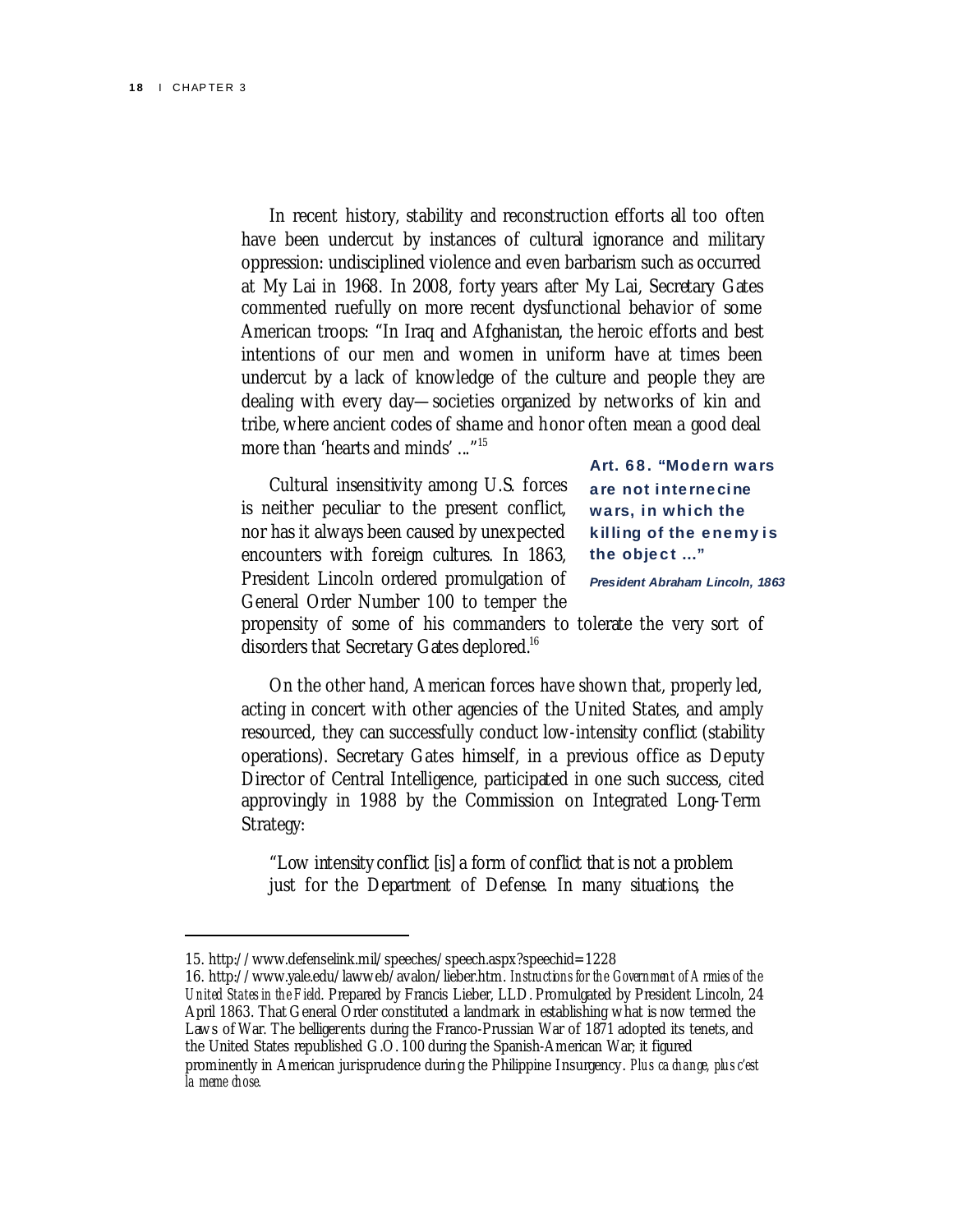United States will need not just DoD personnel and material, but diplomats and information specialists, agricultural chemists, bankers and economists, hydrologists, criminologists, meteorologists, and scores of other professionals. Because so many Americans are predisposed to pessimism about our role in the Third World, it is worth pointing to one recent example of a U.S. intervention that, against high odds, did very well: the saving of democracy in El Salvador. In 1980 it seemed quite possible that the country would fall to guerillas supported from Nicaragua by the Sandinistas and Cubans. Many Americans assumed that the [Salvadoran] government would soon be toppled by the Communist insurgents. Congress severely limited the security assistance our government could make available to it. And yet by 1985 there was a democratic government in place in El Salvador, and Congress became committed to supporting it."17

By agreement with the Congress, American military forces on the ground in El Salvador, other than individuals assigned to the Embassy, were limited to 55. These were foreclosed from direct participation in combat, and confined to training the Salvadoran armed forces to: (1) limit the ability of the guerillas to move freely through the countryside in their depredations, and (2) observe, when interacting with the populace, strict rules for respect of human rights. Those Americans, assigned by the Commander, U.S. Southern Command,<sup>18</sup> were largely drawn from units of the Army's Special Forces that were linguistically and culturally prepared to instruct and to motivate Salvadorans, supplemented by Spanish-speaking technicians, such as communicators, medics, and one U.S. Southern Command sociologist.

Perhaps more importantly, the corps of cadets of the Salvadoran military academy was transported to Fort Benning, Georgia, to undergo a version of the U.S. Army's Officer Candidate School conducted entirely in Spanish that emphasized the essentiality of observing human rights, of avoiding harm to non-combatants, and of wresting popular

<sup>17.</sup> *Discriminate Deterrence*. Report of the Commission on Integrated Long-Term Strategy,

January 1988, 15-16. Group w as convened tow ard the end of President Reagan's second term, and w as co-chaired by Fred Iklé and Albert Wohlstetter.

<sup>18.</sup> Commander-in-Chief, U.S. Southern Command, as the responsible commander w as then entitled.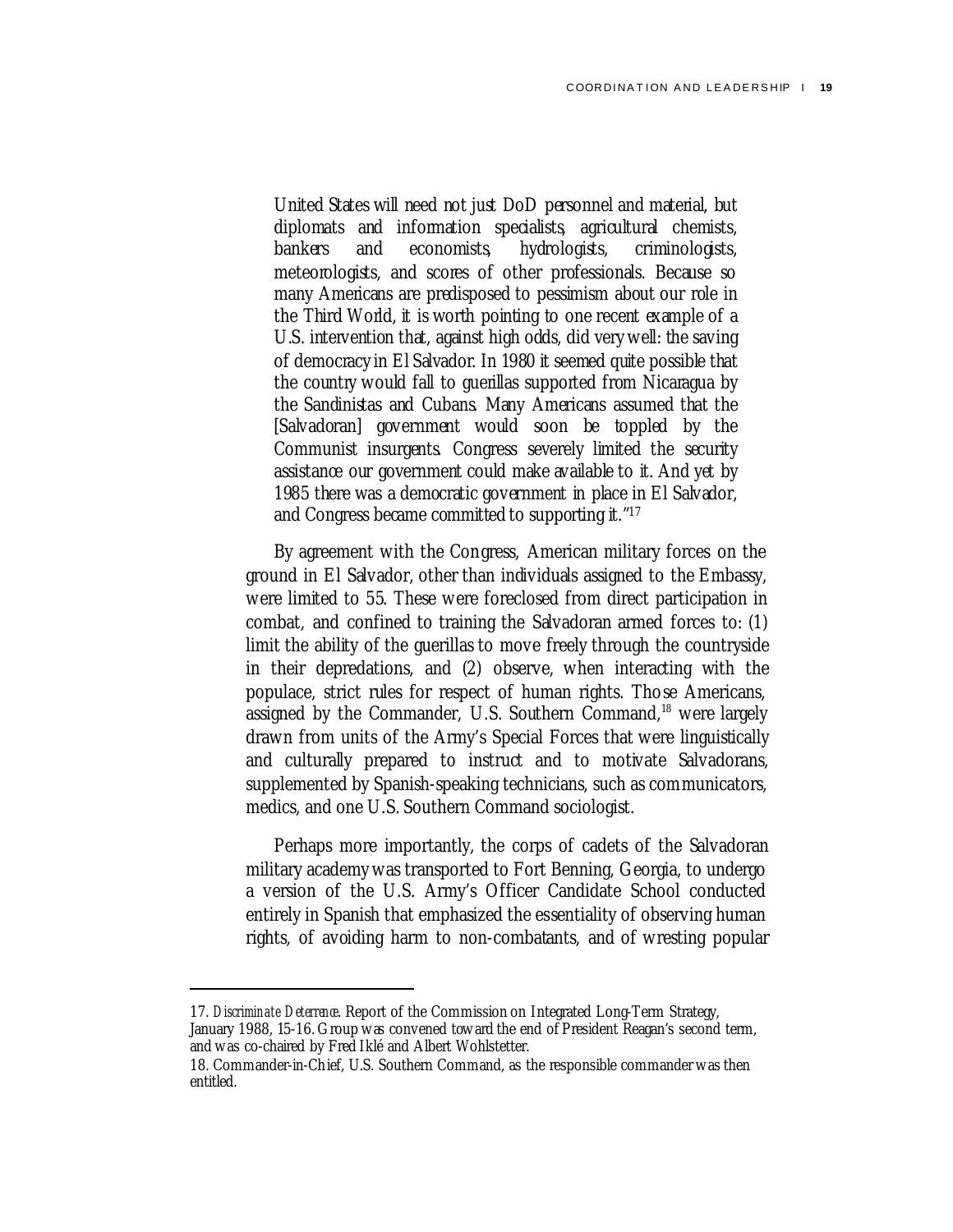support away from the guerrillas. This American Officer Candidate School created for the Salvadoran Army a cadre of junior officers significantly more effective in field operations, and more responsive to American advice. Equally important, the government of Honduras allowed entire units of the Salvadoran Army to enter their territory for the purpose of conducting counter-guerrilla field exercises under the tutelage of American Special Forces. Moreover, units of the U.S. National Guard were invited to conduct training exercises with Honduran troops: building roads and bridges, rectifying water supplies, and practicing medicine.19 These drills in Honduras set new operational standards for Salvadoran and Honduran commanders.

In the foreseeable future, the need for understanding human dynamics will continue to be important as the United States interacts with numerous foreign cultures to achieve national security goals and objectives. U.S. military forces were largely unready for their post-September 11 missions, which reached beyond combat operations, to stability, reconstruction, and humanitarian responses—a result of little attention or investment in past decades to retain or improve the nation's military posture in these areas.

The Department must avoid loss of focus and needed human dynamics capabilities when current engagements subside. Human dynamics capabilities are not only important for future military engagements but are equally valuable in shaping events before hostilities are underway—perhaps even preventing hostilities. Today, the military departments have many efforts underway to increase the linguistic and cultural understanding of their forces, as will be discussed in more detail in later sections of this report. But these many activities are not well coordinated, nor is there effective department-wide leadership in this area.

<sup>19.</sup> A turning-point in the w ar, for there w ere many in Washington w ho believed that anti-Americanism in Honduras w as so strong that Roberto Suazo Cordoba, President of the fledging democracy in Honduras, w ould be overturned; moreover, El Salvador and Honduras w ere long-time antagonists, at w ar w ith each other as recently as 1969. The president made a courageously bold decision in inviting foreign troops into his country. N.B. He agreed to an American presence only on the proviso that the first unit deployed w ould be a U.S. Army field hospital.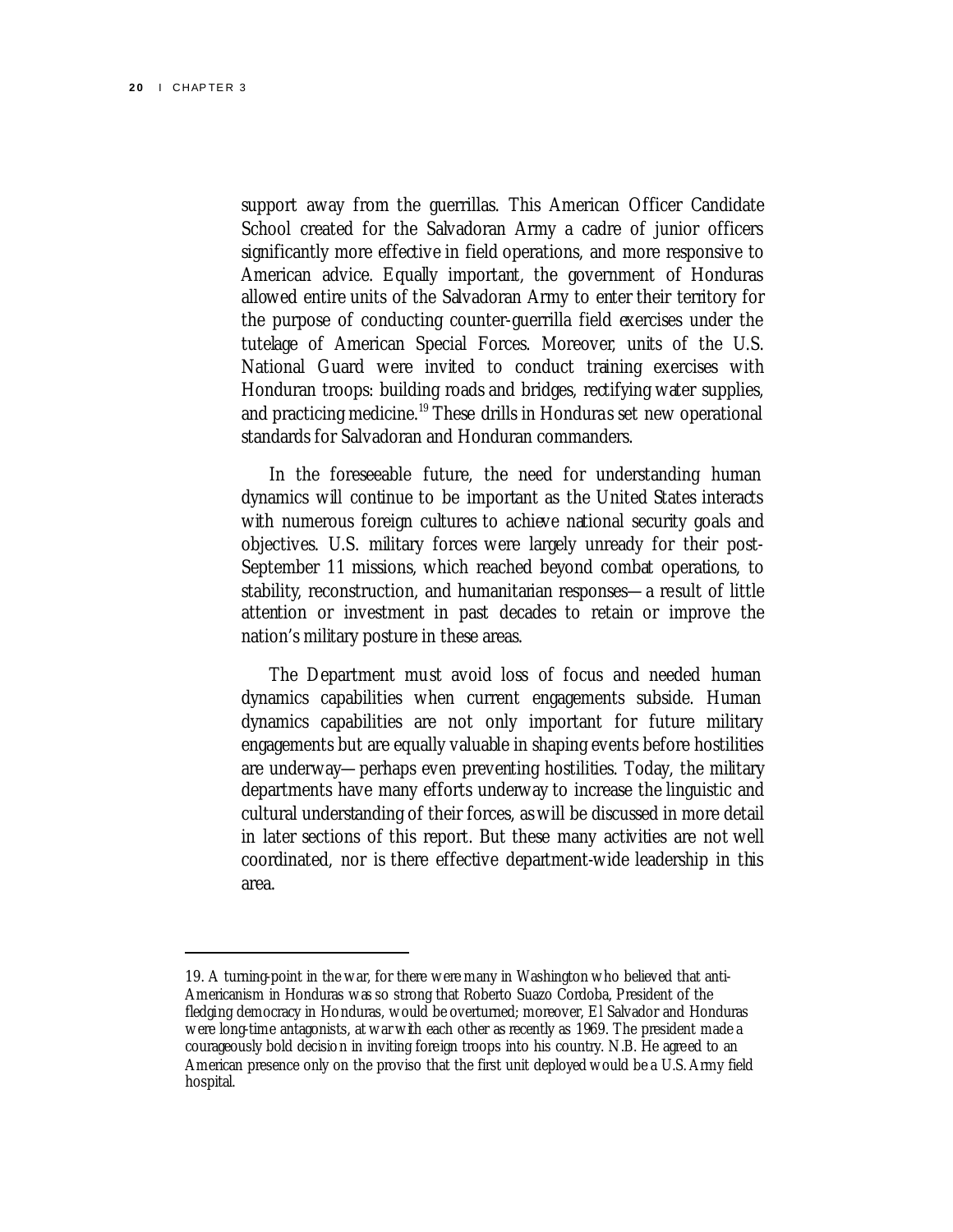# **Findings**

Human dynamics and cultural understanding will continue to be important in future military operations.

- Military training should persistently stress discretion in the use of force.
- Stability operations require human dynamics capabilities and can succeed only with close collaboration between the Departments of State and Defense and among related government agencies.
- Cultural insensitivity is militarily dysfunctional.

DoD and its components are funding different efforts to collect, analyze, and disseminate information related to human dynamics. However:

- These efforts are not effectively tied to an overarching formal or informal DoD requirement.
- The efforts often are duplicative

### **RECOMMENDATION #1.COORDINATION & LEADERSHIP**

**The Secretary of Defense should:** 

- **Instruct his staff to develop a comprehensive strategy** that builds upon programs now underway in the Army and Marine Corps to assure human dynamics awareness for future stability operations. This strategy should also include directives on education and training, human dynamics advisors, and knowledge management, as outlined below.
- Review and determine the best course of action to **establish effective oversight and coordination of human dynamic activities**.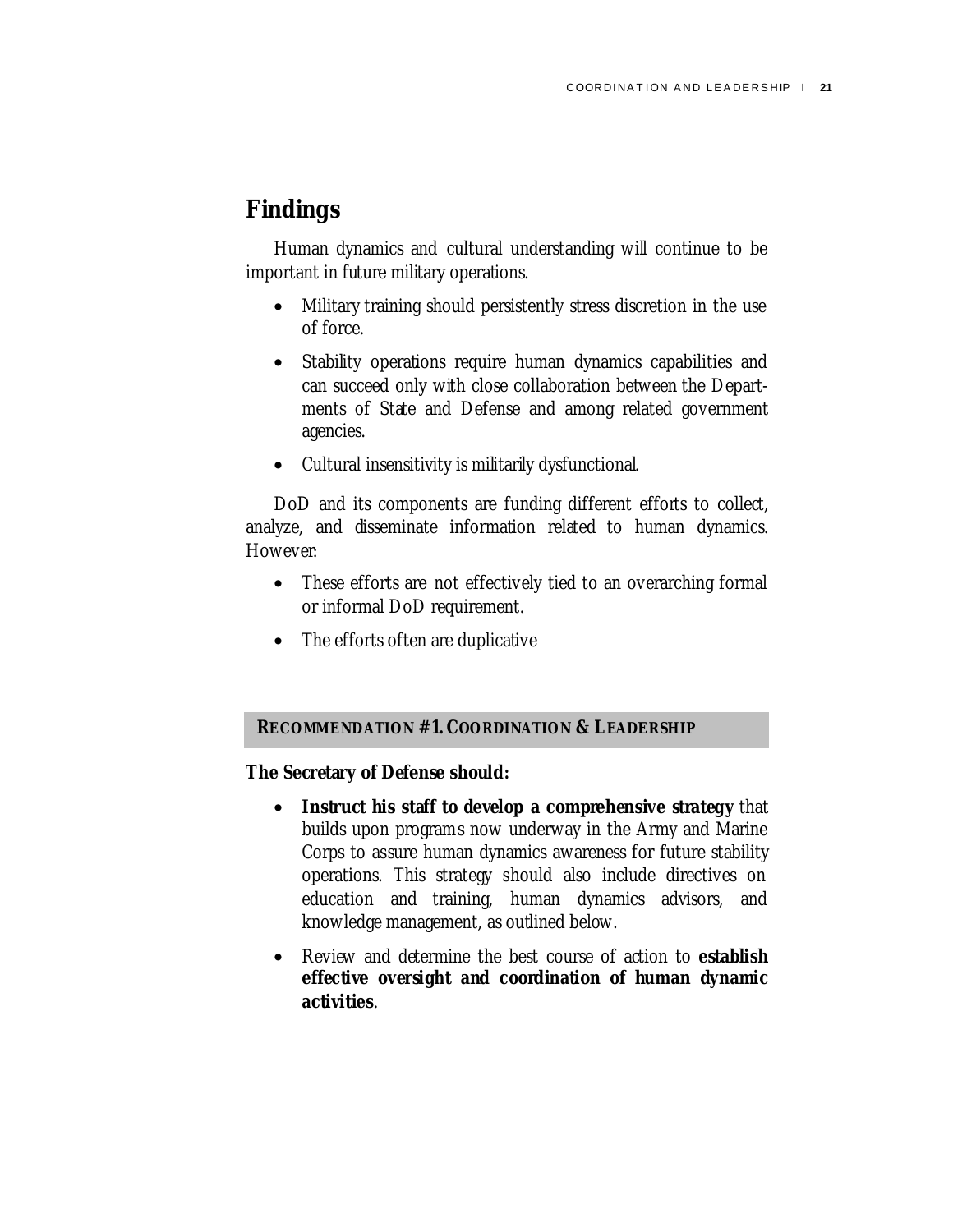• **Ensure that the implications for force structure and DoD appropriations** of all the recommendations of this report are considered in the upcoming Quadrennial Defense Review.

**The Chairman of the Joint Chiefs should direct a regional combatant commander to develop tactics, techniques, and procedures** for employing enhanced knowledge of human dynamics in anticipation of stability operations with U.S. forces in non-combatant roles, cooperating closely with other combatant commands, U.S. agencies, and non-government organizations (NGOs), as well as allies and host nations.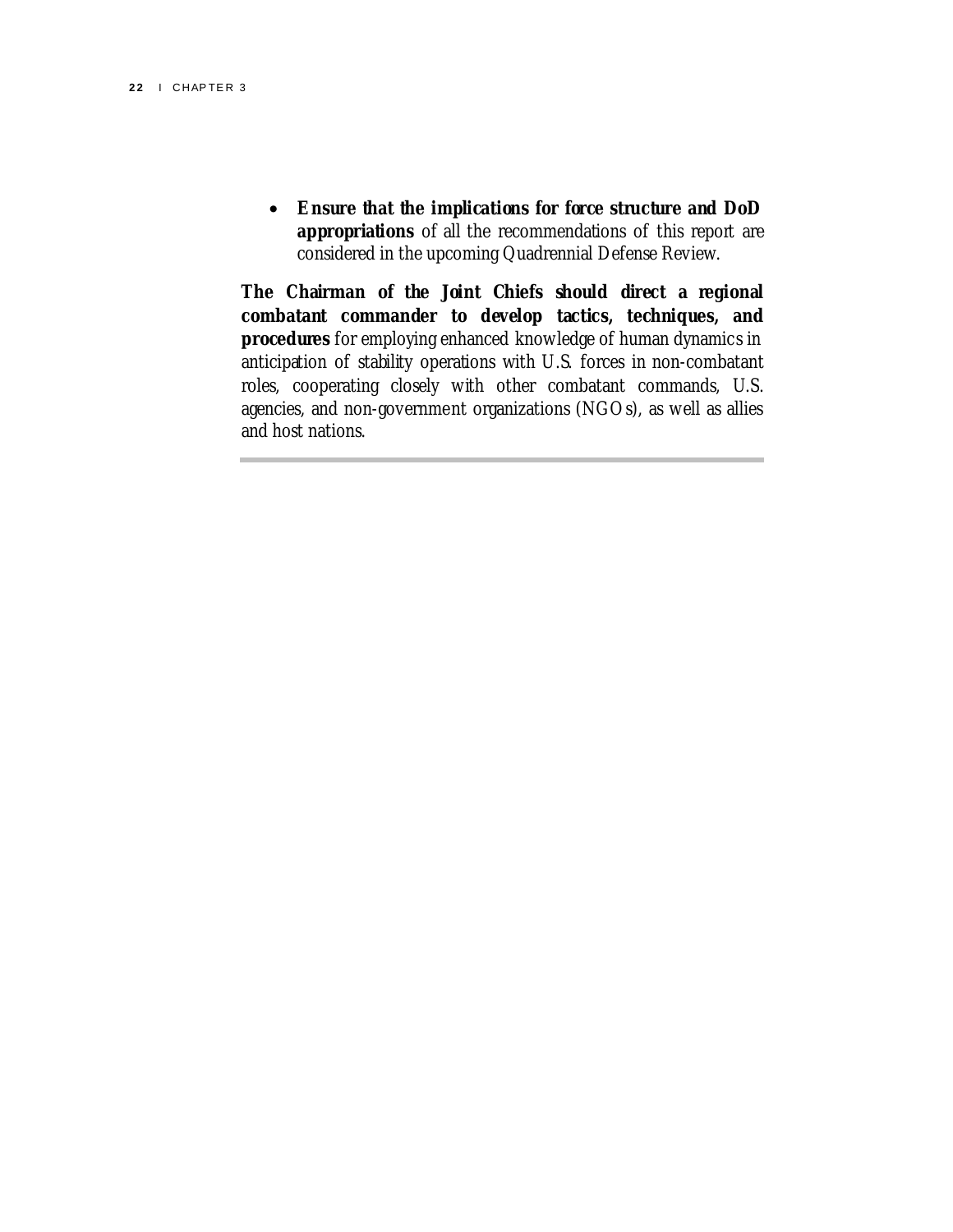# **Chapter 4. Interagency and Civil Society Participation**

[Future military] challenges … cannot be overcome by military means alone and they extend well beyond the traditional domain of any single government agency or department. They require our government to operate with unity, agility and creativity, and will require devoting considerably more resources to non-military instruments of national power. 20

Secretary of Defense Robert M. Gates

Future expeditionary operations for the U.S. military will be complex and will increasingly require coordination and cooperation with multiple stakeholders in order to successfully accomplish a mission. Military power will need to be synchronized with diplomatic, economic, and information domain actions. Success will require more than effective joint operations among the military services—it will require coordination and collaboration outside DoD.

# **Organizing for Multi-stakeholder Collaboration**

Effectively coordinating the capabilities of disparate organizations with conflicting procedures and competing priorities is a challenging task. But it is one that must be mastered if the United States is to achieve its national security objectives. As the nation increasingly seeks to use all diplomatic, informational, economic, and military instruments of national power, the U.S. military will be working in supported and supporting roles with other commands and agencies.

<sup>20.</sup> Speech at Center for Strategic and International Studies, January 26, 2008.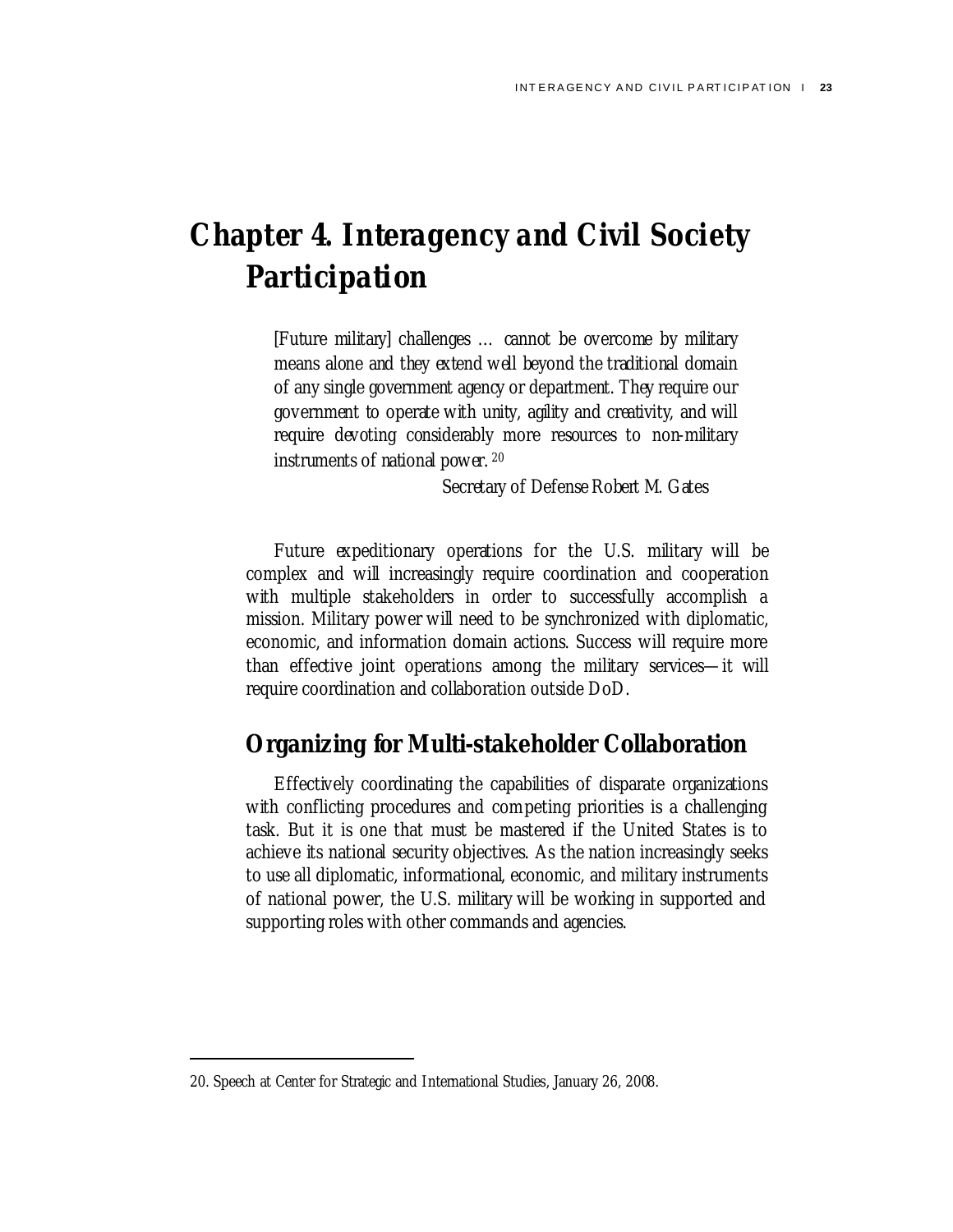# *Non-governmental and Civil Society Organizations*



**A wide range of NGOs have broad capabilities, relationships, and local knowledge.** 

l

A wide range of NGOs have broad capabilities, relationships, and local knowledge. NGOs increasingly partner with businesses as well as with governments to achieve both local and global results.

In his October 2007 letter to the combatant commanders, Chairman of the Joint Chiefs Admiral Michael Mullen directed them to "build and reinvigorate relationships through Theater Security Cooperation with a focus on capacity-building, humanitarian assistance, regional frameworks for improving governance, and cooperation in enforcing the rule of law." To achieve this

goal, men and women at all levels in the combatant commands will need to work increasingly with nongovernment organization (NGO) staff members in a spirit of cooperation and coordination rather than of command and control. Successful examples of cooperation include the following:

• U.S. Southern Command reorganization, that promotes joint, interagency and private- and public-sector cooperation<sup>21</sup>

<sup>21.</sup> The reorganization supports the concept that the military cannot tackle 21st-century security challenges alone. As described by Admiral James Stavridis, Commander of U.S. Southern Command, "We are w orking to create an organization that can best adapt itself to w orking w ith the interagency, w ith our international partners and even w ith the private-public sector. And we want to do it in a way that is completely supportive of all our partners... our objective is to become the best possible international, interagency partner w e can be." http://www.southcom.mil/AppsSC/new s.php?storyId=1323 [January 26, 2009]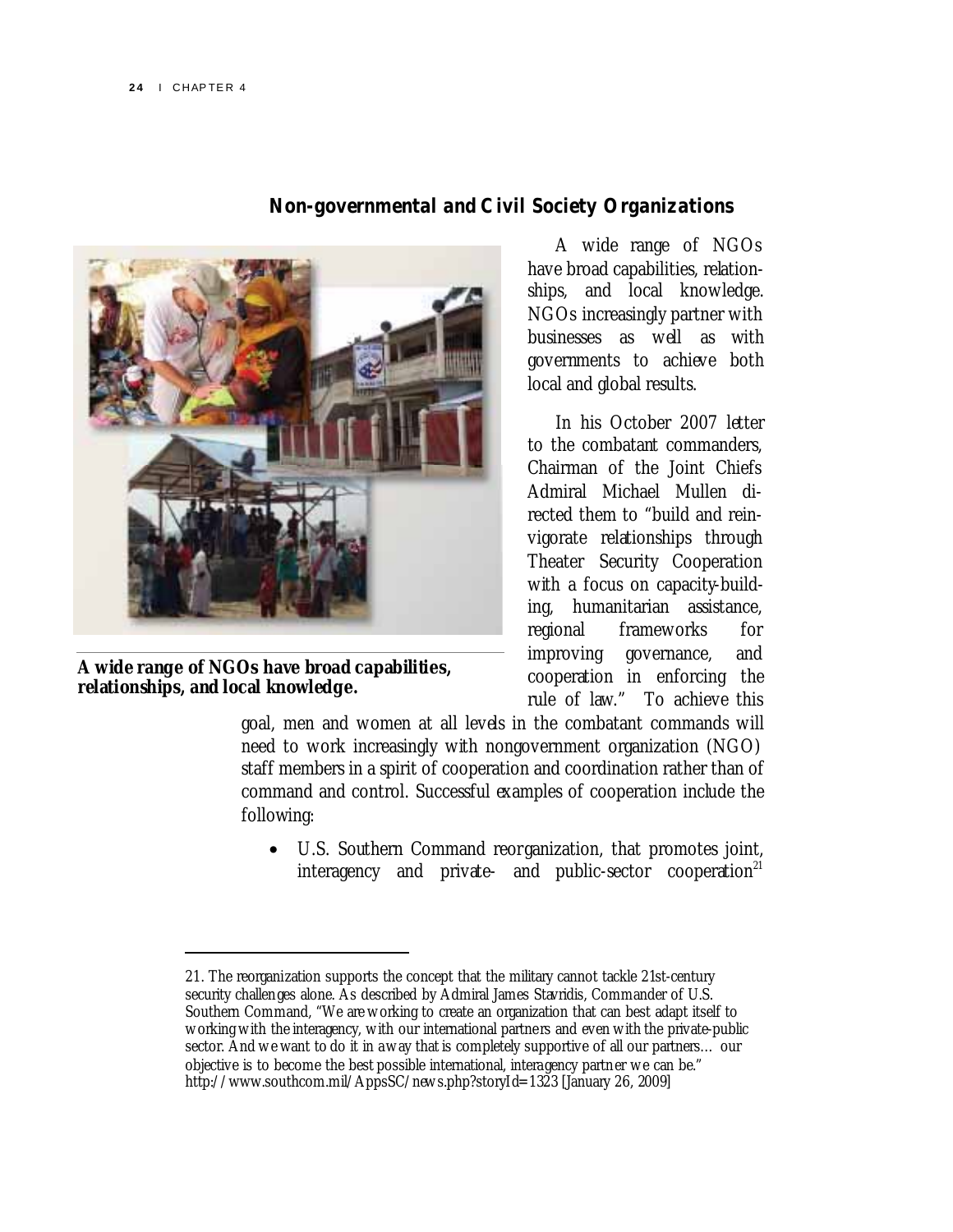- 2007 USNS *Comfort* Latin American Humanitarian Mission
- Tsunami relief effort utilizing U.S. military assets to provide transportation, logistics, and communications

### *A Whole-of-Government Approach*

Since 2003, the U.S. Army has been conducting Unified Quest exercises on realistic threats to peace around the world. Unified Quest 2008 was conducted at the U.S. Army War College and co-sponsored by Joint Forces Command and Special Forces Command. Participants in the exercises include current and former military officers, as well as representatives from academia, industry, and other government agencies. These exercises continue to reinforce the lesson that the Army cannot solve every problem alone. Rather, it must work in concert with other agencies, departments, and foreign entities to deal with all facets of anticipated conflicts. The need for a "whole-of-government" approach has been repeatedly demonstrated through these exercises.

As explained by MG Barbara Fast: "One of the main ideas of the game (Unified Quest) is the concept of 'building partnership capacity' and understanding how the Army can better coordinate with other U.S. agencies and departments when responding to these unique future conflicts throughout the world. … Much of what we're talking about, more than ever, requires a whole-of-government approach."<sup>22</sup>

… Much of what we're talking about, more than ever, requires a whole-ofgovernment approach … [working] in concert with other agencies, departments, and foreign entities to deal with all facets of anticipated conflicts.

# **Capacity Building and Civil-Military Operations**

A number of DoD and other U.S. government-sponsored entities are devoted to capacity building and civil-military operations, including the following examples:

<sup>22.</sup> MG Barbara Fast, Deputy Director, Army Capabilities Integration Center, quoted in *Carlisle Barracks Banner*, May 2008.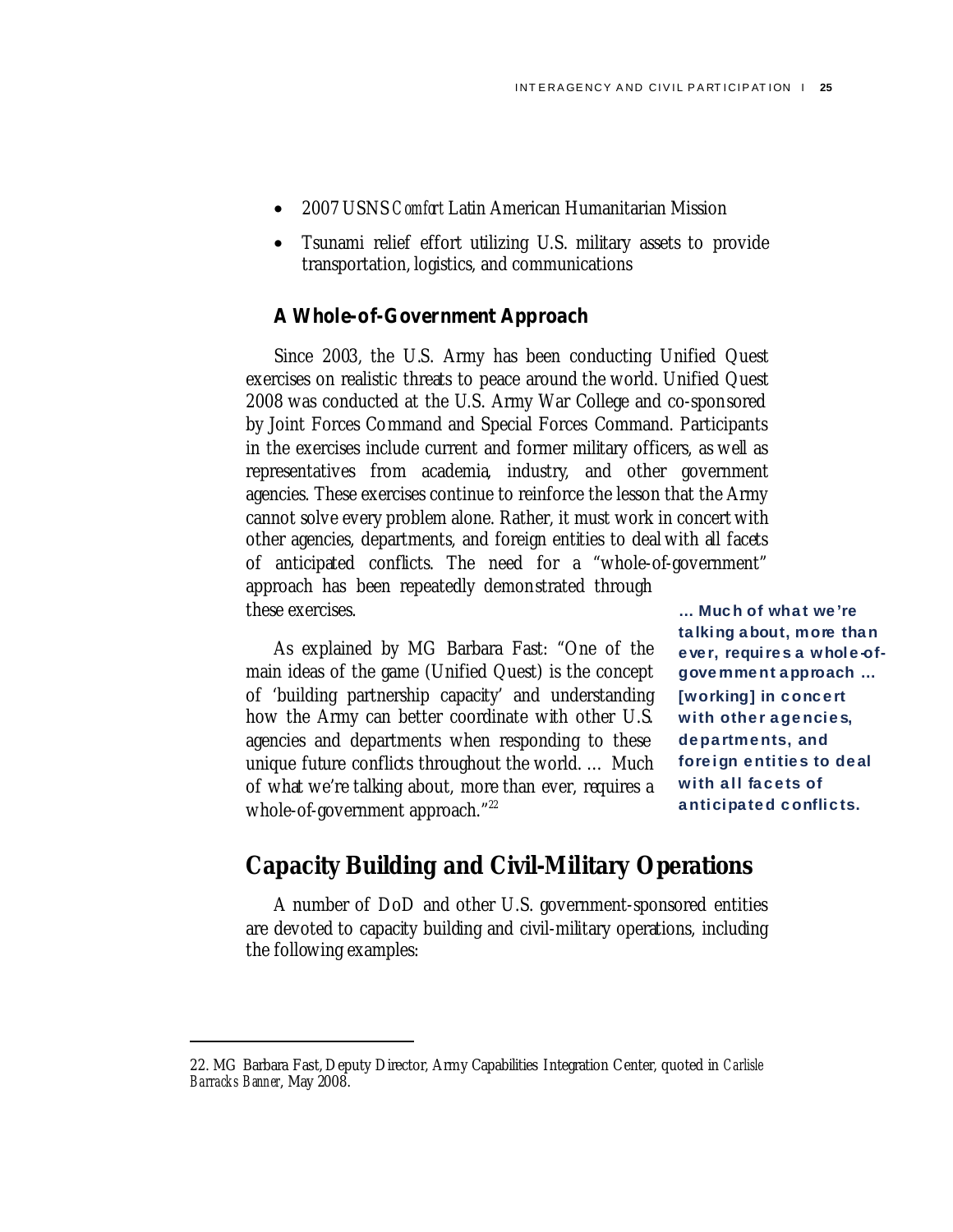- **Human Terrain Teams**. Developed by the U.S. Army to provide commanders with a better understanding of the people, customs, beliefs, and motivating factors of the populations among whom their U.S. military units are deployed. Teams, which are currently deployed in Afghanistan and Iraq, with both the Army and the Marine Corps, are designed to assist brigades and higher echelon units with social science research analysis and advice in the area of responsibility.
- **Provincial Reconstruction Teams**. Teams of experts designed to help local governments develop their capacity to govern, to promote economic development, and to increase security. The teams are embedded with U.S. brigades at a forward operating base, which provides logistical and security support. However, the teams are under direction of the Department of State Foreign Service Officer who heads them.
- **Africa Partnership Station**. A U.S.-led response to requests by African nations for military-to-military or civilian-military maritime training. This activity provides a platform to support sustained training and collaboration on a regional scale in West and Central Africa that will enhance situational awareness and improve control by the nations themselves over their maritime environment. Such cooperative partnerships seek to increase the professional capabilities and capacity of Africans on those security matters that are of most interest to them and that they themselves have identified.

# **Intellectual Capital**

During the Second World War, DoD supported independent research centers, such as the Human Relations Area Files at Yale University, as available resources for in-depth investigations of human dynamics issues relevant to national security interests. During the Cold War, the U.S. Government sought to increase the nation's intellectual capital through creation of the National Defense Education Act. This act emphasized math, science, and engineering as disciplines essential to the perceived challenges of the adversaries of that time. DoD also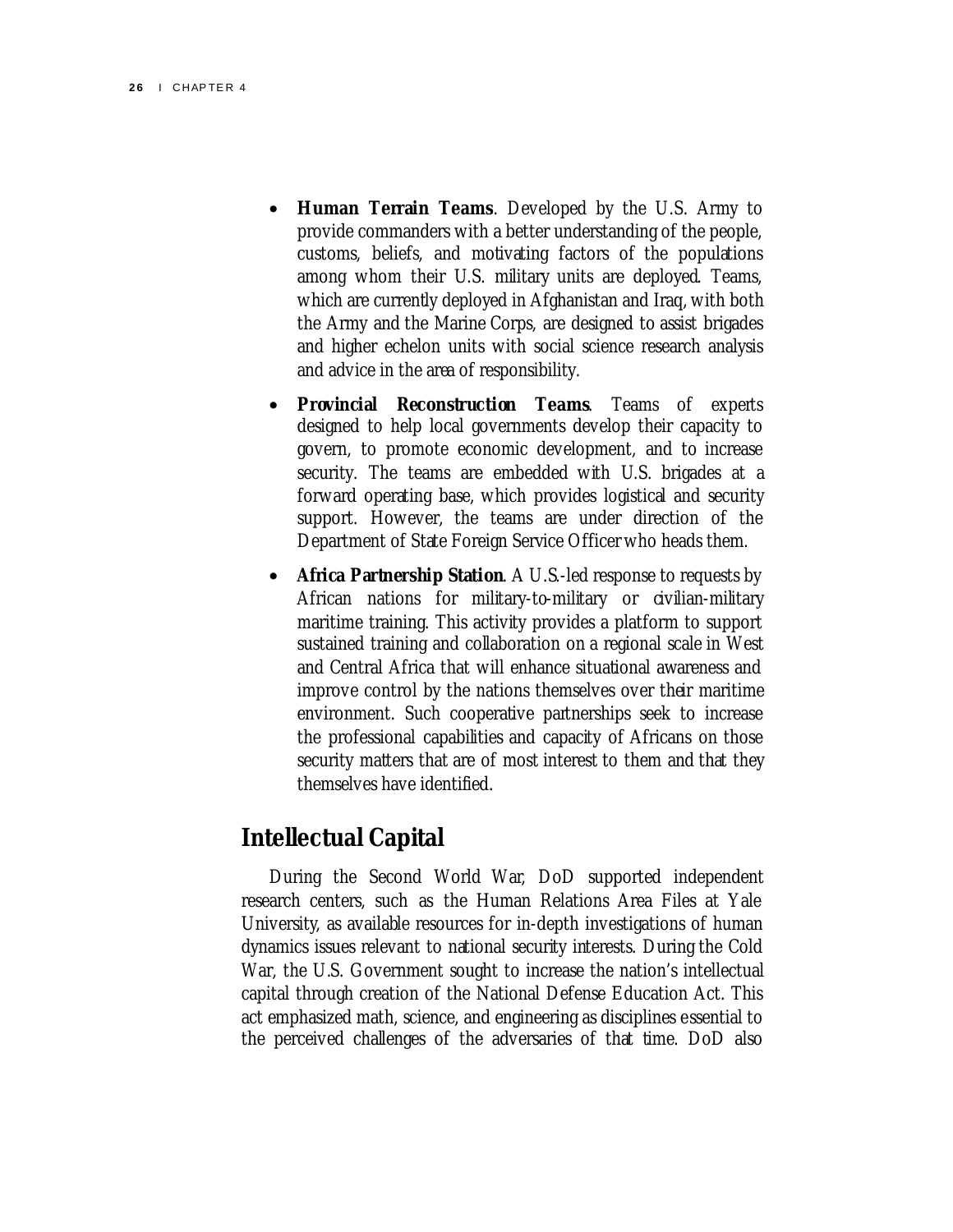created additional independent research centers, such as RAND, to serve the information needs of the U.S. military.

The human dynamics intellectual challenges associated with U.S. national security today are much broader than those of the Cold War and require deeper supporting knowledge and experience to inform the actions of members of the U.S. government at all levels. Globalized economics, commerce, trade, and humanitarian aid have also created new venues of intellectual capital that do not currently exist within the U.S. government. Academic, commercial, nongovernmental, and interagency environments are all communities of interest with which the U.S. military must be prepared to interact. Effort is needed now to expand the search for resources outside government that will engage these communities in future cooperative efforts.

### *Academic Curricula and Research*

 "Despite successes in the past and present, it is an unfortunate reality that many people believe there is this sharp divide between academia and the military—that each continues to look on the other with a jaundiced eye. These feelings are rooted in history—academics who felt used and disenchanted after Vietnam, and troops who felt abandoned and unfairly criticized by academia during the same time. And who often feel that academia today does not support them or their efforts."23

Such views will not serve the Department well in the future. DoD should engage with and draw on the expertise in academia to inform and enhance its human dynamics capabilities as well as to expand opportunities for training and education:

<sup>23.</sup> Secretary of Defense Robert M. Gates before the Association of American Universities  $(14$  April 2008).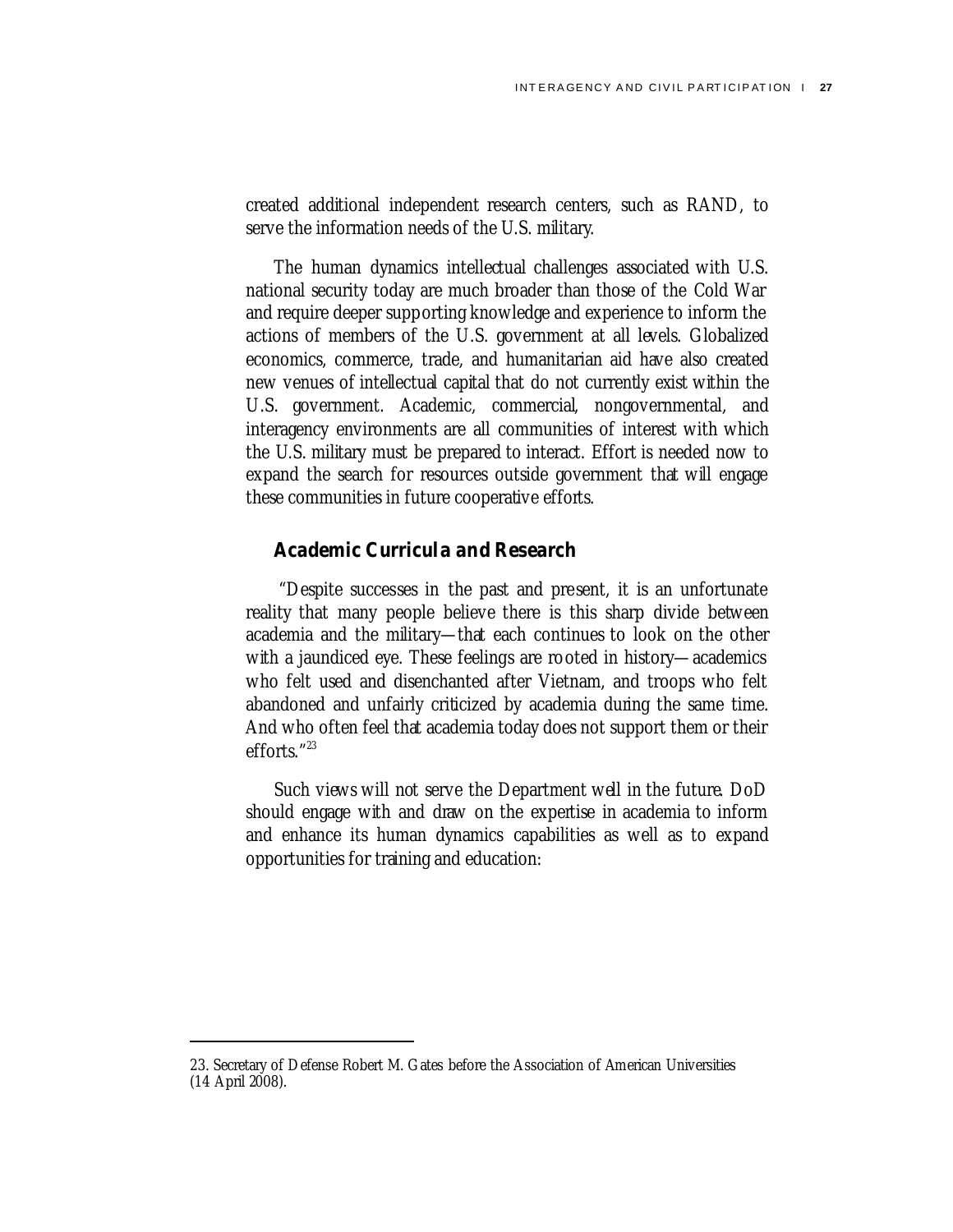- **National Security Education Program**. This program sponsors graduate fellowships for students undertaking research and language acquisition in a variety of countries. The program also sponsors the Reserve Officer Training Corps (ROTC) Language and Culture Project, which provides opportunities to undergraduate ROTC cadets and midshipmen to study languages and cultures of increasing importance to U.S. national security, and prepares them for the global operations of the U.S. military.
- **DoD Regional Centers**. Regional cooperation, capacity building, and information sharing can be facilitated through positive and durable relations between military and civilian partners. The five DoD Regional Centers (Africa Center for Strategic Studies, Asia Pacific Center for Security Studies, Center for Hemispheric Defense Studies, George C. Marshall European Center for Security Studies, and Near East-South Asia Center for Strategic Studies) were established to support achievement of this goal.
- **Consortium for Complex Operations**. The Consortium for Complex Operations is a Department of Defense-led collaboration with the Department of State and United States Agency for International Development. The consortium supports separate but conceptually related Departments of Defense and State stability operations, counterinsurgency, and irregular warfare efforts—collectively called "complex operations." Principal roles of the consortium include serving as an information clearinghouse and cultivating a community of practice for complex operations training and education comprised of civilian and military educators, trainers, and lessons learned practitioners dedicated to improving U.S. preparation for complex operations.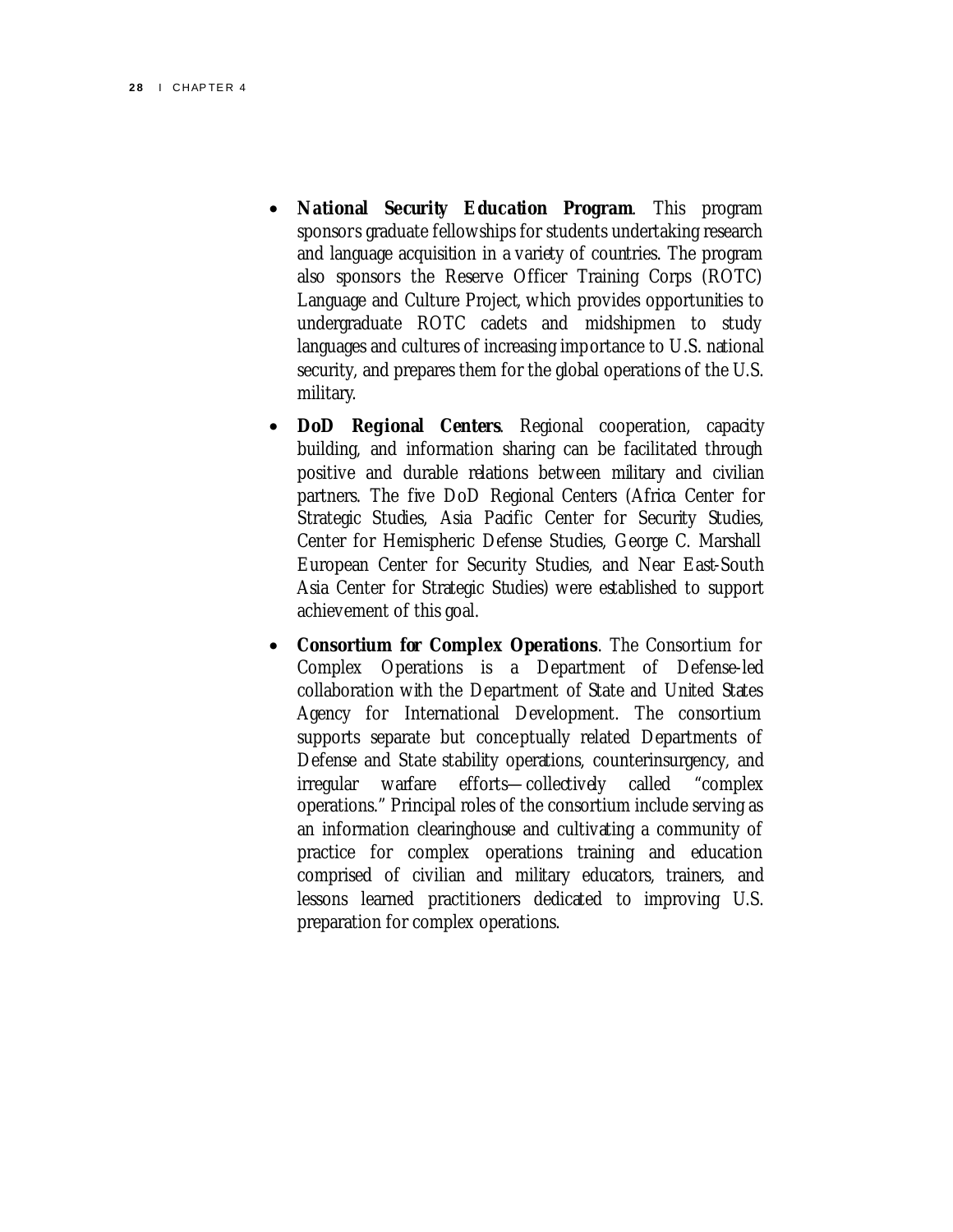• **Minerva Consortia.** Recently launched and funded through a memorandum of understanding between the Department of Defense and the National Science Foundation, this university consortia will promote research into specific areas in which the Department of Defense, and perhaps other government agencies, seeks to increase its depth of knowledge and explore alternative points of view. Participating academic institutions could also become repositories of open-source documentary archives to foster collaborative research. Four research areas are currently under investigation for potential sponsorship by DoD: Chinese military and technology studies, Iraqi and terrorist perspectives, religious and ideological studies, and new disciplines in social sciences.

# *Commercial*

Private enterprise has developed considerable capacity for interfacing with cultures, sub-cultures, and audiences of all types. As a means of identifying opportunities for market expansion of commercial products and services, such knowledge is essential to global business management:

- **Global Marketplace Knowledge**. Global market research firms offer clients insight into the consumer behaviors of many countries. Extensive demographic, attitudinal, behavioral, product/service consumption, and media consumption information are just some of the data collected to facilitate identification of target consumers, evaluate potential new product opportunities, and reveal new marketing and communication strategies.
- **Global Public Opinion Polls**. Global public opinion polls seek to provide insight into the thoughts of the world's adult population on such issues as personal aspirations, well-being, healthcare, war and peace, employment, household income, and environmental trends. The Pew Global Attitudes Project and the Gallup World Poll are two prominent polling organizations that provide such insights.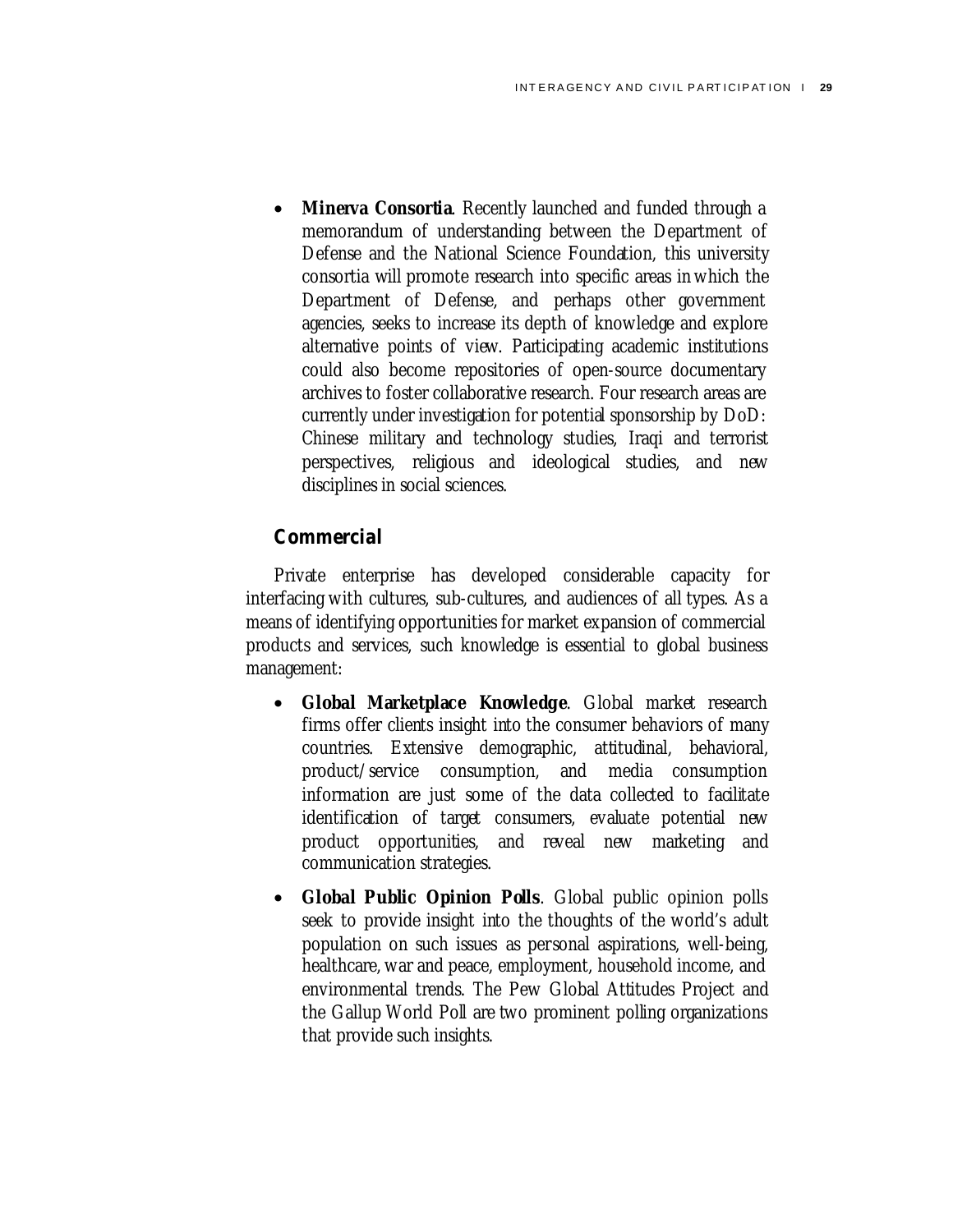$\overline{a}$ 

### *Future Opportunities*

One proposed new organization that could further the government's needs to expand its understanding of human dynamics is the **Center for Global Engagement**. Proposed by the Defense Science Board in 2007, this congressionally funded center would serve as a collaborative hub for U.S. government innovation in cultural understanding, communication technology, resource identification, and creative program development.<sup>24</sup> The center would engage experts, thought leaders, and creative talent from the private sector and civil society in support of U.S. strategic communication and public diplomacy.

# **Building New Relationships**

While some social scientists are concerned about the ethical implications of cooperating with the national security community, this by no means indicates universal opposition. Even among critics of present government policy, dissatisfaction sometimes manifests itself as a desire to have more, not less, input into governmental affairs. It is also true that the relationship between physical scientists and the national security community has been closer and much better established than that between social scientists and  $DoD$ .<sup>25</sup>

However, the relationship between DoD and certain disciplines within the social science community has consistently been close and mutually beneficial. These successes suggest further prospects for cooperation that will serve both scholarship and national security needs:

<sup>24.</sup> *Report of the Defense Science Board Task Force on Strategic Communications*, January 2008. 25. For a popular history of one illustrative, if particularly important, aspect of that cooperation, see Ann Finkbeiner, *The Jasons: The Secret History of Science's Postwar Elite*, (New York: Penguin, 2006).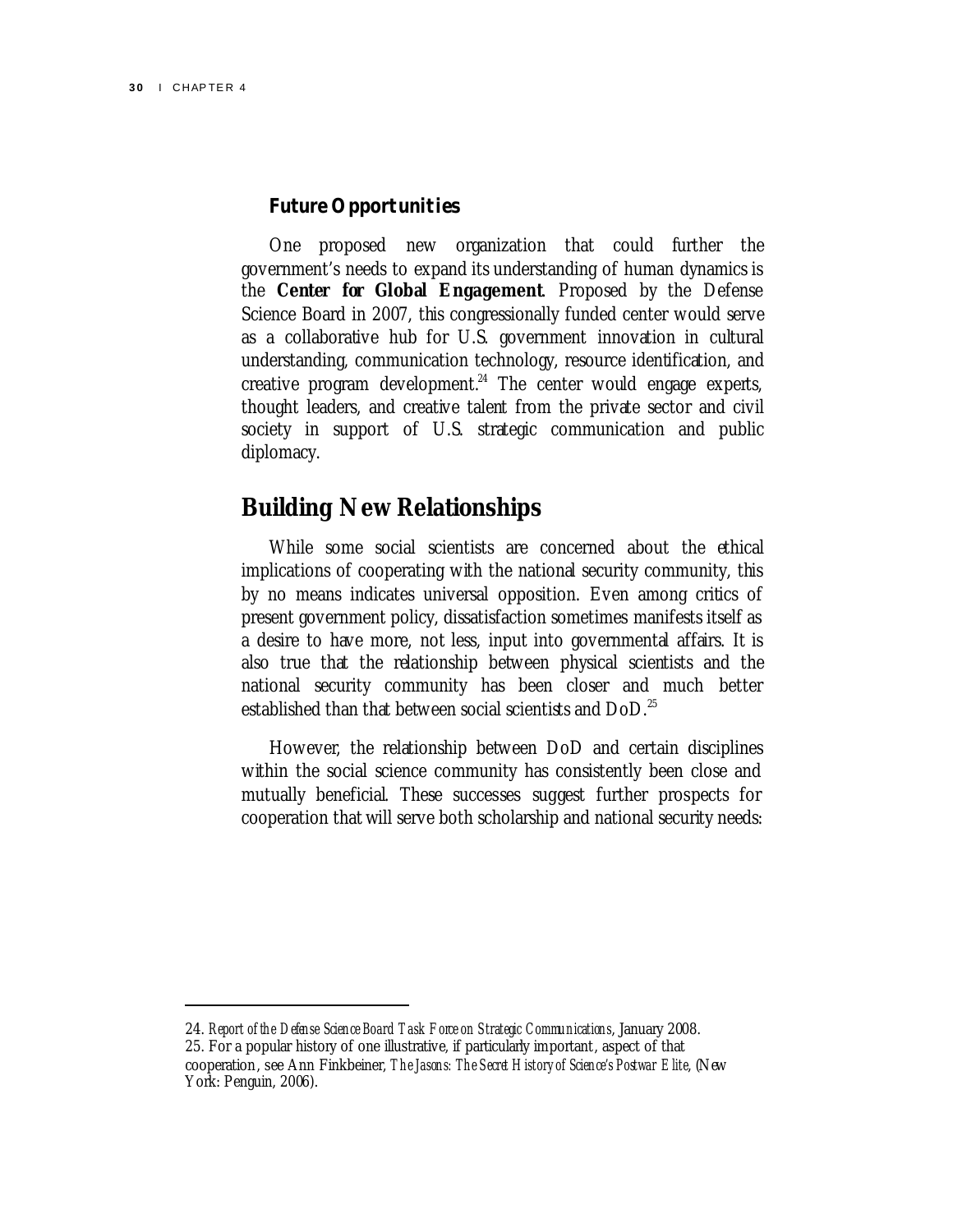- One scholar describes the birth of interdisciplinary approaches to social science and certain area studies fields as a direct legacy of the collaboration established within the Research & Analysis Branch of the Office of Strategic Services during the Second World War.<sup>26</sup>
- Historians and political scientists are thoroughly interwoven into the national security community to the benefit of all sides. Among the prominent historians and political scientists who have served in the government, or defense think-tanks, or who have benefitted from access to records held by the U.S. government are Gerhard Weinberg, Gordon Craig, Carl Schorske, and Alexander George.<sup>27</sup>
- Scholar-practitioners who have worked in both academic social science and in government include Herbert Marcuse, Francis Fukuyama, Henry Kissinger, Zbigniew Brzezinski, Anthony Lake, and Zalmay Khalilzad.<sup>28</sup>
- There are general officers in the military who earned advanced degrees in history and other social sciences and who have taught in academia, such as General John R. Galvin, USA (Ret.); Major General Robert H. Scales, Jr., USA (Ret.); General David H. Petraeus, USA; and Lieutenant General William E. Odom, USA  $(Ret.)^{29}$

<sup>26.</sup> Barry Katz, *Foreign Intelligence: Research and Analysis in the Office of Strategic Services*, 1942-1945, (Cambridge: Harvard University Press, 1990).

<sup>27.</sup> Weinberg, William Rand Kenan, Jr. Professor of History, Emeritus, University of North Carolina at Chapel Hill; Craig, J. E. Wallace Sterling Professor of Humanities, Emeritus, Stanford University; Schorske, Dayton-Stockton Professor of History, Emeritus, Princeton University; George, Graham H. Stuart Professor of International Relations, Emeritus, Stanford University.

<sup>28.</sup> Herbert Marcuse, Office of Strategic Services and U.S. Department of State, Professor at Columbia, Harvard, and Brandise Universitites, and University of California at San Diego; Francis Fukuyama, Policy Planning Staff, U.S. Department of State, Professor at John Hopkins and George Mason Universities; Henry Kissinger, National Security Advisor and 56<sup>th</sup> Secretary of State, Professor at Harvard University; Zbigniew Brzezinski, National Security Advisor, Professor at Johns Hopkins University; Anthony Lake, National Security Advisor, Professor at Georgetow n University; Zalmay Khalilzad, Ambassador to Iraq and Afghanistan, associate professor at University of California at San Diego.

<sup>29.</sup> Prior to retiring, Galvin served as former Supreme Allied Commander, Europe, and Chief of the U.S. European Command; Scales retired from the Army as Commandant of the United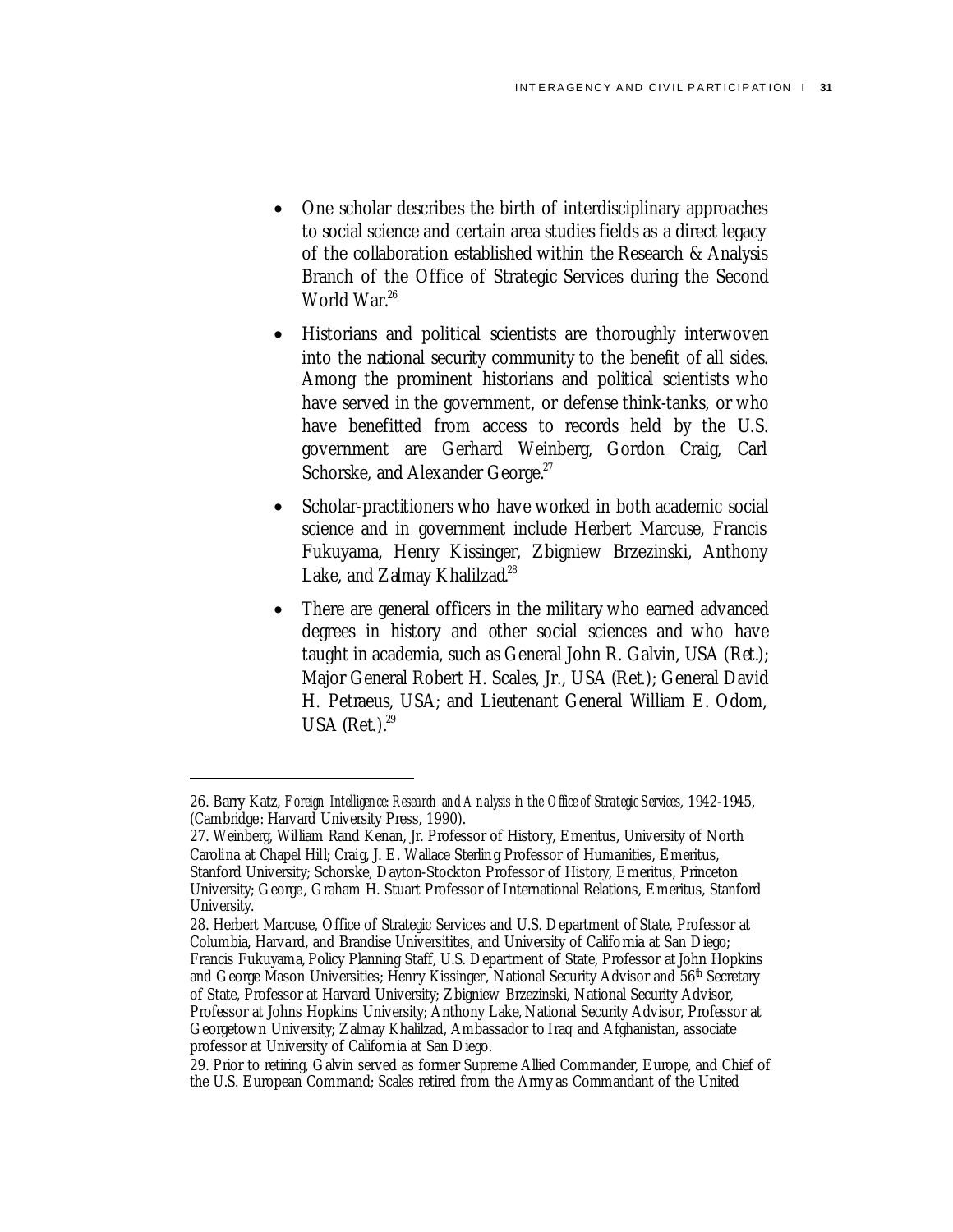- Geographers make contributions to numerous aspects of the national security community. One member of the field has written that "World War II was the best thing that has happened to geography since the birth of Strabo [~63BC to 24AD]." In his estimate, the involvement of geographers in the war effort opened their field of view and made their work less small-scale and inwardly focused.<sup>30</sup> Though there was some discomfort at the secrecy involved, geographers were integral to the development of the American satellite reconnaissance program and subsequently reaped great benefits from the resulting methods and data.<sup>31</sup>
- Economists are thoroughly integrated into the national security community and played an instrumental role in the development of deterrence theory that helped keep the peace during the Cold War.<sup>32</sup> Among the Nobel Prize-winning economists who have worked at the RAND Corporation, for instance, are Thomas Schelling and Kenneth Arrow. The latter has written that "my work on social choice and on Pareto efficiency dated from this period [at RAND]."33 Five presidents of the American Economic Association served in the Research and Analysis Branch of the Office of Strategic Services.

States Army War college; Odom served as Director, National Security Agency; and Petraeus serves as Commander, U.S. Central Command.

<sup>30.</sup> Kirk H. Stone, "Geography's Wartime Service," *Annals of the Association of American Geographers,* 69:1 (1979), pp. 89-96.

<sup>31.</sup> John Cloud, "Imaging the World in a Barrel: CORONA and the Clandestine Convergence of the Earth Sciences," *Social Studies of Science*, 31:2 (2001), pp. 231-251.

<sup>32.</sup> Fred Kaplan, *The Wizards of Armageddon*, (Stanford: Stanford University Press, 1991).

<sup>33.</sup> http://nobelprize.org/nobel\_prizes/economics/laureates/1972/arrow -autobio.html, accessed June 25, 2008.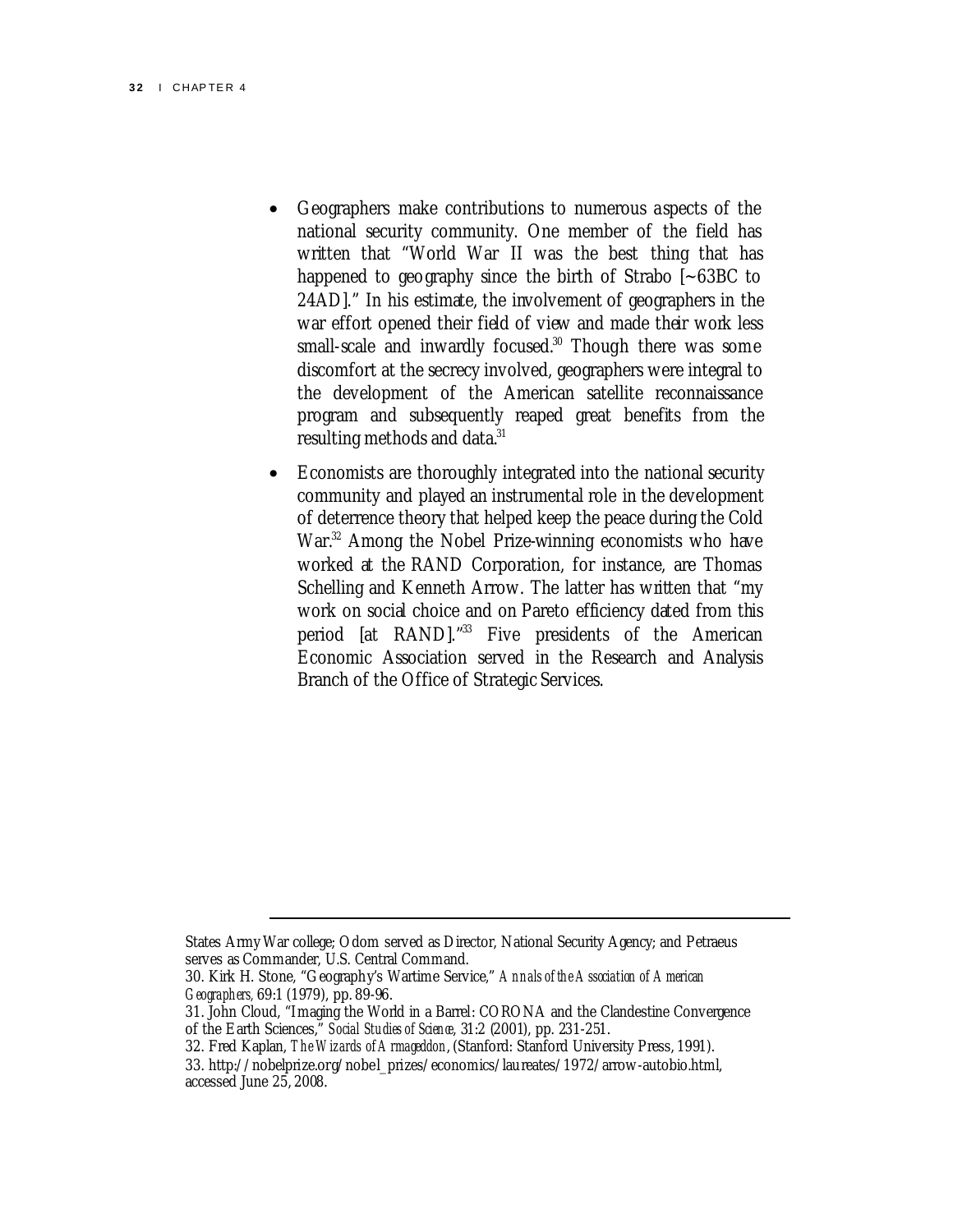## **RECOMMENDATION #2.INTERAGENCY AND CIVIL SOCIETY PARTICIPATION**

#### **The Under Secretary of Defense for Policy should:**

- **Expand Unified Quest 09 exercises** to include two additional teams: private sector and non-government humanitarian organizations.
- **Review commercial approaches to human dynamics information collection and analyses** to assess relevance to the U.S. government.
- **Fund and launch the Center for Global Engagement,**  recommended in a prior DSB study, to provide a centralized U.S. government interagency center for human dynamics knowledge and surge capacity.

**The Under Secretary of Defense for Personnel and Readiness should increase teamwork training for military members expected to work with NGO and private sector partners,** emphasizing coordination and cooperation skills associated with those partnerships.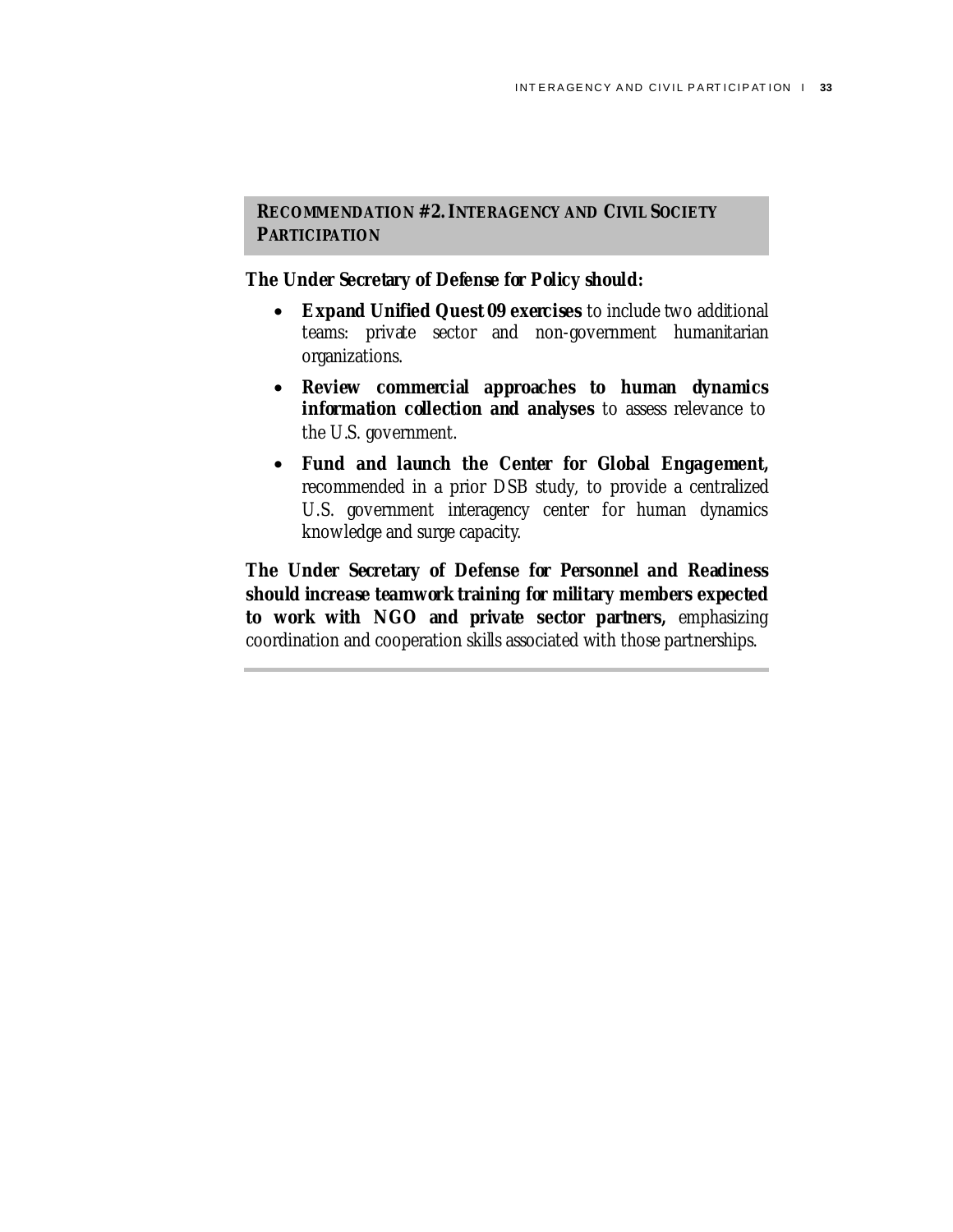# **Chapter 5. Education, Training, and Expertise**

All U.S. military services have undertaken efforts to increase cultural awareness among American forces during the last five years. However, none have been altogether successful in overcoming early setbacks in Iraq and Afghanistan due to adherence to accustomed

methods and means, time urgencies of U.S. Central Command operations, the constraints imposed by authorized force structure, and domestic fiscal and political realities.

In May 2008, Secretary of Defense Robert Gates was impelled to warn against succumbing to "next-war-itis"—the propenEducation and training for cultural awareness, and improved training coordination within DoD are necessary, both to win the "war we are in" and to prepare for future operations.

sity of much of the defense establishment to favor programs aimed at what might be needed in a future conflict, as though to wish away the pressures that Operation Iraqi Freedom (OIF) and Operation Enduring Freedom (OEF) now exert upon the ground forces, especially the Army. Gates noted that, "The risk of over-extending the Army is real. But I believe the risk is far greater—to that institution, as well as to our country—if we were to fail in Iraq…That is the war we are in. That is the war we must win."34

 In addition, the use of advisors to provide supplemental sociocultural knowledge and insights provides numerous benefits to the operational military. Each of these elements is addressed in this chapter.

<sup>34.</sup> Reuters, 13 May 2008. "U.S. Must Focus On Iraq, Less On Future Wars: Gates"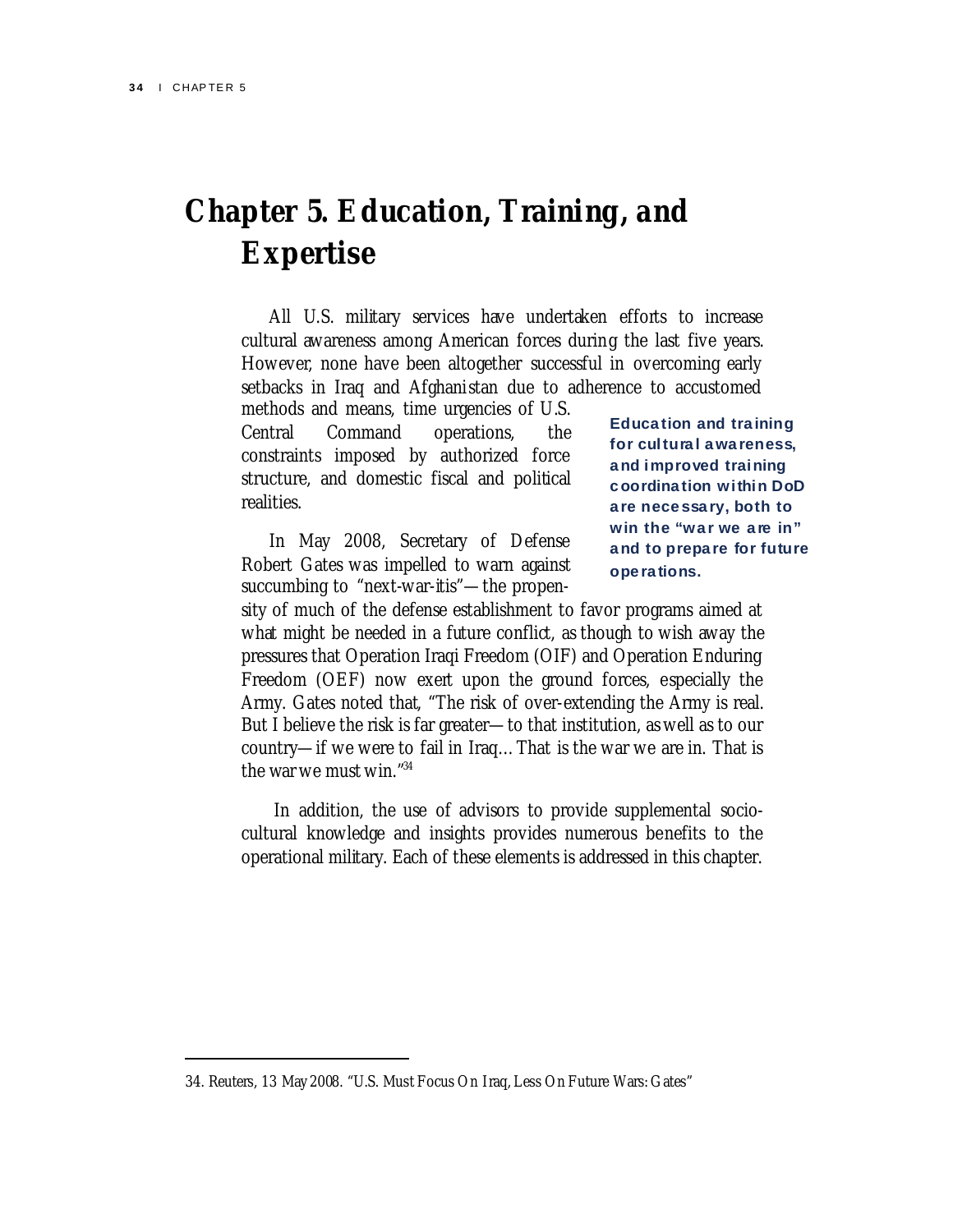# **Train for Cultural Awareness**

Following the failure to reestablish stability after the "regime change" in Iraq,<sup>35</sup> the Services have undertaken to train forces in cultural awareness, develop advisory programs, and improve professional military education with the aim of improving the abilities of rank and file to plan for and conduct stability operations. Activities range from establishing appropriate doctrine through laudable initiatives by unit commanders (the Army and the Marine Corps collaborated on a joint manual on counterinsurgency), $36$  reconfiguring large training facilities (such as the Army's facilities at Forts Irwin and Polk and the Marine Corps' at 29 Palms), and creating cultural simulations suitable for pre-deployment mission readiness exercises. Some of the broader service-specific efforts are described below.

# *U.S. Army*

l

The U.S. Army recognizes that its units need to have an understanding of cultural factors and social norms, as well as linguistic proficiency in order to conduct full spectrum operations anywhere around the world (as described in its new FM 3-0). $37$  This holds for operations being conducted in Iraq and Afghanistan today and, based on current projections, will likely be true in future operations. Programs and actions in the U.S. Army include the following:

• **A comprehensive strategy to develop**, as an Army core competency, **cultural and language skills** requisite for planning and conducting operations. The strategy has three overarching objectives: (1) units having cultural skills and foreign language capabilities for full spectrum operations; (2)

<sup>35.</sup> Interview w ith LtG Jay Garner. His plan w as predicated on expected use by Saddam Hussein of WMD, and on employing the Iraqi Army for reconstruction. http://www.pbs.org/ w gbh/pages/frontline/show s/truth/interview s/garner.html.

<sup>36.</sup> For example, techniques reported above by the 3rd ACR under Col. H.R. McMaster to exploit operationally the expertise of a historian, one of the U.S. Army's few Arabist Foreign Area Officers. Teleconference interview w ith Colonel H. R. McMaster, Daniel Barnard, and members of the DSB Task Force on Understanding Human Dynamics, November 27, 2007, Arlington, Virginia.

<sup>37.</sup> Except as otherw ise noted, this section w as derived from interviews at Headquarters, U.S. Army Training and Doctrine Command.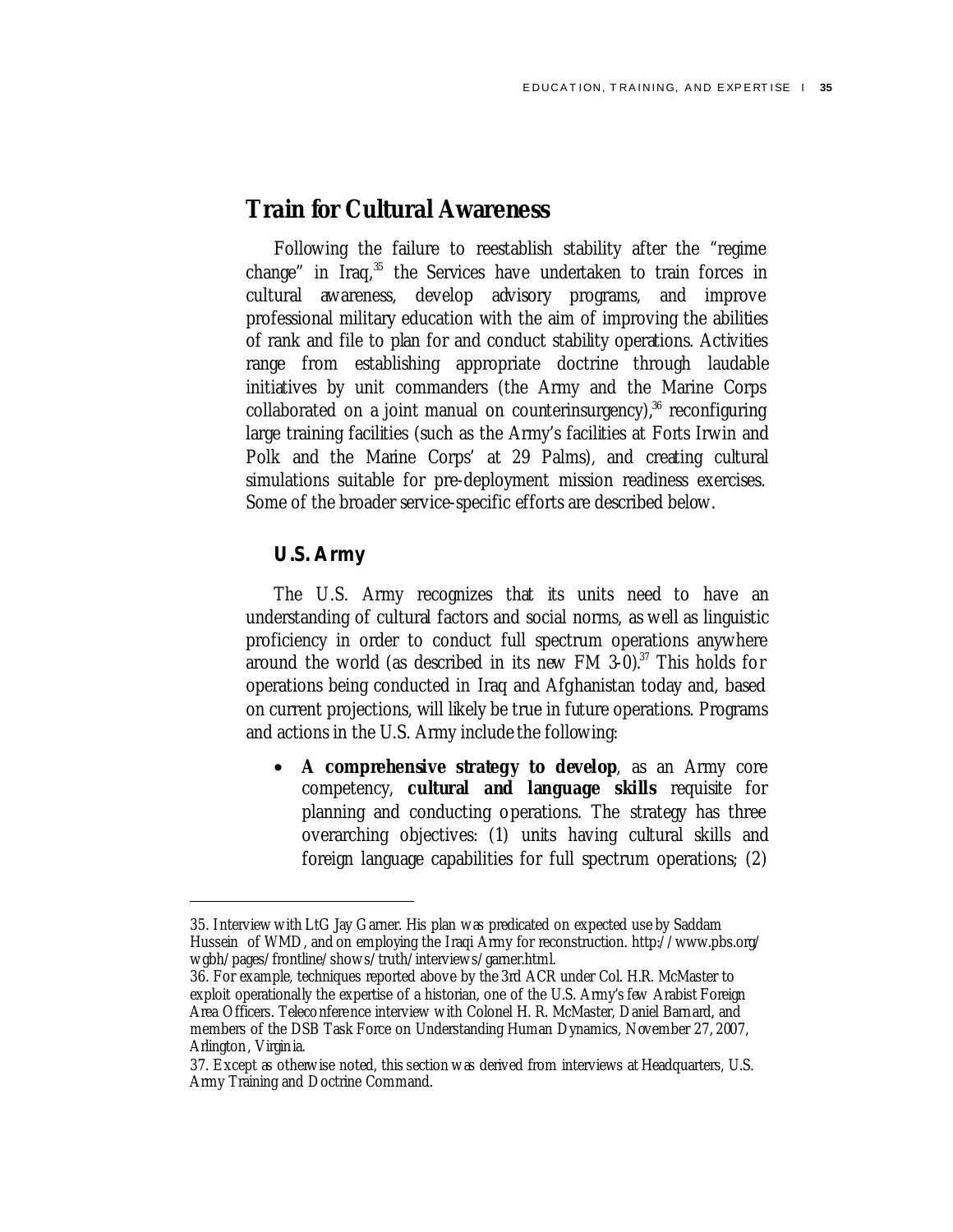leaders possessing culture and foreign language competencies for U.S., allied, and coalition operations at any time; (3) soldiers with a balanced set of culture and foreign language competencies. The strategy incorporates culture and foreign language knowledge and understanding through professional military education and training for individual soldiers. It incorporates cultural and language enablers that are essential to the performance of military tasks in unit training programs as well as in preparation for deployment. It also provides brigade combat and regimental combat teams with relevant, sociocultural information and knowledge, and dedicated expertise to integrate into their decision-making.

- **Home station training programs**, augmented by support from the Defense Language Institute and the U.S. Training and Doctrine Command (TRADOC) Cultural Center located at Fort Huachuca, have served to deepen understanding of culture and language as it pertains to current operations in Iraq and Afghanistan. TRADOC Cultural Center's mandate is to provide the U.S. Army with mission-focused culture education and training, whether in units or in TRADOC's schools and centers.
- **Provincial Reconstruction Teams** are structured and trained to assist a particular Iraqi or Afghan local government in providing basic services to its citizens. The Army has dedicated a prime unit of its active force structure, a line brigade combat team—1st BCT, 1st Infantry Division at Fort Riley, Kansas—to work with the teams and instill in their members that cultural awareness is requisite for subsequent service in the Iraq and Afghanistan theaters. These represent important progress toward developing capability to conduct stability operations. Provincial Reconstruction Teams have been welcomed in the field, but the undertaking is nascent, and the first teams have been judged by some as undermanned and less than cohesive.<sup>38</sup>

<sup>38.</sup> Cf. http://www.w ashingtonindependent.com/view /civilians-missing.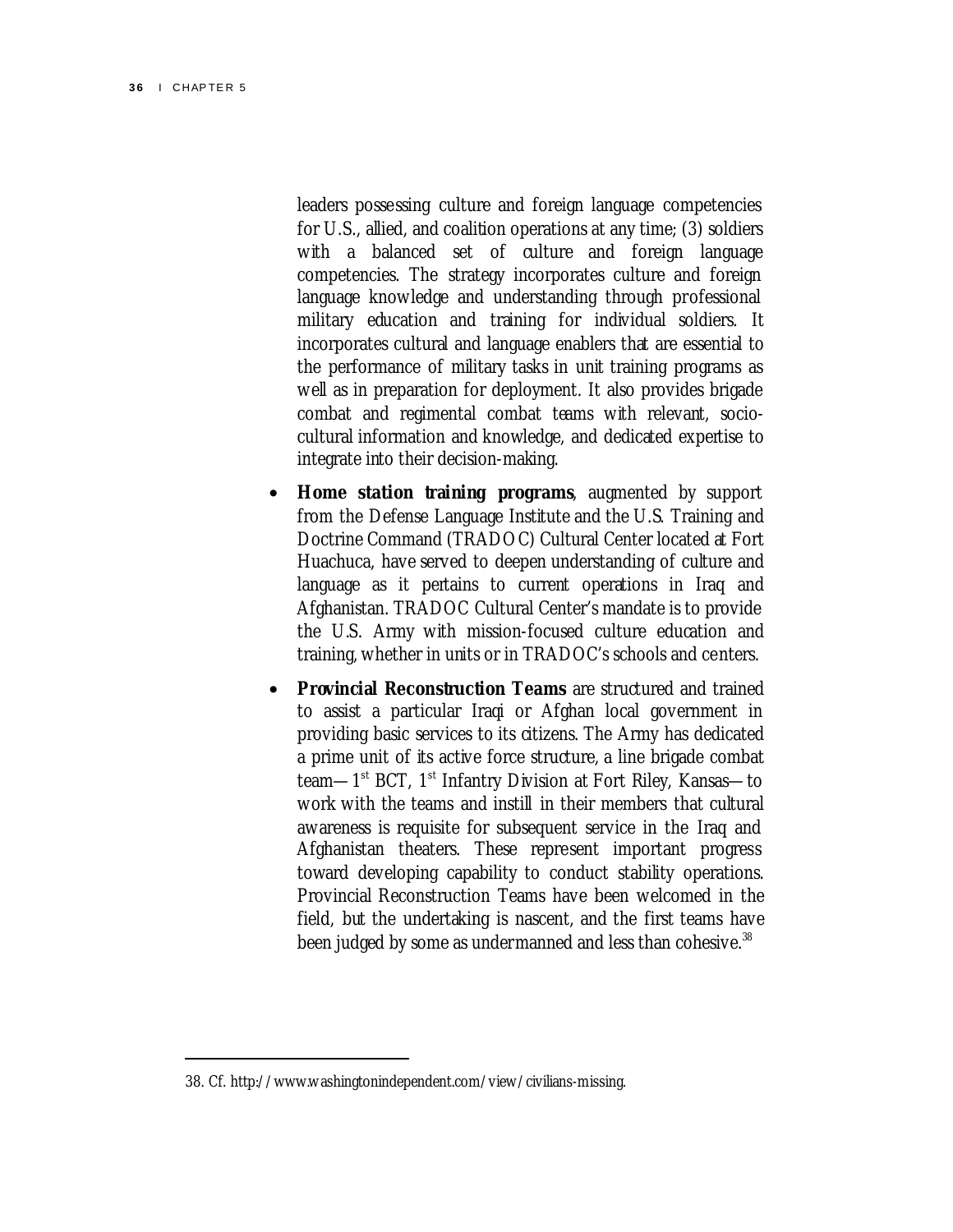• The **Human Terrain System** (HTS), which includes forward deployed Human Terrain Teams, a Research Reachback Center for support to forward teams, a Subject Matter Expert Network for additional research and analysis, and the Mapping the Human Terrain Toolkit for archiving and visualization of sociocultural information. **Human Terrain Teams** are trained and deployed for direct support at the brigade, division, and corps level. These teams collect and analyze socio-cultural information and assist commanders and staffs in using that information in their planning and decision-making. They also serve as "institutional memory" during unit rotations. Teams are currently deployed in Iraq and Afghanistan with all brigades, divisions, and corps. Success of these teams is tied to the focus on capability where it is most needed—at the tactical level where understanding and interaction with the local population really matters. Having teams at multiple echelons allows for aggregation of socio-cultural information, providing a common operating picture to units at all levels.



**Human Terrain Teams, currently deployed in Iraq and Afghanistan, collect and analyze socio-cultural information.**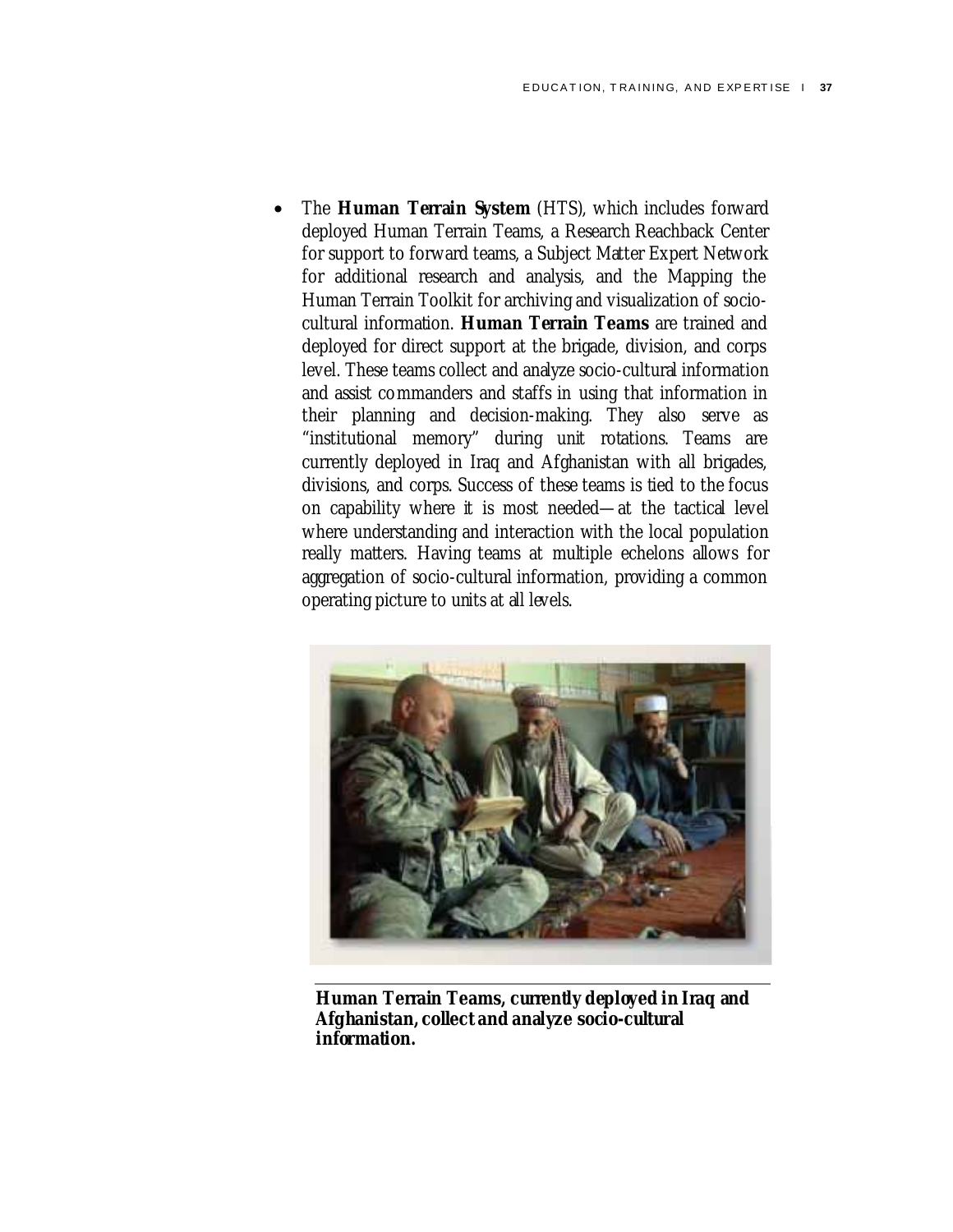#### *U.S. Marine Corps*

The U.S. Marine Corps has instituted, at Quantico, Virginia, the Center for Advanced Operational Culture Learning (CAOCL) with the following mission: "Ensure Marines are equipped with requisite regional, culture, and language knowledge to allow them to plan and operate successfully in the joint expeditionary environment in any region of the world in current and potential operating conditions, targeting persistent and emerging irregular, traditional, catastrophic and disruptive threats."<sup>39</sup>

The priorities of CAOCL's effort are as follows:

- Persistent home station and pre-deployment training for operational forces and The Marine Special Operations Advisor Group (MSOAG)
- Support to the schoolhouses and distance learning
- Scenario performance-based "elementary" language learning:
	- support for the operating forces/MSOAG/advisors
	- support sustainment language training
- Career Marine Regional Studies Program

To execute its mission, CAOCL launched the Career Marine Regional Studies Program—courses of instruction in 17 "microregions" of the world, including regions such as Transcaucasus, Central Asia, and the Balkans. All Marine officers and enlisted members after their second enlistment must meet specific learning objectives in at least one of these micro-regions. The program uses a mix of distance learning, schoolhouse courses, directed reading, and other instructional materials to provide every Marine operational culture and language learning.

<sup>39.</sup> Center for Advanced Operational Culture Learning, Briefing to the Defense Science Board Task Force on Understanding Hunan Dynamics, April 29, 2008.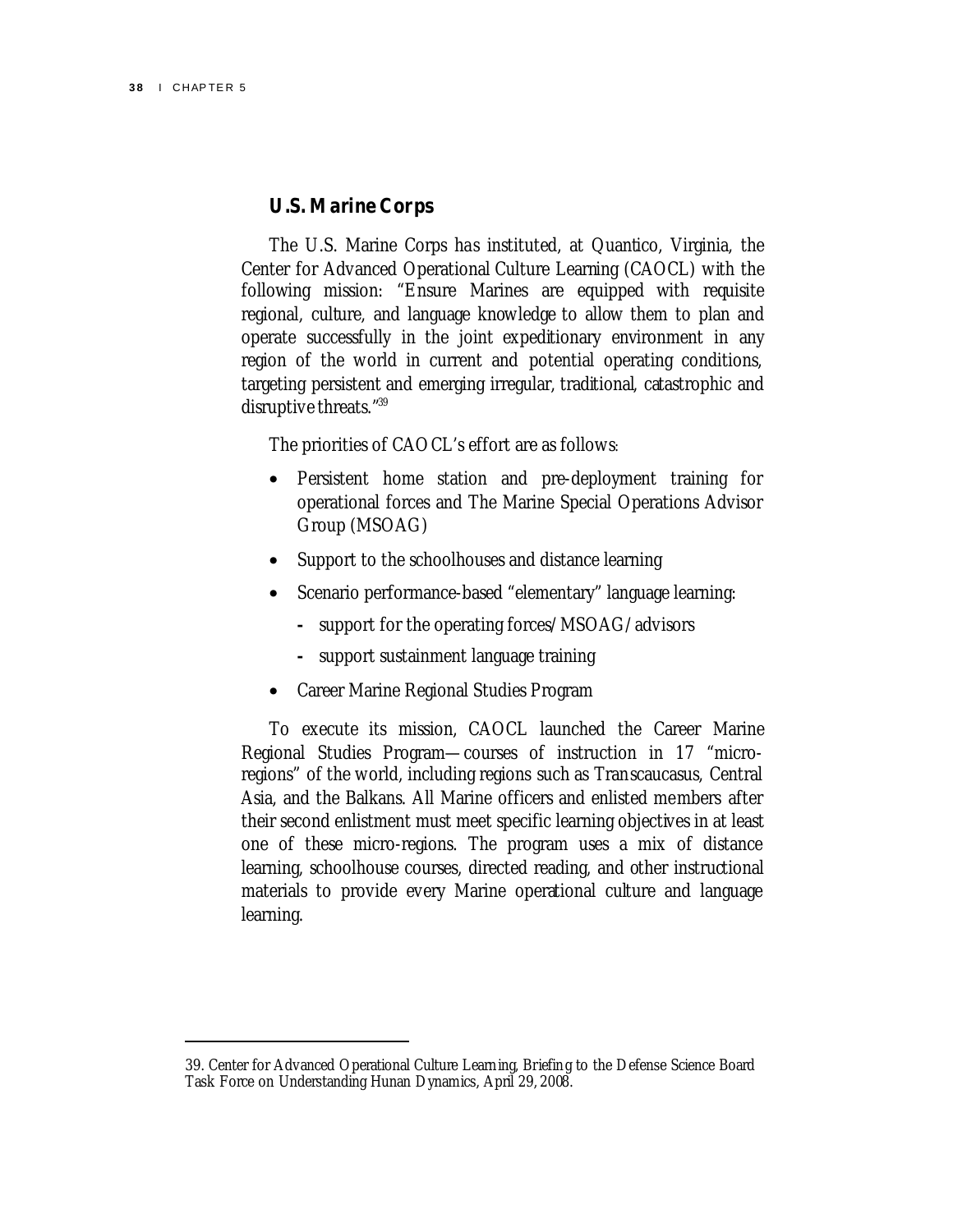## *U.S. Air Force*

At the Air University (Maxwell-Gunter AFB, Montgomery, AL) the U.S. Air Force has established a broad program of education, research, and development on culture and language, directed from the following "centers."40

**Cultural and Language Center**. Formed in 2006, the Center supports the Expeditionary Air Force by providing airmen at all ranks with the best available understanding of foreign cultures and the competencies to communicate and collaborate effectively with members of foreign societies. The center conducts and sponsors research into the development of cross-cultural competencies by U.S. Air Force personnel, as well as research addressing the requirement for specific skills needed by individuals in particular assignments and roles. The Air Force vision for the center is that it will become a premier Department of Defense institution for defining cross-cultural competencies, developing conceptual tools to facilitate analysis of culturally distinct behavior, and sponsoring cutting-edge research into cross-cultural communications.

**Behavioral Influences Analysis Center**. Established in 2006, the center provides responsive, authoritative, reliable support to professional military education, operational level warfighters, and policy makers to enable understanding, holistic planning, and exploitation of the perceptual and behavioral dimensions of the "human terrain" of any military or military-supported mission. Its principal missions are curriculum design, adversary/other behavioral modeling, reach back analysis support, and red team and alternative/competitive analysis on motivations, intentions, and likely behaviors.

The center is professionally and procedurally advised and evaluated by a network of subject matter experts and practitioners in social, behavioral, cognitive, decision, and computational sciences. Specialists from the liberal arts, humanities, linguistics, and analysis disciplines are part of the center's "national advisory network." These experts and practitioners work and contribute within the national security,

<sup>40.</sup> http://www.au.af.mil/au/viewNew s.asp?storyid=101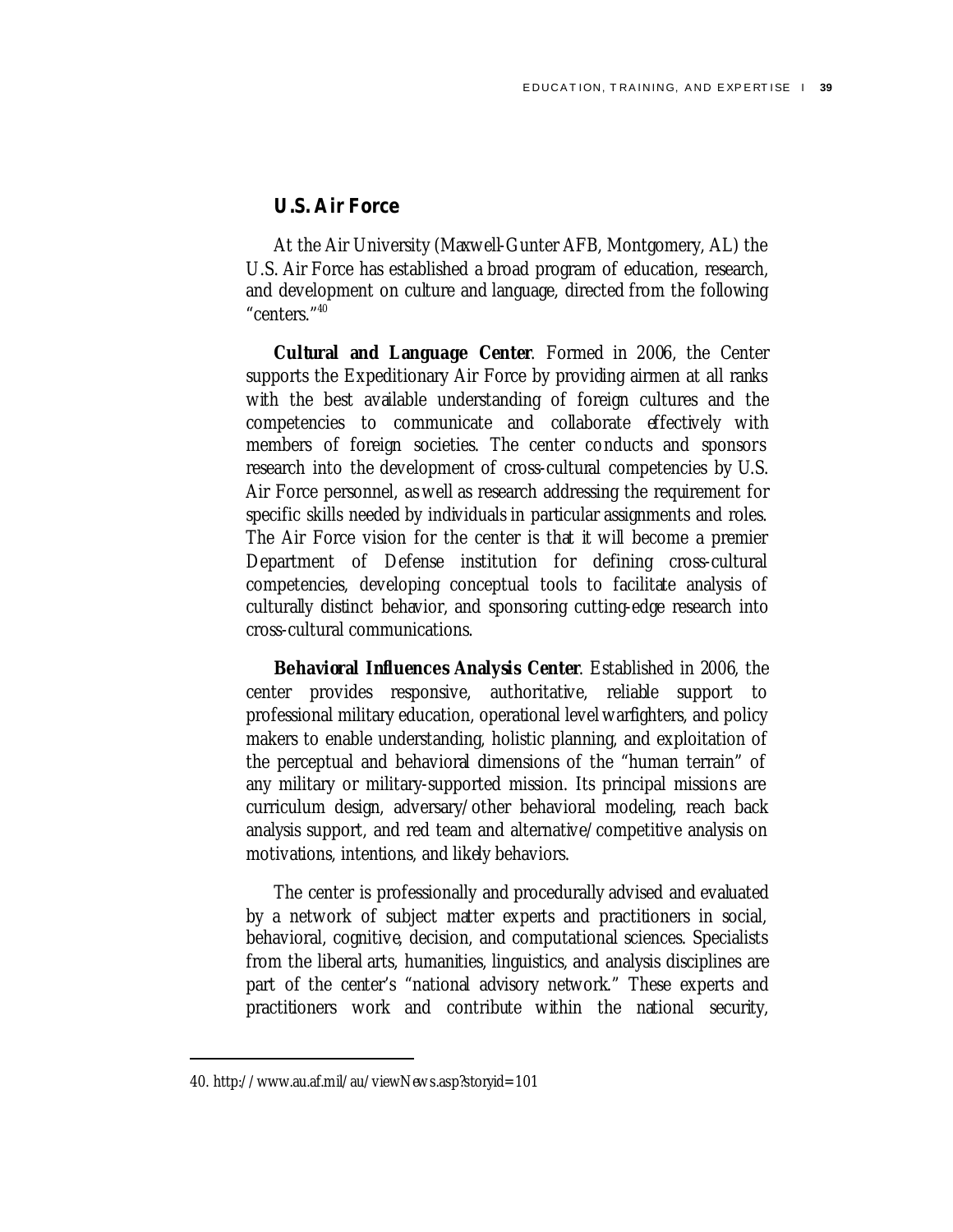academic, intelligence, research, and science and technology domains. This network of experts will participate in a wide range of center activities—reviewing analyses and assessments; participating on red team development, training, and execution; and providing constructive inputs to the center's direction and activities.

The Behavioral Influences Analysis Center is expected to evolve into the center of excellence, and advisory activity of choice, for operational level warfighters in their student and practitioner roles.

**Negotiation Center of Excellence**. This center is the U.S. Air Force resource to prepare participants for negotiations in a wide range of circumstances: international, crisis, hostage, labor- and job-related, acquisition and contracts, environmental, alternative dispute resolution, consensus building, mediation, and facilitation.

## *Findings on Education, Training, and Expertise*

- The armed services have programs underway to build cultural awareness for stability operations, to acquire germane data, and to use communication for training and consultation. However, these programs are disparate, with little evidence of coordination, either among the services, with a combatant command, or by the Office of the Secretary of Defense (OSD).
- The USMC's Career Marine Regional Studies program requires all officers and NCOs to demonstrate learning from material on the culture(s) of one of 17 regions worldwide. Unfortunately its distance learning technology is mundane, and, as a result, the program probably will have little impact on current conflicts. It may also invite criticism from OSD as "next-war-itis."
- The U.S. Air Force has positioned at the Air University a set of "centers" that could become useful in developing insights into foreign cultures for stability operations, but at present these appear to lack the tactical focus that ground forces require.
- The Army's programs are not yet closely coupled, but TRADOC is developing a holistic strategy that embraces cultural awareness and linguistic skills for operational readiness: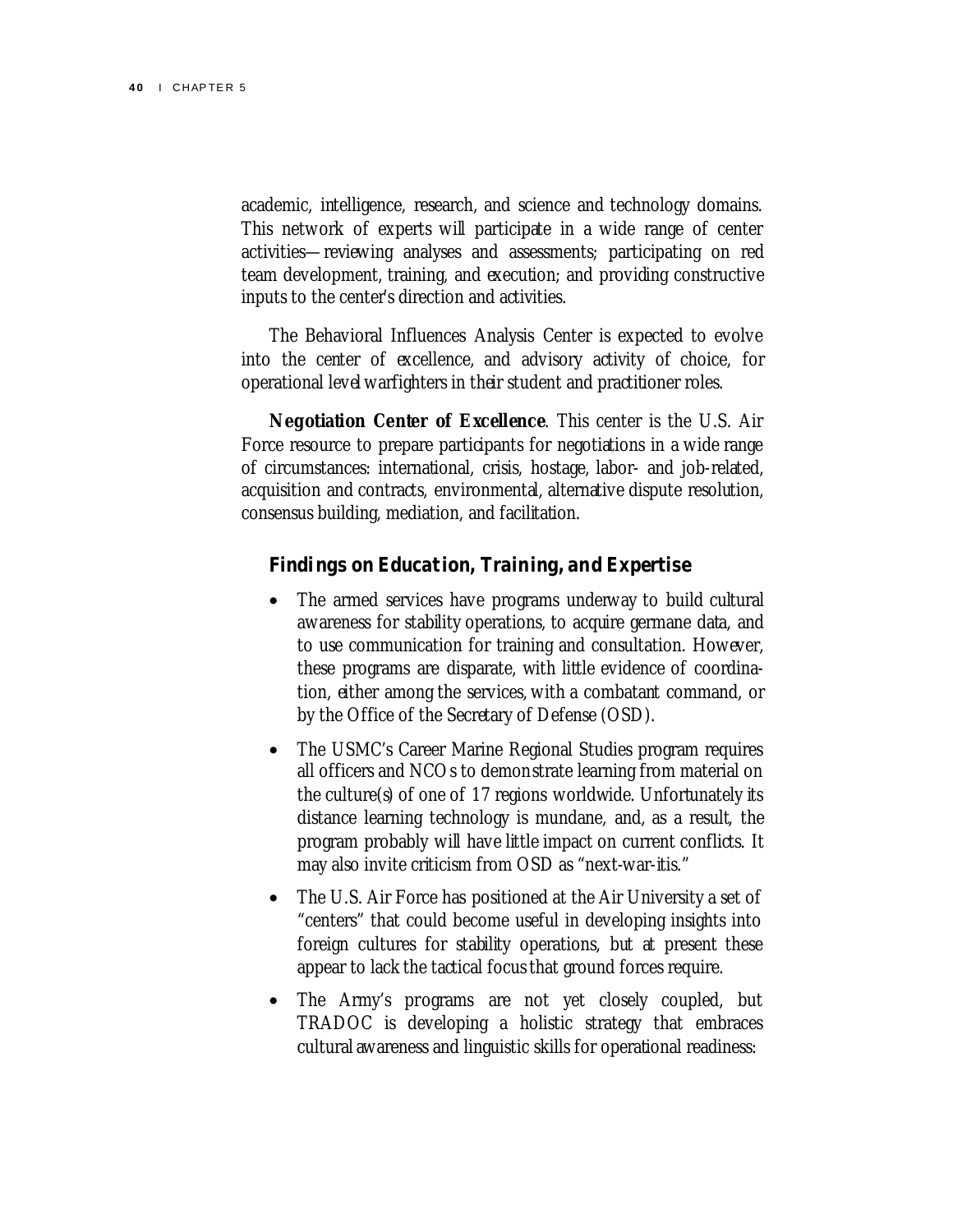- Mission-readiness exercises at combat training centers surely assist in developing cultural awareness, but being of short duration, are of doubtful use for particular missions in a specific place overseas.
- Similarly, modification of professional military education courses to shoehorn time for generic cultural awareness into curricula can make only a modest contribution to any particular operation.
- Use of a prime combat force unit—such as 1st BCT, 1st ID—to prepare Provincial Reconstruction Teams must be viewed as an expedient, and should be replaced soon by other means and methods.
- The evolving Human Terrain System, which includes Human Terrain Teams, Research Reachback Center support, and ongoing knowledge base, seems likely to provide useful support to military units at all echelons, as well as to country teams and Provisional Reconstruction Teams engaged in all types of operations conducted among populations. The lessons learned from the OIF and OEF experiment with HTS is that baseline knowledge of the cultures and societies in areas where future operations might be conducted is more effective than developing critical capabilities and knowledge at the last minute. Such knowledge of human dynamics may also reduce the need for or scope of future military intervention. However, given that the HTS is currently a proof-of-concept and not yet a program of record, it is not clear whether resources, force structure, and funding will be available to institutionalize HTS so that it can be sized to match a combatant commander's force requirements and be integrated into the Army's plan for force generation and predeployment (derived from a model called ARFORGEN).
- Both Air Force and Army reportedly maintain extensive networks of consultants among social scientists.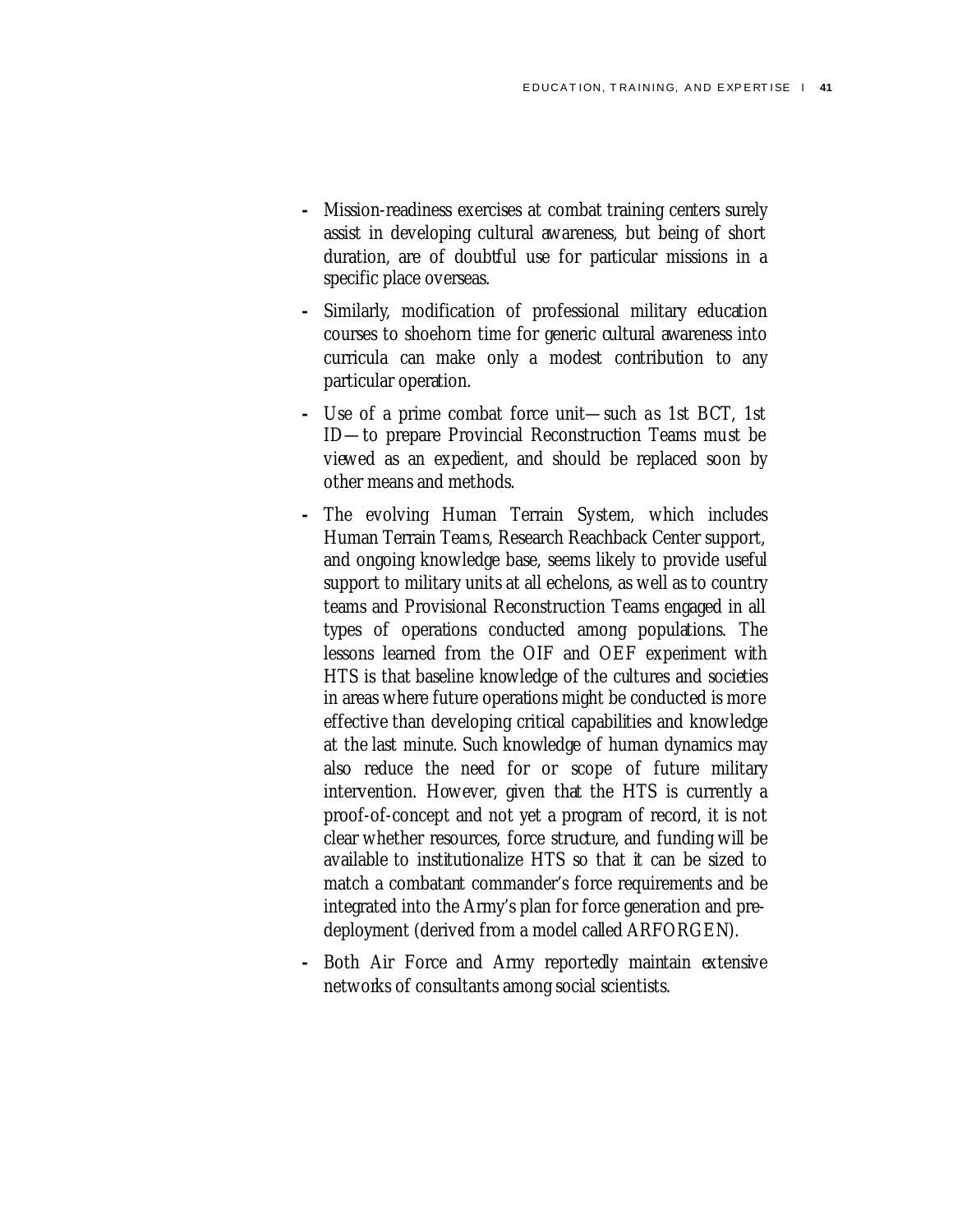# **Training Coordination**

Several proposals have been advanced for establishing one or more new DoD institutions charged with overseeing all education, training, and operations within the Department that entail cultural expertise or social science in its numerous disciplines.<sup>41</sup> In one sense, this enthusiasm for the betterment of soldier pre-combat knowledge and discernment is encouraging to those familiar with the sketchy pamphlets provided soldiers prior to World War II invasions. The armed services share the perception that there is a need to improve their cultural awareness, but as Secretary Gates points out, they are at war. They have little time to engage in bureaucratic or legalistic battles to defend ameliorating concepts and existing organizations, however imperfect. Within DoD, current organizations exist in response to explicit requirements of the combatant command, and their existence is consistent with the intent of Congress, as the law regarding the Army indicates:<sup>42</sup>

> TITLE 10--ARMED FORCES Subtitle B. Army PART I. ORGANIZATION CHAPTER 307--THE ARMY Sec. 3062. Policy; composition; organized peace establishment

It is the intent of Congress to provide an Army that is capable, in conjunction with the other armed forces, of (1) preserving the peace and security, and providing for the defense, of the United States, the Commonwealths and possessions, and any areas occupied by the United States; (2) supporting the national policies; (3) implementing the national objectives; and (4) overcoming any nations responsible for aggressive acts that imperil the peace and security of the United States.

<sup>41.</sup> Such as Dr. John Chin's proposal for required pre-deployment training: "phased synchronized quality controlled cultural intelligence education" for all DoD personnel, and targeted and tailored add-on for specialists such as Provincial Reconstruction Teams and Human Terrain Teams members, all under a Single Cultural Intelligence Education Center and a Standing Cultural Education Advisory Group.

<sup>42.</sup> http://frw ebgate.access.gpo.gov/cgibin/getdoc.cgi?dbname=brow se\_usc&docid=  $Cite: +10USC3062>$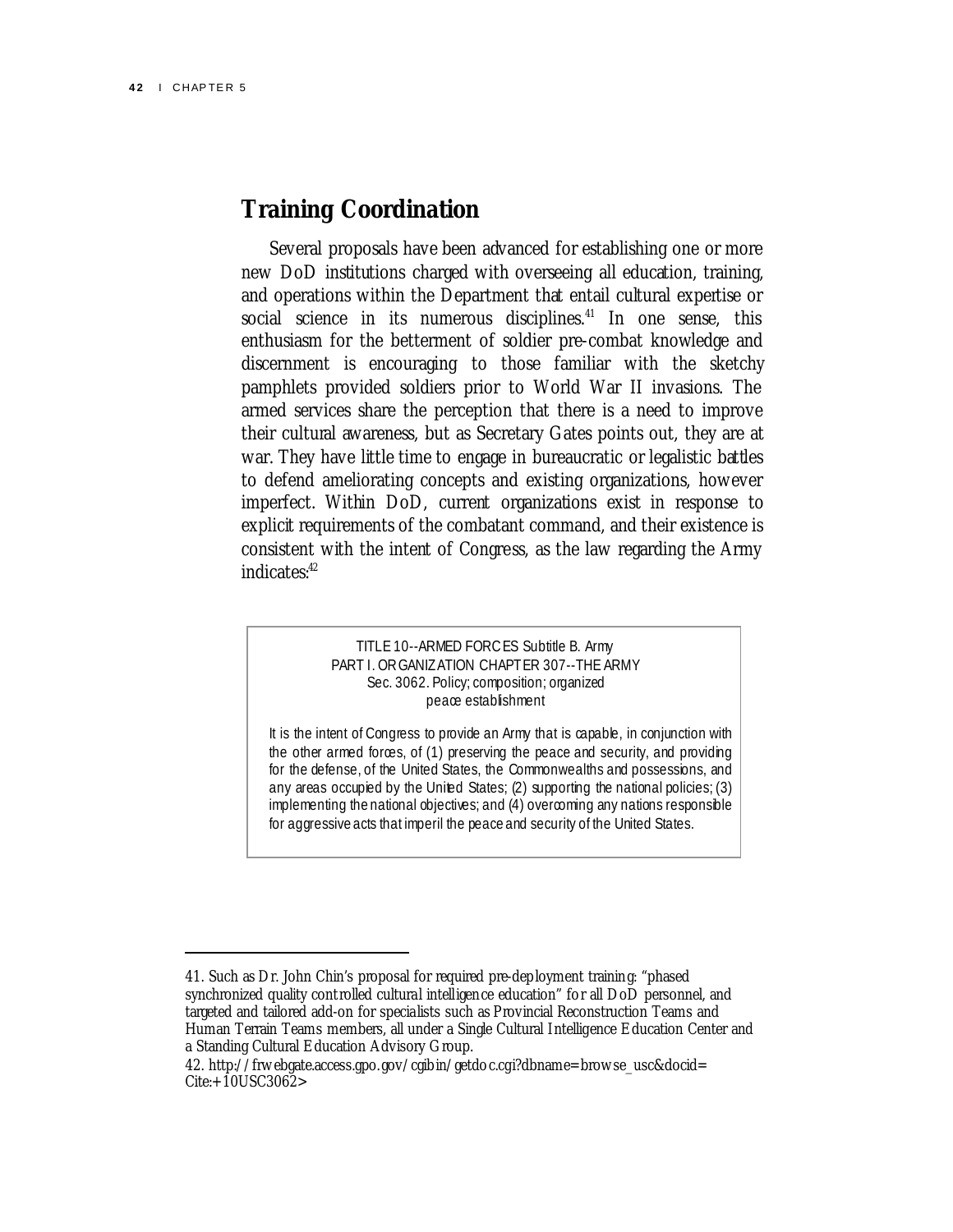

**The military services have undertaken efforts to increase cultural awareness among American forces** 

It is possible that OSD could obtain interagency agreement and congressional support for a training center focused on developing teams of government and nongovernment representatives as Provincial Reconstruction Teams, or any future equivalent. The present gap in capabilities for stability operations is governmentwide, extending well beyond DoD. That gap is generated by time-distance and fiscal constraints: non-DoD entities are reluctant to devote personnel to participate in pre-

deployment training with a military unit, and feel unable to deploy them as a military sub-unit into a conflicted area overseas; nor have they received congressional authorization or funds for such purposes. There is also a lack of teamwork by members of other departments and agencies with units of the armed services engaged in operations overseas.

Given this government-wide gap, rather than a DoD center, it would be preferable to establish an Institute for Public Administration Training, independent of the Department of Defense, with a faculty that included military experts, skilled engineers, public safety advisers, medics, and social scientists. An interagency aegis may catalyze better understanding and support in the government outside DoD, as well as among non-government organizations and the private sector.

This proposal was advanced to a former State Department senior advisor for Iraq transition who responded that other issues would have to be addressed before an institute would be practicable. One important matter is that of resources. If budgets reflect national priorities, then our operations in Iraq are exclusively a military operation and are generally perceived as such by the American public. So if we believe in a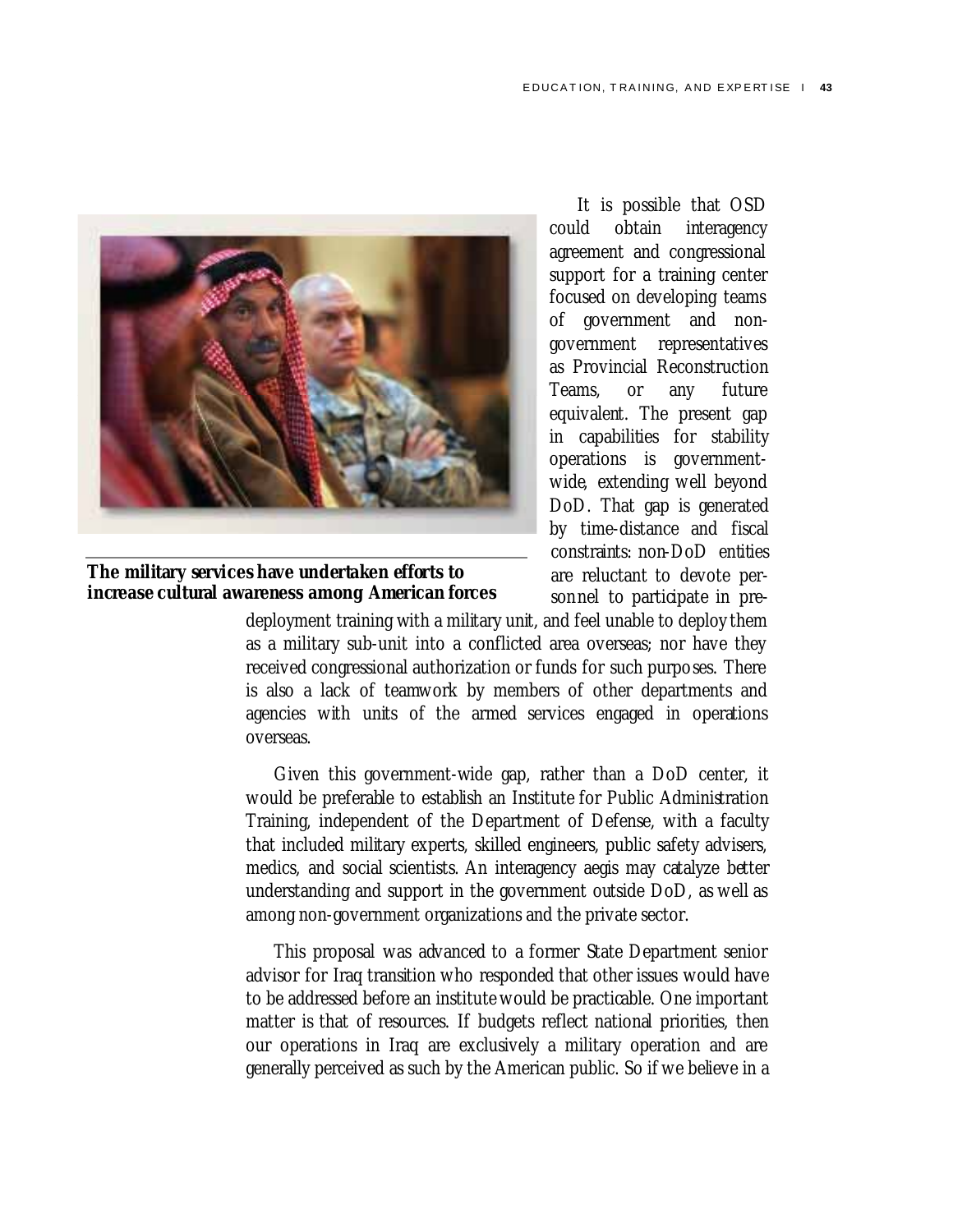"whole-of-government" approach, then the resources have to be there or such an institute will not be successful.

Further, such an institute could be most effective if partnered with an existing university. The university could develop a core competency and curriculum in stability operations that military and civilian personnel could attend—expanding the pool of people with expertise that could be used in support of future operations. Association with a university also makes such a program more accessible to individuals in non-government organizations.

Training Americans for stability operations also appears to be amenable to adroit use of DoD information technology: cooperative development of an appropriate database and exploitation of advanced tools for inter-cultural collaboration.<sup>43</sup>

It is fortuitous that the Distributed Common Ground Station (DCGS) is now approaching maturity. DCGS could organize, store, and distribute "human terrain information," provide tools to keep that data current, and continuously provide cultural insights from competent social scientists to analysts and operators alike. But there are significant issues of security classification and semantics to be resolved, among them means to communicate information to Americans without security clearances, or to their foreign counterparts.

Fortunately too, in November 2007 the Defense Information System Agency (DISA) commenced early user testing with Defense Connect Online  $(DCO)$ ,<sup>44</sup> a new component of collaboration tools for its Net-Centric Enterprise Services, providing capabilities for interactive chat and audio-visual multicasting across either its Secret Internet Protocol Router Network (SIPRNet), or its Unclassified but Sensitive Internet Protocol Router Network (NIPRNet). DCO embodies two commercial software applications—Adobe Connect web conferencing,

<sup>43.</sup> For example, Information Processing Technology Office in the Defense Advanced Research Projects Agency (DARPA) has made impressive progress tow ard automated translation of both spoken and w ritten foreign languages in its programs TRANSTAC and GALE. Also, the Navy's Coalition Chat Program has resulted in the deployment of multilingual chat to enable real-time communication among coalition troops and w ith local populations. 44. https://www .dco.dod.mil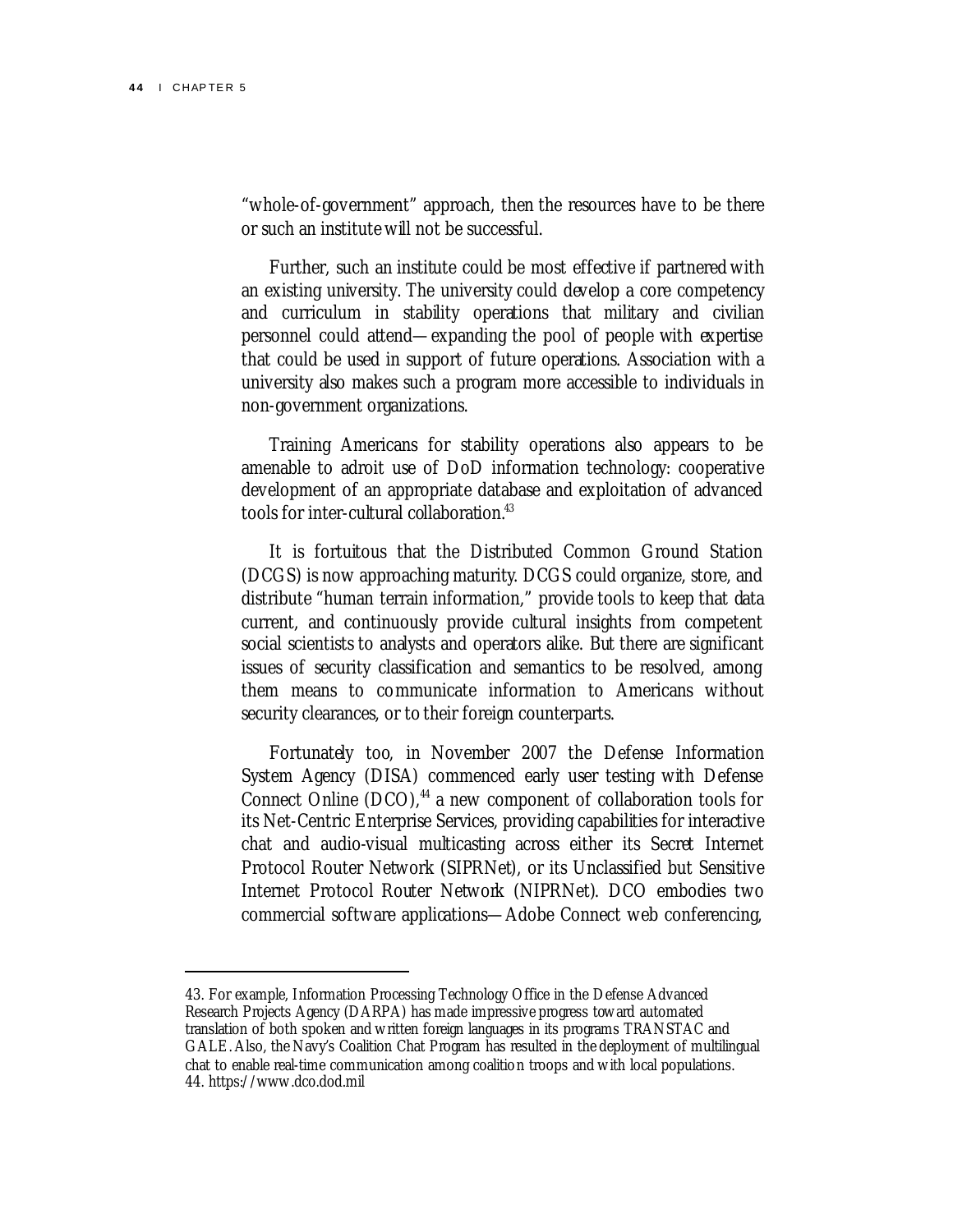and Jabber instant messaging—and permits archiving and transmittal of graphics such as PowerPoint presentations to convey graphs, maps, diagrams, and photographs as well as text.

It is germane that a survey last autumn of software being used in U.S. ground force command posts in Iraq reported that Adobe Connect was in all command posts visited as a favored means of communicating over NIPRNet with Iraqi military and police.<sup>45</sup> Reportedly, Connect has proved to be an important means for information exchange between a Provincial Reconstruction Team and U.S. military command posts because the team itself is denied use of SIPRNet. Defense Connect Online was scheduled to enter a phase of Limited Operational Capability in spring 2008. DISA officials believe that it will be able to link transoceanic as well as transcontinental users.

During its early user testing, DCO has functioned reliably over transcontinental networks, and shown it has potential to interface gracefully with commercial sites such as iTunes University and Beyond Campus for disseminating multimedia educational materials to Internet users of laptops and iPods—chart presentations, videos, podcasts, and screencasts. In March 2008, the George C. Marshall Foundation, in conjunction with DISA's Office of GIG Enterprise Services and TRADOC's Army Training Support Center, conducted experiments at Duke University using DCO for guided experiential learning: two virtual staff rides of a battlefield remote in time and space (Cantigny, France, May 28 1918). In these trials a professional historian skilled with staff rides, from his home office in Northern Virginia, guided ROTC cadets at Duke (one group of seniors, the other of sophomores) through a PowerPoint-based learning experience using Socratic tutoring and role-playing. Post-virtual staff ride evaluations conducted by the Professor of Military Science showed that the cadets (learners):

• readily accepted the remote mentor, endorsed DCO technology, and interacted well with the mentor and with each other

<sup>45.</sup> Conducted by MITRE (Mr. Pitsko); unclassified charts re: CPs at Arifjan, VBC, Speicher, Taji, Ballad, and Bagram.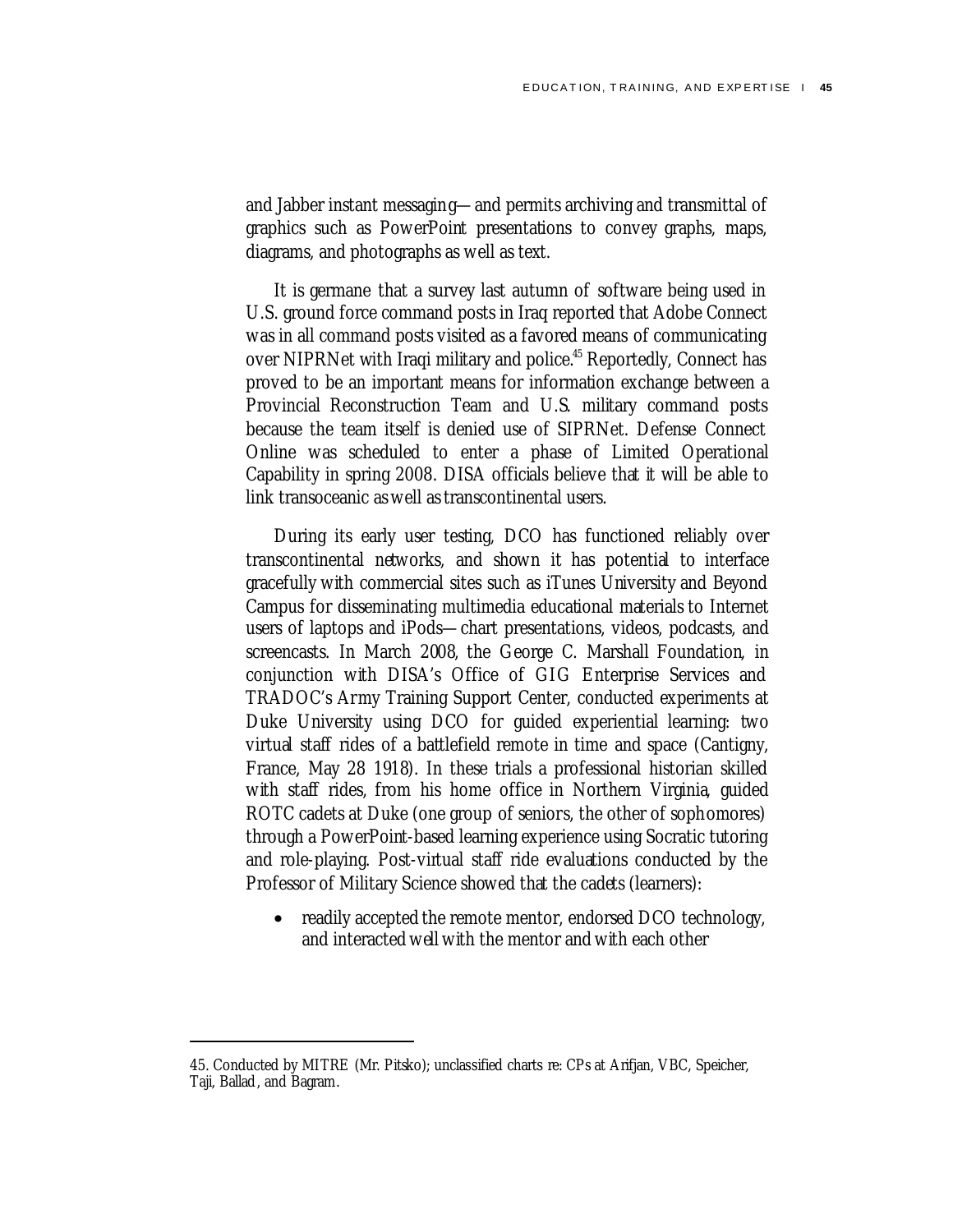$\overline{a}$ 

- rated the virtual staff rides as better organized and presented than any other history instruction they had received at the university
- agreed strongly that the above tools improved their understanding of leadership in mid-intensity combat

Moreover, the mentor reported that he enjoyed his teaching experience, and urged its proliferation. Information technicians from Duke University and DISA engineers who monitored the events were in agreement that DCO showed unique potential for distance learning.

DCO's web-based interactivity also appears to offer an excellent way to develop lingual proficiency and cultural awareness. The Duke experiments demonstrated that DCO provides a distance learning capability that could enable a qualified expert—historian, anthropologist, sociologist, linguist—to teach officers or NCOs, or representatives of other government agencies or NGOs, aspects of foreign culture, including language skills, in a mode that facilitates discussion between expert and learners, and collaborative learning among all participants. Moreover, for such purposes, DCO could readily exploit current cultural-rich imagery such as that being collected in the Tactical Ground Reporting (TIGR) database.<sup>46</sup>

Additionally, using DCO for web conferencing would enable any governmental official or NGO representative, to participate from an office or home computer in military exercises or actual operations without the expense, travel time, and risks entailed in being on the scene.

<sup>46.</sup> A DARPA program being developed in Iraq, TIGR is a multimedia reporting system for soldiers at the patrol level, allow ing users to collect and share information to improve situational aw areness, and to facilitate collaboration and information analysis among junior officers. With its geo-spatial user interface, TIGR is particularly suited to counterinsurgency operations and enables collection and dissemination of fine-grained intelligence on people, places, and insurgent activity. Being focused on users at Company level and below , TIGR complements existing reporting systems that focus on the needs of users at Battalion or Brigade level and above.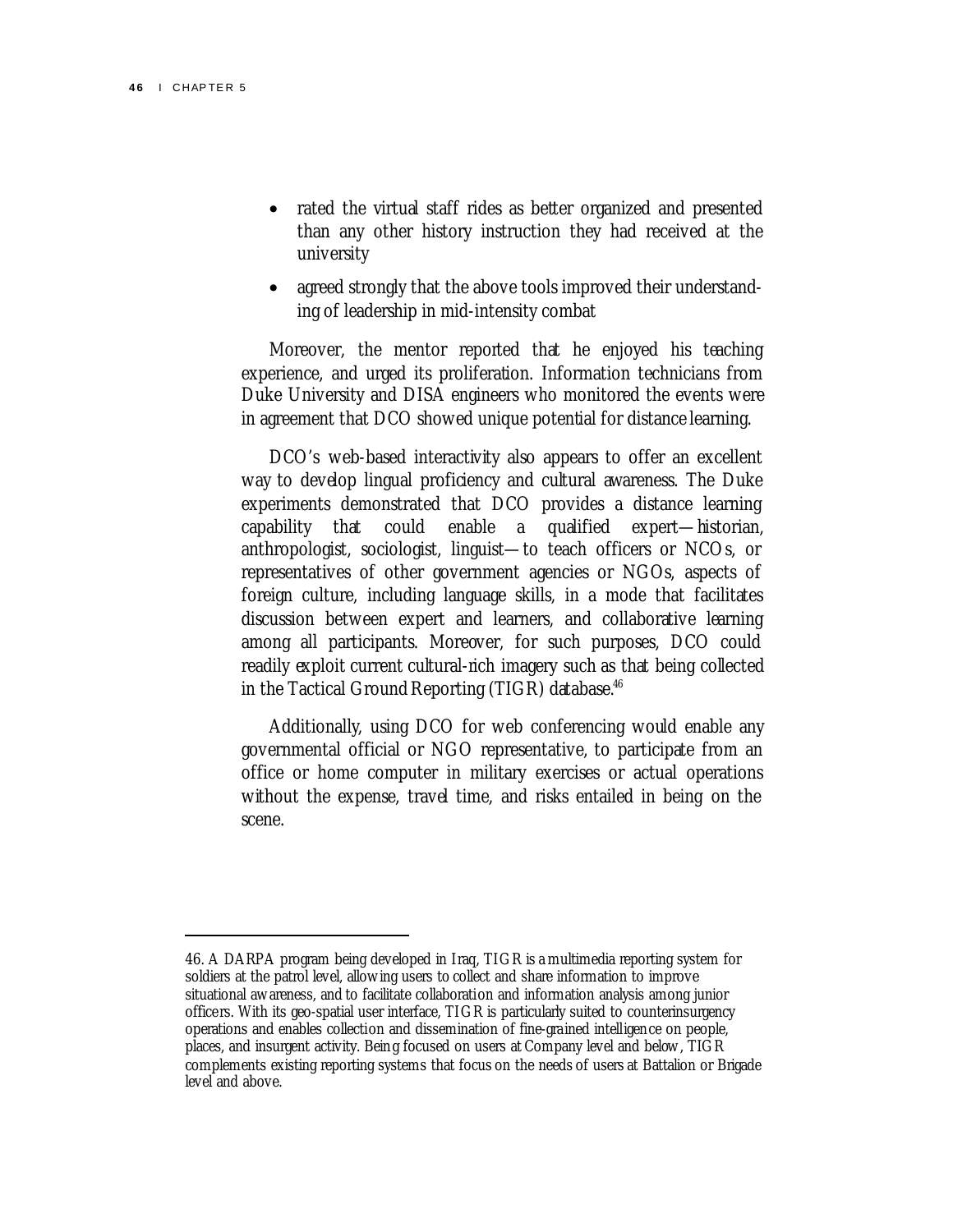## *Findings on Training Coordination*

- Establishing an interagency training center for preparing teams of government and NGO representatives for stability operations, such as Provincial Reconstruction Teams, should prove to be very useful. It should, for example, foster interagency and NGO cooperation and enable the Army to return 1st BCT,  $1<sup>st</sup>$  ID to operational use.
- DoD should engender interagency and congressional support for an Institute for Public Administration Training, possibly associated with a university, to (1) train American teams for aiding civic reconstruction and (2) for funding not only their training in the United States, but also their operations abroad.
- The Distributed Common Ground Station should host the cultural database for all DoD, but standards and means will have to be developed to govern data entry, search, retrieval and dissemination outside DoD.
- DISA's Defense Connect Online can support training for and conduct of stability operations. DCO can also support participation in training and operations through webconferencing for non-DoD officials and NGO representatives.

### **RECOMMENDATION #3. EDUCATION AND TRAINING**

**The Secretary of Defense should instruct his staff to undertake the following:** 

• **Initiate interdepartmental action** to establish, with congressional support, an **Institute for Public Administration Training** with a faculty of military experts, skilled engineers, public safety advisors, medics, social scientists, and NGO representatives, tasked (1) to assist the Services and civil participants with readiness for catastrophe relief and stability operations, and (2) to form and train multi-disciplinary teams for augmentation of any U.S. country team.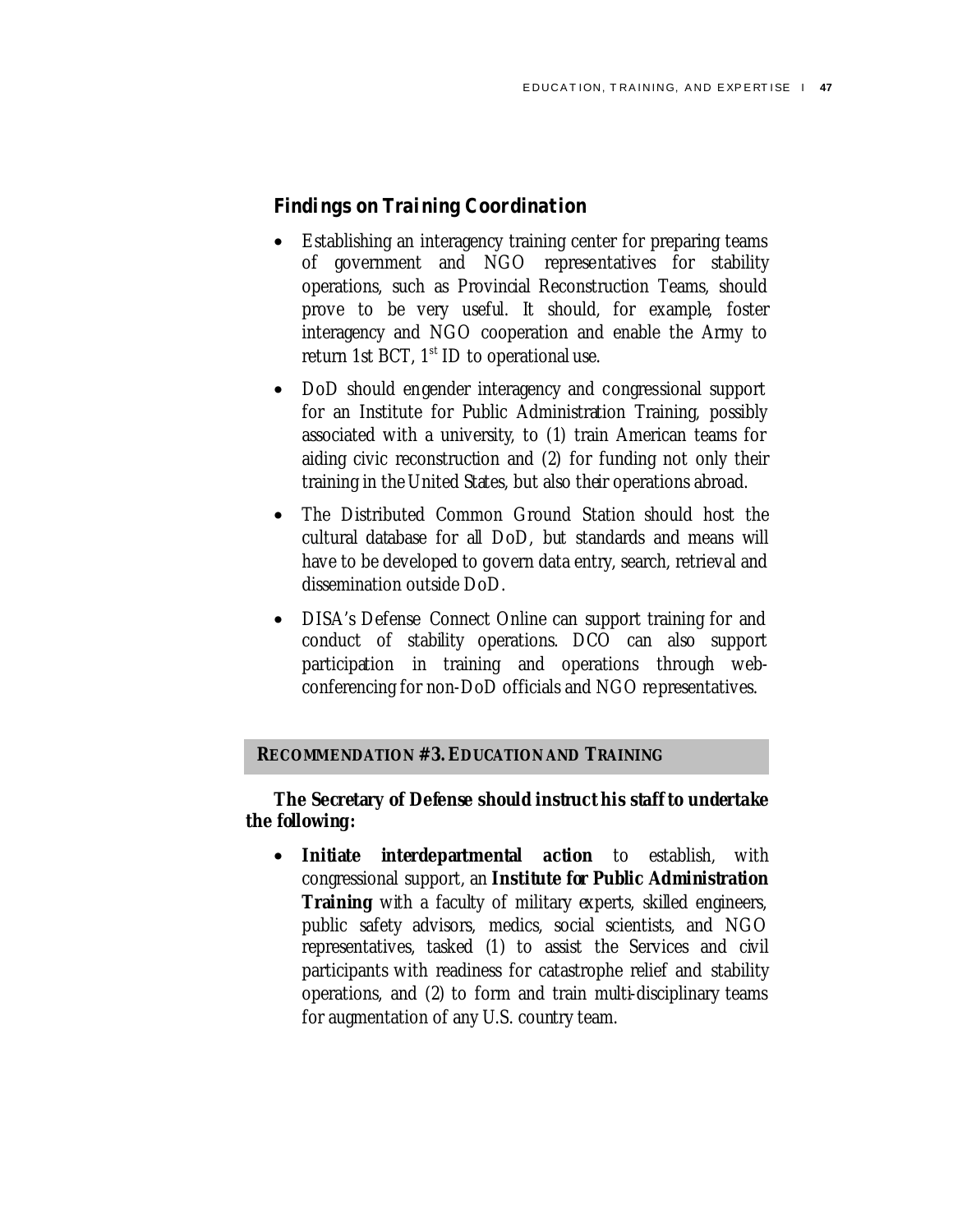- Invite participation of interagency and NGO representatives in **mission readiness exercises**, at least by telephone consultation during planning and in after-action review.
- Direct the Defense Information Systems Agency to bring to bear **a comprehensive set of collaborative services** that facilitate expert discovery, cross-domain security, and community creation to advance the human dynamics capabilities and cultural awareness efforts of the armed services and of the Institute for Public Administration Training.
- Support the Services in modifying the standard curriculum at U.S. military academies as well as service-specific curricula, to incorporate **basic training in human dynamics.**

#### **RECOMMENDATION #4 HUMAN DYNAMICS ADVISORS**

**The Chairman, Joint Chiefs of Staff and the Under Secretary of Defense for Personnel and Readiness, with advice from the combatant commands, should direct increases in the "cultural bench" by factors of three to five:** 

- Expand curriculum in this area for **professional military education.**
- Improve **career paths** for human dynamics advisors.
- Provide relevant **advanced degree education**.
- Develop innovative processes for **recruiting and rewarding** human dynamic expertise.
- Increase the number of **Foreign Area Officers** and assign them more effectively.
- Establish **medium- and long-term requirements** for each combatant command.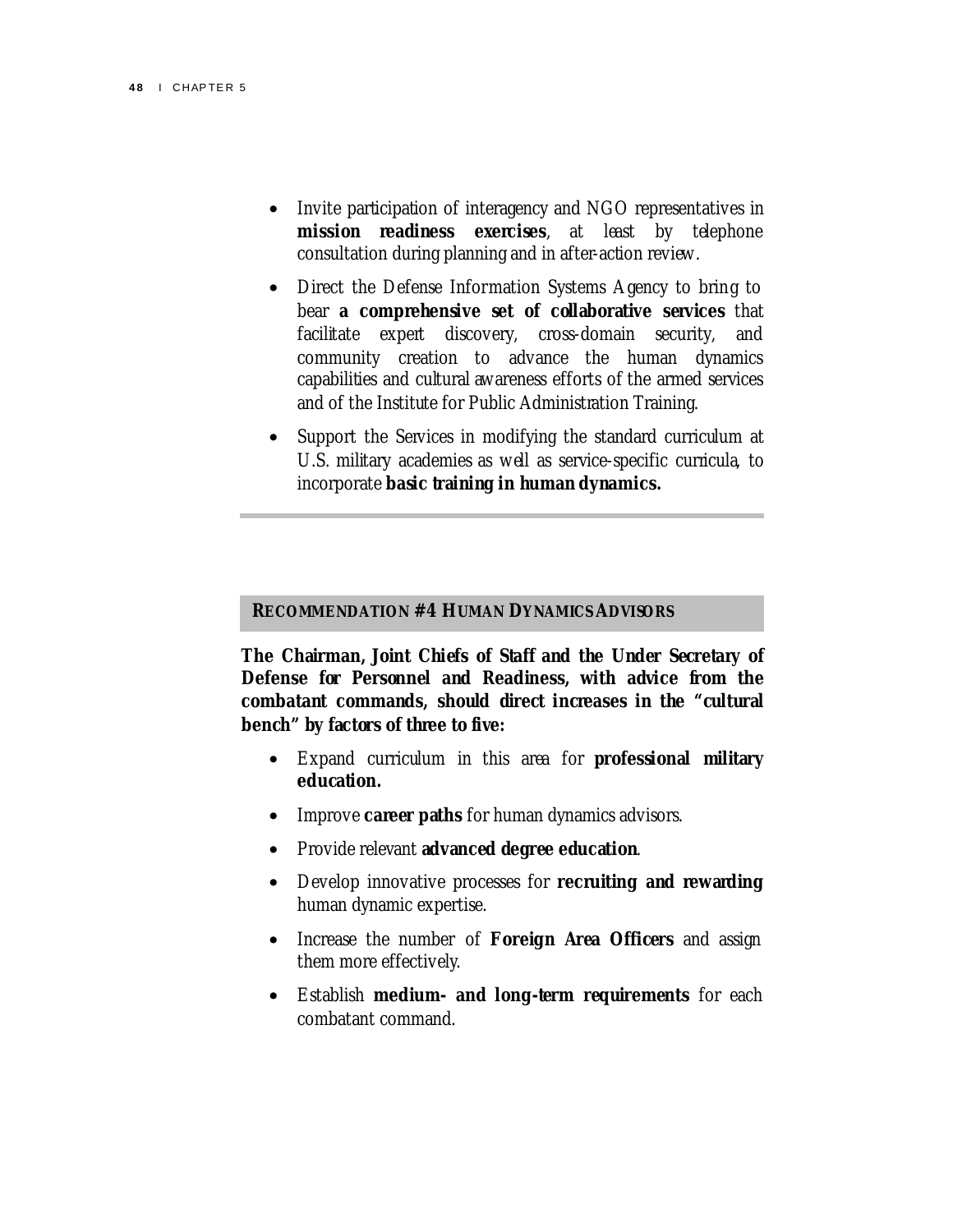**USD (P&R) should work with the Services and combatant commands to combine and augment the separate pools of available consultants that are experts in particular cultures. The Assistant Secretary of Defense for Networks and Information Integration (ASD (NII)) should facilitate their connectivity and collaboration, both among themselves and with users.**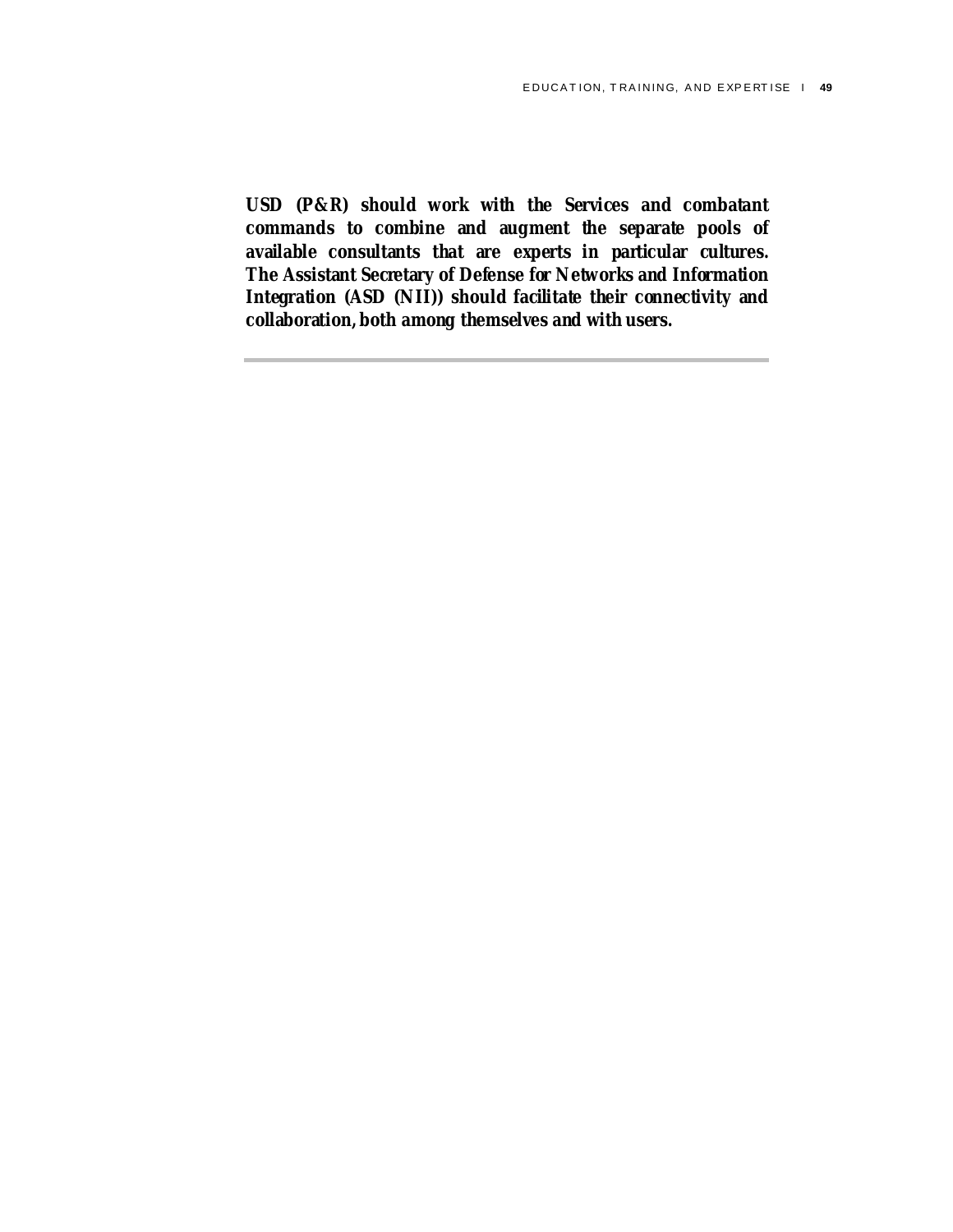# **Chapter 6. Science and Technology Programs and Investments**

Technologies to support an understanding of human dynamics lie at the intersection of a broad set of disciplines: the social sciences (anthropology, psychology, sociology, political science, history, and economics), the biological sciences (neurobiology), and the mathematical sciences (computer science, graph theory, statistics, and mathematics). These typically independent disciplines have distinct histories, terminologies, methodologies (observational versus experimental) and evaluation approaches (quantitative versus qualitative), which sometimes lead to inconsistent practices, outcomes, and/or recommendations.

Bridging these divides, advancing interdisciplinary knowledge, and applying this collective knowledge to operational missions is essential to success. Notably, understanding human dynamics requires scarce crossboundary knowledge, skills, and leadership. This situation is exacerbated by very rudimentary understanding of user requirements and primitive systems for human dynamics in relation to military operations.

Human and cultural studies include individual and group studies, cross-culturally and longitudinally, in the wide range of disciplines described above. But as has been discussed in previous chapters, there is no comprehensive, "one-stop entre" to, or compendium of, the findings, data, theories, models, and experts of relevance. Without a coordinating entity, it is difficult to catalog current investments, identify where future investments are needed, and even redirect investments as capabilities mature. Thus, to gain some understanding of the current investment landscape, the task force identified a broad, though not exhaustive, set of programs and investments.<sup>47</sup>

<sup>47.</sup> Responses to data call in Appendix D, ODDR&E overview of related efforts, and briefings on several preliminary DARPA efforts.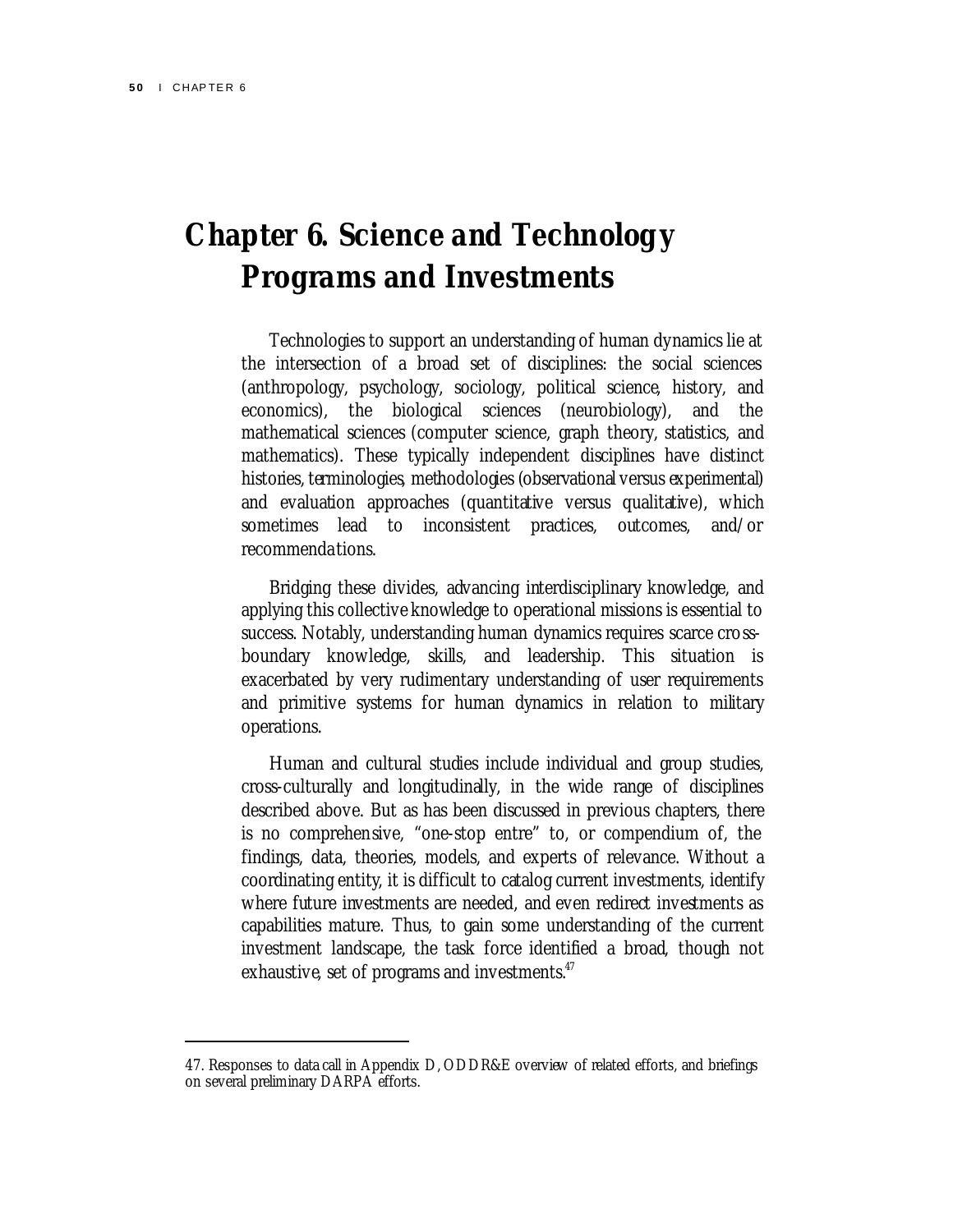Based on this partial inventory of programs and investments, the task force concluded that current science and technology (S&T) activities can be divided into four categories: (1) language, (2) sociocultural, (3) dynamic social network analysis, and (4) human dynamics computational modeling and simulation. Cross-cutting these four categories are research programs in areas such as individual behavior; group behavior; cognitive and neuro-processes; and social, economic, historical, and cultural processes.

As an illustration of the type of investment analysis needed in the area of human dynamics, task force members considered S&T investments in these four categories and performed a preliminary gap analysis, the highlights of which are shown in Table 1. This analysis began with assumed military requirements for human dynamics, identified what human dynamics capabilities are currently on hand or in development, compared the two to determine current gaps or shortfalls, and identified the associated S&T investment required to fill this gap. Gap analysis can be valuable for identifying S&T investment needs to support investment portfolio management.

In performing this preliminary analysis, it was noted that in the area of dynamic network analysis and social networks, numerous tools are currently available and new efforts in this area are not needed. These tools are mature, ready to be integrated with other technologies, and expanded, particularly for use in the areas of spatio-temporal reasoning and individual neuro-cognitive assessment.

### *Example Programs*

In addition to the gap analysis conducted by members of the task force, the group heard briefings on a few ongoing S&T or S&T–related programs that provide examples of the type of current investments in the area of understanding human dynamics. Of the briefings the task force heard, the ones by the Defense Advanced Research Projects Agency (DARPA) comprised a small portfolio and those are outlined below as an example of current efforts.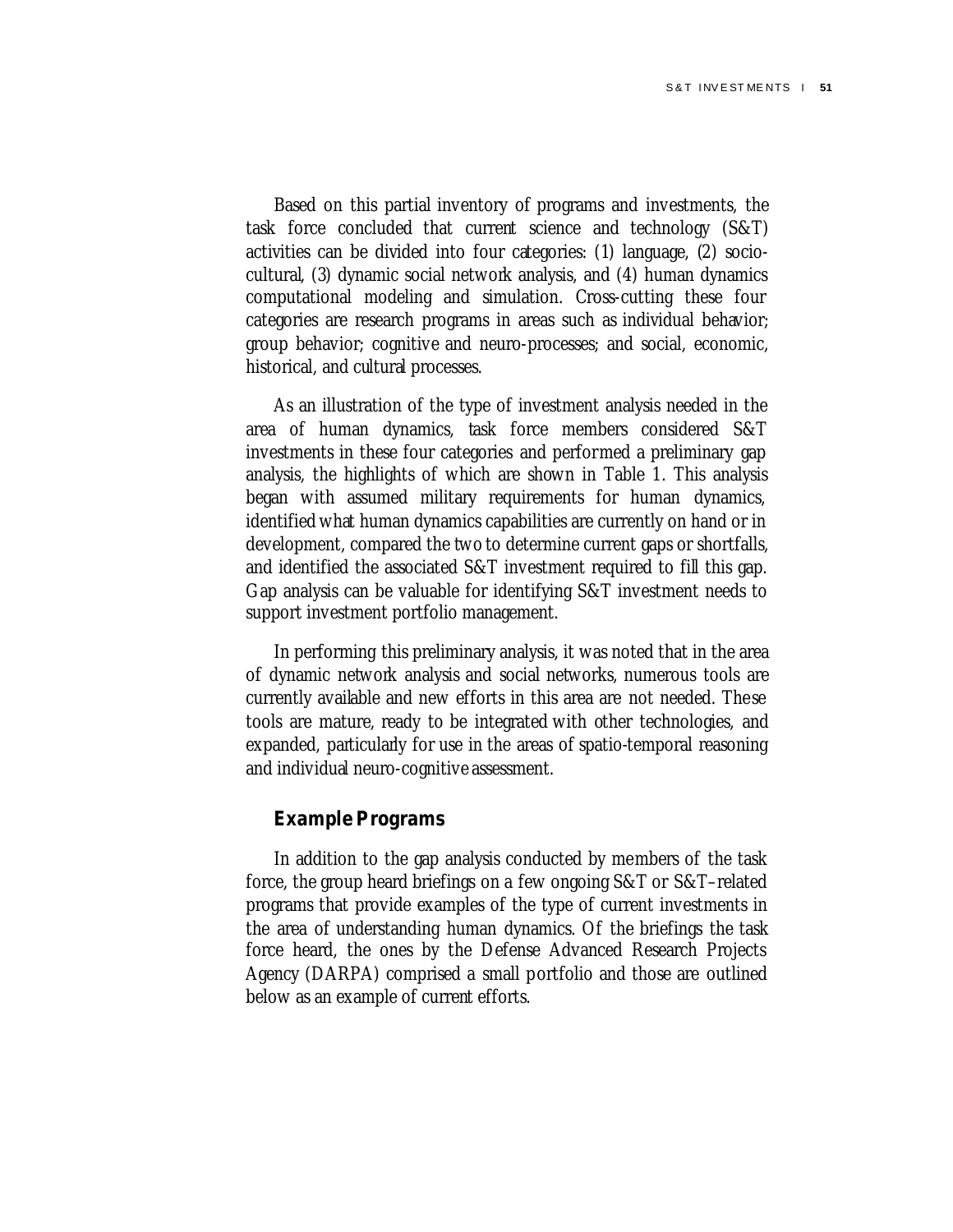|  | <b>Table 1. Human Dynamics Gap Analysis</b> |
|--|---------------------------------------------|
|  |                                             |

| <b>Needs</b>                                                                                                                                                                                                                                                                                                                                                                                                                                                                                                                                                                              | <b>Current Capability</b>                                                                                                                                                                                                                                                                                                                                                                                                                                                                                                                                                                                        | Gap                                                                                                                                                                                                                                                                                                                                                                                                                                                                                                                                                                                                                                                                                                                                                                                                                                                                                                                                                             |  |  |  |
|-------------------------------------------------------------------------------------------------------------------------------------------------------------------------------------------------------------------------------------------------------------------------------------------------------------------------------------------------------------------------------------------------------------------------------------------------------------------------------------------------------------------------------------------------------------------------------------------|------------------------------------------------------------------------------------------------------------------------------------------------------------------------------------------------------------------------------------------------------------------------------------------------------------------------------------------------------------------------------------------------------------------------------------------------------------------------------------------------------------------------------------------------------------------------------------------------------------------|-----------------------------------------------------------------------------------------------------------------------------------------------------------------------------------------------------------------------------------------------------------------------------------------------------------------------------------------------------------------------------------------------------------------------------------------------------------------------------------------------------------------------------------------------------------------------------------------------------------------------------------------------------------------------------------------------------------------------------------------------------------------------------------------------------------------------------------------------------------------------------------------------------------------------------------------------------------------|--|--|--|
| Language (human language acquisition, automated translation and culturalfactors)                                                                                                                                                                                                                                                                                                                                                                                                                                                                                                          |                                                                                                                                                                                                                                                                                                                                                                                                                                                                                                                                                                                                                  |                                                                                                                                                                                                                                                                                                                                                                                                                                                                                                                                                                                                                                                                                                                                                                                                                                                                                                                                                                 |  |  |  |
| • Interagency Language<br>Roundtable<br>Read/Listen/Speak Level of<br>1+ C/S/A-wide and Level 3<br>in key C/S/A positions<br>• Portable real time spoken<br>language translation in<br>hundreds of dialects<br>• Rapid culture skill<br>acquisition                                                                                                                                                                                                                                                                                                                                       | • Variable language<br>coverage (e.g., Europe<br>good, Africa poor)<br>• Text translation in major<br>languages<br>• Limited spoken language<br>translation<br>• Poor human and machine<br>coverage of low-density<br>languages<br>• Difficult to define/project<br>future language/dialect<br>requirements                                                                                                                                                                                                                                                                                                      | • Machine translation for low-<br>density languages using limited<br>training data<br>• Machine transcriptionf or multi-<br>lingual audio<br>· Multi-domain, multi-speaker<br>spoken conversation<br>transcription and translation<br>· Intelligent, adaptive, immersive<br>distributed language/culture<br>learning environments<br>· Track/promote language/culture<br>skills                                                                                                                                                                                                                                                                                                                                                                                                                                                                                                                                                                                 |  |  |  |
| Human and Cultural Studies (psychological, sociological, cultural, economic, historic,<br>neuro-cognitive, belief, and perception)                                                                                                                                                                                                                                                                                                                                                                                                                                                        |                                                                                                                                                                                                                                                                                                                                                                                                                                                                                                                                                                                                                  |                                                                                                                                                                                                                                                                                                                                                                                                                                                                                                                                                                                                                                                                                                                                                                                                                                                                                                                                                                 |  |  |  |
| • Worldwide, high fidelity<br>data at the individual and<br>group level (e.g., emotional<br>response, belief systems,<br>demographics, repeatable<br>behav ioral dy namics)<br>· Semi-continuous updates<br>of human/group/cultural<br>data<br>• Stakeholder analysis<br>• Understanding and<br>influence of recruitment,<br>radicalization, and<br>extremism<br>• Portable, accurate<br>deception detection<br>• Understand how to use<br>neuro, social, cultural and<br>network information to<br>strategically influence<br>indiv idual and group<br>beliefs, values and<br>behav iors | • Limited global<br>demographic, attitude, and<br>behav ior data (e.g., country<br>lev el polls)<br>· Periodic, irregular data<br>collection<br>• Manual analyses<br>• Culturally expert informants<br>• Task specific neuro-<br>cognitive and social-<br>psy chology studies<br>• Limited use of human and<br>cultural findings and<br>technologies in field<br>applications f or rapid<br>strategic influencing and in-<br>field data collection of<br>indiv idual and group<br>behav ioral responses<br>• Rapid cognitive-behavioral<br>analysis (bey ond decision-<br>making)<br>• Rapid cultural-assessment | • Broad and deep human and<br>socio-cultural behavioral data<br>sets<br>• Adv anced socio-cultural<br>behavioral analytic tools (e.g.,<br>geo-statistical, psychographic,<br>cognitiv e-social network,<br>temporal and spatial<br>visualization)<br>• Automated ontology creation and<br>rev ision tools<br>• Automated assessment of the<br>human terrain with emphasis on<br>attitudes, influence networks and<br>the effects of strategic<br>communication<br>• Lack maintained federated<br>databases with technologies for<br>extracting knowledge from<br>databases in a way that can be<br>used to inform and validate<br>dy namic network models<br>• Automated sentiment/<br>bias/intention/deception<br>detection<br>• Enhanced skills and technologies<br>f or ethnographic retrieval, rapid<br>cultural assessments, rapid<br>cognitive assessments, rapid<br>rapport and in influencing<br>• Gaming for virtual training and<br>mission rehearsal |  |  |  |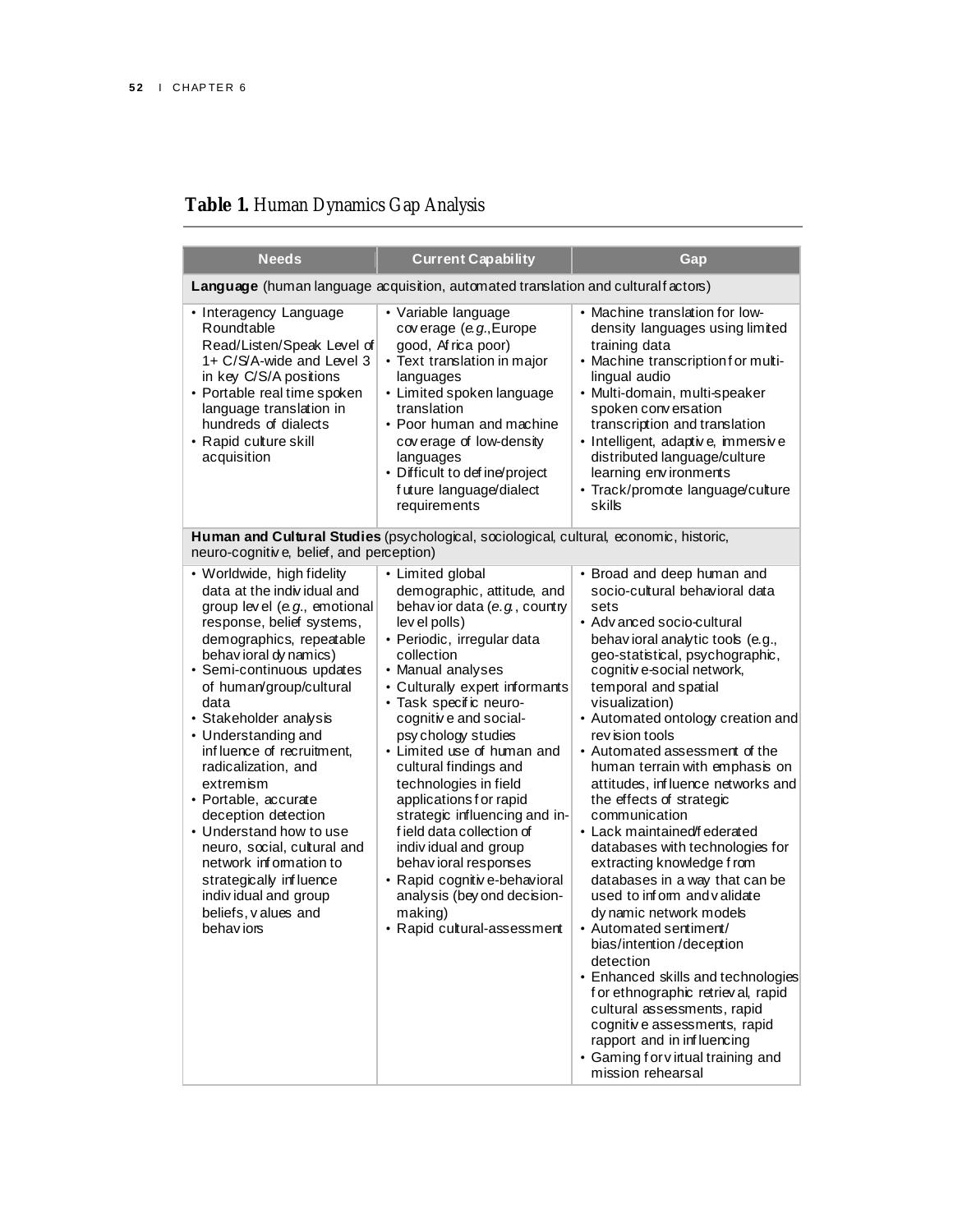# **Table 1.** Human Dynamics Gap Analysis (continued)

| <b>Needs</b>                                                                                                                                                                                                                                                                                                     | <b>Current Capability</b>                                                                                                                                                                                                                                                                                                                                                                       | Gap                                                                                                                                                                                                                                                                                                                                                                                                                                                                                                                                                                         |  |  |  |
|------------------------------------------------------------------------------------------------------------------------------------------------------------------------------------------------------------------------------------------------------------------------------------------------------------------|-------------------------------------------------------------------------------------------------------------------------------------------------------------------------------------------------------------------------------------------------------------------------------------------------------------------------------------------------------------------------------------------------|-----------------------------------------------------------------------------------------------------------------------------------------------------------------------------------------------------------------------------------------------------------------------------------------------------------------------------------------------------------------------------------------------------------------------------------------------------------------------------------------------------------------------------------------------------------------------------|--|--|--|
| <b>Dynamic Network Analysis</b>                                                                                                                                                                                                                                                                                  |                                                                                                                                                                                                                                                                                                                                                                                                 |                                                                                                                                                                                                                                                                                                                                                                                                                                                                                                                                                                             |  |  |  |
| • High fidelity, global<br>social/behavioral/<br>cognitive influence and<br>transmission networks<br>(and hidden networks)<br>• Cross boundary network<br>detection and tracking<br>• Tactical and strategic<br>reasoning using dy namic<br>networks<br>• Enhanced military dynamic<br>network analysis training | • Basic social behavioral/<br>cognitive (strategic)<br>influence, information and<br>disease transmission<br>modeling<br>• Manual and semi-<br>automated influence and<br>transmission network<br>intelligence<br>• Limited network evolution<br>and what-if capability for<br>course of action analysis<br>• Tactical/operational/<br>strategic network analysis<br>tools, metrics, and models | • Complex, cross-boundary social<br>network analysis<br>• Automated meta-network<br>detection and tracking from live<br>data feeds, ethnographic data,<br>text, and humint data<br>• Statistical models for and<br>procedures to estimate<br>robustness of metrics on non-<br>random networks<br>• Spatio-temporal dy namic<br>network analysis<br>• Linking cognitive-neuro and<br>dy namic network models to<br>enable improved understanding<br>of influence<br>· Simulations drivenfrom dynamic<br>network data<br>• Track/invest in dynamic network<br>analysis skills |  |  |  |
| Modeling and Simulation (M&S)                                                                                                                                                                                                                                                                                    |                                                                                                                                                                                                                                                                                                                                                                                                 |                                                                                                                                                                                                                                                                                                                                                                                                                                                                                                                                                                             |  |  |  |
| • Realistic, fine grained, multi<br>lev el M&S-neuro to<br>individual to group to<br>society to global<br>• M&S full spectrum of<br>military and security<br>operations<br>• Forecasting aids for<br>intelligence, influence<br>operations, and planning                                                         | • Generic simulation engines<br>• Limited real-time analysis<br>• Limited tool interoperability<br>• No common ontology<br>• Retrospective modeling<br>• Dated M&S military training                                                                                                                                                                                                            | • Reusable models and<br>simulations driven from captured<br>operational data; accessible data<br>• Open architecture platform for<br>interoperability<br>• Prediction of adversary<br>(re)actions<br>• Ethnographic and historical<br>model calibration and/or<br>validation<br>• Translational research<br>• New science of validation and<br>analysis for human dy namics<br>models and simulations<br>• Track/invest in human dynamics<br>modeling skills                                                                                                               |  |  |  |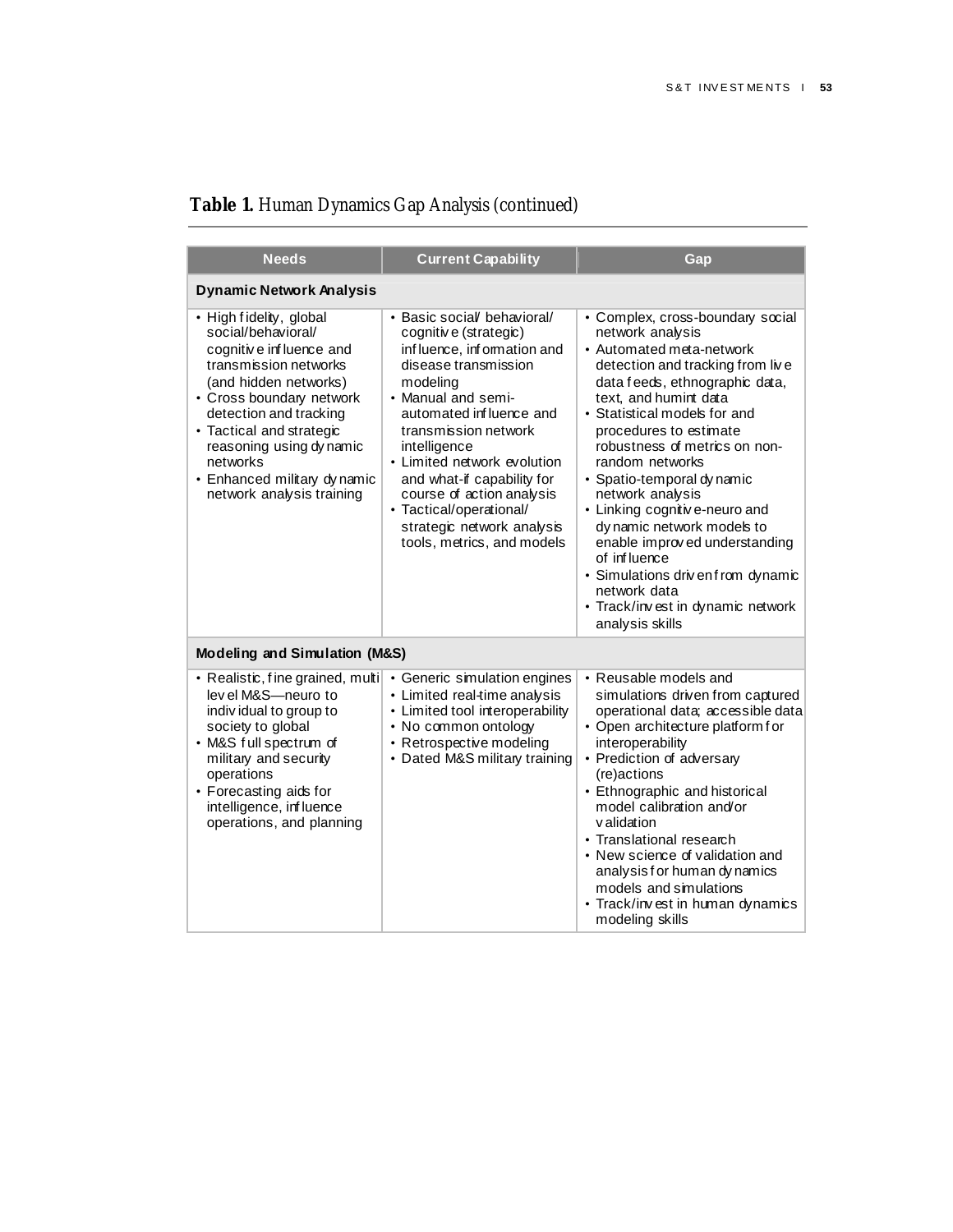l

**Computational Social Science Portfolio**. This DARPA portfolio comprises a number of preliminary investigative efforts.<sup>48</sup>

- **Integrated Crisis Early Warning System**, launched in October 2007, provides combatant commanders with a capability to proactively manage and respond to security risks in their area of operations—spanning the entire spectrum of the crisis early warning and mitigation cycle. The system integrates social science models, theories, and data across multiple levels of analysis to systematically identify antecedents to a variety of destabilizing events.
- **Technologies for Applications of Social Computing** is designed to create a social computing system that marries social theory, data, and methods. The system is intended to addresses questions at the tactical, operational, and strategic levels by developing reliable social simulation technologies to monitor, assess, and forecast the effects of events and courses of action on population segments—groups, leaders, and government institutions. The concept is to provide information that supports reliable, real-world decisions. In essence, the system will offer a TIVO-like capability for intelligence analysis and military operations that will provide a window on a world that cannot be viewed through traditional intelligence methods.
- **Strategic Communication Assessment and Analysis System** will be fed by two small, supporting investigations automated sentiment analysis and disparate information networks—to devise an information planning and assessment capability. The objective of the effort underway is to evaluate the current state of technology against a use case to determine the analytic value of segmented network analyses and to address the potential analytic gains of fusing the various network technologies.

<sup>48.</sup> Sean O'Brien, "DARPA's Computational Social Science Portfolio," Briefing to the DSB Understanding Human Dynamics Task Force, June 4, 2008.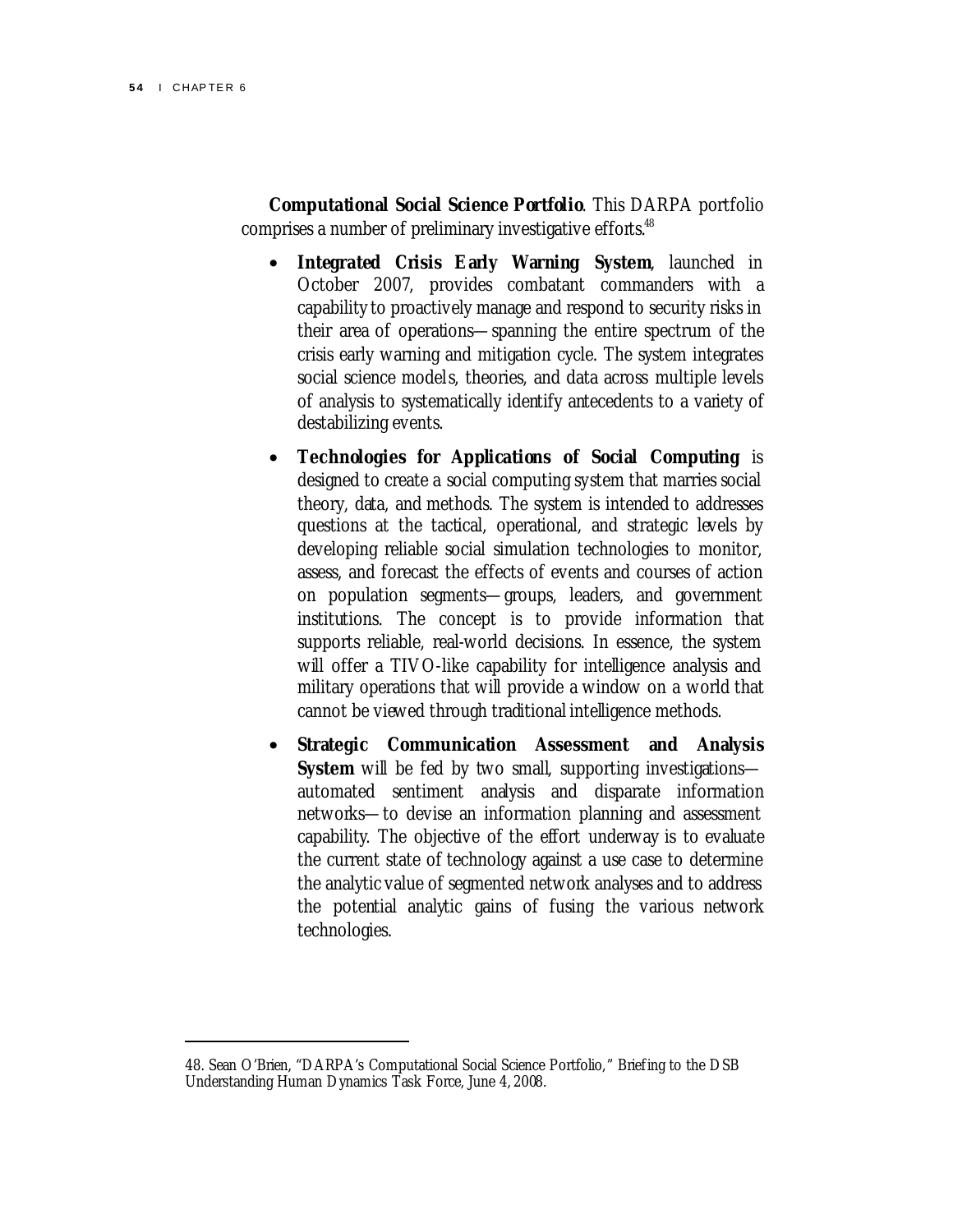• **Conflict Modeling, Planning and Outcome Experimentation Program** provides a family of tools that will allow staffs to explore sources of instability and centers of power in a conflict environment, visualize and manage a comprehensive campaign plan, and explore multiple courses of action in different environments to see the range of outcomes.

**The Potential of Neuroscience**. DARPA is also exploring the potential of neuroscience research and development and its applications to understanding human dynamics. Advances in using neuroscience to understand the basis for human cognition, including non-invasive sensor technologies, may be applicable for understanding perception, the neurological origins of trust and compliance, and the neuroscience of persuasion—all relevant to the topic addressed in this report. The broad concept is to develop quantitative neuroscience tools and techniques to predict the effects of "ideas" within diverse populations. These concepts are the focus of a number of preliminary investigations.



**…. exploring the potential of neuroscience research and development and its applications to understanding human dynamics.** 

l

Scientific understanding of the linkages among neuroscience, psycho-pharmacology, and cognition is important. Given new investigative tools (*e.g.*, fMRI, PET scans, brain implants, bioinformatics) worldwide knowledge will evolve rapidly in these areas. The JASON's study on human performance, urged the U.S. government to invest to stay ahead of adversary exploitation of this emerging knowledge.49 Finally, the United States should monitor advances in braincomputer interfaces such as the use of external EEGs or neural implants to address severe disabilities or provide specialized sensory or mechanical output.

<sup>49.</sup> Williams, E. *et al*. JASON Report on Human Performance, JSR-07-625, March 2008.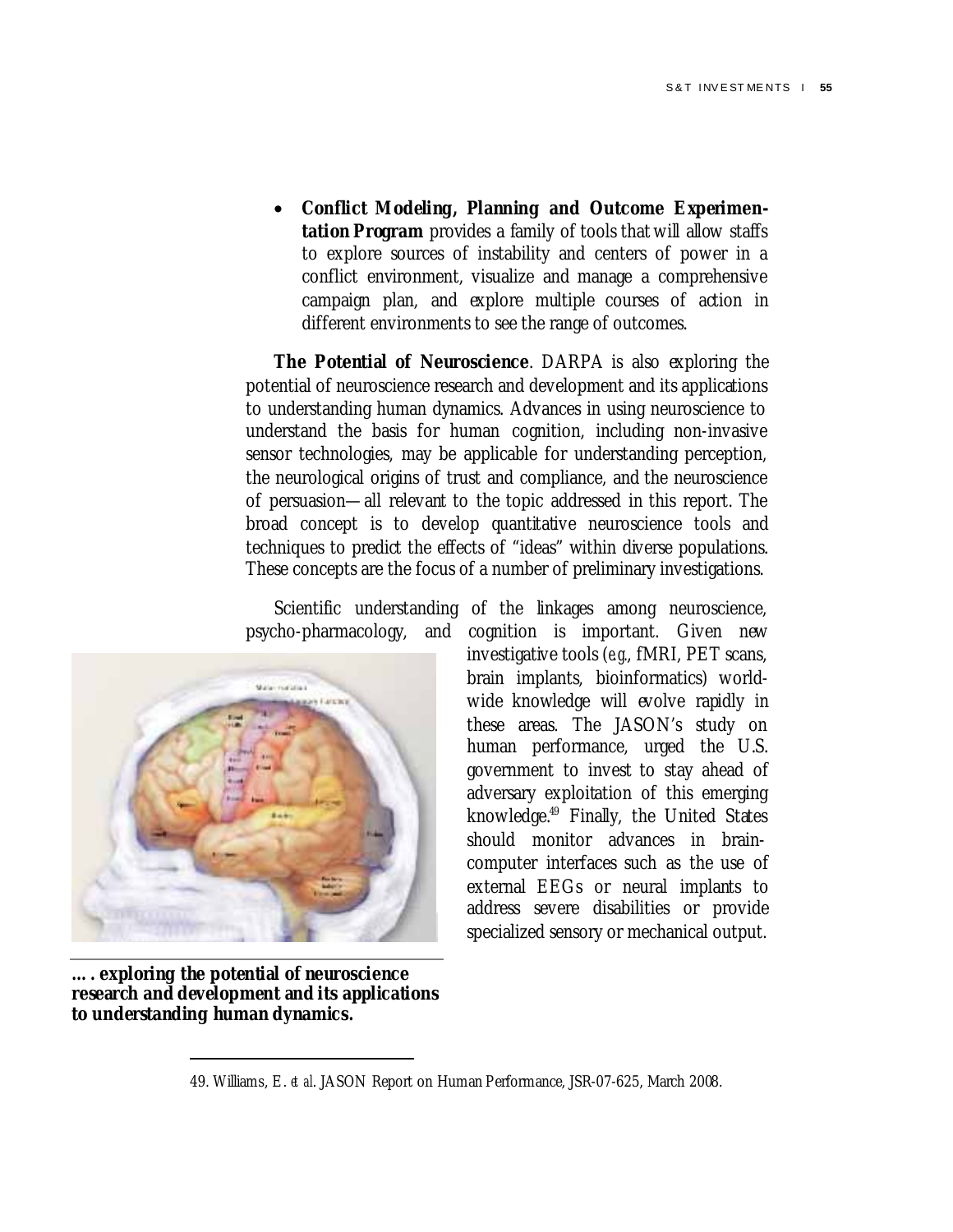### **Findings on S&T Programs and Investment**

Based on its review of S&T programs and investment and the associated gap analysis, the task force made the following observations:

- Relevant investment in related S&T proved difficult to quantify. There is no common way of describing investments in this area and no comprehensive investment list. Furthermore, major efforts are funded by sources other than S&T, such as operational and maintenance accounts. Other efforts are addons to technology investments under the guise of S&T to support related training or human-computer interaction initiatives.
- Current investments appear to fall principally in four areas: (1) language, (2) socio-cultural, (3) dynamic social network analysis, and (4) human dynamics computational modeling and simulation.
- The technologies and scientific infrastructure for language and dynamic social network analysis have the highest level of maturity.
- Social network analysis and dynamic network analysis tools are mature, in use, and do not need to be reinvented. In addition, dynamic social network metrics (including centralities, exclusivities, and role-based metrics of leadership and power) have been validated, documented, and generally scale well. The key limitation is training on current tools and linking networktype reasoning to other areas. Two integrated areas of high promise are geo-spatial dynamic network analysis and the combination of neuro-cognitive models and dynamic network analysis in the area of influence, attitudes, and beliefs.
- Human and cultural studies and human dynamics computational modeling and simulation tools are less developed.
- While many tools are available, empirical socio-cultural data to populate these tools is often lacking.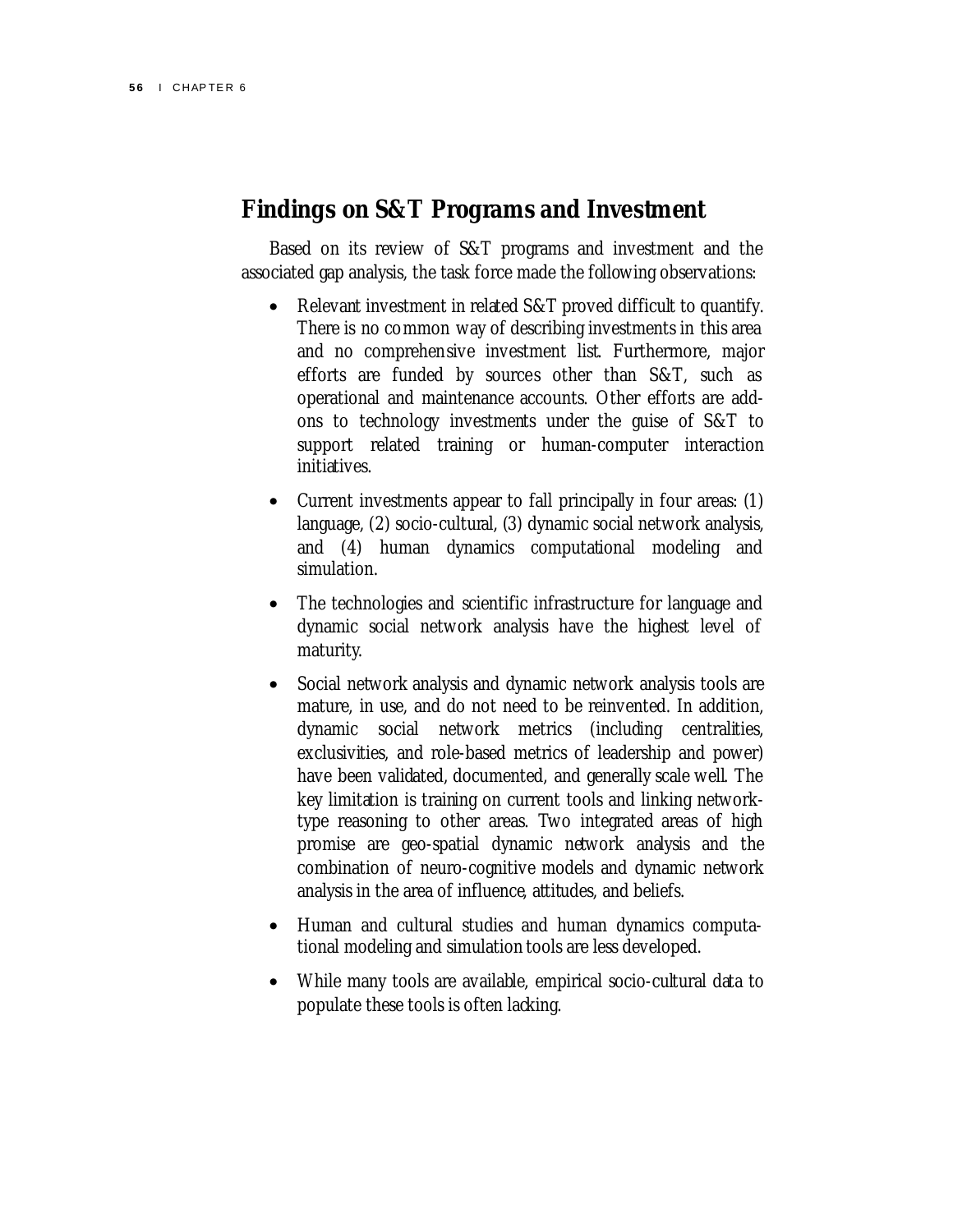• Comprehensive lists of such tools, models, data, and recognized experts are needed. Efforts to develop such lists have failed due to insufficient time and funding for such review activity and a lack of procedures and incentives for submitting information on new tools, models, and data.

#### **RECOMMENDATION #5. SCIENCE & TECHNOLOGY INVESTMENTS**

In the area of science and technology program investments, the task force recommends the following:

- DDR&E should establish a "portfolio manager" in human dynamics covering areas such as language, socio-cultural, dynamic network analysis, and human dynamics computational modeling and simulation to track tools, models, data, and experts. The responsibilities of the portfolio manager should include the following:
	- Define and develop a road map based on a refined gap analysis, coordinated with users—combatant commands and services. This roadmap should include a credible S&T budget and program.
	- DDR&E should review ongoing S&T programs (regardless of their budget authorities) in this area, in depth, and assess the potential based on data.
	- Define and implement a more robust research effort to explore the potential of relevant S&T efforts in cross-cutting human dynamics research linking dynamic network analysis to findings and models with direct military relevance.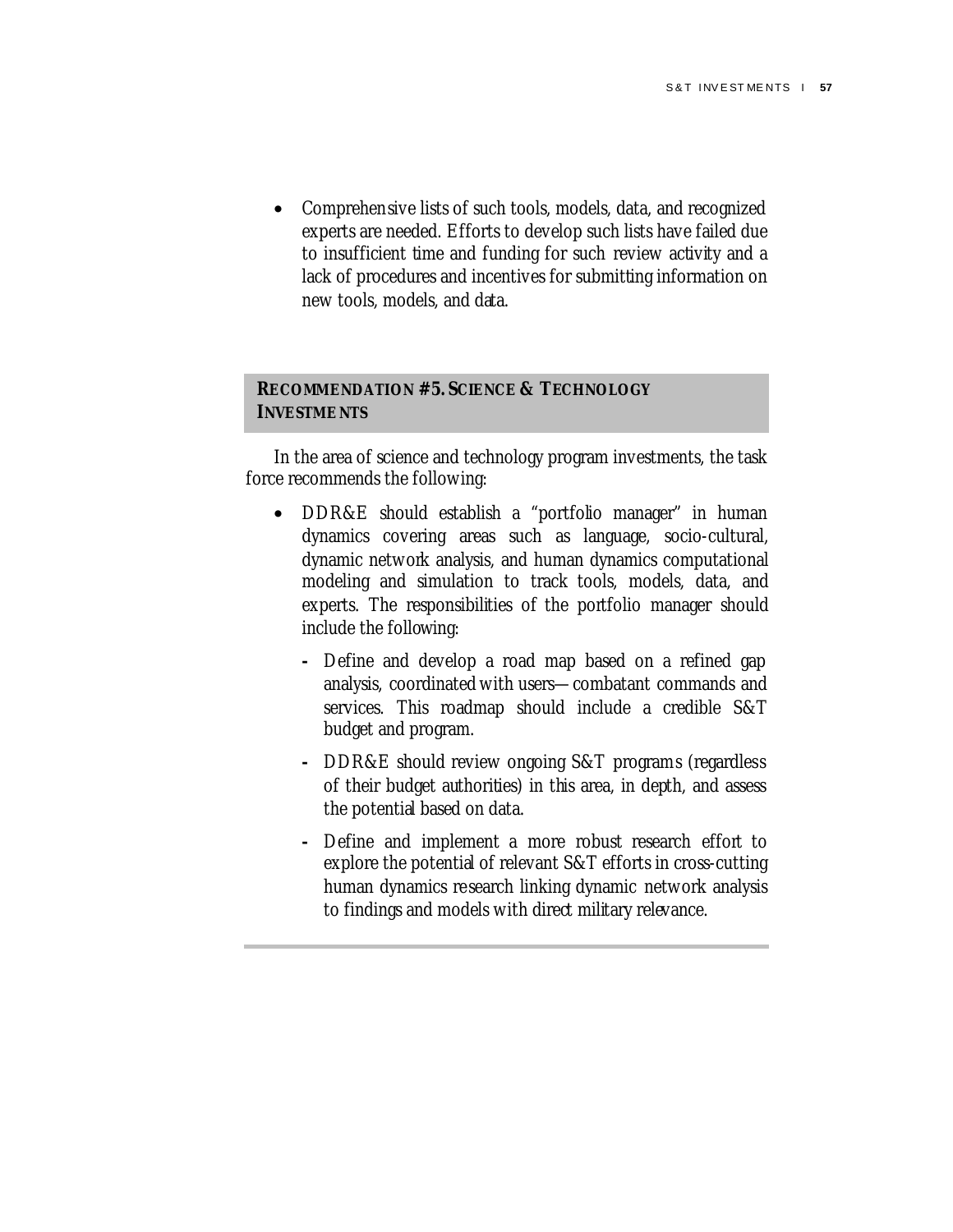# **Chapter 7. Human Dynamics Databases, Tools, and Products**

Military operations conducted among populations present special challenges for assessing, reasoning about, and modeling human dynamics. Challenges include the need to rapidly shift to new regions of interest; the need to integrate and use data at varying levels of classification, owned by diverse parties, and collected for diverse needs; and the dynamic nature of human data due to the rapidly evolving set of actors, as well as changing lines of communication, allegiance,

attitudes and beliefs among actors. The lines between enemies, adversaries, competitors, neutrals, and friends are blurred and make human dynamics astuteness essential.

Personnel at many echelons will need to flexibly respond and adapt to this fluid operational environment. They will need realtime access to expert knowledge sources as well as up-to-date accurate information on human dynamics. Such data include information on the social structure of various societies, formal and informal political systems, opinion leaders and political/military elite; who and what they influence and are influenced by; drug, gang, insurgent and terror organizations; norms, beliefs, and values; culturally specific manifestations of emotions; local traditions; needs and resources; and so on. They also need human

The lines between enemies, adversaries, competitors, neutrals, and friends are blurred and make human dynamics astuteness essential. Personnel at many echelons will need to flexibly respond and adapt to this fluid operational environment. They will need real-time access to expert knowledge sources … upto-date accurate information on human dynamics ... human dynamic models and simulations to support … analysis and planning

dynamic models and simulations to support course of action analysis and planning.

Human dynamics awareness and situational understanding are essential to the planning and execution of military operations and will require increasing levels of granularity and data timeliness. DoD centers of excellence will need to be coordinated to ensure both breadth and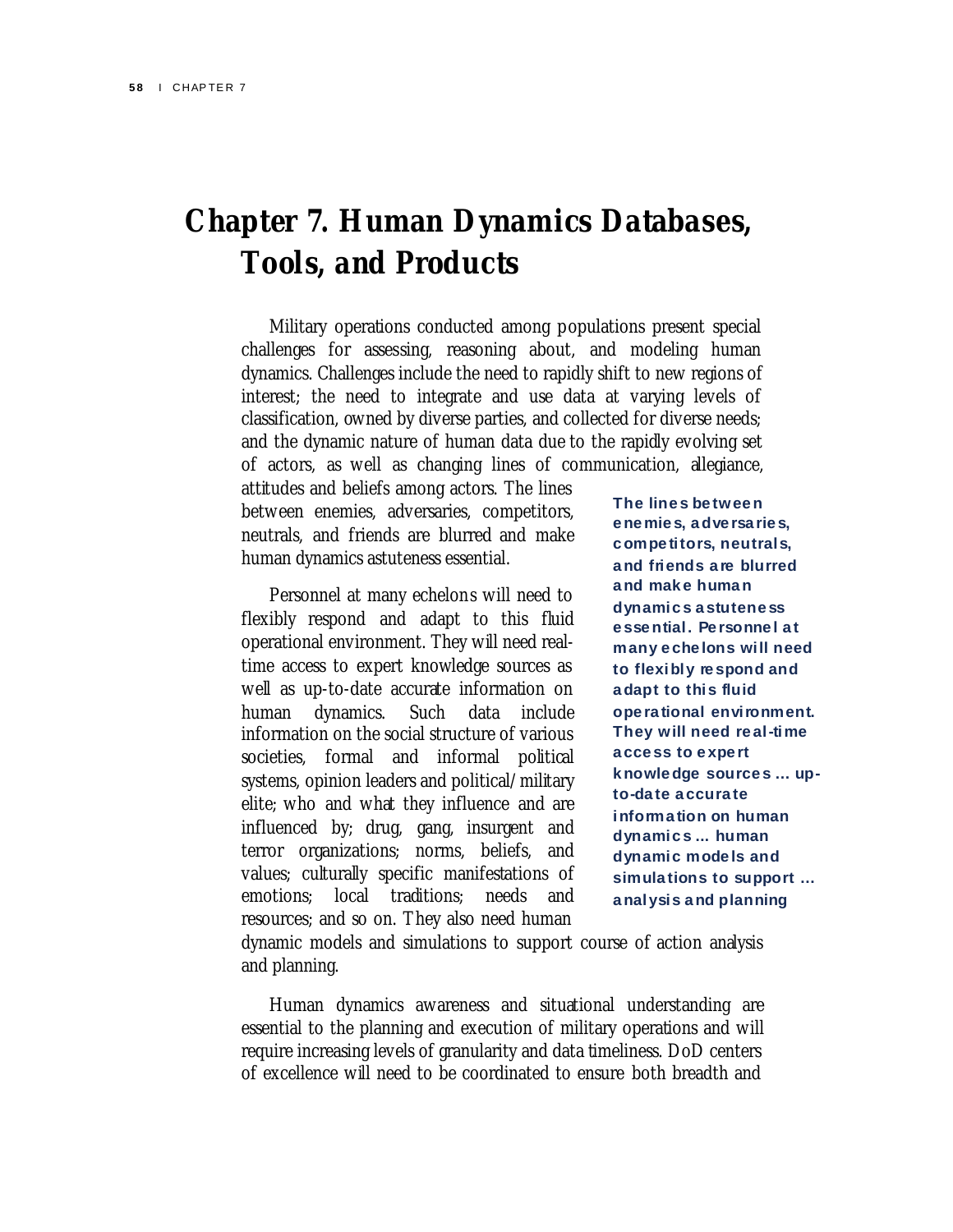depth of knowledge, as well as enhanced capability to adapt to emerging human dynamics challenges. Operations and reach-back cells will need to coordinate their efforts in order to ensure accurate and complete data, timely assessments, and detailed insight into the human terrain.

Given the importance of data, tools, and products in human dynamics, the task force paid considerable attention to these areas. As various programs were reviewed, model and simulation developers all expressed concern that they spent as much or more time collecting, fusing, and vetting data to initialize or validate their model as they did building the model and analyzing results. What data that did exist tended not to be shared or was too costly (as in data collected by nongovernment organizations such as Gallup), so that commonly available information, such as the Human Relations Area File, tended to be incomplete, out of date, and not in a form that can be used by models. Also, the necessary data often existed at a level of classification that limited its use. In addition, data providers and collectors were reinventing models and simulations rather than providing data; but those models tended not to be well grounded in theory. The lack of common, shareable, maintained, and accurate data has limited the development of theory, re-usable models and simulations, and actionable intelligence for human dynamics.

A large number of human dynamics databases exist, but they are independent of each other, created for a specific element of the community, and do not effectively support users. These databases lack common formats, metadata or a unified ontology, and access is generally limited. Further, the majority of these databases are not maintained, fully populated, or interoperable. This is true at all levels from the neuro-cognitive to the socio-cultural. In addition, the task force found that although there is and has been significant investment in data collection, and although a great deal of data existed, discovery of and access to the appropriate data to meet user needs in a timely fashion was extremely difficult. This difficulty is due to the lack of a compendium describing available information, lack of data fusion facilities, inconsistent archiving, inability to easily search and retrieve data due to diverse architectures, and the fact that much data existed only in non-digital form.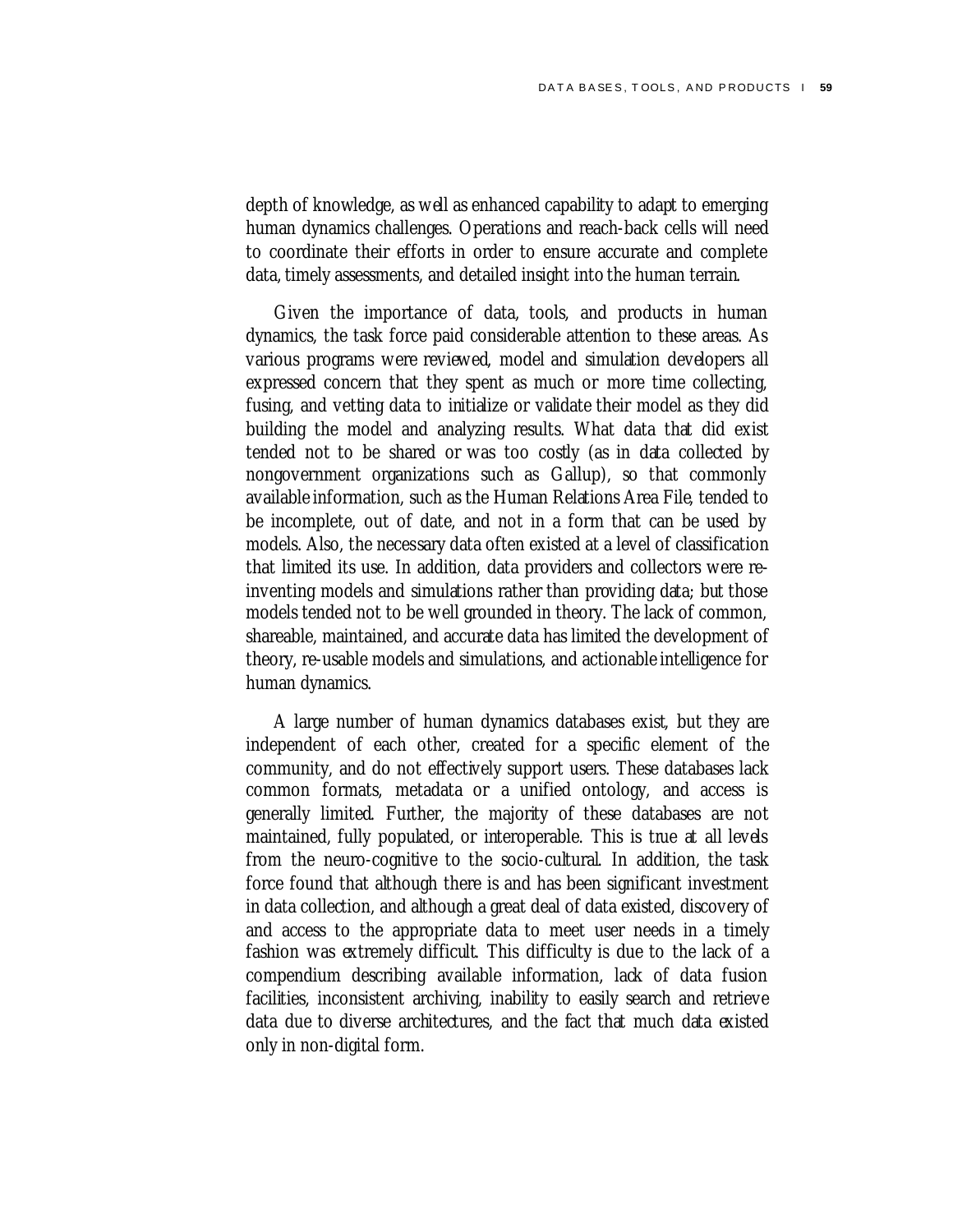Making relevant data available through a collaborative test bed with integrated use management to track the links between data, models, and experts will in the long run be more sustainable and better meet continuing DoD needs. This collaborative test bed needs to be flexible enough to support emergent technologies; have appropriate levels of access for cleanly moving tools, models, and simulations for use with data at different levels of classification; support search, storage, data fusion, and visualization; and leverage community involvement for data maintenance and tool, model, and simulation incorporation. The Intelligence Advanced Research Projects Activity's Research and Development Experimental Collaboration (RDEC) program and A-Space were movements in this direction but are not sufficiently open at the unclassified level and do not include community data contribution or maintenance.<sup>50</sup> Open, sharable models are an important trend. For example, the National Intelligence Council's 2020 Project Mapping the Global Future $51$  actually published their models of "International Futures" on the web for others to reproduce results and support subsequent experimentation. The models capture economic, energy, agricultural, socio-political, and environmental subsystems for 182 countries interacting in a global system.

 Another mission-critical area that would require a larger investment and have a longer time horizon is the area of "beliefs," encompassing attitudes, opinion trends, beliefs, and behaviors. In this case, there is less publically and militarily available data; the models and simulation are at a lower level of technical readiness; the tools for extracting the data less understood; and much of this is either "owned" and collected only on demand by private companies, is produced from polls, or must be extracted from texts and videos.

<sup>50.</sup> A-Space is a project of the Office of the Director of National Intelligence to develop a common collaborative w orkspace for all analysts w ithin the Intelligence Community. Accessible from common w orkstations, the aim of the project is to provide access to interagency databases, a capability to search classified sources and the Internet simultaneously, w eb-based e-mail, and other collaboration tools. The RDEC program also involves the development of enhanced information sharing capabilities.

<sup>51.</sup> www .dni.gov/nic/NIC\_2020\_project.html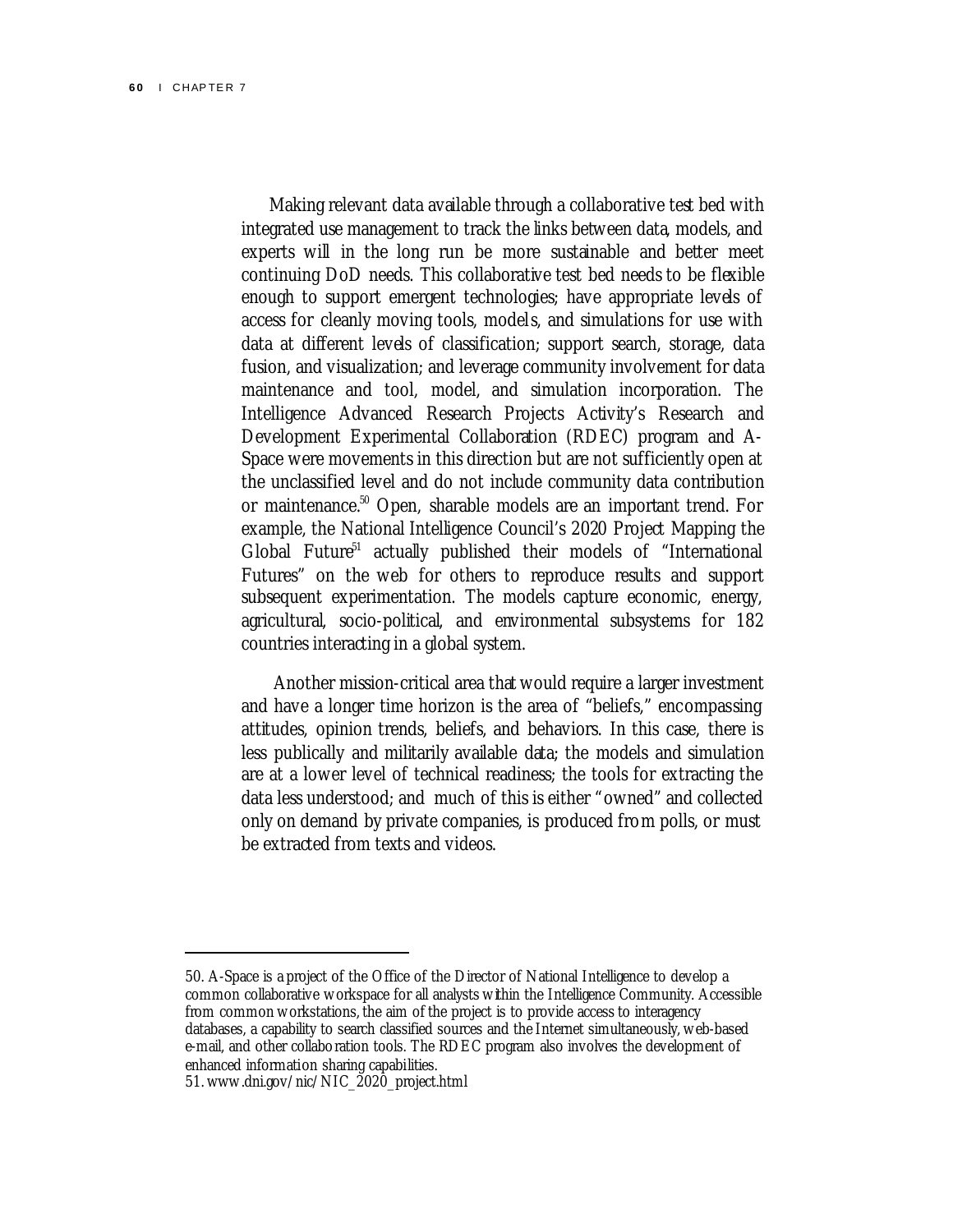The Distributed Common Ground Station (DCGS)<sup>52</sup> has the capability to host the human and cultural database for all DoD. Standards and means need to be developed rapidly and disseminated widely to govern data entry, search, retrieval, and dissemination outside DoD and to encourage data entry and search by non-DoD researchers who support and enhance the DoD mission. Developing a tiered system with levels of access to different kinds of data would enable continued support for developing metrics, tools, products, models, and simulations at the unclassified level and supporting additional products at other levels of classification. New technologies, such as automated sentiment analysis, promise the ability to measure individual and group opinions and biases.

### **Barriers to Leveraging Existing Databases, Tools, Models, and Simulations**

A number of barriers limit the U.S. military's ability to make sustained use of the best products, tools, models and simulations, and subject matter experts in the human dynamics area. As the tools and databases themselves are improved, the Department must address these barriers to gain maximum benefit from these various capabilities.

**Understanding needs of the operator**. Many developers of models and simulations have very limited understanding of military needs, and contracting officers often are not able to express them adequately. As a result, a large set of models are developed with little insight into actual operations.

**Technology training**. Additional technical training for military personnel and their advisors in the area of human dynamics would facilitate more effective use of current technology and products. Such training would help to enhance awareness of relevant experts and DoDdeveloped tools and models. In general, more training is needed at the undergraduate and graduate level in these militarily relevant human dynamics technologies.

<sup>52.</sup> The DCGS is a command and control system that is used throughout the ground forces and incorporates the Command Post of the Future. It is an ideal platform to host cultural databases and make them available to the users that need them.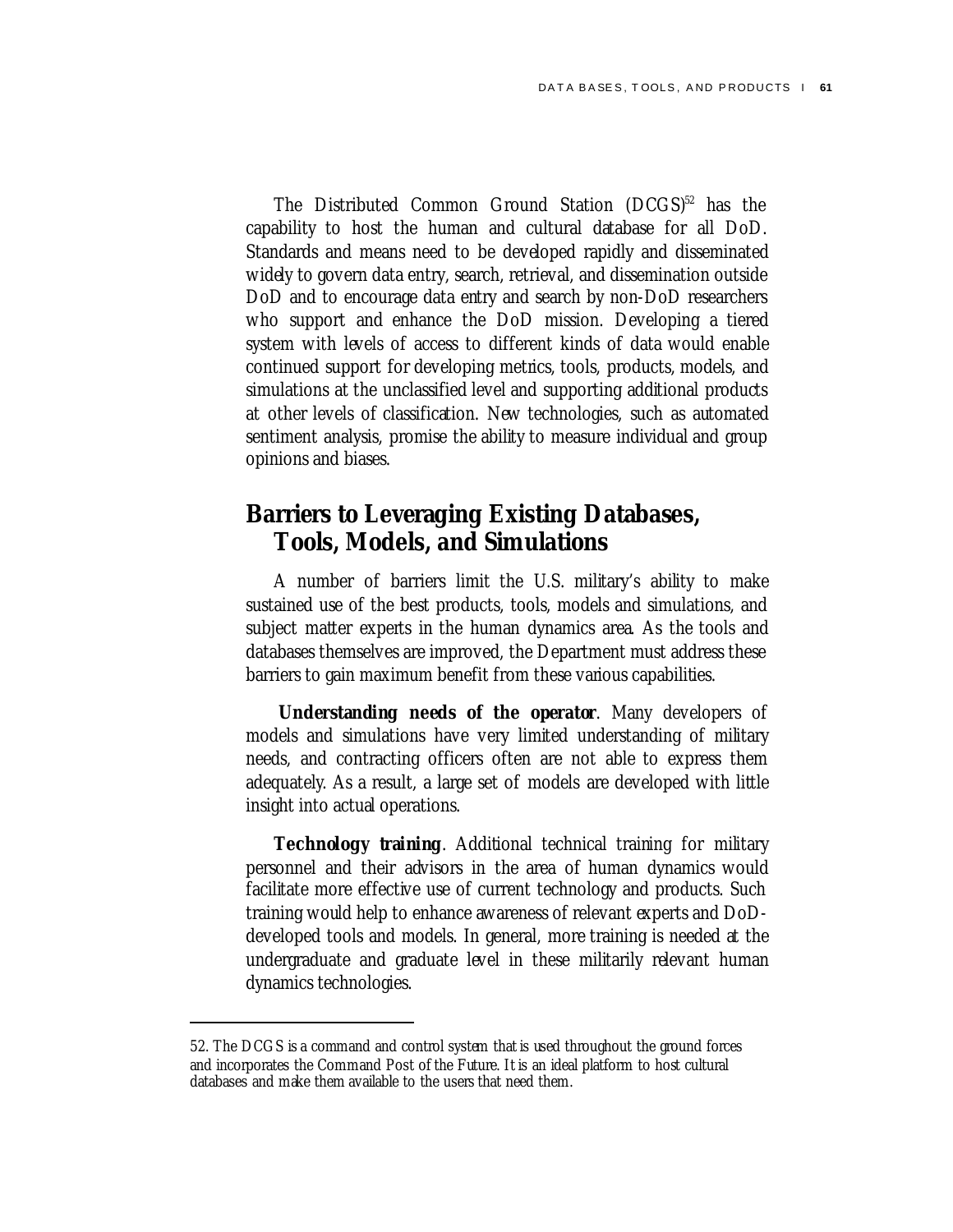**Transitional research** is needed to move tools, products, models, and simulations from proof-of-concept to operational use. It can dramatically reduce the time, costs, and other risks for this transition. This effort requires emphasis on re-use of tools and models in new situations, extensions of existing tools and models, development of user bases and training materials, replications of simulation experiments, lab experiments and field studies, development and maintenance of databases that support model development, testing and validation, and support for initial developers to engage in transition research.

**Expertise**. Much of the expertise in the area of human dynamics lies in academia and the businesses community. The ability to access this expertise is hindered by lack of a maintained database of human dynamics experts, both corporate and academic; differences in organizational culture; funding streams; and accreditation procedures. DoD can take steps to improve access by establishing and maintaining a single "rolodex" of subject matter experts, automating it through the deployment of expert locator tools, establishing procedures to better leverage these experts, and improving training in relevant disciplines for program managers. This is a key aspect of the proposed interagency Center for Global Engagement.

**Interoperability and integration** among databases, tools, and models is important. The current approach to engineering an enterpriselevel system tends to focus on creating common data standards and interfaces, fixed ontologies, and common source code. However, such an approach is not sufficiently flexible to meet DoD needs, nor will it support the rapidly evolving nature of human dynamics data, theory, and methods. Instead, a service-oriented, open-type architecture is needed one that supports evolving community standards, emergent ontologies, and facilitates use of proprietary models in association with test bed facilities and other environments. In conjunction, common metrics to test the validity of various tools, models, and simulations would be useful. Metrics need to be developed that are tailored for social/behavioral analysis, model calibration, and validation rather than simply applying existing scientific and engineering methods.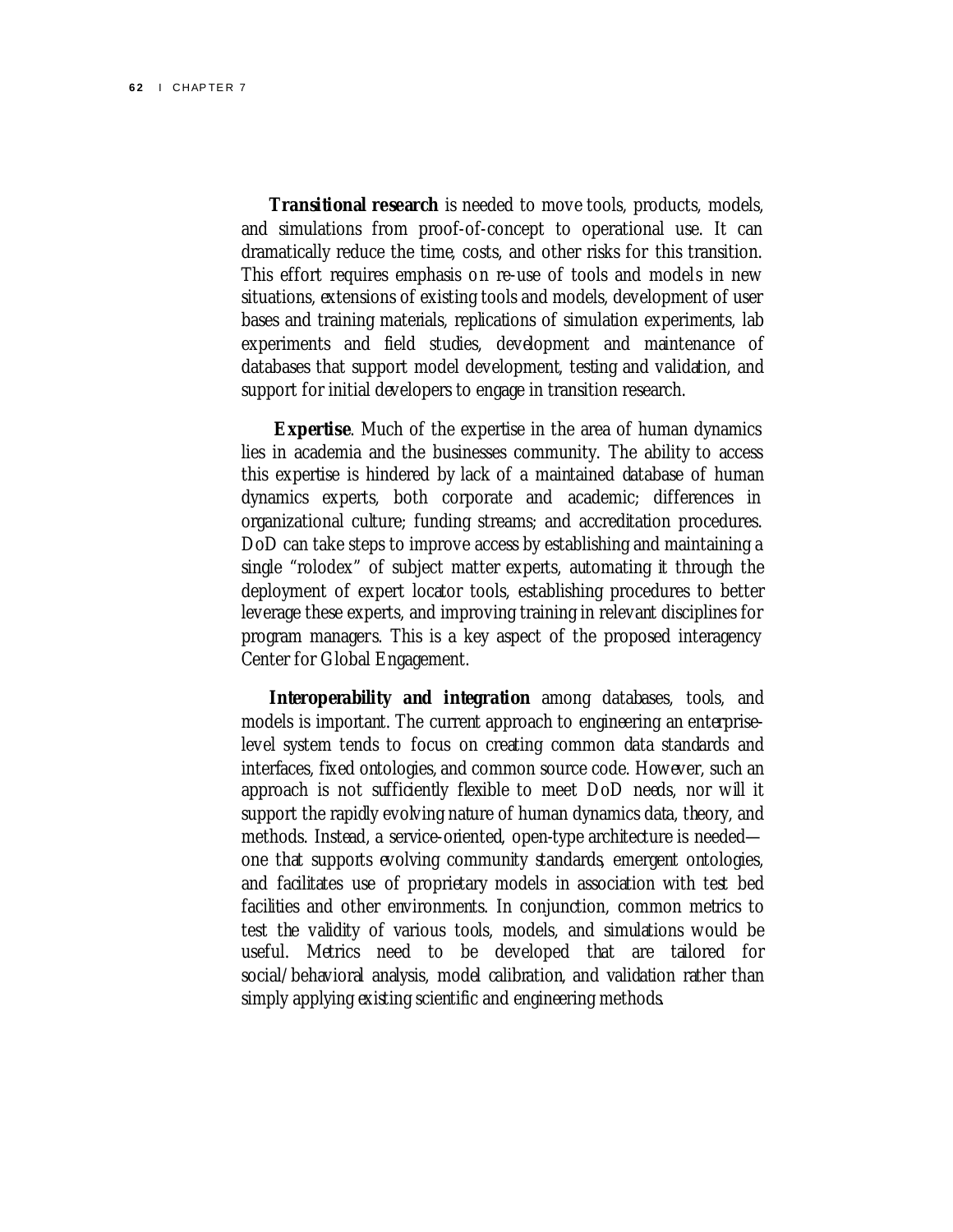### **Findings on Databases, Tools, and Products**

- While some data on human dynamics exist, they do not support model development testing and validation. The existing data are disorganized, out-of-date, not-comprehensive, not searchable, and, in many cases, on paper. In addition, the infrastructure to support gathering, distributing, and maintaining data is currently lacking.
- Little empirical socio-cultural data exist at the required granularity to support the military's operational and tactical missions. This has been true in prior conflicts, and is the case in both Iraq and Afghanistan.
- Non DoD involvement is critical to support the requisite level of model validation needed by DoD.
- Nongovernment organizations and subject matter experts can provide time-critical information needed by the military to support operations.
- There is little DoD understanding about how to appropriately use and validate human dynamics computational models and simulations. Further, there are no standards for methods or metrics for validation.
- At present, insufficient methods and resources are being applied to transition human dynamics technologies and models to operations.

#### **RECOMMENDATION #6.DATABASES,TOOLS, PRODUCTS**

In the area of data collection and analysis:

#### **The Secretary of Defense should direct his staff to ensure interoperable databases.** Actions should include:

• Review current and historic human dynamics data collection and database efforts for the extent to which they meet military need at the tactical, operational, and strategic levels.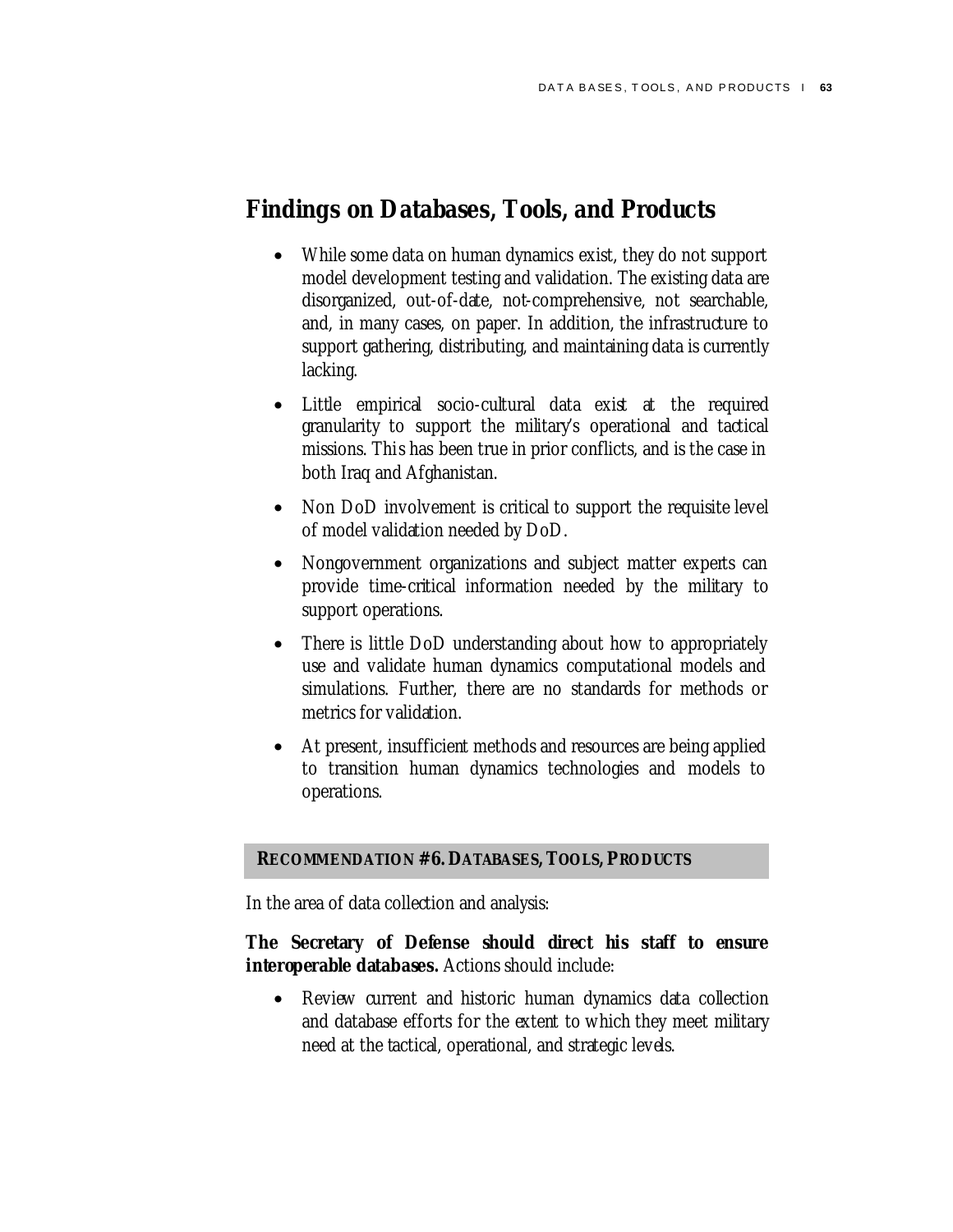- Design a suitable, distributed enterprise architecture, to allow user-friendly and rapid access to all databases, including the ability to share data among various databases in response to user queries, as appropriate.
- Promulgate standards for formats, evolving ontology, update schedules and processes, and maintenance procedures.
- Enforce these standards and promote buy-in from the community stakeholders inside and outside of DoD.

**ASD (NII) should consolidate the databases germane to foreign culture and other human-dynamics-relevant areas** into the Distributed Common Ground Station with appropriate provisions for collection, storage, retrieval, and dissemination at several levels of security.

**The Under Secretary of Defense for Policy and the Under Secretary of Defense for Intelligence should increase efforts to collect human dynamics data and prepare these products** so that information can be made available to multiple users. Actively engage departments and agencies government-wide as well as commercial and NGO resources and capabilities in collection and use of data and preparation of products.

**The Under Secretary of Defense for Personnel and Readiness should ensure that there is a sufficient cadre of individuals with human dynamics astuteness to interpret the data and products.**

**Combatant commanders should direct population of these databases with regional information, generating requirements for both data collection and product preparation and evaluation.** They should provide guidance, support, and resources (*e.g*. expertise and data collection technology) to forces deployed in their areas for documentation of short-term history.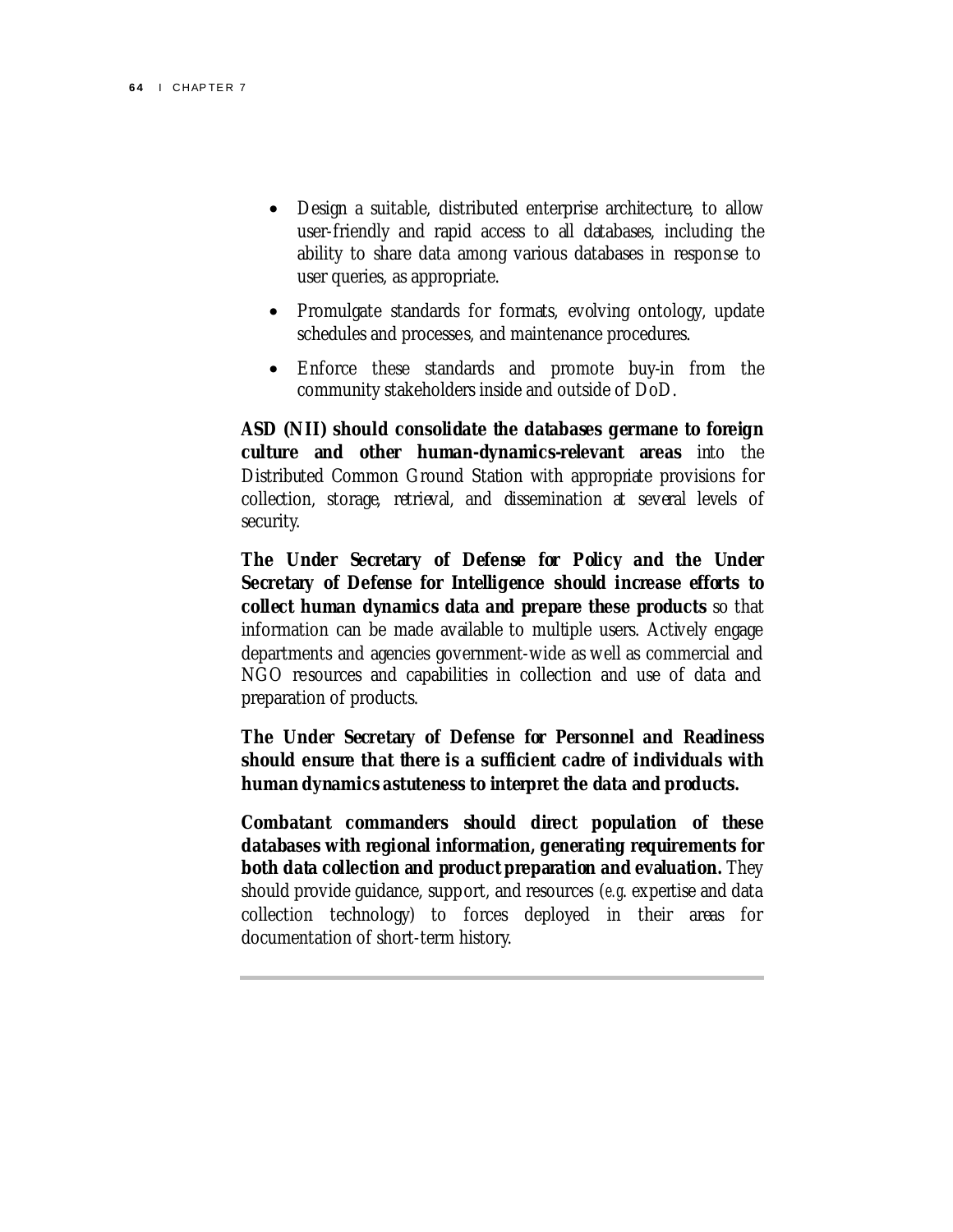## **Chapter 8. Summary and Final Thoughts**

The detailed findings and recommendations summarized at the end of each chapter and in the executive summary will not be repeated again in this closing chapter. Instead, the paragraphs below are intended to briefly state the broad themes believed most appropriate for action under each topic and identify the highest priority recommendations.

As stated at the outset of this report, all military operations have a human dimension, yet this fact is often under-appreciated. History shows that human dynamics and culture have long shaped military

conflicts—the Philippine and Vietnam Wars are two of many such examples. And in such circumstances, the United States has invested in understanding the human dimension, although often times it has done so belatedly. This has been true in recent years, when interventions in Afghanistan and Iraq once again returned the issue of human dynamics and culture to prominence.

Understanding human dynamics is an essential ingredient to success across the full spectrum of military operations. What is being learned and the investments that are being made in response to current conflicts must not be lost, as has often happened in the past. Rather, an enduring capability is needed for the long term—one that extends beyond the focus of current military operations and institutionalizes human dynamics

What is being learned and the investments that are being made in response to current conflicts must not be lost, as has often happened in the past. Rather, an enduring capability is needed for the long term—one that extends beyond the focus of current military operations and institutionalizes human dynamics considerations into strategy, planning, doctrine, and training.

considerations into strategy, planning, doctrine, and training. In the judgment of the task force, improvements are needed to develop such a capability. Six areas have been discussed in the previous chapters and are highlighted here in summary.

**Coordination and leadership**. While many programs related to human dynamics understanding are underway in DoD, the task force found little evidence of coordination or of a comprehensive strategy. Such leadership activity is needed to ensure that current and future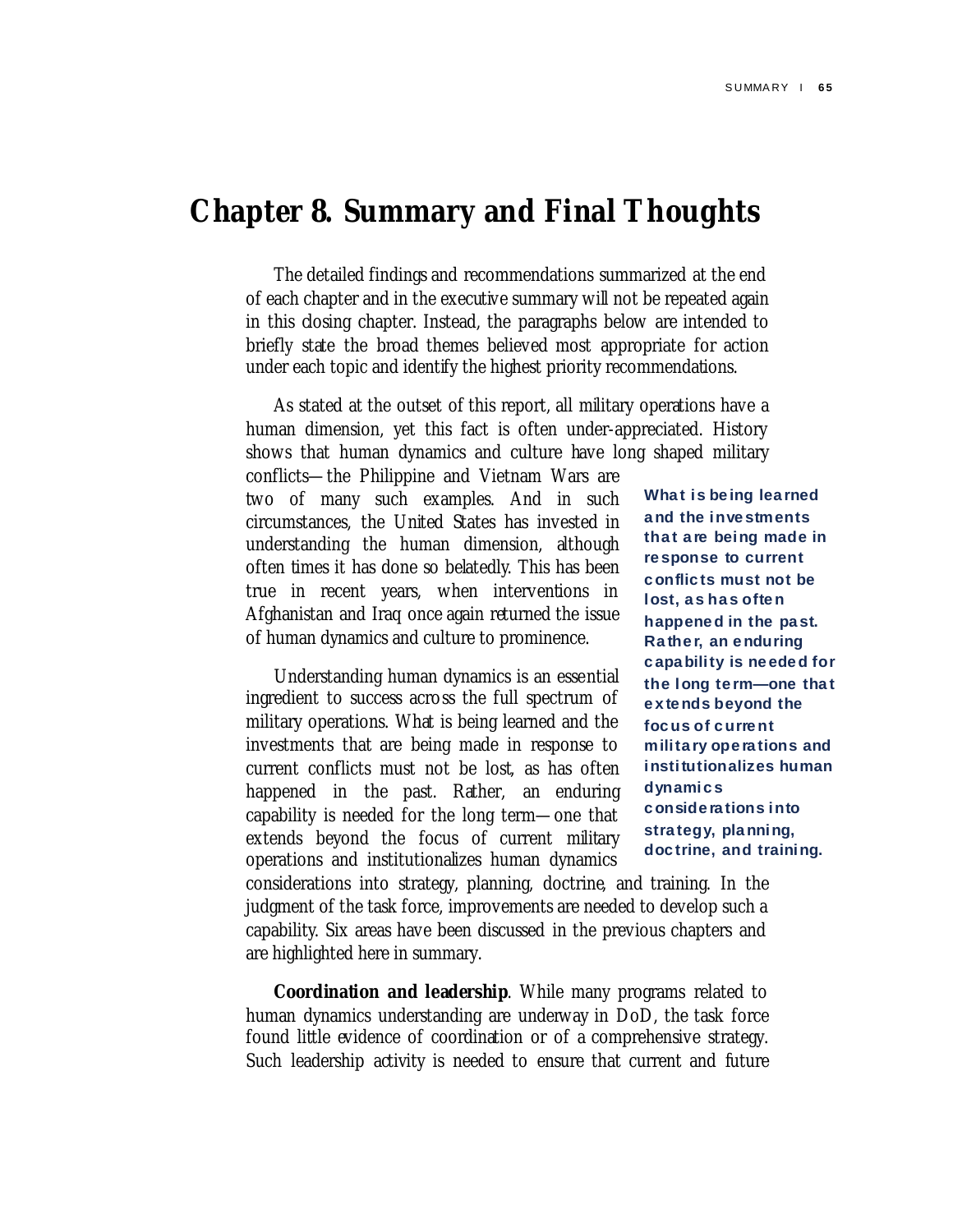investments are made wisely, that the results of efforts across the Department are shared, and that focus on this important area is not lost once again. Further, development of a strategy has implications for force structure, training, and education.

**Interagency and civil interactions**. Organizations beyond DoD have expertise and experience in human dynamics—academia, nongovernment organizations, commercial industry, and other government organizations. Partnerships with such organizations are essential and must be developed and nurtured in order to achieve shared goals.

**Education, training, and career development**. The U.S. military services have already taken steps to expand the human dynamics content of education and training curricula. Such activities must endure and should be supported. In addition, development of an interagency training center, where government and nongovernment personnel can be trained together in multi-disciplinary teams, would have great value and support the type of future interagency participation required.

**Human dynamics advisors**. Human dynamics advisors have proven valuable, but the "cultural bench" is not as robust as needed to support the demand. Capability can be expanded both by improving professional military education and career paths, as well as by increasing collaboration and connectivity with experts outside DoD, both inside and outside of government. At the same time, future military leaders need to develop sufficient human dynamics astuteness in order to both request the support of human dynamics advisors and effectively consider the perspectives that they offer.

**Science and technology investments**. Coordination in the area of human dynamics S&T applies not only to ongoing programs but also to future investments. A better understanding is needed of current investments, current and future needs, and the gaps in between. "Gap analysis" can inform development of a science and technology investment strategy, overseen by a human dynamics "portfolio manager."

**Data, tools, and products**. While a large amount of human dynamics knowledge exists, it has been developed independently, tends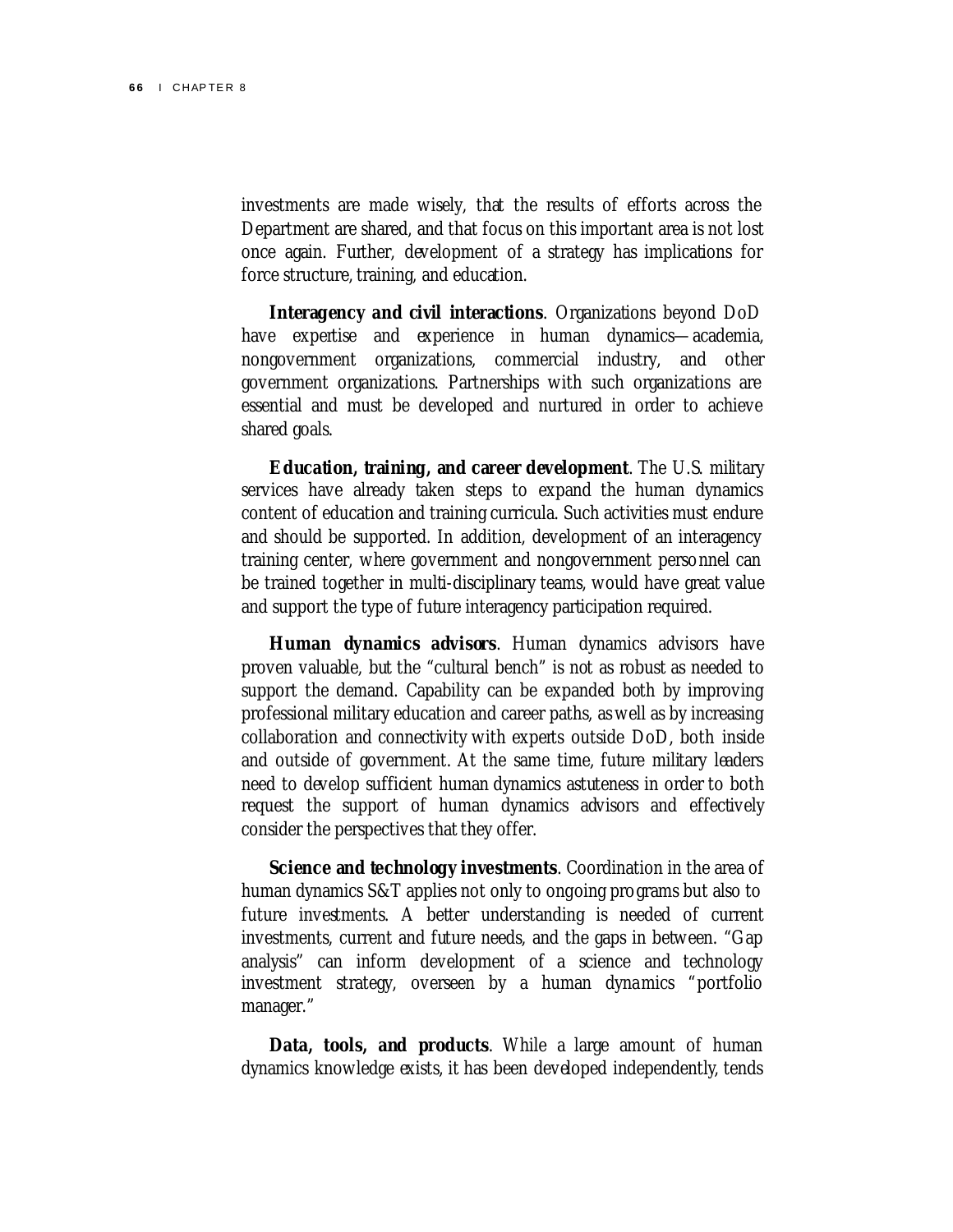to focus on specific users, and may not be maintained or well populated with current information. Attending to these shortfalls in a way that better integrates existing and future knowledge databases and tools so they are available to a broader base of users will facilitate development of expanded human dynamics capability.

### **High Priority Recommendations**

The recommendations of this task force are grouped by six topics. All of these are important for the conflicts that the nation is likely to face in the next decade or two. However, four specific recommendations should have the highest priority in the near term as they provide the foundations for enabling all the rest. These four are:

- **Develop a comprehensive strategy**
- **Establish effective oversight**
- **Include specifically in oncoming QDR**
- **Increase the "cultural bench"**

Understanding human dynamics is a critical aspect of planning for success across the full spectrum of military and national security operations. While many perceive this as a new phenomenon, it has in fact been true for decades. During the Second World War and the reconstruction that followed, as well as during the Cold War, understanding human dynamics was considered essential. Collectively, the recommendations presented in this report will set the Department on a path toward enhancing the human dynamics capabilities within the military services, thereby better preparing our men and women in uniform for the operational environment of the future.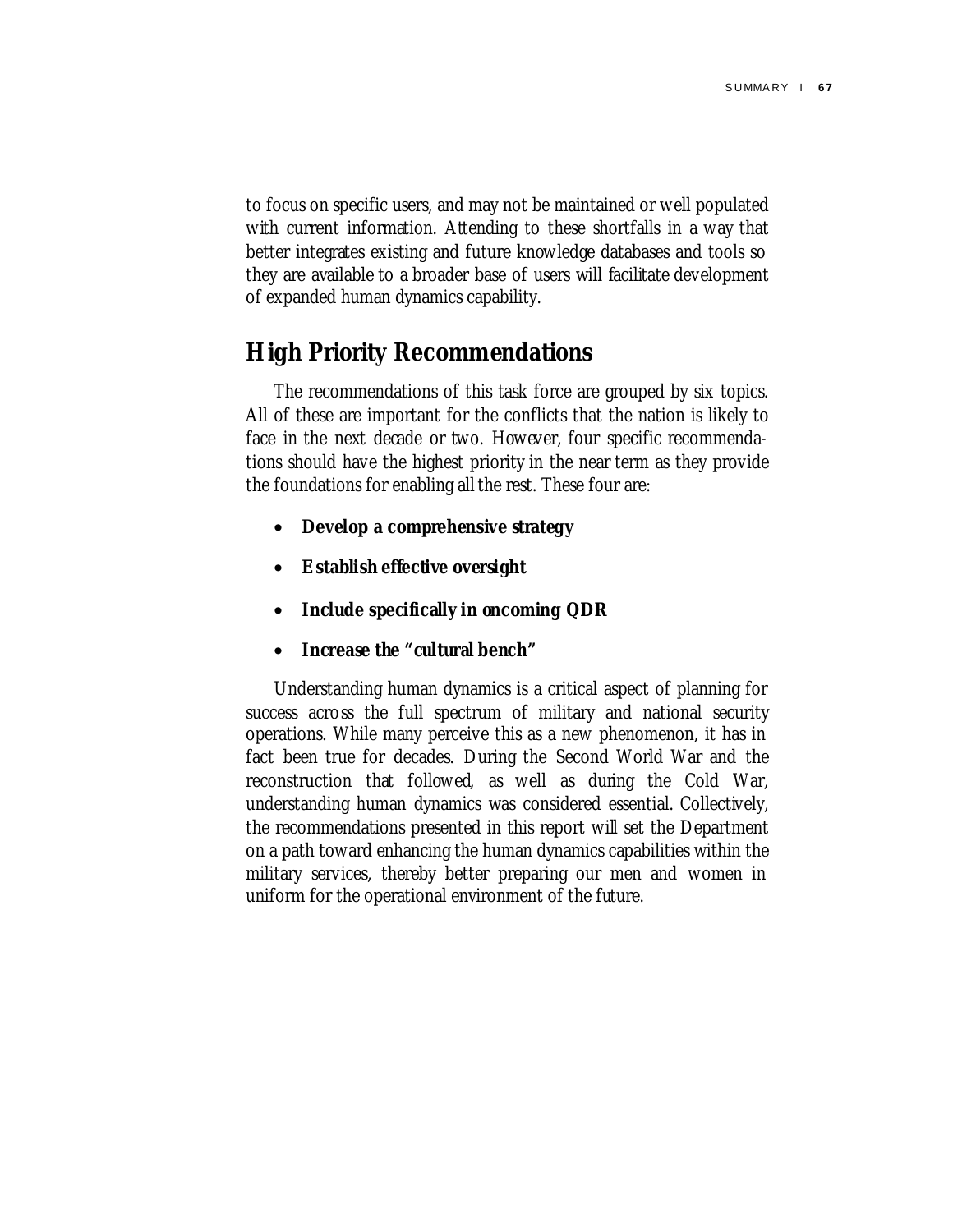68 | CHAPTER 8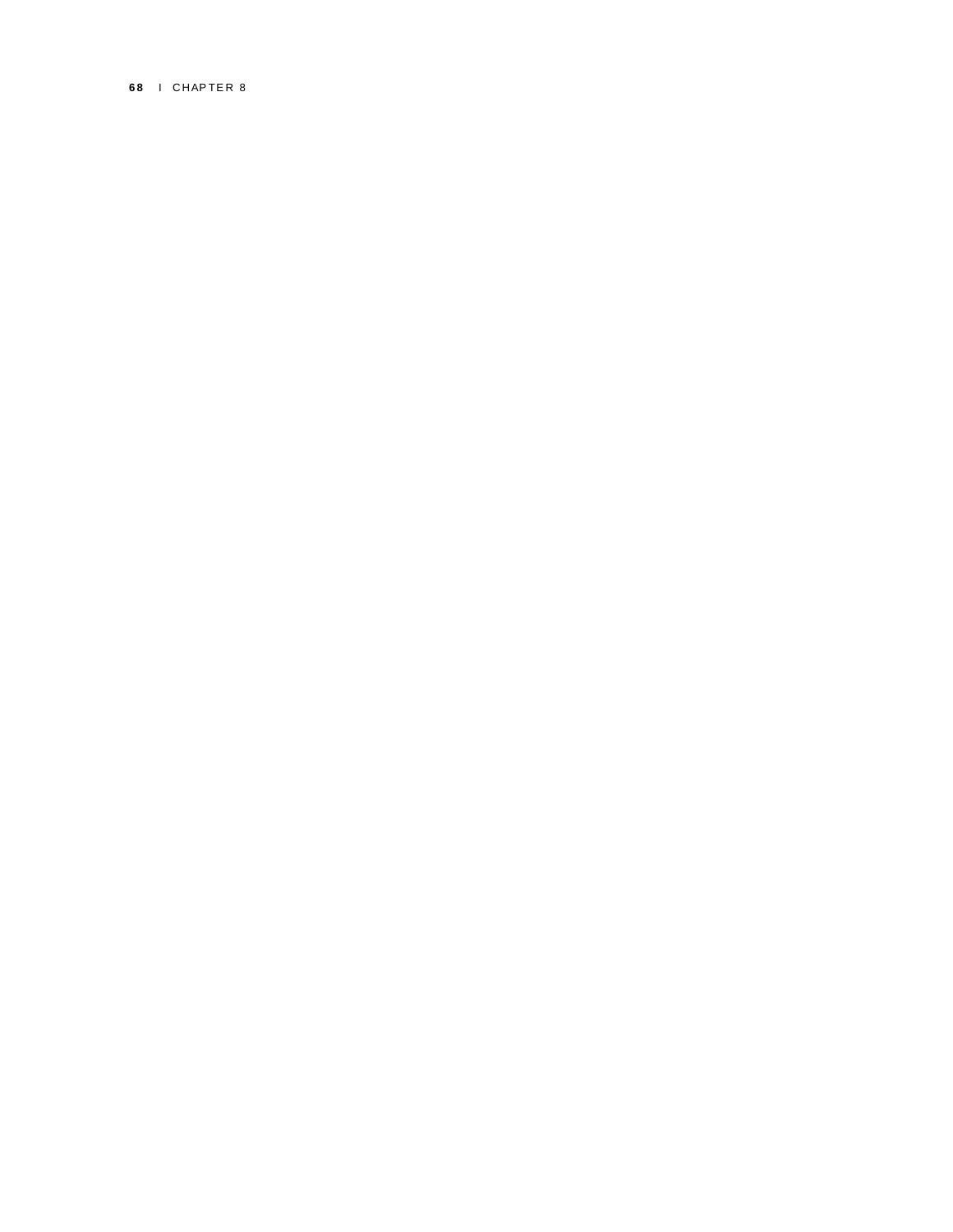## **Appendix A. Definitions of Culture**

Many definitions of culture exist, reflecting the views of different cultural theorists or particular areas of emphasis in the study of culture. Some common examples are illustrated in Figure A-1, and summarized in this appendix. In the figure, each line indicates the documents that describe culture, produced by a particular actor (Air Force, Marine Corps, Defense Intelligence Agency (DIA), and others). Those building blocks described by the most groups (five each) are: (1) beliefs, values, religion, and rituals; (2) norms and rules of behavior; and (3) the social network connecting individuals.



**Figure A-1.** Building Blocks of Cultures Described in DoD and Military Writings

While not explicitly stated in all definitions, the common view is that culture can be learned and is passed from one person to the next through interaction. All conceptions of culture consider multiple individuals, a transmission and learning process, a reinforcement process, and a notion of a partial sharing over the population. In the same population, two or more cultures can exist simultaneously, and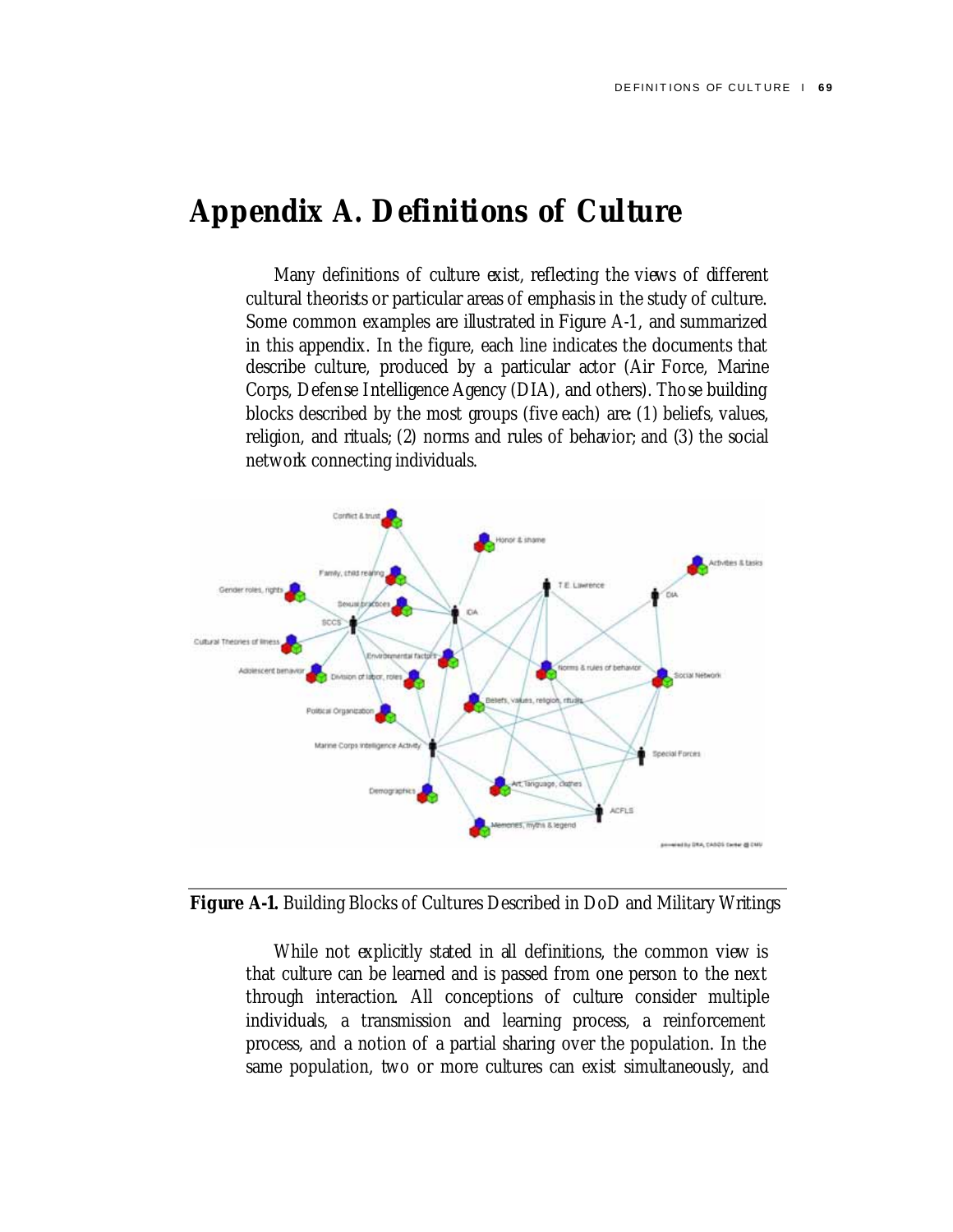individuals can be more or less associated with multiple cultures. Many definitions of culture discuss how it is created as groups go through common experiences and create shared memories, myths, and legends.

Most definitions describe how culture manifests itself in the roles that people take on, particularly as related to gender or family, power, the basis for trust, and the use of language. Cultural artifacts such as clothes, art, myths, legends, holidays, and symbols used in celebrations are often noted as outward signs of cultural differences. When two groups come into conflict, the two cultures may impact the nature and severity of the conflict. If one group continues to dominate, and its cultural artifacts begin to dominate, then, through a process called acculturation, the other group may come to adopt the dominant group's attitudes, beliefs, norms, and roles.

### **Definitions of Culture in the DoD**

DoD field manuals offer several definitions of culture (Table A-1). At first glance it might seem that the DoD should adopt a common definition, taxonomy, and ontology for describing aspects of culture. Without a shared definition and ontology, the ability to link formal and computational models of culture to the wealth of cultural data collected in the field can be haphazard and some models will not be interoperable. Yet, this is a daunting task, as evidenced by the fact that the social sciences do not have a single uniformly agreed upon definition.

The diverse definitions of culture are driven by the fact that different groups have distinct needs for information. For example, the Marine Corps Intelligence Activity (MCIA) is driven by the need to provide the soldier with a snapshot of differences between other cultures and the United States. The anthropological human area file is driven by the need to collect comparable data.

It is unlikely that a single definition of culture will emerge, given that there is no common view as to why a single definition is needed. Rather than focusing on defining culture per se, the DoD may be better served by asking "what is it about culture that the soldier needs to know to improve performance at the tactical, operational, and/or strategic level?" At each level, different aspects of culture are mission critical.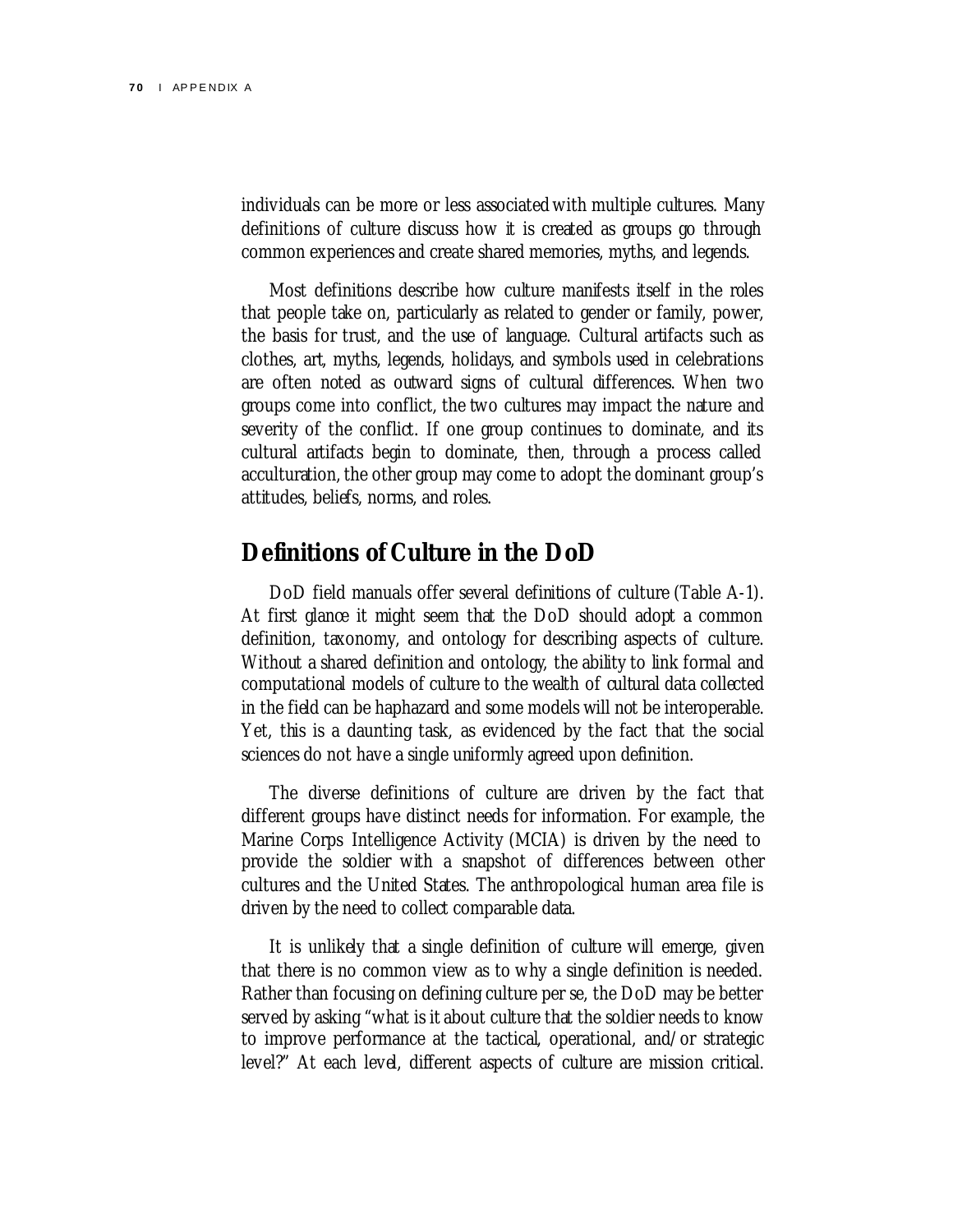For example, at the tactical level, understanding gender and family roles and how these are manifested in the way people dress, may save lives. At the strategic level, the key issue may be the dominant beliefs and attitudes that prevail and how well agreed upon they are in the population. From this perspective, the critical issue is not defining culture but identifying which manifestations need to be tracked to support mission objectives.

**Table A-1.** Culture Definitions Cited in DoD Manuals



What follows is an illustrative set of definitions of culture, each of which is currently used in DoD by various entities and for different purposes. Many are embedded in the models, procedures, and tools being developed for or currently in use in the DoD.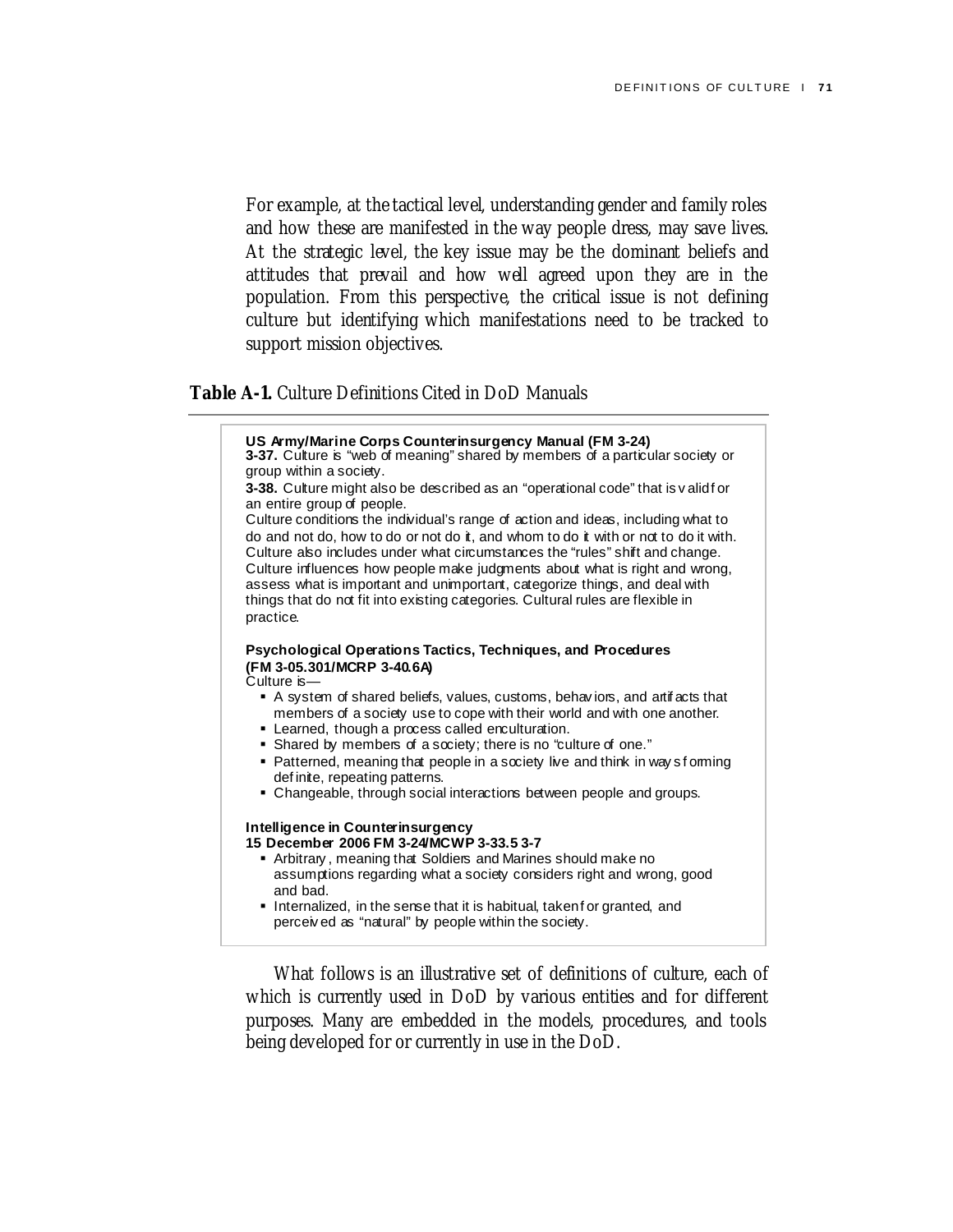#### *Marine Corps Intelligence Activity*

- Culture is the creation, maintenance, and transformation of semi-shared patterns of meaning, sense-making, affiliation, and organization by groups of people.
- It is a *continuing process* in which people interact with each other and with their environments.
- In addition, the MCIA provides an elaborate cultural taxonomy covering linguistic, gender, religious, health, and behavioral constraints, styles, and norms. This cultural taxonomy covers items not traditionally thought of as culture, such as organization of the military and demographics.
- By focusing on process, the MCIA definition opens the door to assessing how effects-based operations can change culture. However, the extensive taxonomy is so vague that it cannot be operationalized easily to support formal models. Data collected in this way will require substantial re-analysis by modelers.

#### *Army Culture and Foreign Language Strategy*

- Culture is the set of distinctive features of a society or group, including but not limited to values, beliefs, and norms, that ties together members of that society or group and that drives action and behavior.
- Culture is:
	- Learned and shared. There is no "culture of one."
	- Patterned, meaning that people in a group or society live and think in ways that form definitive, repeating patterns.
	- Challenged, through social interactions between people and groups.
	- Internalized, in the sense that it is habitual, taken for granted, and perceived as "natural" by people within the group or society.
	- Inclusive of particular myths and legends.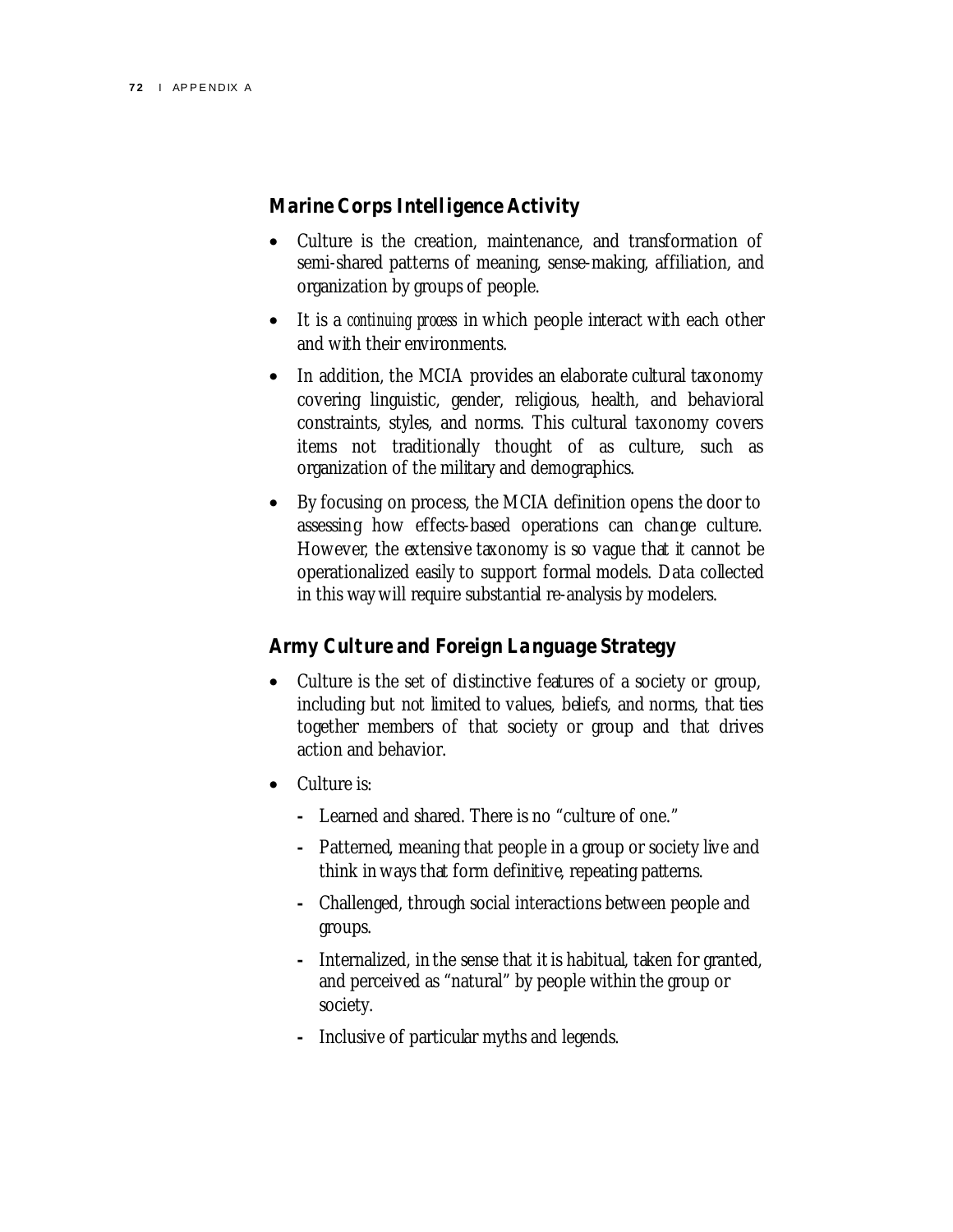By focusing on specific features, this definition supports the development of models. Recognition that culture is learned supports the development of effects-based operations to change culture. The key difficulty is that the set of features is not well specified and some of those specified may be difficult to collect (e.g., myths and legends).

### *Defense Intelligence Definitions on Socio-Cultural Dynamics*

The DIA-led Socio-Cultural Dynamics Working Group, whose membership comprises more than 30 organizations, has evolved as the mechanism in the defense intelligence community to handle the requirement for integrating foreign population and cultural-focused functional areas crossing multiple organizational boundaries and analytic competencies. The working group is the key component of the governance structure for developing a solution for managing sociocultural dynamics across the defense intelligence enterprise. Along with DIA, the working group manages the federation of defense intelligence organizations performing socio-cultural dynamics analysis.

Defense intelligence has agreed on the following definitions for the defense intelligence enterprise:

- **Socio-cultural dynamics** is the information about the social, cultural, and behavioral factors characterizing the relationships and activities of the population of a specific region or operational environment.
- While terms including cultural geography, military geography, and human terrain are often considered synonymous, they are in fact subsets of the entire dynamic—a system that is constantly changing through time and across nation-state boundaries.
- The main intelligence analysis disciplines under socio-cultural dynamics are:
	- **Human factors**. The psychological, cultural, behavioral, and other human attributes that influence decision-making, information flow, and information interpretation by individuals or groups at any level in any state or organization.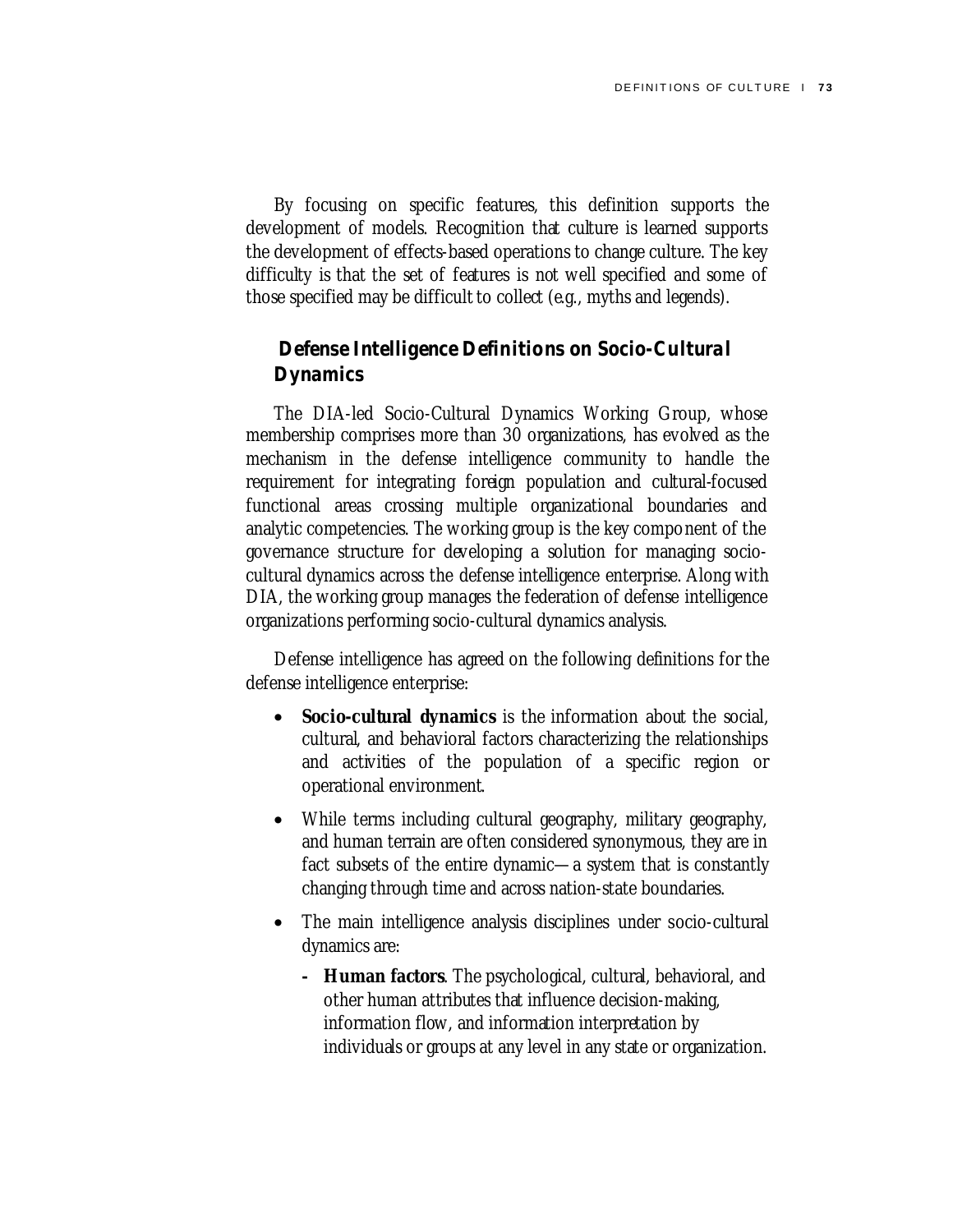- **Foreign culture analysis**. [All source analysis of] shared demographics, norms, values, institutions, and artifacts which assist in anticipating the actions of populations within the operating environment.
- **Human terrain analysis**. A multidisciplinary scientific approach to describe and predict geospatial and temporal patterns of human behavior by analyzing the attributes, actions, reactions, and interactions of groups or individuals in the context of their environment.

#### *Special Forces*

The Special Forces manual provides a very detailed discussion of culture from multiple theoretical perspectives. Key elements of culture are values, norms, institutions and artifacts. Culture is discussed as being partially shared, varying across the group, and learned.

### **Databases and Approaches**

Numerous databases and approaches relate to cultural information. The two examples below are used by MCIA and DIA.

#### *Standard Cross-Cultural Survey*

The Standard Cross-Cultural Survey, developed by George Murdoch and others, includes information about 186 societies and 22 cultural categories, with almost one thousand standard coded variables derived from ethnographic sources (Murdoch and Morrow, 1970). The focus here is on characteristics of culture and the database enables cultural understanding through comparative analysis.

#### *Hofstede*

Hofstede characterizes culture along five dimensions: power distance, individualism, masculinity, uncertainty avoidance, and longterm orientation. Power distance is the extent to which less powerful members accept and expect that power is distributed unequally. It is a measure of acceptance of inequality and the presence of inequality. A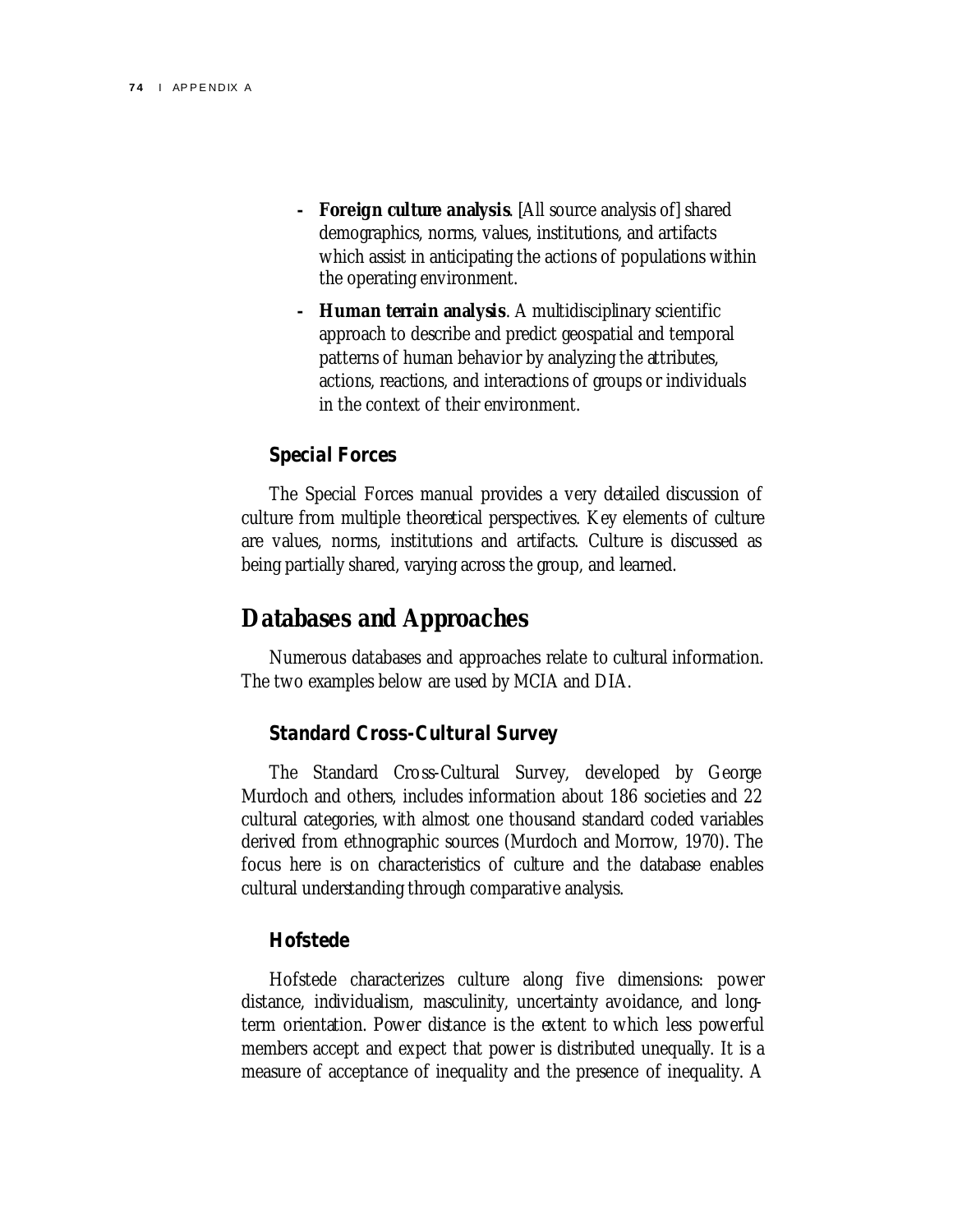culture is individualistic if each person is expected to look after him or herself and collectivistic if there is general socialistic oversight. Masculinity refers to the distribution of roles between the genders and the extent to which assertiveness, as opposed to feminine caring nurturing, norms dominate. Uncertainty avoidance is the extent to which a group can tolerate ambiguity and uncertainty. More structured ritualized groups have higher uncertainty avoidance. Long-term orientation is associated with thrift and perseverance; short-term orientation is associated with respect for tradition, fulfilling social obligations, and protecting one's "face."

"Culture is more often a source of conflict than of synergy. Cultural differences are a nuisance at best and often a disaster." (Prof. Geert Hofstede, Emeritus Professor, Maastricht University.)

### **Other Perspectives on Culture**

#### *Behavioral Perspective*

The behavioral perspective conceives of culture as a set of codes of conduct, rituals, and tasks, as well as behavioral procedures, rules and norms. This is essentially identifying culture with its manifestations. Scholars who propose a behavioral perspective tend to identify organizational culture with its implications in terms of collective behavior. Joint actions, collective codes of conduct, rituals, and behavioral procedures are viewed as genuine forms of culture. The problem with this approach is that it does not explain what actually provides collective behavior with a cultural status. The hidden assumption here is that any diachronically consistent pattern of people's behavior counts as collective and, therefore, also cultural. However, consistency of behavior over time may well occur spontaneously, without the individuals being aware of, and having expectations about, each other's behavior. This is the case, for example, of a random collection of individuals who simultaneously need to come to grips with the same unexpected dangerous situation. In such circumstances, no one would arguably claim that consistency of behavior represents collective behavior, when in fact there is no actual social group whose members can view some form of behavior as "our" behavior.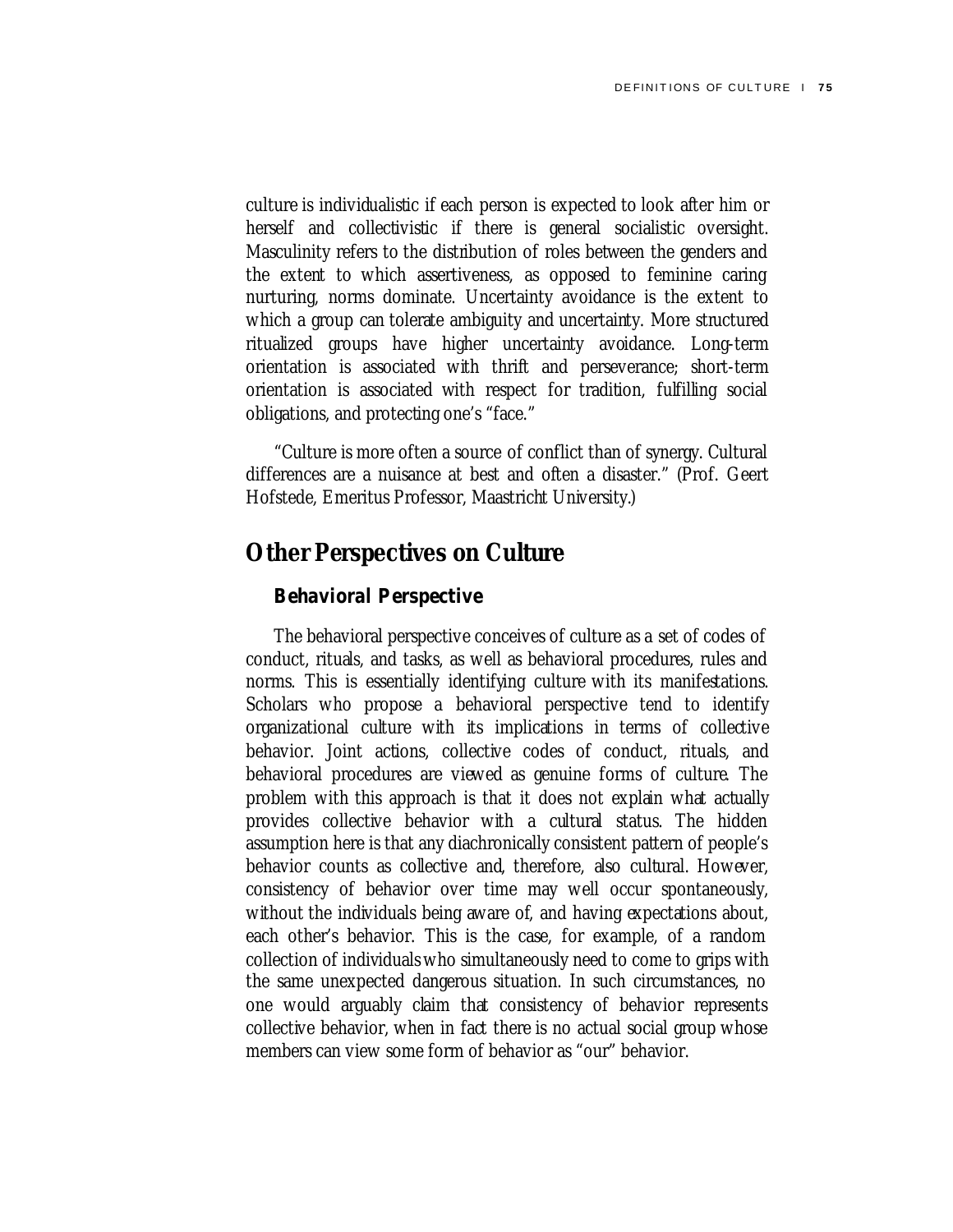#### *Cognitive Perspective*

The cognitive perspective identifies culture with people's perceptions, memories, shared understanding, beliefs, experiences, ideologies, and values. Scholars who endorse a cognitive perspective tend to identify culture with its content themes and patterns of interpretations or, more generally, with the object of people's mental attitudes. Typically, researchers with this perspective are interested in analyzing whether, and to what extent, culture, as a system of shared meanings and beliefs, can solve most of the ambiguities and conflict of interests that pervade organizational life. Moreover, they seek to explore the degree of differentiation and fragmentation between subcultures within organizations.

Such understanding has helped these scholars gain insight into the impact of culture upon organizational performance. For example, during the late 1970s and the early 1980s, scholars began to examine the impact of different national cultures on the operating characteristics of organizations, thereby bringing a new comparative international flavor to organizational research. However, despite the obvious theoretical importance of questions about culture and its effects on organizational performance, little rigorous or systematic analysis has been directed towards understanding the conditions under which a specific cognitive content becomes the object of culture to the point of being identified with culture itself.

### **Task Force Adopted Definition**

In the context of this study, the task force defines **culture** as the collection of particular norms, beliefs, and customs held by every human, that impacts how individuals, groups, and societies behave and interact.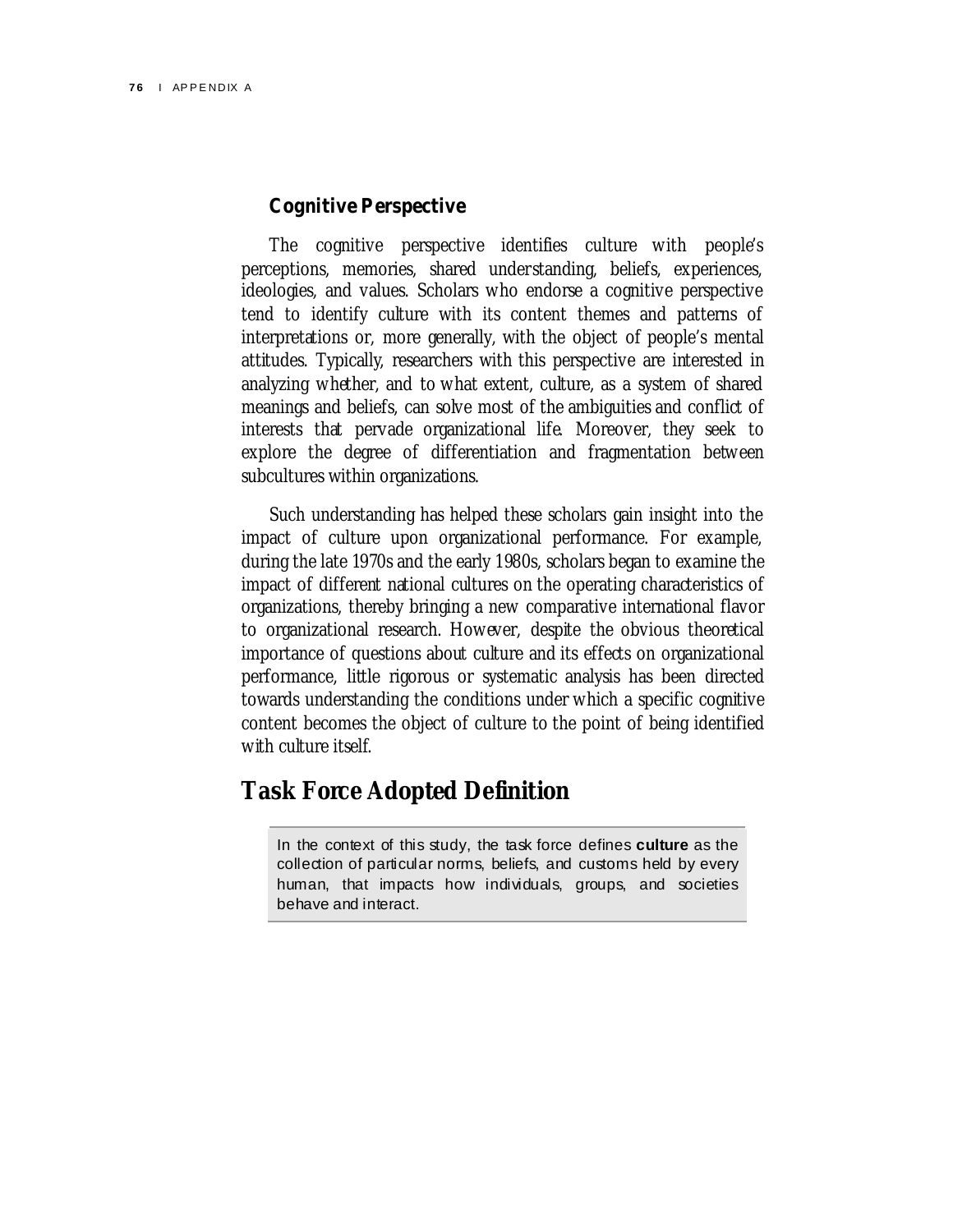# **Appendix B. Insights from Past Experiences with Human Dynamics in Military Operations**

All military operations have a critical human dimension. Though the nature, strength, and focus of human dynamics have varied across time and conflicts, their presence is undeniable. Human dynamics—as we have conceptualized them here—comprise the actions and interactions of personal, interpersonal, and social/contextual factors and their effects on behavioral outcomes.

Sun Tzu's ancient strategic admonition to "know your enemy" is axiomatic in military history, but historically many military leaders have interpreted this narrowly to mean that they should know (or have good intelligence preparation about) enemy fighting forces. In discussing contemporary military transformations, Steven P. Basilici and Jeremy Simmons have observed that the relevant scope of understanding should—perhaps must—also include cultural characteristics of the adversary:

Understanding an adversary requires more than intelligence from three-letter agencies and satellite photos; it requires an understanding of their interests, habits, intentions, beliefs, social organizations, and political symbols—in other words, their culture. An American soldier can liken culture to a minefield: dangerous ground that, if not breached, must be navigated with caution, understanding, and respect. Cultural interpretation, competence, and adaptation are prerequisites for achieving a winwin relationship in any military operation. Operational commanders who do not consider the role of culture during mission planning and execution invite unintended and unforeseen consequences, and even mission failure.53

<sup>53</sup> Basilici, Steven P. and Simmons, Jeremy (June, 2004). *Transformation: a bold case for unconventional warfare*. Naval Postgraduate School Monterey, California. p. 6.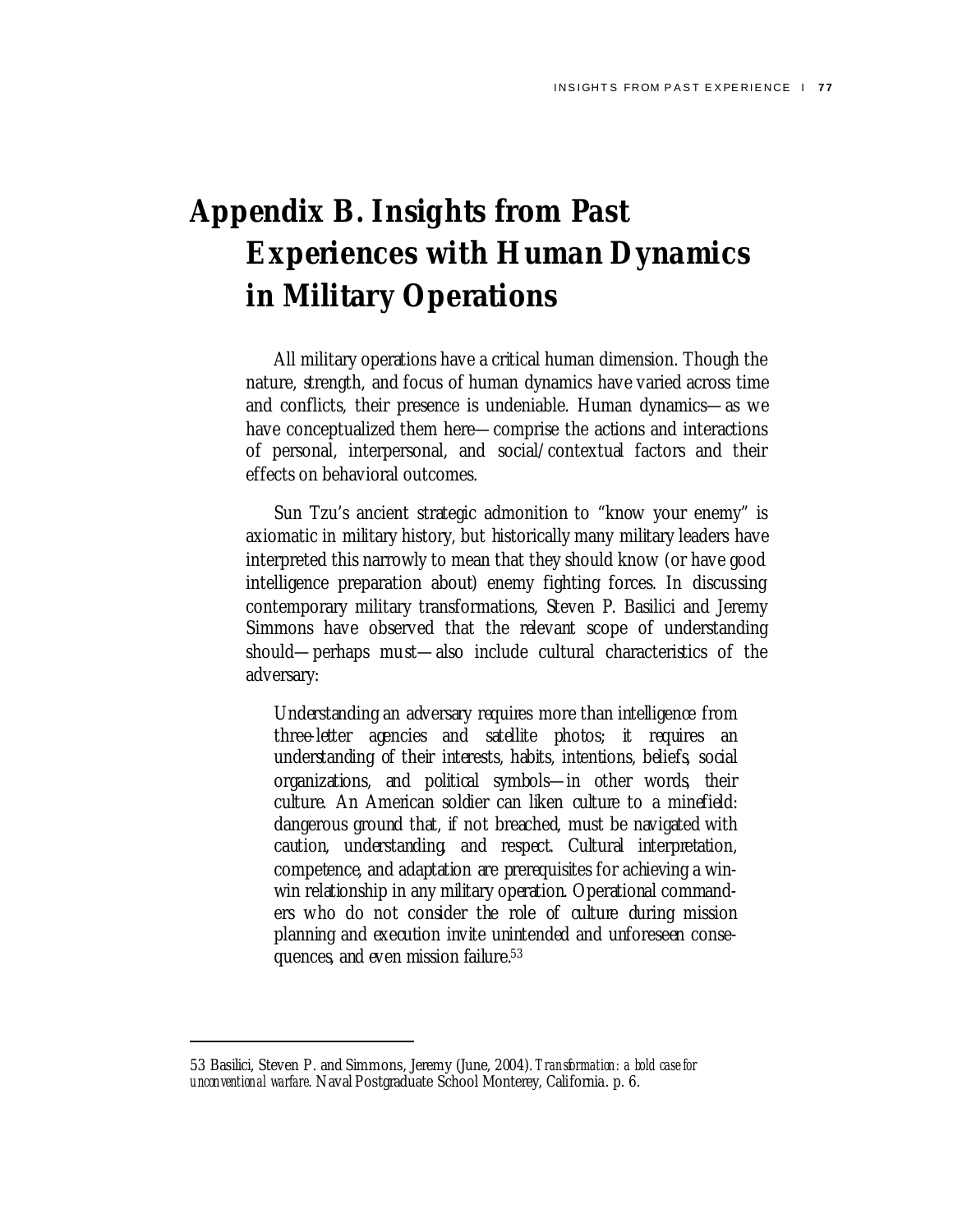l

For the military commander, however, understanding and mastering the human dimension of warfare—and Sun Tzu would probably agree—requires not only understanding these things about an "enemy," but also about the entire battlespace.

In his analysis of military leadership in the British Civil Wars, military historian Stanley D.M. Carpenter emphasizes the importance of an operation's "social context" and how this affects, and is affected by, force of human dynamics:

Human dynamics encompass what Clausewitz called the 'moral forces' and include fear, motivation, passion, the urge to flee, hate, loyalty, and so on. A successful leader, through his inherent traits and behaviors, is able to overcome (or at least moderate) the negative aspects of human dynamics and conversely take advantage of the positive. In this regard, one can if not overcome, at least mitigate what Clausewitz popularized as the 'fog and friction of war'. It allows him to better manage the inherent chaos and uncertainty of combat. The societal context plays a large part in a military leader's success or failure. It often determines the quality of the instrument and certainly influences the depth of such human dynamics as motivation, passion, willingness to sacrifice and so forth. As with the human dynamics, it is how the commander, through his traits and behavior, manages the societal context that will determine his effectiveness.54

These pervasive human dynamics can be better understood to shape tactics and strategy. Indeed, the essence of strategy is to develop a plan of action that is likely to achieve a specific objective in light of an opponent's anticipated response. Anticipating responses—of an enemy, population, or social institution—has been a central dilemma of every military leader throughout history.

Some scholars of military strategy and history have suggested that, for the United States, strategy has been a core weakness. Colin Gray suggests that "The United States has a persisting strategy deficit. Americans are very competent at fighting, but they are much less

<sup>54.</sup> Carpenter, S. (2005). *Military Leadership in the British Civil Wars*, 1642-1651: The Genius of This Age. NY: Routledge. p. 5.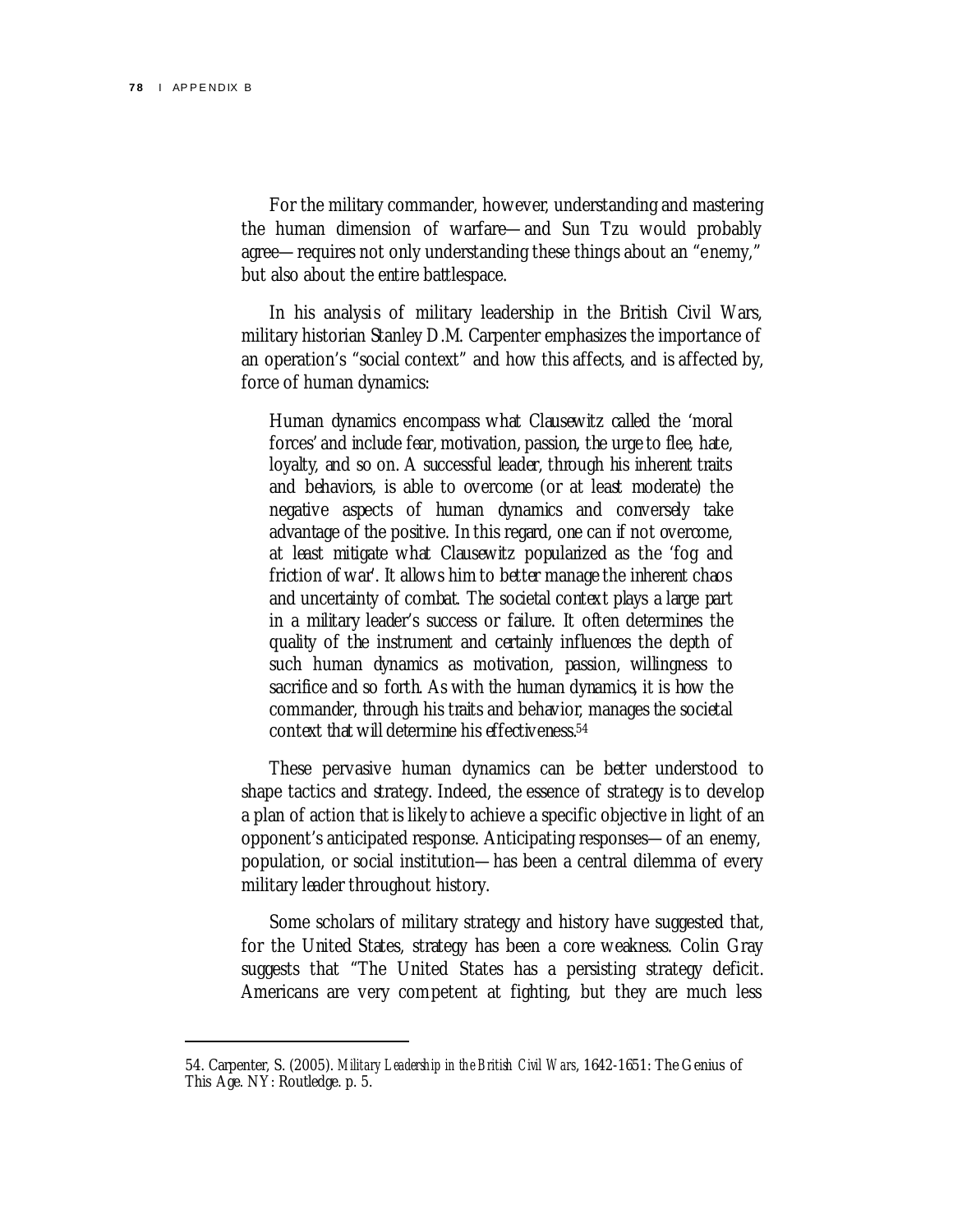successful in fighting in such a way that they secure the strategic and, hence, political, rewards they seek."<sup>55</sup> It seems that the United States' past experiences with human dynamics in military operation illustrates the maxim that one can "win the battle (perhaps even all the battles) but lose the war."

Ideally, strategic competence evolves with experience. According to Gray, historical examination of past conflicts—of the U.S. and others can help to redefine and improve the "American Way of Warfare." But he laments, "unfortunately, the first and truest love of the U.S. defense community is with technology, not with history." Gray's comments about the present parallel Ralph Peters' future-oriented analysis that "We need to struggle against our American tendency to focus on hardware and bean counting to attack the more difficult and subtle problems posed by human behavior and regional history."

History may lend its wisdom to understanding the role of human dynamics in military operations, but it certainly does not offer a menu of easy answers. Naval historian Geoffrey Till points out, however, that "The chief utility of history for the analysis of present and future lies in its ability, not to point out lessons, but to isolate things that need thinking about. … History provides insights and questions, not answers."56 In that spirit, the following insights from past experience are offered for consideration.

### **Cultural Awareness Facilitates Strategic and Tactical Success**

Examples of human dynamics affecting military operations are abundant—though largely anecdotal—and range from the micro to macro levels.

At the broadest, strategic level, Robert Jervis suggests that lack of cultural awareness is a major source of misperceptions between

 $\overline{a}$ 

<sup>55.</sup> Gray, Colin S. *Irregular Enemies and the Essence of Strategy: Can the American Way of War Adapt?* The Strategic Studies Institute, March 2006.

http://www.strategicstudiesinstitute.army.mil/pdffiles/pub650.pdf [January 2009]

<sup>56.</sup> Till, Geoffrey (1982). *Maritime Strategy and the Nuclear Age, London*: Macmillan, pp. 224–225.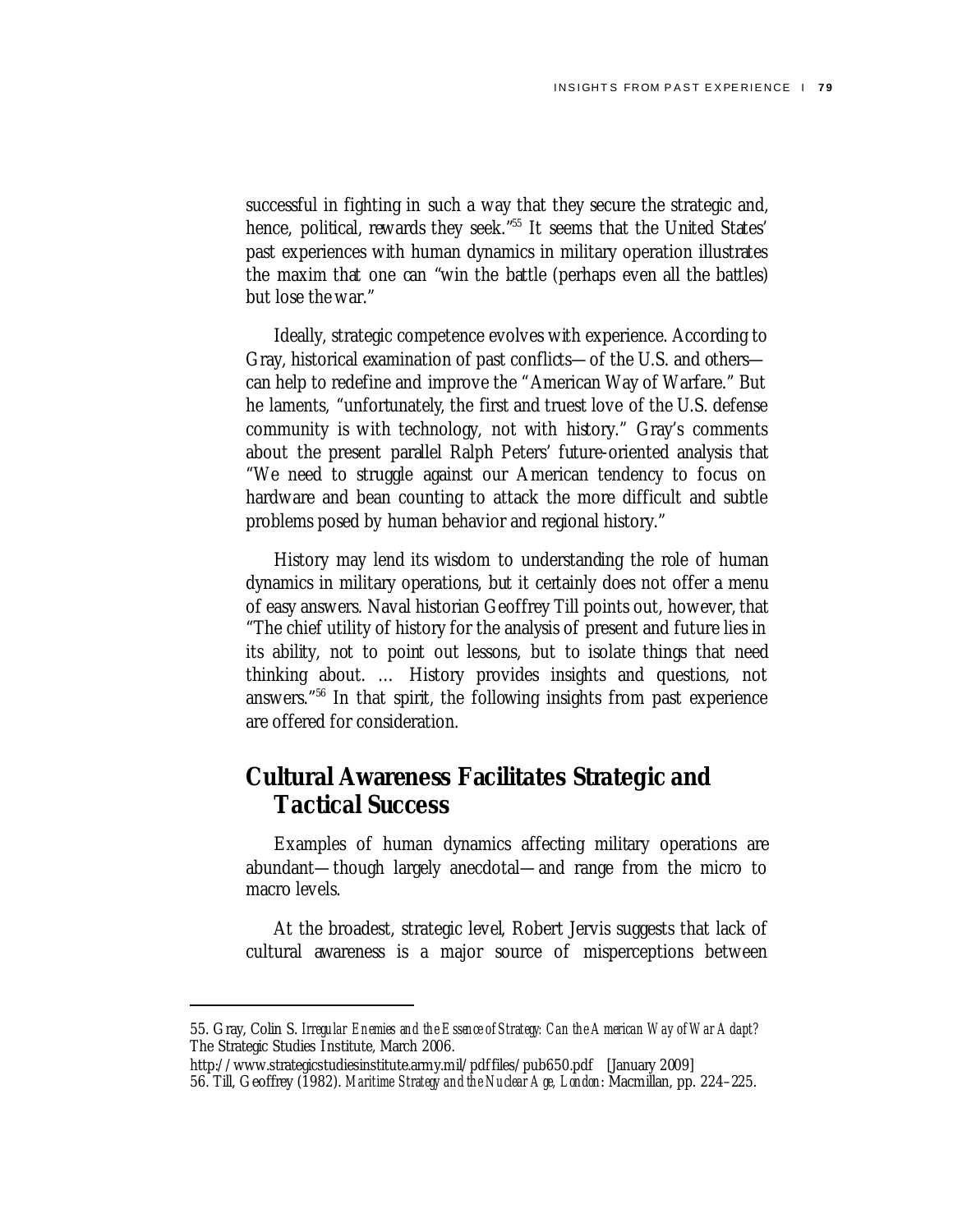l

nation/states (particularly as noted in the 1970s, between the United States and the Soviet Union), and that these misperceived intentions can have far-reaching consequences.<sup>57</sup> He rejects the more politicallyoriented spiral and deterrence theories as explanations for Cold War escalations, and instead focuses on "psychological dynamics" as a source of cognitive bias that, unchecked, will create and sustain misperceptions. Those misperceptions form the basis for a state's decisions and subsequent actions.

Cooper and Telfer have analyzed the cultural impediments to effective relations and communication between the U.S. and Iran. They claim that these impediments create an environment that is not conducive to resolving its mutual, critical problems. They believe "the tragedy is that relations will deteriorate because the two nations, through a marked trend of political and strategic misperceptions, will be operating with false models of the political systems and organization of the other, leading to a state of confusion exacerbated by mutual incomprehension of each other's culture." 58

At the ground level, among the most common examples for the U.S. military are foibles and missteps arising from a lack of cultural awareness. Skelton and Cooper provide a concise description of the problem and the call for a solution:

Few members of the Armed Forces will be familiar with cultural traditions of the countries in which they operate. Yet violation of local norms and beliefs can turn a welcoming population into a hostile mob. Iraqis arrested by U.S. troops have had their heads forced to the ground, a position forbidden by Islam except during prayers. This action offends detainees as well as bystanders. In Bosnia, American soldiers angered Serbs by greeting them with the two-fingered peace sign, a gesture commonly used by their Croat enemies. And the circled-finger "A–OK" signal was a gross

<sup>57.</sup> Jervis, Robert. "Hypotheses on Misperception," *World Politics*, Vol. 20, No. 3 (April 1968), p. 454-479. Jervis, Robert. *Perception and Misperception in International Politics*. New Jersey: Princeton University Press (1976).

<sup>58.</sup> Cooper, A. and Telfer, L. (Summer 2006). "Misperceptions and Impediments in the US-Iran Relationship." *49th Parallel: An Interdisciplinary Journal of North American Studies, Conference Special Edition.* p. 27.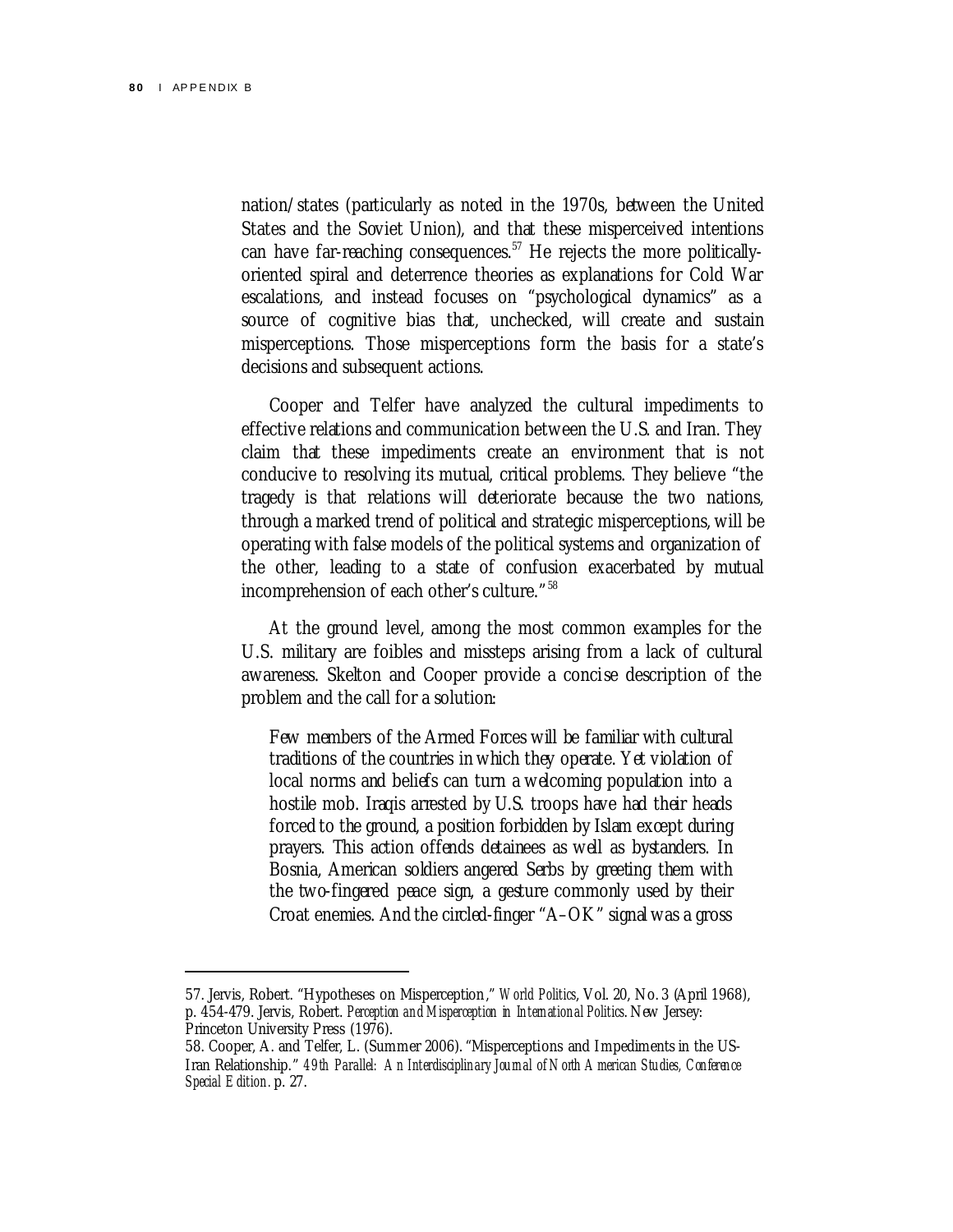insult to Somalis. The military has enough to worry about without alienating the local population. … It is clear that the Armed Forces lack sophisticated knowledge of foreign countries. That does not dishonor their performance; cultural awareness is not a mission-essential task—but it should be.59

These cultural violations seem to have the most significant impact in operations that require engagement with a host population and that support stability or humanitarian assistance activity. One insight from these experiences seems to be the need to define the "battlespace," terrain, or area of operation, not just by physical or geographic boundaries, but also by culture. This means that service members must not only train to "know the enemy," but to "know the area." Most of Arcuri's examples are not mistakes in anticipating an enemy maneuver, they are social/cultural mistakes that carried the potential not only to anger and embolden the adversary, but also to cultivate broad hostility among the population toward U.S. presence and personnel. That hostility could then complicate current mission objectives and future operational planning.

The examples do illustrate, however, that the effects of cultural awareness (or lack thereof) can be expected to influence mission effectiveness even at the most minute and incidental tactical level. This does not mean that each soldier, sailor, airman, and marine must be an expert in the area of operation, but basic cultural awareness should be a fundamental skill for all troops operating in a foreign environment.

### **It is Necessary to Understand and Accept that Military Operations Have Political Objectives and Effects**

War and politics are inextricably linked. This principle is found in most theories of warfare and evidence of its truth has been found in virtually every known military conflict. Clausewitz—the deeply influential Prussian military theorist—said starkly that "war is a

<sup>59.</sup> Skelton, Ike and Jim Cooper. "You're Not from Around Here, Are You?" *Joint Forces Quarterly* (36), December 2004. http://www .ndu.edu/inss/press/jfq\_pages/0436.pdf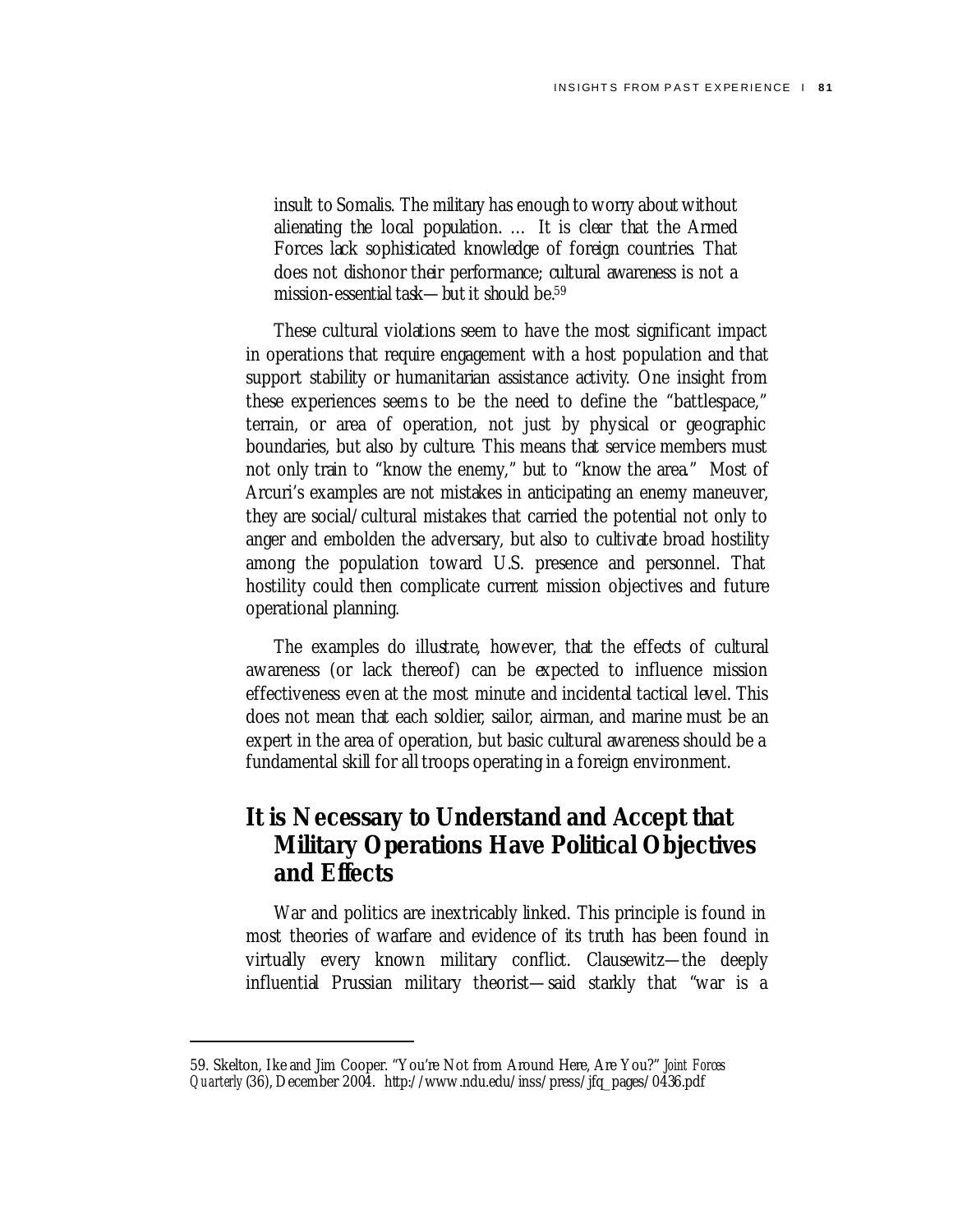l

continuation of politics with other means." Chairman Mao Tse-Tung commented similarly on the relationship, claiming: "Politics is war without bloodshed while war is politics with bloodshed."

While the confluence of politics and war may seem an obvious point, it is not one that many American policy-makers seem ready to accept. Jeffrey Record observes that "Permeating the entire fabric of America's strategic culture and approach to war, especially the aversion to fighting for limited political purposes, is an unwillingness to accept war as a continuation of politics.<sup>"60</sup> Record further opines that "This insistence on politically immaculate military operations underpins the conventional wisdom in the United States regarding the failed prosecution of the Vietnam War." When nations oppose nations with conventional force, the power of political will and popular support favor the U.S., but when the America becomes involved in "small wars," foreign insurgencies, and humanitarian intervention (what many see as the future of warfare), the "political" objectives become less palatable, though operationally essential.

Historically, when a third-party nation has stepped in to help suppress an insurgency, the "successful" cases nearly always involve important political concessions (to the insurgents' interest) by the indigenous government. Concessions were designed specifically to address insurgent grievances and offered even when the counterinsurgency was not favoring the indigenous government. In the Mau Mau Uprising (1952-1960), for example, concessions were made for land reform and voting rights. During The Malayan Emergency (1948-60) the government critically conceded freedom from British rule, voting rights, and actions to relieve the effects of long-term bigotry on the ethnic Chinese population.

Making concessions can be difficult to "sell" politically to the people of an intervening government. These concessions, however, were not intended as a form of surrender or a sign of weakness, but rather as an essential way to dry up popular support for the insurgents. They were apparently effective for that purpose. Because political

<sup>60.</sup> Record, Jeffrey. September 1, 2006. "The American Way of War: Cultural Barriers to Successful Counterinsurgency," Cato Institute Paper, no. 577; 1-20. p. 5.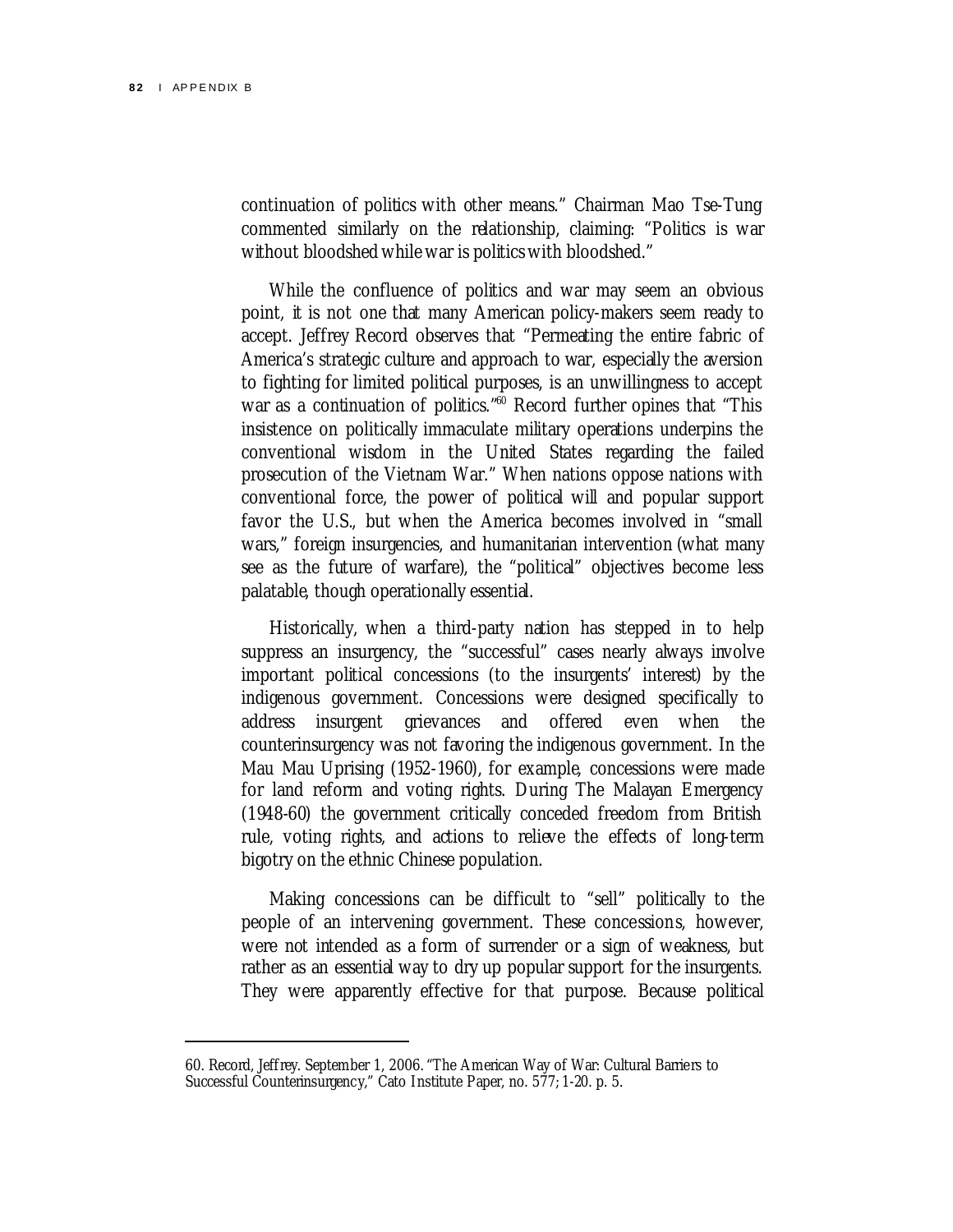factors are so important for the success of military operations, the *population,* not just the enemy, becomes a vital concern.

### **Populations Matter As Much As (Sometimes More Than) Fighting Forces in Determining Military Success**

Historically, during conventional wars there has been a dominant in some cases, nearly exclusive—focus on understanding and countering enemy military forces. What has been lost is the critical importance of understanding and influencing the population. As the U.S. has become increasingly involved in "small wars" and various forms of irregular warfare around the globe, the essential role of a population in military operations—though known for centuries—has again come more sharply into view.

In the early 1800s, Napoleon Bonaparte, an imposing conventional warrior and military strategist, failed to understand—or even seek to understand—the culture of the battlespace as he preemptively invaded Spain and Portugal. With ease, his occupying military forces strode into the region and dethroned the royal family. His victory seemed effortless and complete.

Napoleon anticipated and conquered the formal state governing structure, but he failed to learn in advance how little control that authority held over large segments of its populace. Residents of the Navarre region, in particular, had become heavily dependent economically on illicit foreign trade and had a great deal to lose from the prospect of new, foreign governance. They also were more deeply bound to the influences of the Catholic Church, than Napoleon realized. According to Chandler, the confluence of forces cultivated within the population—foreseeable, but unforeseen—included "popular patriotism, religious fanaticism, and an almost hysterical hatred for the French."61 That dynamic transformed Napoleon's

<sup>61.</sup> Chandler, David G. (1966). *The Campaigns of Napoleon*. New York: Simon and Schuster, p. 659.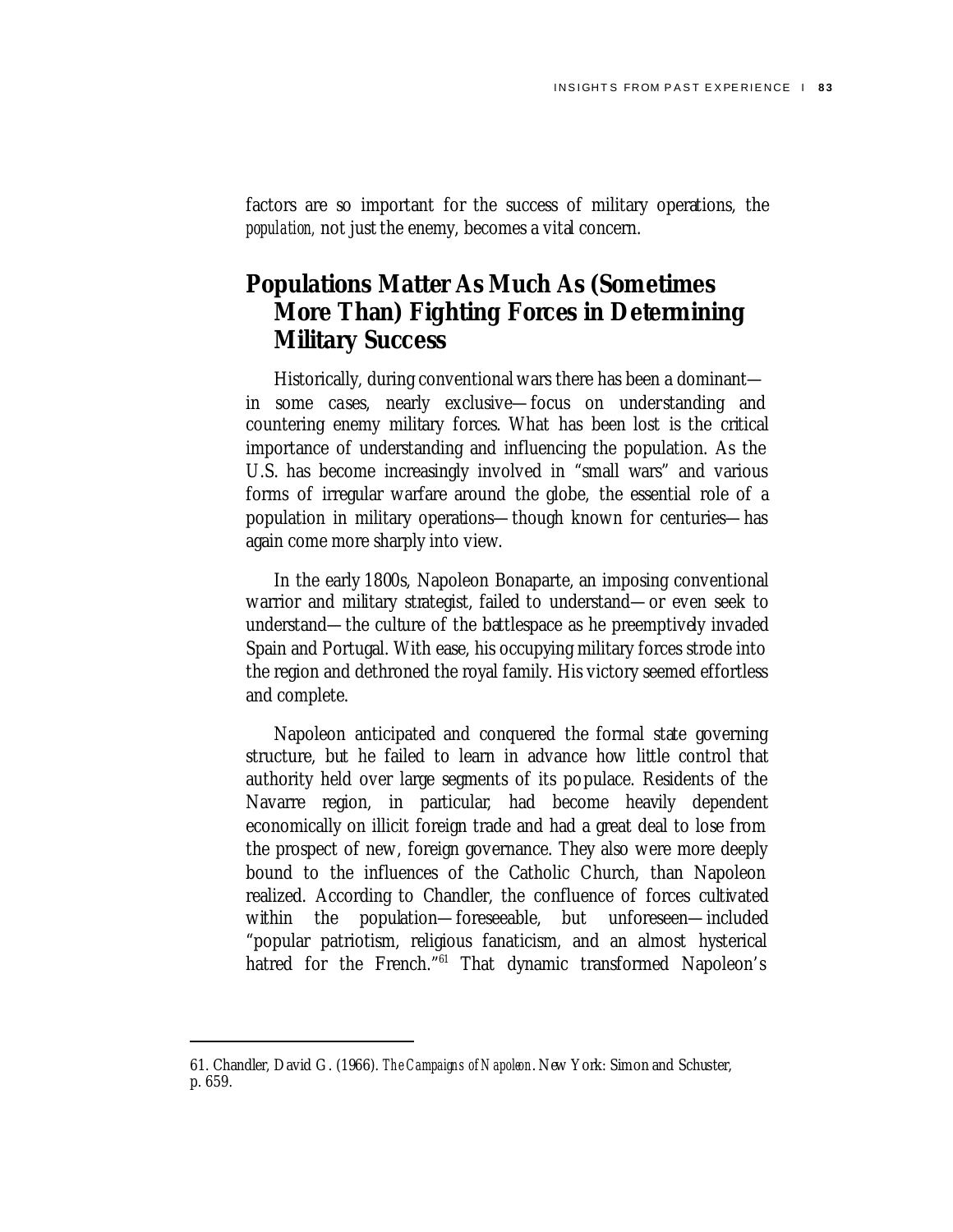$\overline{a}$ 

graceful occupation into a protracted eight-year, resource-consuming struggle.

According to Smith: "The strategic gap that developed between Napoleon's rapid conventional military victory and the immediate requirement to influence positively the population as part of posthostilities stabilization operations highlights the limits of conventional military power in post-conflict operations and the perils of forgetting "the people" in the initial and ongoing strategic calculus. Unfortunately, nations and militaries around the globe have been forced to relearn that lesson many times in the ensuing 200 years."<sup>62</sup>

Accounting, as Smith says, for "the people" in initial and ongoing strategic planning requires understanding and anticipating their role both in resistance and in resolution. One of the longstanding maxims of counterinsurgency strategy is to separate the population from the insurgents. This is done to increase physical and informational control; to stem the tide of insurgent growth and recruitment by denying them access; to permit kinetic action against insurgents that occurs "out of view" of the populace and reduces risk of collateral injuries; and to increase the population's sense of security, at least within their "safe zones." Andrew F. Krepinevich suggests that neglecting this separation principle was a major downfall in the United States' military action in Vietnam. He concludes that superior U.S. firepower facilitated massive Viet Cong attrition, but "it never denied the enemy his source of strength—access to the people."63

When insurgents have easy access to, and are hopelessly co-mingled with, the population, it is easier for them to control the "narrative" of what is happening. When the insurgent view becomes ground truth for the population, the resistance not only gains new fighters, but just as importantly, it gains a broader base of sympathizers. A population of sympathizers is perhaps the most powerful force multiplier for insurgents.

<sup>62.</sup> Smith, George (2004). *Avoiding a Napoleonic Ulcer: Bridging the Gap of Cultural Intelligence*. CJCS Strategy Essay Competition. Washington D.C: National Defense University Press. p. 22. 63. Krepinevich, Andrew (1986). *The Army and Vietnam*. Baltimore, MD: The Johns Hopkins Press. p. 197.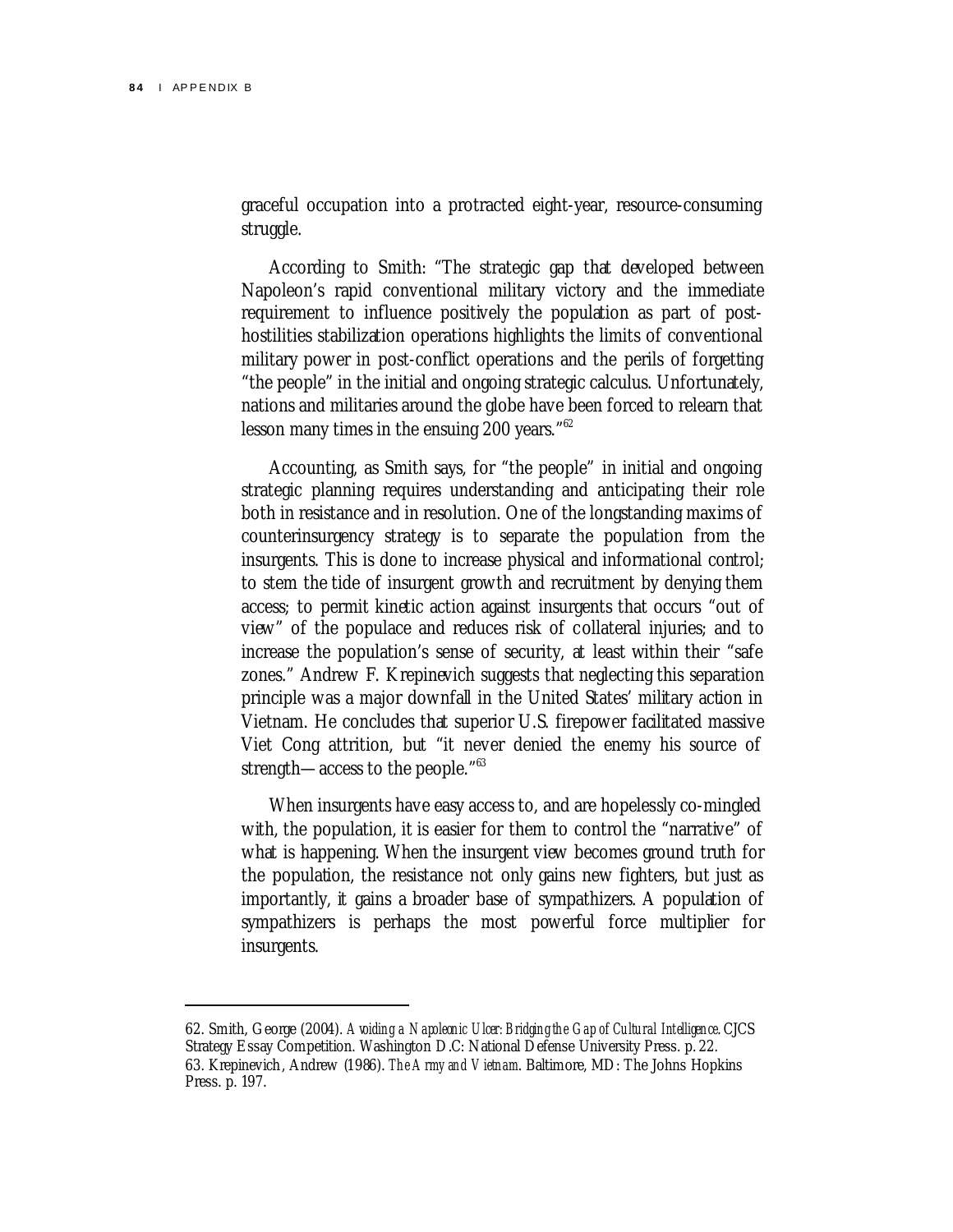During World War II, as part of the People's Liberation War of Yugoslavia, the Yugoslavian Partisans enjoyed tremendous growth and success (culminating in over three quarters of a million fighting troops)—according to a former embedded OSS officer, Franklin Lindsay—largely as a function of a friendly population. Lindsay says of the populace that "Their support was crucial to success. They provided the intelligence screens that surrounded and protected the armed Partisans, as well as the food and clothing, the shelter and the recruits, without which the Partisans could not survive."64 T. E. Lawrence similarly noted that "Rebellions can be made by two percent active in a striking force, and 98 percent passively sympathetic."65

### **Continuity of Knowledge on Human Dynamics is Essential, Particularly in Joint/Coalition and Protracted Operations.**

During the U.S. "RESTORE HOPE" operations in Somalia (UN Operation in Somalia, UNOSUM I), the first Joint Force Commander recognized the grave operational implications of the region's "clan warfare" culture and tasked the 1<sup>st</sup> Marine Expeditionary Force to monitor not only adversary intent, but also the "disposition" of the population. A Joint Universal "lessons learned" analysis says of the Somalis that "their culture stresses the idea of 'me and my clan against all outsiders,' with alliances between clans being only temporary conveniences. Guns and aggressiveness, including the willingness to accept casualties, are intrinsic parts of this culture, with women and children considered part of the clan's order of battle."<sup>66</sup>

These issues proved to be vital for operational planning. Unfortunately, the cultural lessons devolved over time and across changes in personnel to the extent that "during UNOSOM II, U.S. leaders failed to take certain factors of Somali culture into

<sup>64.</sup> Lindsay, Franklin (1993). *Beacons in the Night: With the OSS and Tito's Partisan's in Wartime Yugoslavia*. Stanford: Stanford University Press. p. 198.

<sup>65.</sup> Quoted in Laqueur, W. (Ed.) (2004). *Voices of terror: Manifestos, writings and manuals of Al Qaeda, Hamas, and other terrorists from around the world and throughout the ages*. New York: Reed Press. 66. Allard, Kenneth (1995). *Somalia Operations: Lessons Learned*. Washington DC: National Defense University Press. p. 13.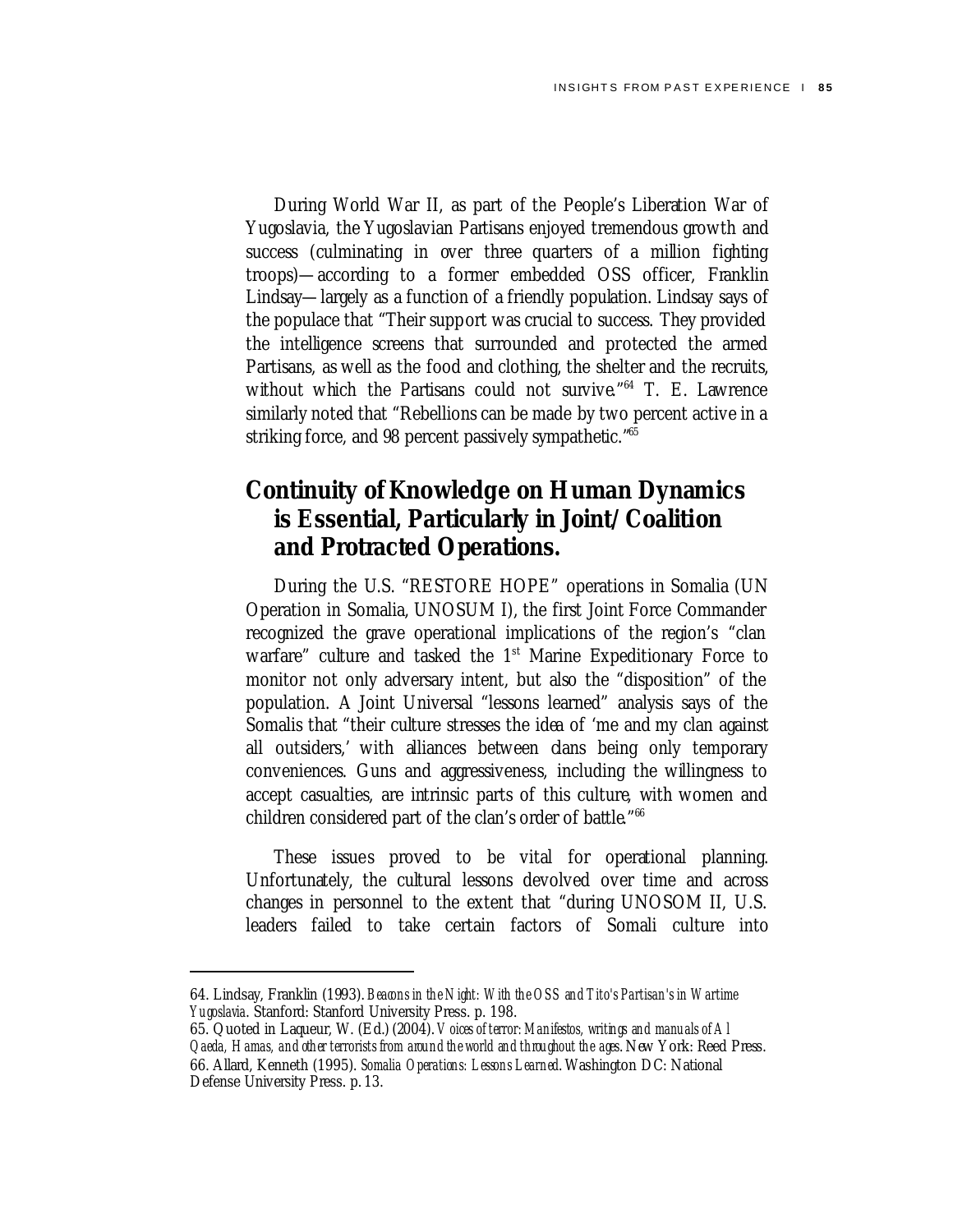consideration, contributing to the operation's failure.<sup>"67</sup> As Kent Strader observes: "Somewhere in the transfer of authority (TOA) between UNOSUM I and II knowledge was lost or ignored."<sup>68</sup>

The "lessons learned" analysis concludes that "The Somalia experience underlines the importance of knowing the country, the culture, the ground, and the language as a pre-condition for military operations," but an embedded insight is that continuity of knowledge is important.<sup>69</sup> Senior command certainly must understand the cultural and other human dynamics of the battlespace, but the responsibility for this knowledge cannot be relegated solely to the operational commander.<sup>70</sup> As experiences in Iraq show, even brigade-level leaders must ensure that human dynamics intelligence has continuity through the transfer of authority. Brigades and their units frequently experience deployment rotations or geographic displacements. What is learned about the battlespace in one area or on one deployment may not apply when the same unit moves just thirty miles away. It is critical that areaspecific knowledge not only be collected and used, but also shared and preserved through changes in personnel.

### **Human Dynamics Are Fluid and Often Variable Across and Within Conflicts or Operations**

Past experiences suggest that human dynamics largely shape the disposition of a population and the character of conflict. In his book, *Battle: A History of Combat and Culture*, John Lynn argues that all warfare is, and has been, culture-specific. He suggests that since Ancient Greek times, dynamics of human values, expectations and preconceptions cultural (a term he uses to refer to a complex that is somewhat more idiosyncratic than nomothetic) dynamics in particular—have been the

<sup>67.</sup> U.S. Department of Defense, JP 3-06, Doctrine for Joint Urban Operations (Washington, D.C.: Government Printing Office, 16 September 2002), III-10.

<sup>68.</sup> Strader, O. Kent (2006). *Culture: The New Key Terrain—Integrating Cultural Competence into JIPB*. School of Advanced Military Studies, United States Army Command and General Staff College, Fort Leavenw orth, Kansas. p. 27.

<sup>69.</sup> *Ibid*., p. 95.

<sup>70.</sup> Gordon, James A. (2004). *Cultural Assessments and Campaign Planning: A Monograph*. School of Advanced Military Studies, United States Army Command and General Staff College, Fort Leavenw orth, Kansas.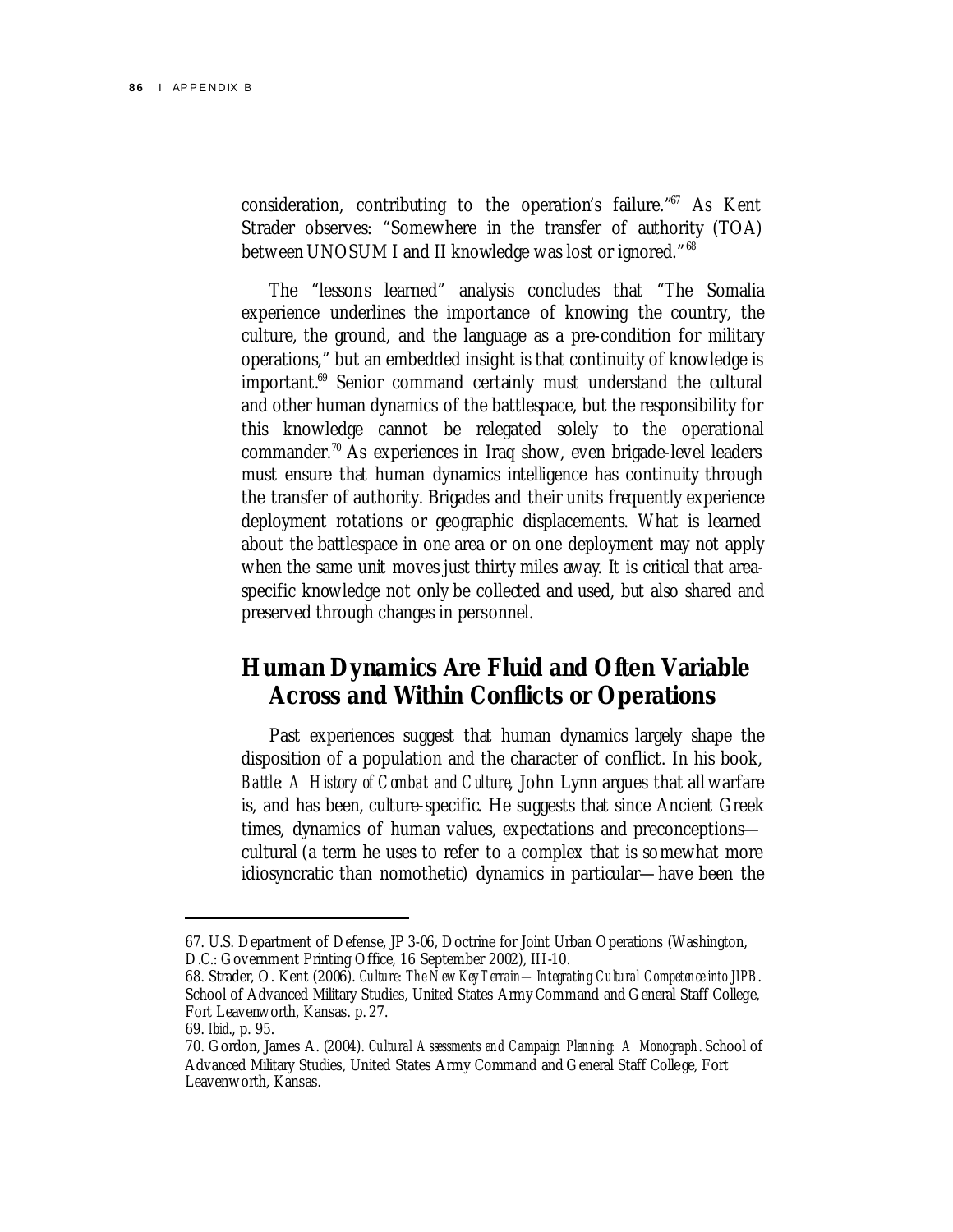principal driver of whether and how nations have engaged in armed conflict.<sup>71</sup> While Lynn's argument is somewhat polemic, he provides extensive examples to support his view from conflicts and eras throughout military history. He concludes that human dynamics influences have been not only robust in warfare, but that the dynamics and their effects varied with the culture of the conflict's participants.

In his landmark analysis of the Vietnam War, Douglas Pike reaches a similar conclusion: that unconventional warfare does not lend itself to a grand theory. Each conflict or operation possesses a unique set of causes and sustaining or driving factors. One size—or one understanding—does not fit all. Pike concludes that "Unconventional wars grow because of the peculiar political soil of individual cultures."<sup>72</sup> If this is true, then according to Kent Strader, a key to success for the operational commander will be "to unravel the cause of conflict and attack its origins with non-kinetic tools and to a lesser degree its soldiers."73

Past military experience does not indicate that *no* human dynamics are persistent or enduring, only that many are unique and/or variable both across and even within a given operation. It is reasonable to infer that certain core dynamics are recurrent across most conflicts. However, even the core dynamics, which are relatively stable, are transformative. That is, the core dynamic may persist, but its manifestations may be different depending on contextual influences, and they change over the developmental course of the operation.

One of the predominant core dynamics influencing a population is its perceived safety and security. Perhaps this principle is not surprising. It has been a cornerstone of behavioral theories of motivation for more than half a century. Nearly every college student has been exposed to Abraham Maslow's "hierarchy of needs," in which safety/security is just one motivational notch above a human's physiological needs for

<sup>71.</sup> Lynn, John (2003). *Battle: A History of Combat and Culture from Ancient Greece to Modern America*. New York: Westview Press.

<sup>72.</sup> Pike, Douglas (1986). *PAVN: People's Army of Vietnam*, Novato, CA: Presidio Press. p. 54.

<sup>73.</sup> Strader, O. Kent (2006). p. 25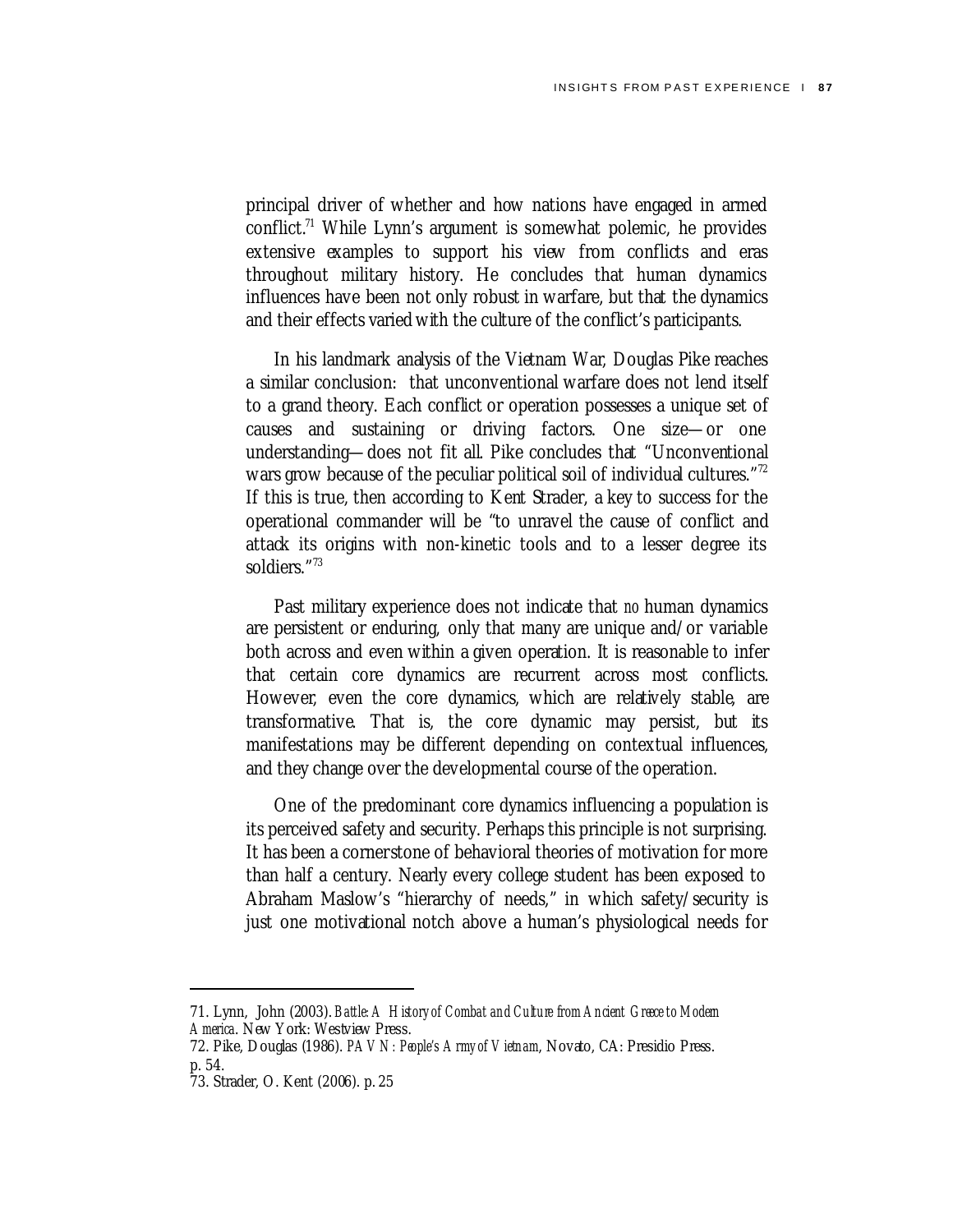l

food, sleep, etc.<sup>74</sup> In nearly all known military operations, securing the population's sense of safety has been a necessary (though not always sufficient) condition for any successful campaign to win its "hearts and minds." People feel safer living in an environment that they perceive as orderly, predictable, and fair. When an occupying military can provide that environment for the population, the loyalty of the people often follows. Without it, however, it has faltered.

Though a population's sense of security is a robust contributor to operational success, its manifestations are transformative, and therefore, fluid. In past military conflicts, the nature and object of safety concerns has evolved over time. A population may begin by fearing threats from a repressive government, but over time becomes more concerned about protection against accidental and intentional harm from insurgents who are resisting an occupying force. Likewise, in human terrain relief operations and stability operations, safety needs may shift from an initial focus on protection against tribal or sectarian violence to protection against disease and health concerns—or vice versa. The same "dynamic" or need is manifested in a different form and may require a different military response. That even the "stable" dynamics are fluid means—consistent with the "continuity" insight—that monitoring the disposition of the population must be ongoing and continuous.

Finally, it is striking how the influence of human dynamics in military operations can vary widely even *within* a given conflict or *within* the battlespace. This insight has been dramatically evident throughout recent U.S. experiences in Iraq. David Kilcullen—the senior counterinsurgency strategy advisor in the United States—based on personal experiences and observation notes that "Knowledge of Iraq is very time-specific and location-specific. … Hence, observations from one time/place may or may not be applicable elsewhere, even in the same campaign in the same year: we must first understand the essentials of the environment, then determine whether analogous situations exist, before attempting to apply "lessons."<sup>75</sup>

<sup>74.</sup> Maslow , A.H. (1943). A Theory of Human Motivation, *Psychological Review* 50, 370-96.

<sup>75.</sup> Kilcullen, David (2007). *Counterinsurgency in Iraq: Theory and Practice*, 2007.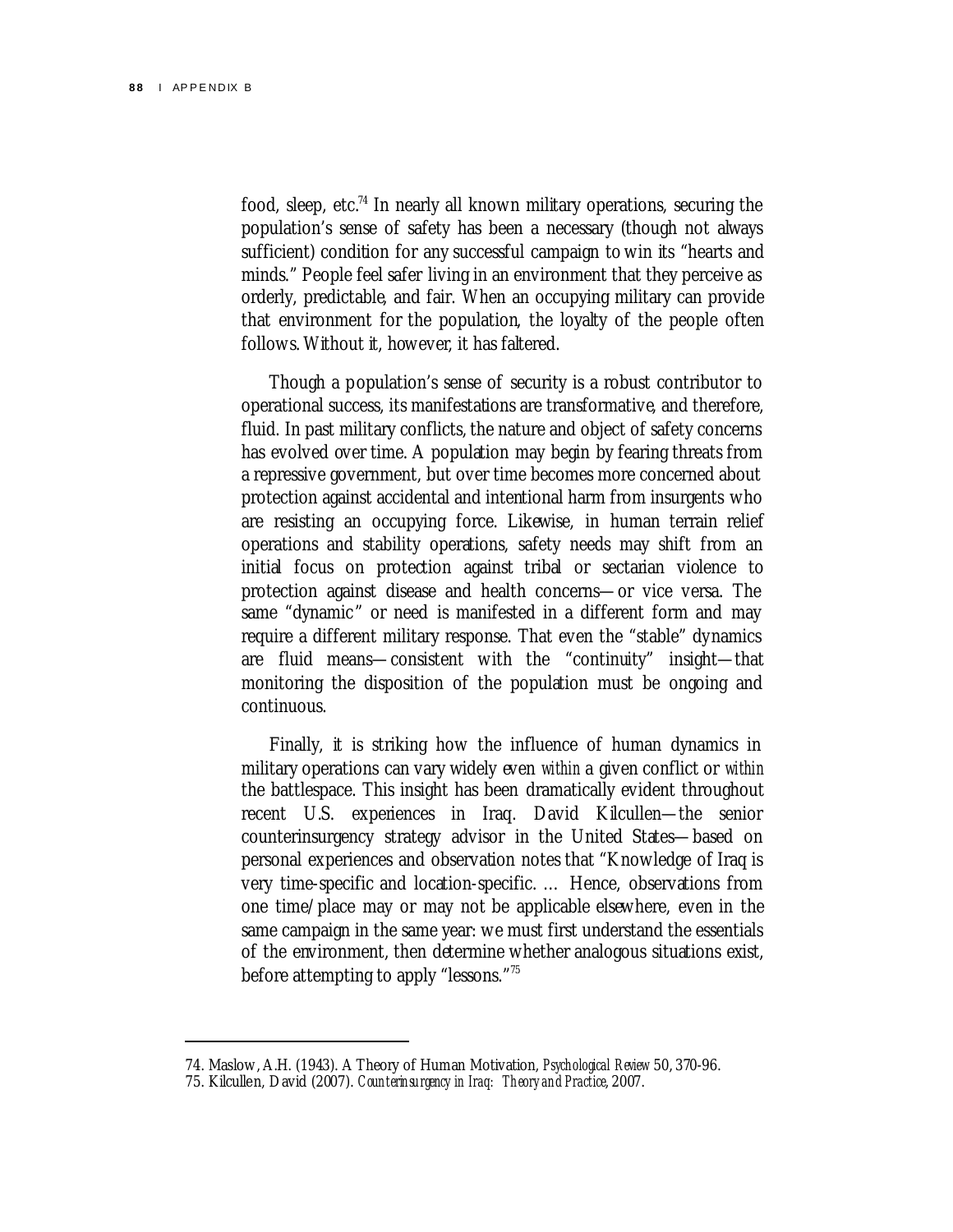This has serious implications for the depth and frequency of intelligence assessments, within-theatre information sharing, and the aforementioned continuity and transfer of knowledge.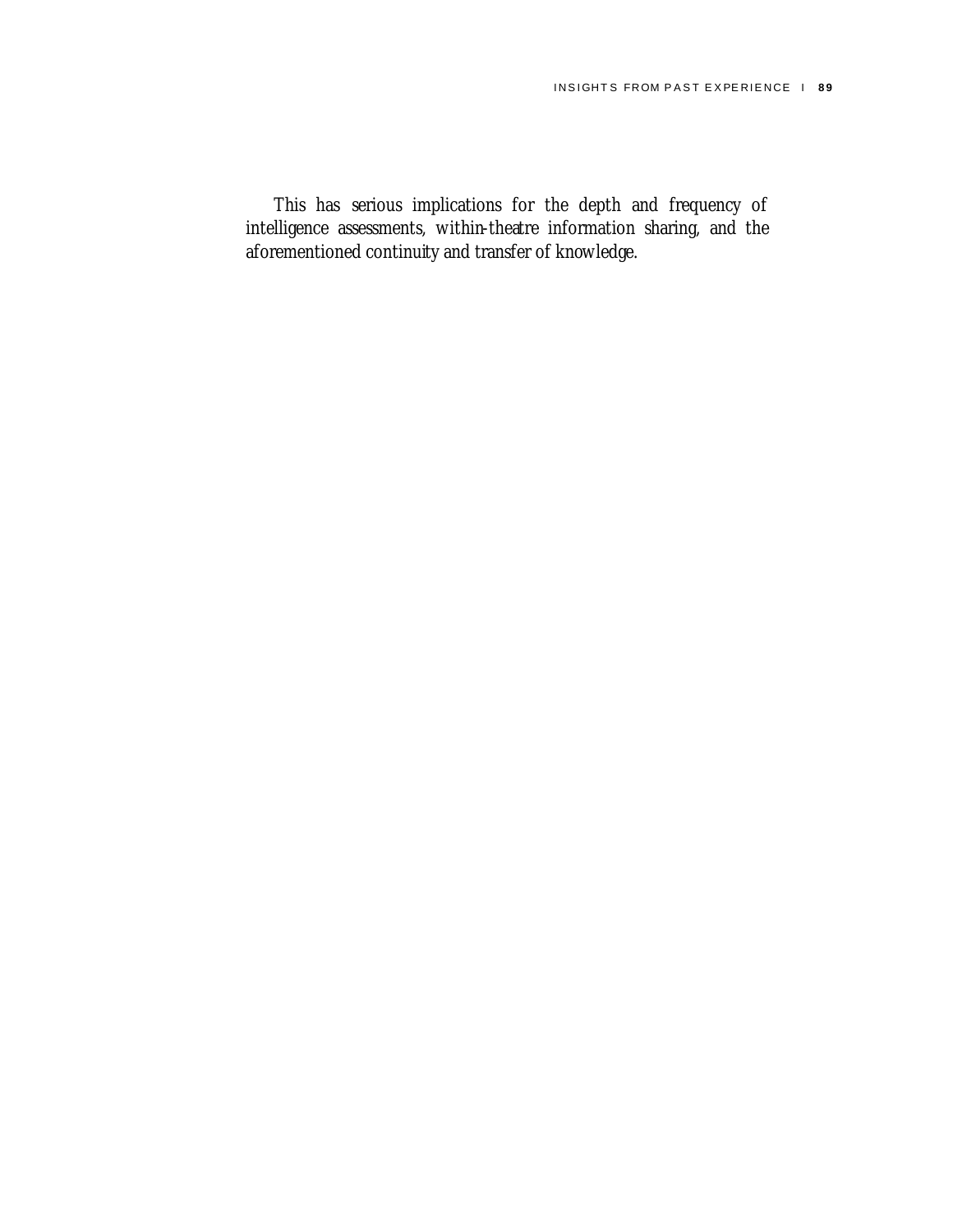## **Appendix C. Formal Requirements and Perceived Needs**

## **Human Dynamics in DoD Directives, Doctrine, and Policy Documents**

Every briefing received by the task force supported the need and criticality for increased knowledge of human dynamics in current and future military operations. However, a review of formally stated requirements of combatant commands and current Department of Defense directives and instructions do not clearly establish the need or the direction for programs dealing with human dynamics. At best, the need to understand human dynamics for various military operations are implied rather than stated.

A comprehensive review of Joint Publication 1-02, the **DoD Dictionary of Military and Associated Terms**, dated 12 April 2001, as amended through 04 March 2008, revealed no listing of human dynamics, human terrain, or cultural awareness. Interestingly, "culture" is defined in this publication in only the geographical sense as: "A feature of the terrain that has been constructed by man. Included are such items as roads, buildings, and canals; boundary lines; and, in a broad sense, all names and legends on a map."

A clearly defined and understood definition of human dynamics and the relevant aspects of culture is essential to coordinating different research, collection, analysis, and development of human dynamics material.

There are five DoD directives and one instruction that address or imply the need for understanding human dynamics. These are:

- DoD Directive 2000.13, Subject: Civil Affairs, dated 27, 1994.
- DoD Directive 3000.05, Subject: Military Support for Stability, Security, Transition, and Reconstruction (SSTR) Operations, November 28, 2005.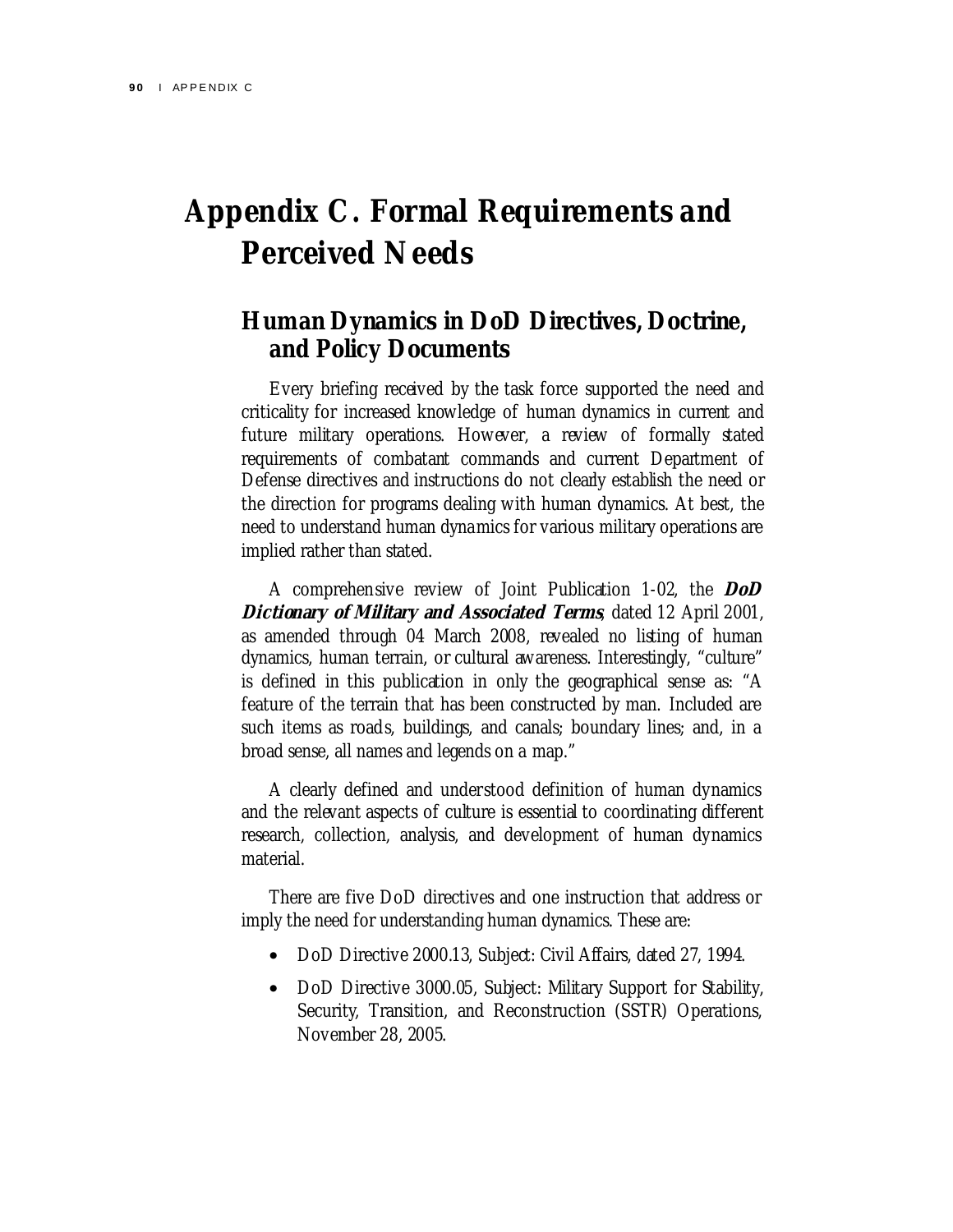- DoD Directive O-3600.01, Subject: Information Operations (IO), August 14, 2006.
- DoD Directive 3305.6, Subject: Special Operations Forces Foreign Language Policy, January 4, 1993.
- DoD Instruction 1315.20, Subject: Management of Department of Defense (DoD) Foreign Area Officer (FAO) Programs, September 28, 2007.

The following excerpts from these DoD documents address or imply the need for understanding human dynamics.

- The **Civil Affairs Directive** (2000.13) establishes policy to "Minimize, to the extent feasible, civilian interference with military operations and the impact of military operations on the civilian population" and to "Provide assistance to meet the lifesustaining needs of the civilian population." Both of these require knowledge of the culture and human dynamics to succeed. As an example, U.S. forces would be better prepared to provide life sustaining assistance if they understood the dietary restrictions of the population and the dynamics of the food distribution system.
- The **Military Support for SSTR Operations Directive** (3000.05) contains numerous references to the need for understanding human dynamics. Furthermore, responsibilities and taskings are identified that are applicable to understanding human dynamics. The following examples from 3000.5, with the paragraph numbers indicated, show the relationship to human dynamics:
	- 4.1. Stability operations are a core U.S. military mission … They shall be … integrated across all DoD activities …
	- 4.2. The long-term goal is to help develop indigenous capacity for security essential services, a viable market economy, rule of law, democratic institutions, and a robust civil society.
	- 4.3.1 Rebuild indigenous institutions …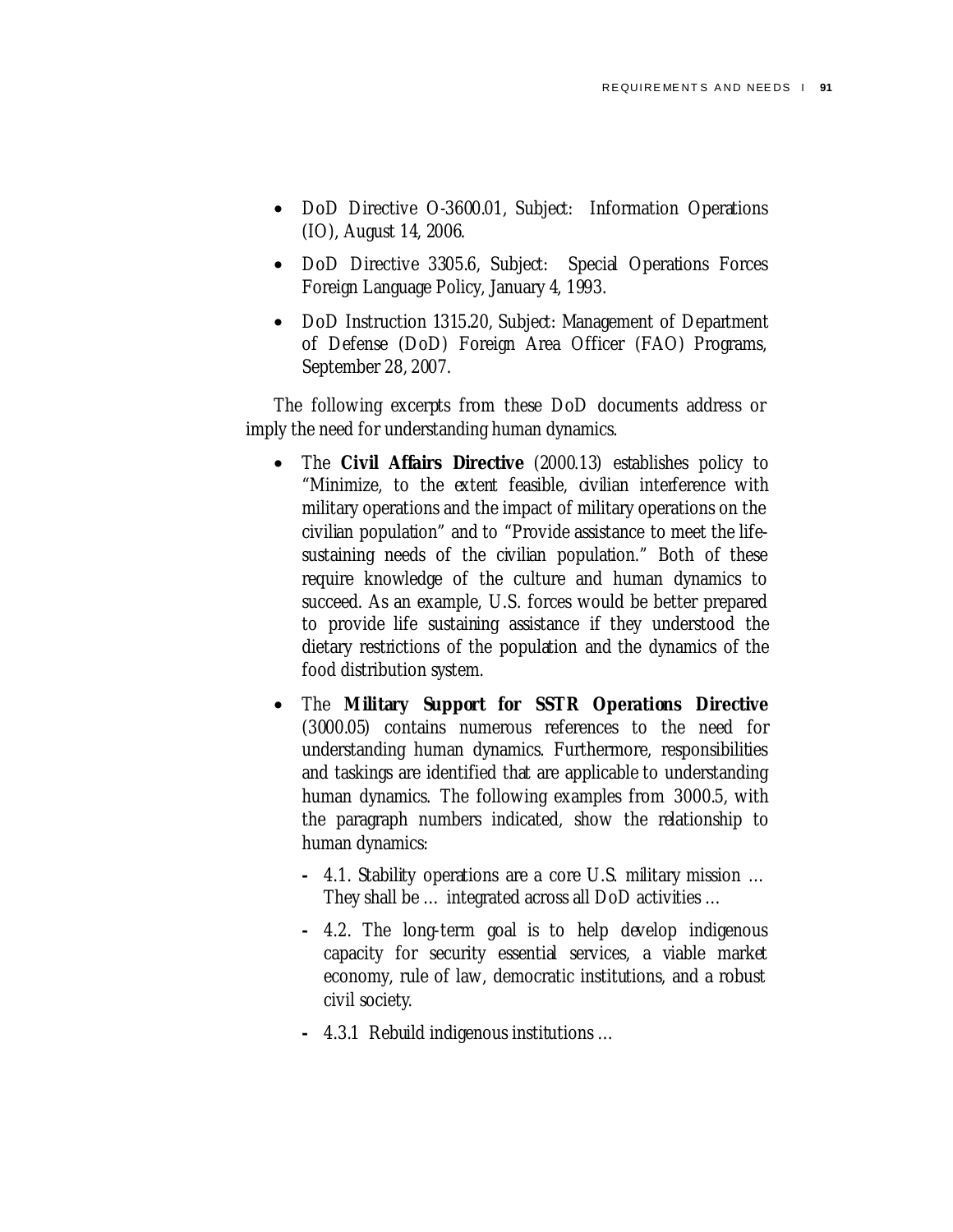- 4.3.2 Revive or build the private sector, including encouraging citizen-driven, bottom-up economic activity and constructing necessary infrastructure … .
- 4.11 Stability operations skills, such as foreign language capabilities, regional area expertise, and experience with foreign governments and International Organizations, shall be developed and incorporated into Professional Military Education at all levels.
- 5.1.8. Create a stability operations center to coordinate stability operations research, education and training, and lessons-learned.
- 5.2.2. [The Under Secretary of Defense for Intelligence shall] ensure the availability of suitable intelligence … resources for stability operations, including the ability to rapidly stimulate intelligence gathering and assign … skilled … personnel to such missions.
- The **Special Operations Forces (SOF) Foreign Language Policy Directive** (3305.6) establishes policy to have SOF organizations develop foreign language skills.
- The **Information Operations Directive** (O-3600.01) states (in paragraph 4.2.4) "Intelligence shall be developed … to provide data about adversary information systems or networks; produce political-military assessments; conduct human factors analysis; and provide indications and warning of adversary IO, including threat assessments."
- The **Management of DoD Foreign Area Officer Programs Instruction** (1315.20) establishes policy that FAOs will possess a unique combination of strategic focus, regional expertise (including cultural awareness) and foreign language proficiency.

There are other DoD directives and instructions that imply the need for information on human dynamics or culture in a foreign country. For example, DoD Directive 2205.2, Subject: Humanitarian and Civic Assistance Provided in Conjunction with Military Operations, October 6, 1994; and DoD Directive 5100.46, Subject: Foreign Disaster Relief, December 4, 1975, would require information about the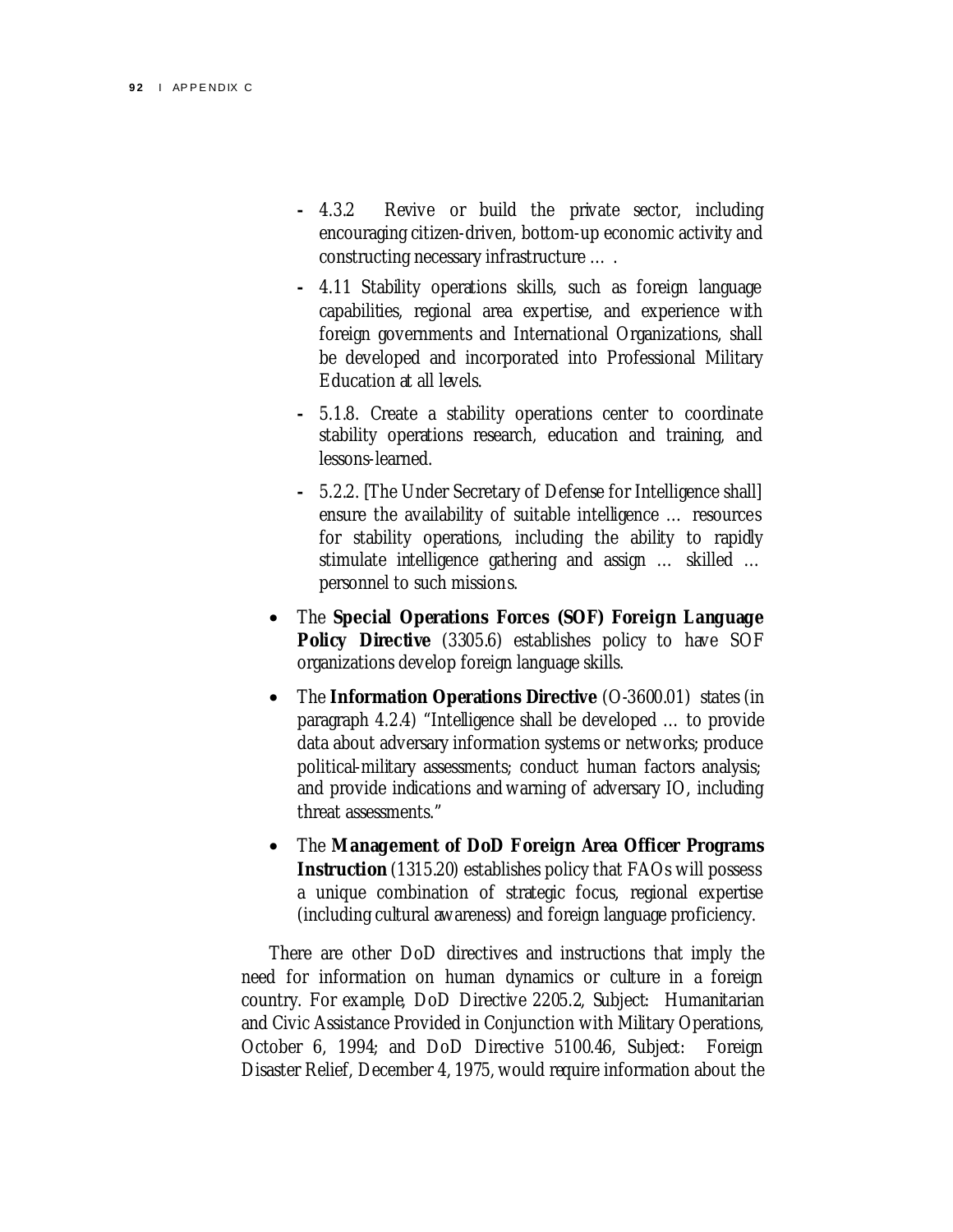human dynamics or culture in a foreign country to plan operations that are effective.

Doctrine also exists to reinforce the need for information on human dynamics. The best illustration of existing doctrine is found in Joint Publication 3-57, **Joint Doctrine for Civil-Military Operations**. This publication contains insightful guidance on collecting human dynamic and cultural data for use in civil-military operations and calls for the collection of information on these considerations:

- political • economic
	- health services
- paramilitary

• military

- environmental
- ethnic
- criminal
- religious

The task force also noted the stated need for increased cultural awareness and language training in the 2006 Quadrennial Defense Review. Under the section concerning *Developing a 21<sup>st</sup> Century Total* Force, the QDR states, "Developing broader linguistic capability and cultural understanding is also critical to prevail in the long war and to meet  $21<sup>st</sup>$  century challenges." (p. 78) There are six desires following that statement. All six deal with language skills, but none of them specifically discuss ways of achieving other cultural awareness knowledge or to reach those that are unable to attain language proficiency related to a specific population they have to work with.

The QDR is neither a formal requirements nor a resource document. Accordingly, and at best, it implies (rather than tasks) that DoD organizations should undertake programs to achieve better cultural awareness other than through language training.

## **Requirements Derived from Experience**

Virtually every briefing received by the task force contained quotes, innuendoes, and anecdotal information referring to the need for programs to collect, analyze, produce product, educate, train, and better plan military operations using human dynamics information. It became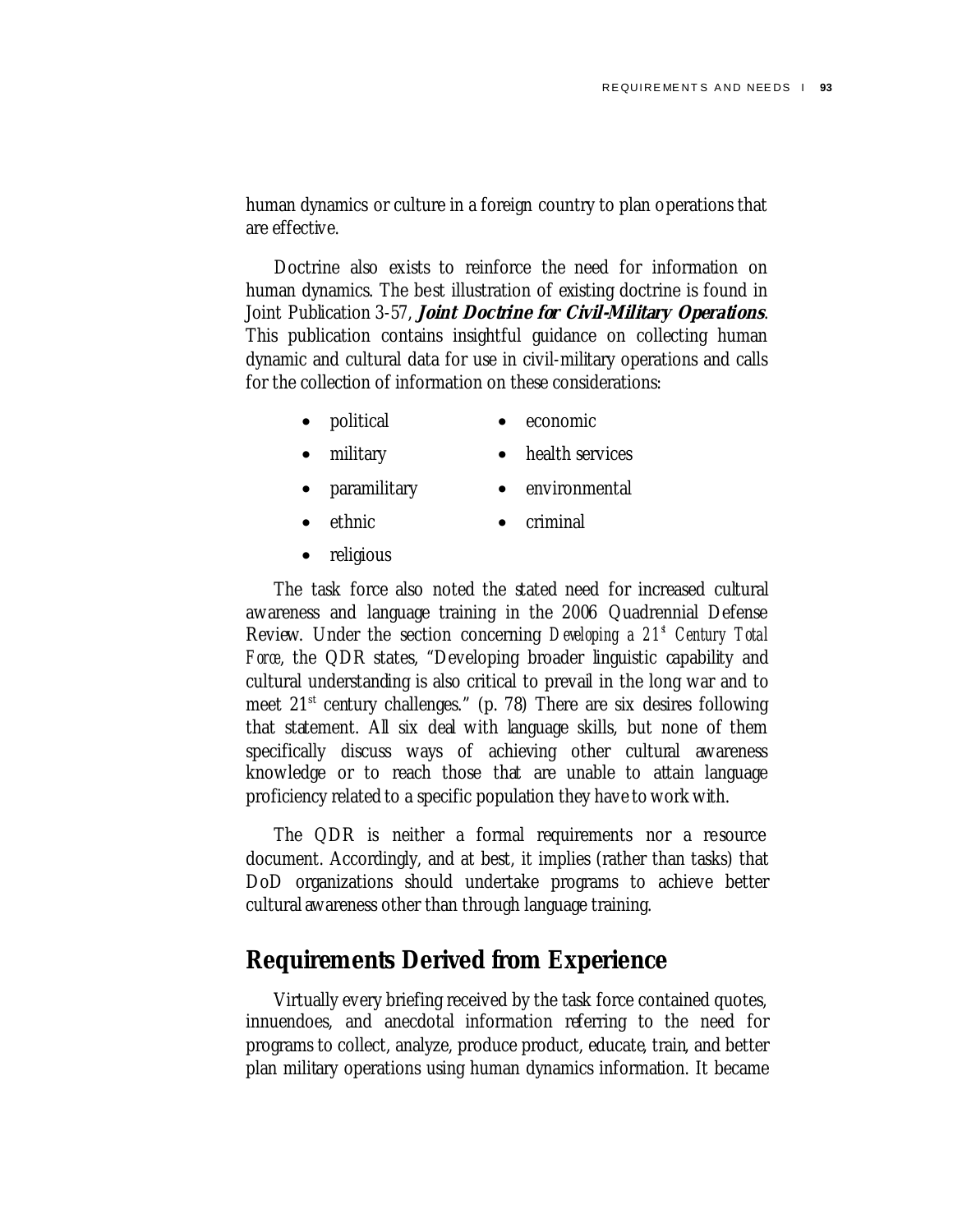very evident to the task force that different audiences (users) have different needs based on their interactions with persons of other cultures. The audiences can be categorized as follows:

- Positional authority
	- In general, positional authority and responsibilities will characterize the type and depth of information related to cultural considerations. For example, high ranking officials (*e.g.*, flag officers) are infrequently involved with close contact with an indigenous populace. On the other hand, a non-commissioned officer assigned advisory responsibilities may have to live and work with indigenous personnel on a 24/7 basis.
	- A higher ranking person may enjoy the luxury of having time to prepare for a meeting with indigenous personnel. They can be briefed on specific items of human dynamics and culture that will help them succeed and to leave a good impression with the indigenous personnel.
	- In contrast, the person living and working with indigenous persons on a 24/7 basis has a greater need for detailed information that assists that person in accomplishing his/her mission. The person in this situation is under continual scrutiny by those he/she is working with or leading, and any violations of culturally sensitive taboos are exacerbated.
	- Regardless, both high ranking officials and those of lesser rank can profit from increased awareness of understanding the human dynamics in a particular population. The principal differences are in the amount of preparation and the depth and type of knowledge that must be possessed.
- Organizational mission focus
	- Organizations such as the Army's Special Operations Command, along with its Special Forces Command and Civil Affairs and Psychological Operations Command, have an inherent need to understand human dynamics to meet their mission requirements. Accordingly, they appear to view collection, analysis, and dissemination of such information as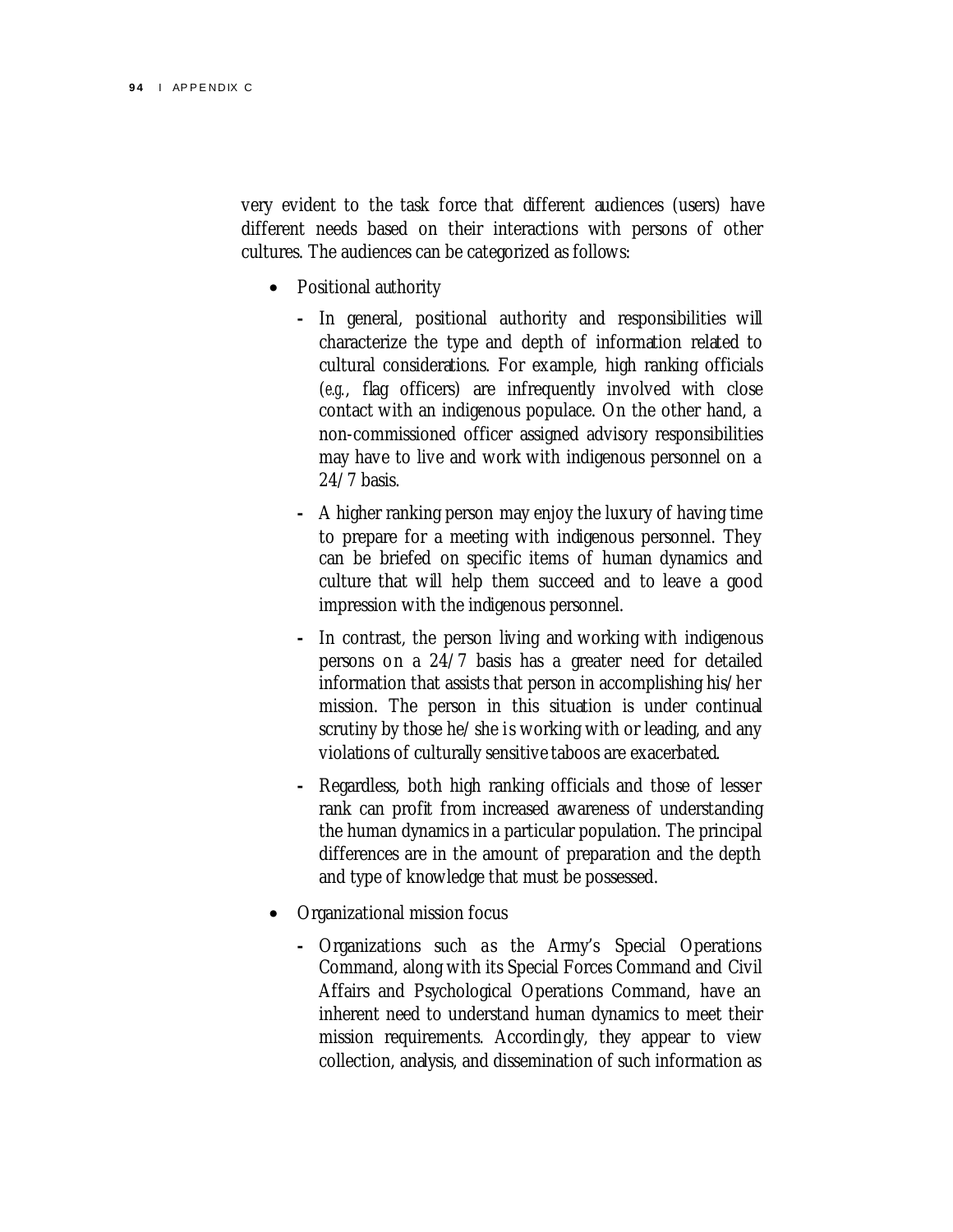a critical need for mission success, although it is an informal requirement.

- Other Service field organizations whose missions bring them in close and continuing contact with those from other cultures have learned or relearned their need to understand human dynamics because Operations Enduring Freedom and Iraqi Freedom have required them to work more closely with foreign cultures.
- The task force encountered numerous references to the differences in informational needs depending on the phase (or type) of operation they were conducting. For example, the initial military objectives and mission concentration at the start of Operation Iraqi Freedom called for the destruction of Iraqi military forces. Admirably, U.S. and coalition forces destroyed standard Iraqi forces rapidly and effectively. The need for understanding human dynamics and cultural information was reduced during this phase. As our standard forces transitioned to a security, stability, and reconstruction role, their need for cultural awareness information increased exponentially.
- Frequency and type of contact with other cultures
	- Higher ranking officials may be able to live with generalized information about an overall culture, *e.g.*, general information on tribes in Iraq. However, the person tasked with working with a particular tribal grouping must not only understand the dynamics of that tribe, but those of other tribal groupings that drive interactions and success of different endeavors.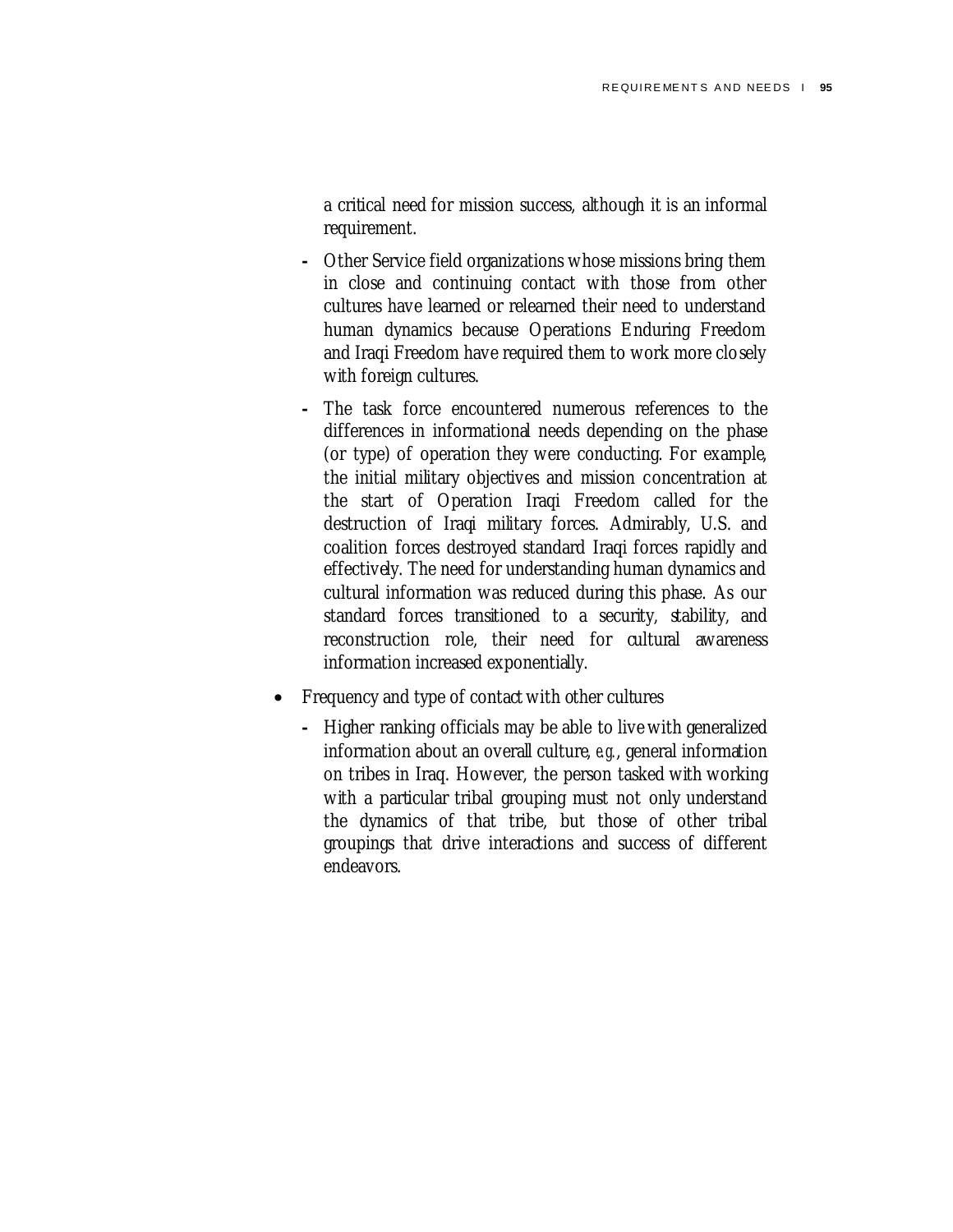## **Appendix D. Current DoD Efforts**

The broad spectrum of divergent missions facing today's military, ranging from multinational and domestic terrorism to stability operations, humanitarian efforts, and disaster relief, dictates that DoD must re-evaluate its short and long-term commitments and investments related to human dynamics and social-behavioral needs, in support of its operations.

The task force attempted to gain an understanding of the current efforts and investments and did so from four directions:

- data call by the Office of the Secretary of Defense
- knowledge of the individual members and government advisors
- briefings to the task force (see list later in this report)
- investigations by individual members of the task force

The picture that emerged was a widely scattered set of efforts and investments with no single (or few) point(s) of coordination or oversight, and no coherent plan for dealing with this critically important area. As a result, those efforts identified and outlined in this appendix must be viewed as illustrative examples, but not considered as a comprehensive list. There is a lot going on. There are many efforts trying to address elements of the problem and apparently some good work in progress or in the field (the "thousand flowers" situation).

The chaotic approach that we observed was appropriate as a response to "the moment of need," although it would clearly have been better to have preserved the requisite capabilities from prior conflicts. However, it is now time to introduce some semblance of coherence and top-down guidance as recommended earlier in this report.

 The balance of this appendix summarizes the efforts identified by the task force and, as indicated above, should be viewed as illustrative of on-going efforts.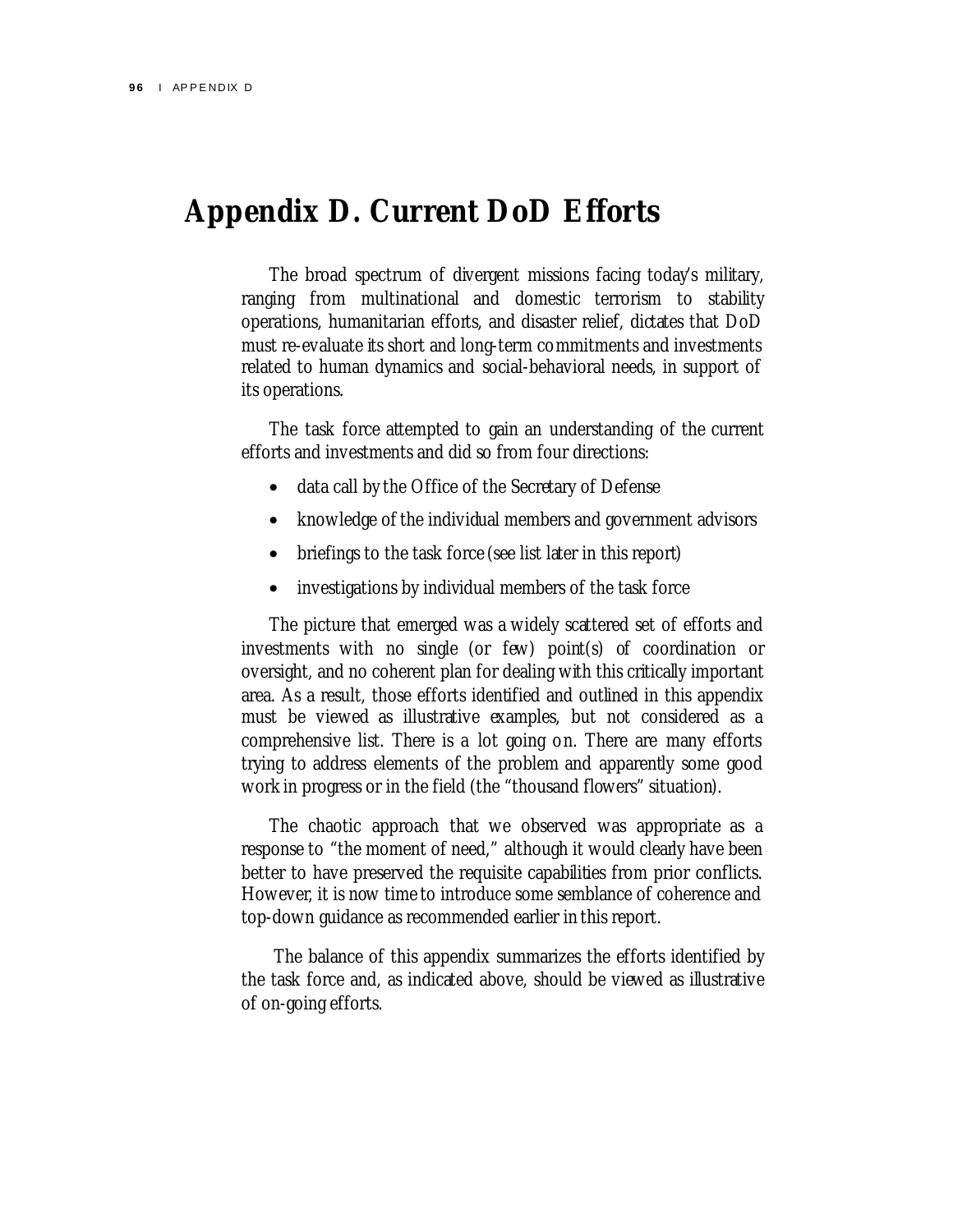### **Data Call and Response**

The data call sent out at the request of the task force is shown in Figure D-1. The unclassified responses are summarized in Table D-1.

## **DoD Programs**

Table D-2, provided by OASD (NII), contains examples of programs in the Office of the Secretary of Defense, defense agencies, and joint environment. It includes efforts for social-behavioral modeling and simulation, field applications, and training. There is some overlap between Tables D-1 and D-2.

## **Service Programs**

The military services have reacted to the needs in Afghanistan and Iraq, though belatedly. To a large degree, the resulting efforts are similar to those built and forgotten from previous conflicts (such as Vietnam). A number of programs reviewed by the task force are discussed in Chapter 5, Education, Training, and Expertise.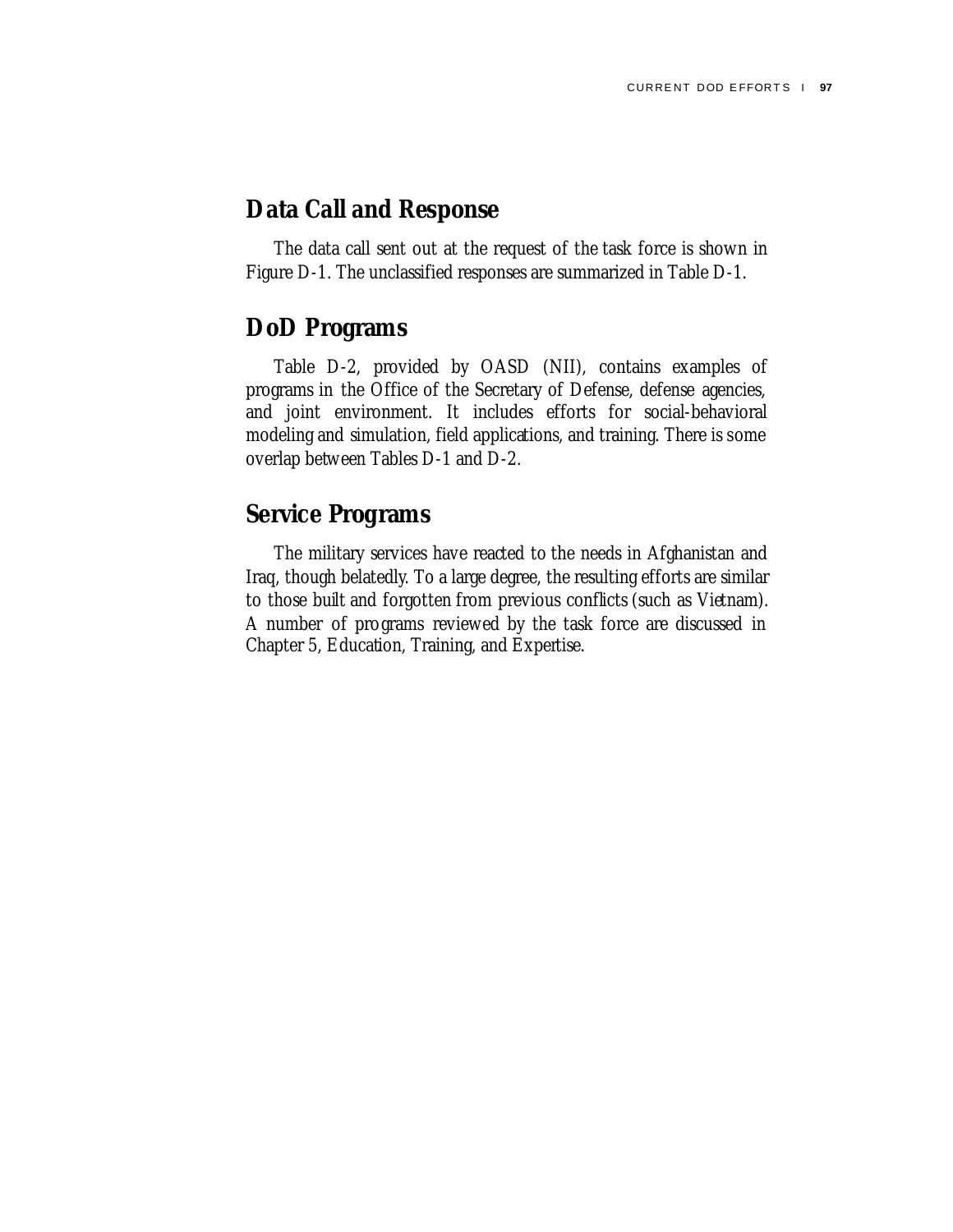|                                        | OFFICE OF THE SECRETARY OF DEFENSE                                                       |
|----------------------------------------|------------------------------------------------------------------------------------------|
|                                        | <b>3140 DEFENSE PENTAGON</b>                                                             |
|                                        | WASHINGTON, DC 20301-3140                                                                |
|                                        |                                                                                          |
|                                        |                                                                                          |
| <b>DEFENSE SCIENCE</b><br><b>BOARD</b> |                                                                                          |
|                                        | MEMORANDUM FOR SECRETARIES OF THE MILITARY DEPARTMENTS                                   |
|                                        | <b>CHAIRMAN OF THE JOINT CHIEFS OF STAFF</b>                                             |
|                                        | UNDER SECRETARY OF DEFENSE FOR POLICY                                                    |
|                                        | UNDER SECRETARY OF DEFENSE FOR PERSONNEL                                                 |
|                                        | <b>AND READINESS</b>                                                                     |
|                                        | COMMANDERS OF THE COMBATANT COMMANDS                                                     |
|                                        | DIRECTOR OF THE DEFENSE INTELLIGENCE AGENCY                                              |
|                                        | DIRECTOR NATIONAL GEOSPATIAL INTELLIGENCE                                                |
|                                        | <b>AGENCY</b>                                                                            |
|                                        | DIRECTOR OF THE NATIONAL SECURITY AGENCY                                                 |
|                                        | DIRECTOR OF THE DEFENSE ADVANCED RESEARCH                                                |
|                                        | PROJECTS AGENCY                                                                          |
|                                        | DIRECTOR OF THE DEFENSE THREAT REDUCTION                                                 |
|                                        | <b>AGENCY</b>                                                                            |
|                                        | DIRECTOR OF THE JOINT IMPROVISED EXPLOSIVE                                               |
|                                        | <b>DEVICE DEFEAT ORGANIZATION</b>                                                        |
|                                        | SUBJECT: Defense Science Board Task Force on Understanding Human Dynamics                |
|                                        | The Defense Science Board (DSB) serves as an advisory body to the Secretary of           |
|                                        | Defense on matters relating to scientific, technical and policy matters. A DSB Task      |
|                                        | Force, under the sponsorship of the USD(P) and the USD(AT&L), was established to         |
|                                        | study Understanding Human Dynamics/Human Terrain. The evolving scope of U.S.             |
|                                        | activities world-wide has highlighted the importance of understanding the cultures of    |
|                                        | friends and adversaries, especially for deployed forces. As part of the data gathering   |
|                                        | portion in this endeavor, the Task Force requests you identify projects and programs for |
|                                        | FY07-09 (if any) aimed at increasing the understanding of various cultures and           |
|                                        | environments and its applications, including operations and training.                    |
|                                        | This Task Force will focus on technical/operational applications (as opposed to          |
|                                        | strategic communication or non-state WMD issues) relating to understanding human         |
|                                        | dynamics. We request that you provide a short paragraph on each effort or group of       |
|                                        | efforts that either builds a science or technology foundation or is mostly directed at   |

Figure D-1. Data Call Request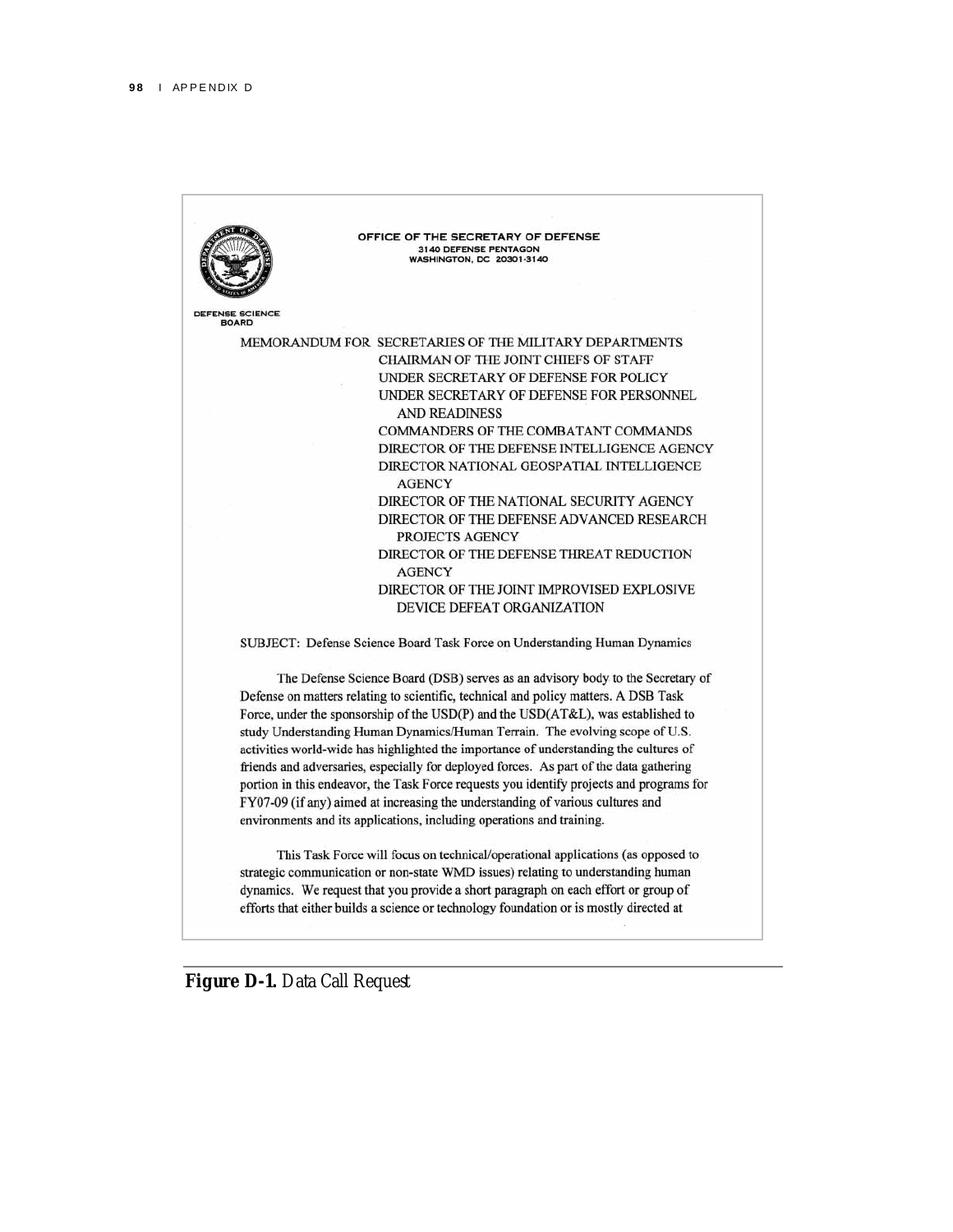tactical/operational applications of human dynamics/human terrain/culture including the following categories:

- Science and technology of human dynamics/terrain/culture
	- o includes social and behavioral sciences
	- o excludes human computer interaction and human effectiveness
- Intelligence  $\bullet$ 
	- o data collection
	- o analysis and studies
- Modeling and simulation  $\bullet$
- Operational programs (such as the Human Terrain System)
- Training
	- o foreign language
	- o culture
	- o adversary

Please concentrate efforts to those programs focused on helping operational units in the field. For each effort or group of efforts under the same sponsorship, indicate the approximate level of effort for FY07, FY08, and FY09, measured in man-years or dollars (or both), as appropriate. We have provided a sample table below for reference.

We request that you provide this data by February 29, 2008. Your inputs will be consolidated and used in a final report that will go to the Secretary of Defense and other senor DoD leadership.

My point of contact for this effort is Mr. Dave Sobyra, OASD SO/LIC, (703) 697-5447, e-mail david.sobyra@osd.mil and SIPRNET at david.sobyra@osd.smil.mil.

| <b>Brief</b>                                                               |  | Fiscal Year 2008 | Fiscal Year 2009 |
|----------------------------------------------------------------------------|--|------------------|------------------|
| Description   Category   Man-years   Contract \$   Man-years   Contract \$ |  |                  |                  |
|                                                                            |  |                  |                  |

William Johnsen Ja I

William Schneider, Jr. Chairman

 $\overline{2}$ 

Figure D-1. Data Call Request (continued)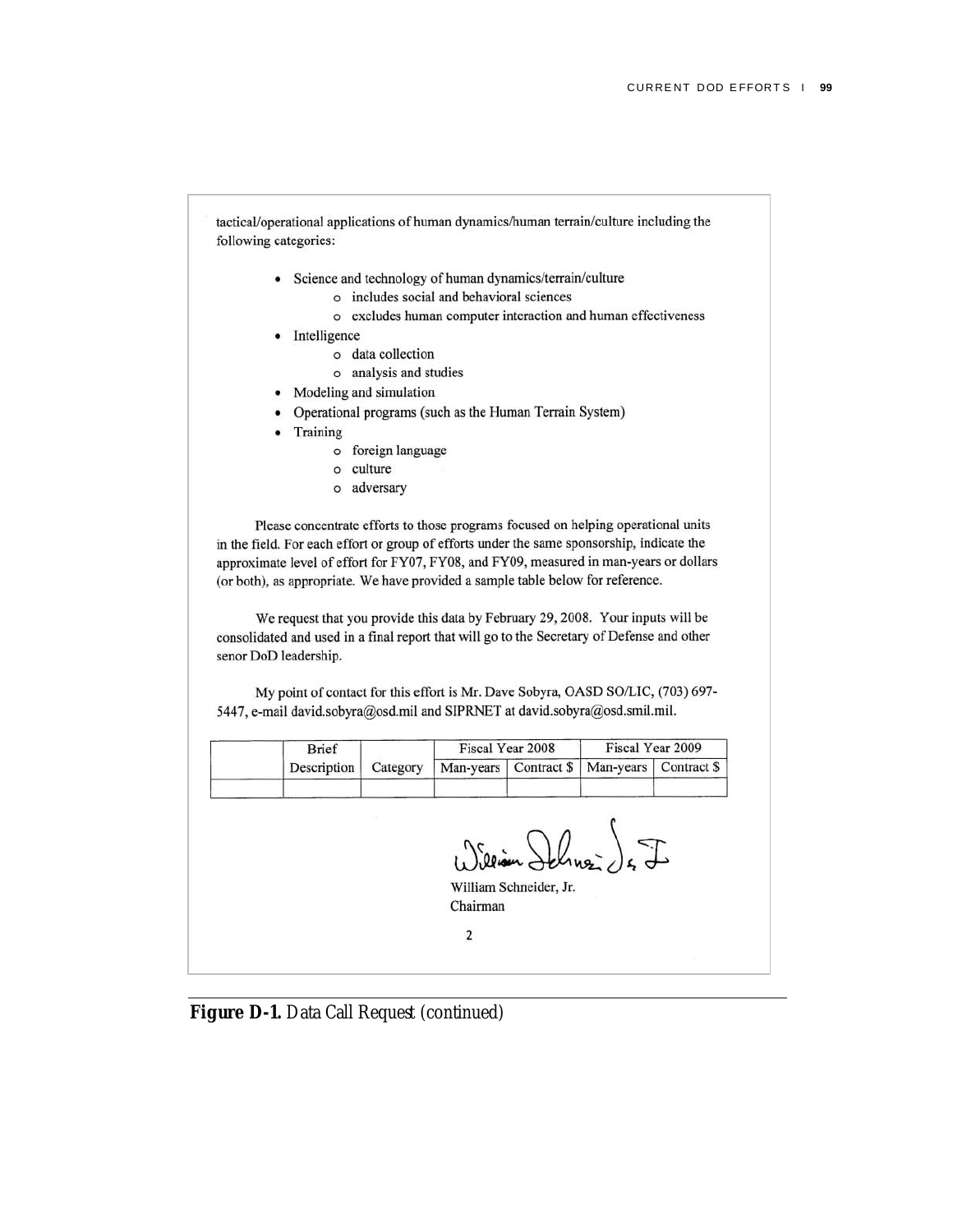| Organization                                      | <b>Effort</b>                                                                                                                        | <b>Category</b>                                  |  |
|---------------------------------------------------|--------------------------------------------------------------------------------------------------------------------------------------|--------------------------------------------------|--|
|                                                   | Human Terrain System                                                                                                                 | Operational                                      |  |
|                                                   | <b>Red Team</b>                                                                                                                      | Threat emulation                                 |  |
|                                                   | Social Network Analysis                                                                                                              | Analysis and<br>S&T                              |  |
| <b>JIEDDO</b>                                     | Social forces workshop                                                                                                               | Threat analy sis &<br>modeling                   |  |
|                                                   | XVIII ABC Corps Assessment Cell                                                                                                      | Threat analy sis &<br>modeling                   |  |
|                                                   | Understanding operational environment                                                                                                | S&T                                              |  |
|                                                   | Understanding threat behaviors                                                                                                       | S&T and threat<br>modeling                       |  |
|                                                   | Human terrain & social network analysis                                                                                              | Operational                                      |  |
|                                                   | <b>SKOPE</b>                                                                                                                         | Analysis                                         |  |
|                                                   | Center for excellence for IR & UW                                                                                                    | Culture analysis                                 |  |
| U.S. Special<br>Operations<br>Command<br>(SOCOM)  | Influence operations                                                                                                                 | IO &<br>psy chological<br>operations<br>(PSYOPS) |  |
|                                                   | Joint Warf are Analysis Center/SIGINT Control and<br>Analysis Module                                                                 | M&S                                              |  |
|                                                   | Geospatial & data miningf or intelligence                                                                                            | Operational                                      |  |
| U.S. Strategic<br>Command<br>(STRATCOM)<br>/SOCOM | Human Network Attack Initiative<br>social network analysis<br>$\mathcal{L}_{\mathcal{A}}$<br>planning tools<br>human terrain mapping | Operational                                      |  |
| U.S. Strategic                                    | Strategic deterrence assessment lab (behavioral<br>sciences)                                                                         | Analysis                                         |  |
| Command                                           | Psy chological operations Joint Munitions<br>Effectiveness Manual functional area                                                    | Analysis                                         |  |
|                                                   | Core capabilities for tactical social science and<br>regional experts (with DIA)                                                     | Intelligence                                     |  |
| U.S. Southern<br>Command                          | Understanding geospatial and temporal patterns of<br>human behav ior (with NGA)                                                      | Intelligence                                     |  |
|                                                   | Network studies, research, intelligence analysis,<br>strategic culture                                                               | Operational                                      |  |
|                                                   | Mapping human terrain joint capability technology<br>demonstration                                                                   | Operational<br>research and<br>dev elopment      |  |
| U.S. Central<br>Command                           | Human Terrain Teams                                                                                                                  | Operational                                      |  |
|                                                   | S&T<br>Human dynamics/terrain/culture S&T                                                                                            |                                                  |  |
|                                                   | Human Terrain System toolkits                                                                                                        | Operational                                      |  |
|                                                   | Socio-cultural dy namics working group                                                                                               | DIA led                                          |  |

### **Table D-1.** Summary of Data Call Responses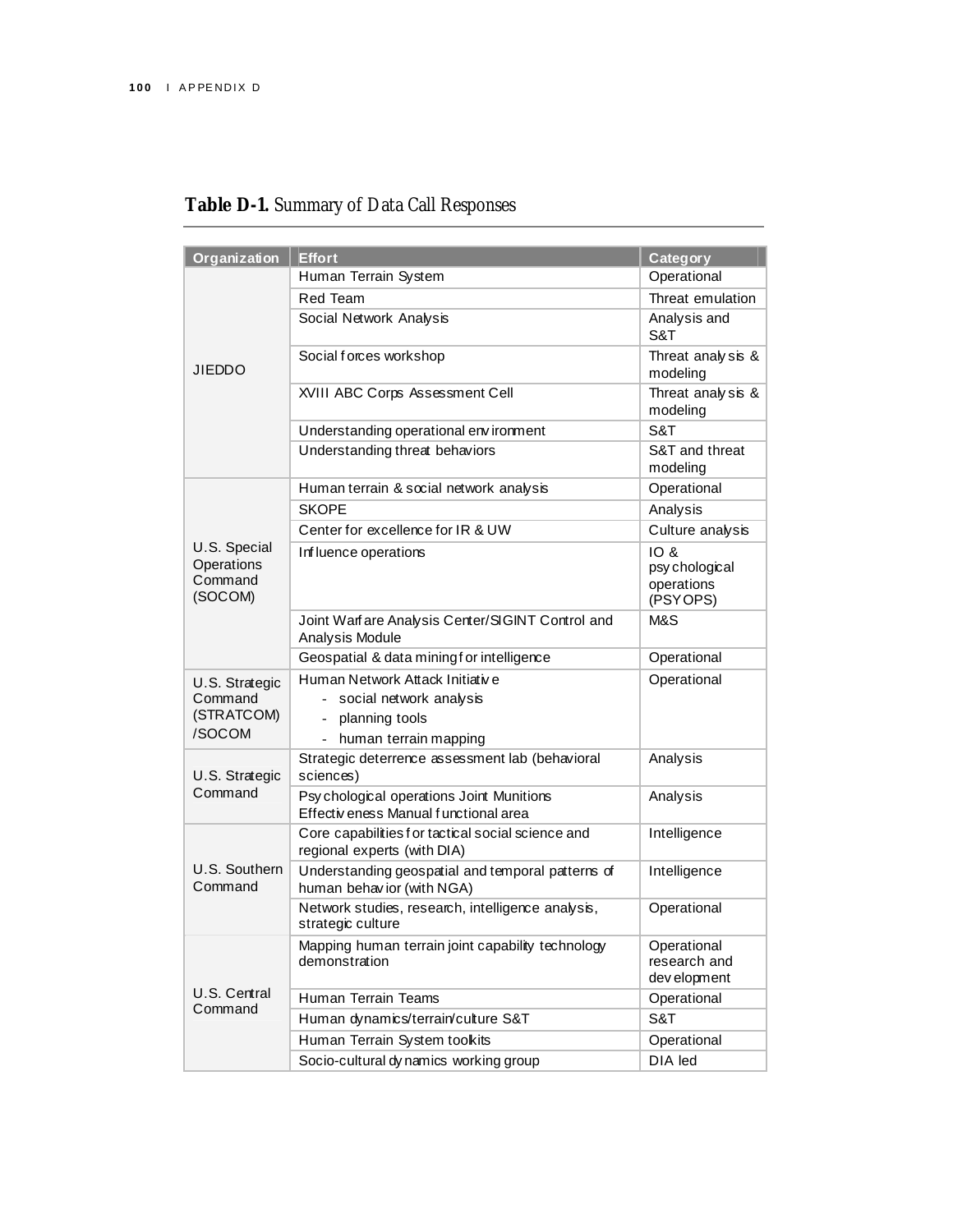| Organization                                     | <b>Effort</b>                                                              | Category                     |
|--------------------------------------------------|----------------------------------------------------------------------------|------------------------------|
|                                                  | Human Terrain Analysis Pilot                                               | S&T and                      |
|                                                  |                                                                            | intelligence                 |
|                                                  | Topny mic Program (geographic names)                                       | Intelligence                 |
| National                                         | Political Boundary Collection & Analysis                                   | Intelligence                 |
| Geospatial-                                      | Geographic names & international boundary trainers                         | Training                     |
| Intelligence<br>Agency                           | Analyst training in foreign languages and regional<br>cultures             | Training                     |
|                                                  | Geographic-information-system-based analysis via<br>spatial modus operandi | S&T                          |
|                                                  | Human language processing technology                                       | Operational                  |
|                                                  | HTS (TRADOC led)                                                           | Operational                  |
|                                                  | Mapping human terrain toolkit                                              | Operational                  |
|                                                  | TRADOC Intelligence Support Activity Modeling &<br>Simulation              | Operational                  |
|                                                  | Human dynamic & cross-cultural competence at<br>Army Research Institute    | S&T                          |
|                                                  | Geo-cultural analysis tool                                                 | S&T                          |
|                                                  | Irregular Warfare Network Analysis                                         | Analysis and<br>studies      |
| Army                                             | Middle East Cultural Integration Course                                    | Training                     |
|                                                  | Culture and f oreign language strategy                                     | Training                     |
|                                                  | University of foreign military & cultural studies                          | Training                     |
|                                                  | Sequoy ah Foreign Language Translation System                              | Operational                  |
|                                                  | Every Soldier is a Sensor training support pkg                             | Training                     |
|                                                  | Military intelligence foreign language training center                     | Training                     |
|                                                  | Visualization of Belief Systems                                            | Research and<br>dev elopment |
| North<br>Command/                                | Army Cultural Summit (March 08)                                            | Review on-going<br>efforts   |
|                                                  | Human interoperability                                                     | Planning and<br>analysis     |
| American                                         | HTT in Mexico for stability operations                                     | Planning                     |
| Aerospace<br>Defense U.S.<br>Northern<br>Command | U.S. Northern Command area of responsibility culture<br>training course    | Training                     |

## **Table D-1.** Summary of Data Call Responses (continued)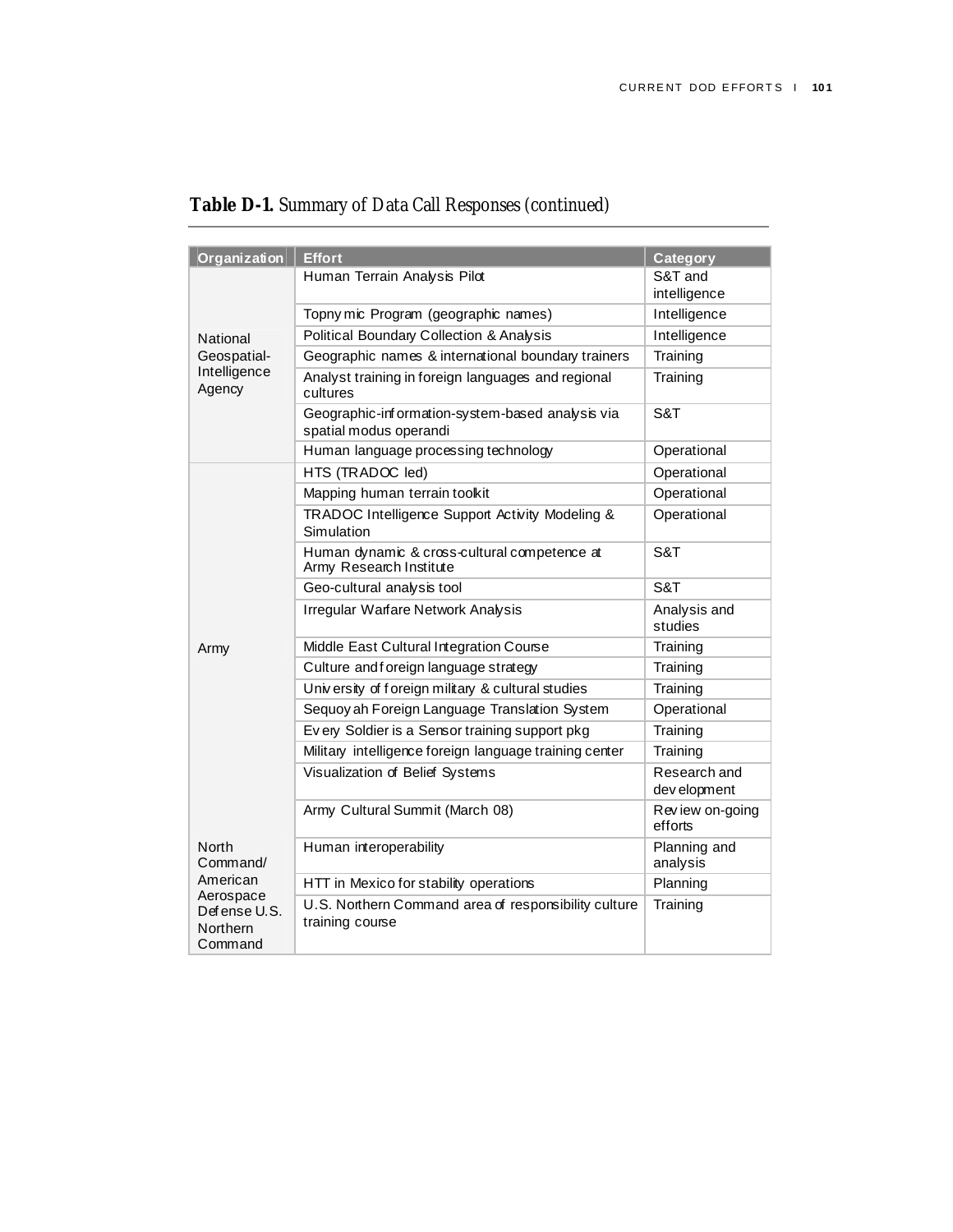| <b>Organization</b>                 | <b>Effort</b>                                                                         | <b>Category</b>     |
|-------------------------------------|---------------------------------------------------------------------------------------|---------------------|
|                                     | Global Synchronization Tool in Support of Global War                                  | Operational         |
|                                     | on Terror                                                                             |                     |
| U.S. Joint                          | Theater Effects Based Operations                                                      | Operational         |
| Forces                              | Modeling and simulation                                                               | M&S                 |
| Command<br>(JFCOM)                  | Field Experiment: Commander, International Security<br>Assistance Force X             | Operational,<br>M&S |
|                                     | Integrated Battle Command Tool                                                        | Operational,<br>M&S |
|                                     | Clandestine Tagging, Tracking & Locating                                              | Intelligence        |
|                                     | Nano-technology Integration                                                           | Intelligence        |
|                                     | Nano enabled TTL (transistor-transistor logic) devices                                | Intelligence        |
|                                     | 3-D Facial Recognition Imaging Technology                                             | Intelligence        |
|                                     | Counterintelligence - Human Intelligence Advanced<br>Modernization Program            | Operational         |
| SOAL-T                              | Psy op Global Reach                                                                   | Operational         |
|                                     | Identify and track important asses                                                    | Intelligence        |
|                                     | Automated detection and cueing                                                        | Intelligence        |
|                                     | Tactical biometric registration/recognition                                           | Intelligence        |
|                                     | Interactive language trainer                                                          | Training            |
|                                     | 3-D facial imaging system                                                             | Intelligence        |
|                                     | Cultural intelligence wiki-berry                                                      | Intelligence        |
|                                     | Adv anced Remote Ground Unattended Sensor                                             | Operational         |
|                                     | Systems - Knowledge discovery                                                         |                     |
|                                     | RDEC (social network analysis)                                                        |                     |
|                                     | Emergent leader analysis                                                              |                     |
|                                     | <b>Pattern Detection Facility</b>                                                     |                     |
|                                     | Interagency task force geospatial initiative                                          |                     |
| SOJICC                              | Combined Theater Analyst Vetted, Relational<br>Structure                              | Intelligence        |
|                                     | Open source intelligence section                                                      | Intelligence        |
|                                     | Joint intelligence preparation of the operational<br>env ironment                     | Intelligence        |
|                                     | Strategic multilay ered assessment for weapons of<br>mass destruction (WMD) terrorism | Intelligence        |
|                                     | Basic school and CAOCL                                                                | Training            |
|                                     | Center for adv operational culture learning                                           | Training            |
| U.S. Marine<br>Corps                | Expeditionary Warfare School                                                          | Training            |
|                                     | MCIA culture intelligence products                                                    | Intelligence        |
|                                     | Language training                                                                     | Training            |
| Office of<br>Nav al<br>Intelligence | Introduction to cultural analytics                                                    | Training            |

### **Table D-1.** Summary of Data Call Responses (continued)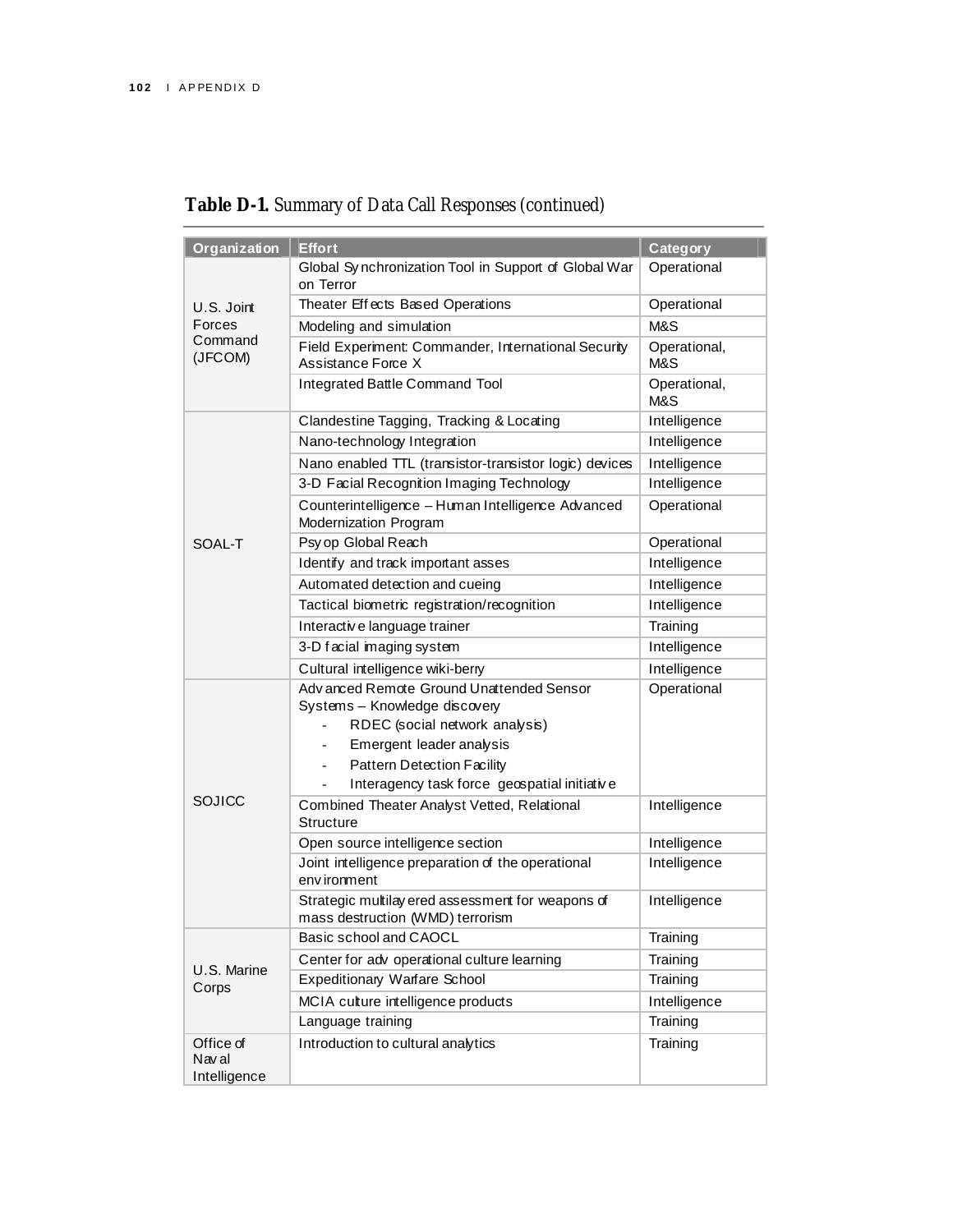| Organization                                                                  | <b>Effort</b>                                                                                                  | <b>Category</b>  |
|-------------------------------------------------------------------------------|----------------------------------------------------------------------------------------------------------------|------------------|
| Office of the<br>Chief of Naval<br>Operations,<br>N27 (Naval<br>Intelligence) | Nav al intelligence basic course-geopolitical analysis<br>Pre-deployment training - Af ghanistan, Iraq, middle | Training         |
| Nav al Surface<br>Warfare<br>Center                                           |                                                                                                                |                  |
| Navy                                                                          | Operational cultural & language familiarization                                                                | Training         |
| Language<br>Skills,<br>Regional<br>Expertise and<br>Cultural<br>Awareness     | Navy intelligence foreign language program                                                                     | Training         |
| Navy                                                                          | Cultural sensitivity training                                                                                  | Training         |
| Expeditionary                                                                 | Regional orientation with surviv al language                                                                   | Training         |
| Combat                                                                        | Immersion language class                                                                                       | Training         |
| Command                                                                       | Cultural sensitivity training                                                                                  | Training         |
| Commander,<br>Navy<br>Installations<br>Command                                | 4 courses                                                                                                      |                  |
| Nav al Post<br>Graduate<br>School                                             | Regional security education program                                                                            | Training         |
|                                                                               | Social networks                                                                                                | S&T              |
|                                                                               | Modeling asy mmetric adversaries                                                                               | S&T              |
|                                                                               | Insurgent groups as emergent systems                                                                           | S&T              |
|                                                                               | Moral values and terrorist activity                                                                            | S&T              |
|                                                                               | Human activity recognition                                                                                     | S&T              |
|                                                                               | Smart Fence (acoustic detection)                                                                               | S&T              |
| Office of                                                                     | Modeling of adaptive asymmetric tactics                                                                        | S&T              |
| Nav al                                                                        | Base Protection ("anomalous" behavior                                                                          | S&T              |
| Research                                                                      | NonKin Village training game                                                                                   | Training         |
|                                                                               | Nav al education and training command (NETC):<br>Detainee overview                                             | <b>I</b> raining |
|                                                                               | NETC: cultural awareness                                                                                       | Training         |
|                                                                               | NETC: Middle east and Islamic cultures                                                                         | Training         |
|                                                                               | NETC: Individual augmentation course                                                                           | Training         |
|                                                                               | Nav al War College                                                                                             | Training         |

**Table D-1.** Summary of Data Call Responses (continued)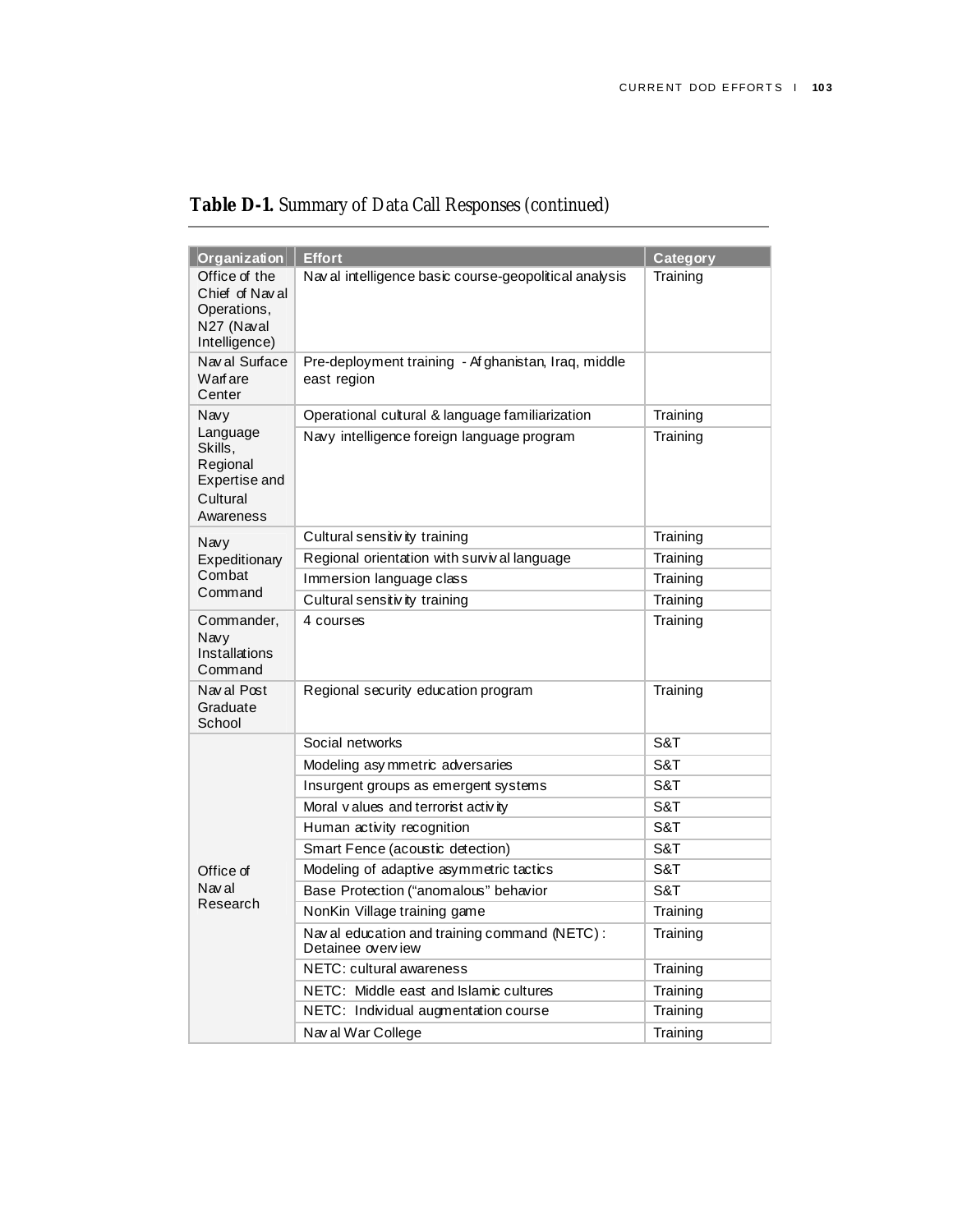| <b>Table D-1.</b> Summary of Data Call Responses (continued) |  |  |  |
|--------------------------------------------------------------|--|--|--|
|--------------------------------------------------------------|--|--|--|

| Organization | <b>Effort</b>                                                                                  | Category |
|--------------|------------------------------------------------------------------------------------------------|----------|
|              | Target analy sis of individual terrorist signature                                             | S&T      |
|              | Behavior signature readers: diagnostic tools for<br>inferring personal variables from behavior | S&T      |
|              | Sense making support environment                                                               | S&T      |
|              | Unified behavior signatures creation and use                                                   | S&T      |
| Air Force    | Simulation of cultural identities for prediction of<br>reactions                               | S&T      |
|              | Human & system and modeling analysis toolkit                                                   | S&T      |
|              | PSYOPS target analysis of individuals: Social<br>network analyses of adversaries               | S&T      |
|              | Cy ber target characterization                                                                 | S&T      |
|              | Automated speech recognition and audio retrieval                                               | S&T      |
|              | Air advisor training                                                                           | Training |
|              | Language and cultural training                                                                 | Training |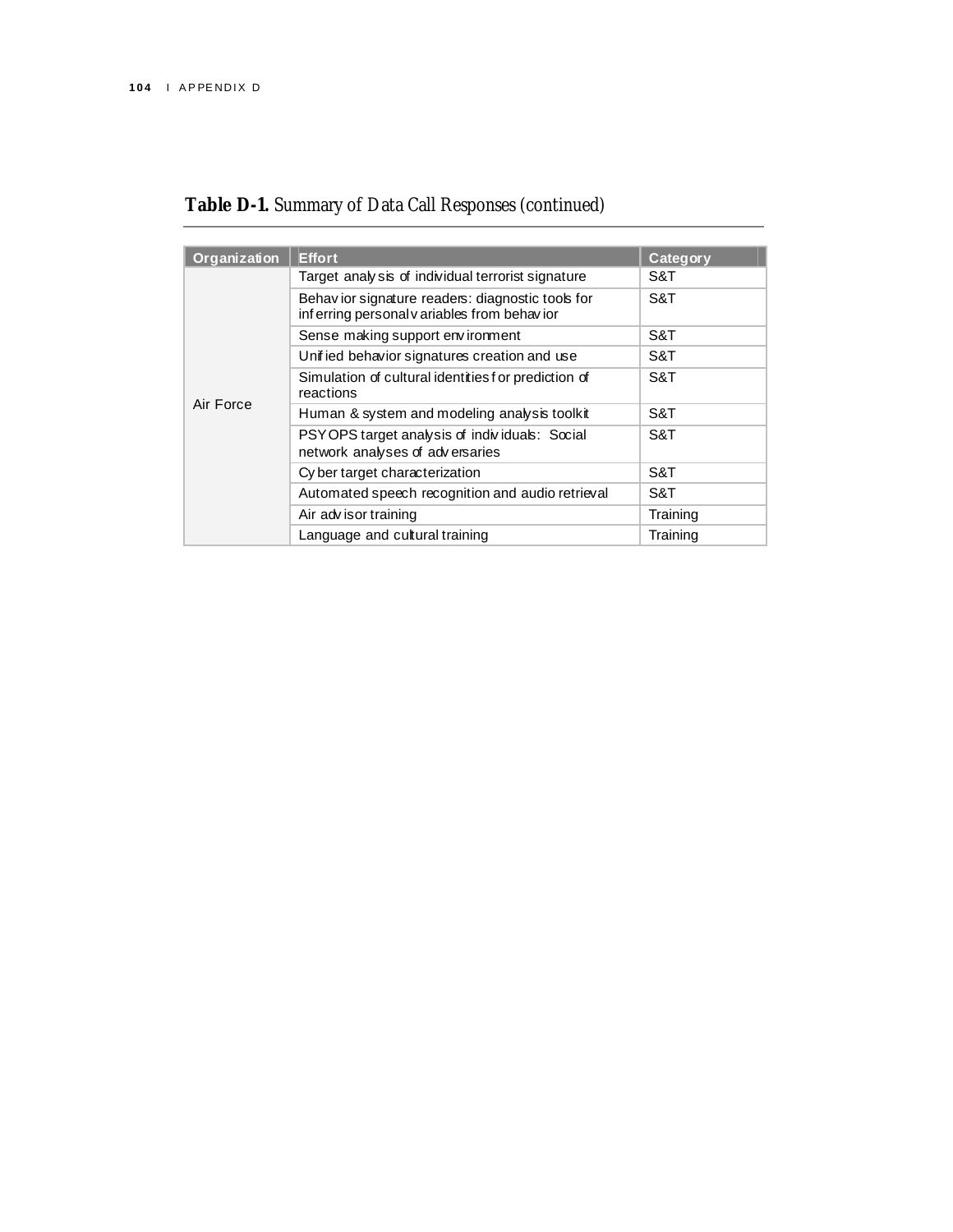## **Table D-2.** Current DoD Efforts, OSD Perspective

| <b>OSD/Agency/Service Efforts</b>                                                                                                                                                                                       |
|-------------------------------------------------------------------------------------------------------------------------------------------------------------------------------------------------------------------------|
| • Social-Cultural Dynamics Initiative (DIA)                                                                                                                                                                             |
| • Social Science Research and Analysis Council (OUSD (Policy))                                                                                                                                                          |
| • Human Interoperability Enterprise (OASD (NII))                                                                                                                                                                        |
| • Social-Behavioral Efforts (OSD Program Analysis and Evaluation)                                                                                                                                                       |
| • Bio-Systems Directorate, Human, Social, Cultural, and Behavior (HSCB) initiative<br>(OSD DDR&E)                                                                                                                       |
| • Map-Human Terrain Tool or HSCB government off-the-shelf and commercial off-the-<br>shelf (OSD Advanced Systems and Concepts)                                                                                          |
| • Integrated Behav ioral Governance/Process Environment Capability (Defense Threat<br>Reduction Agency (DTRA)/OSD (NII)/AT&L)                                                                                           |
| • Integrated Behav ioral Capabilities (Joint Interagency Task Force-South, SOCOM)                                                                                                                                       |
| • Social-Cultural Adv anced Studies and Concept Office (DTRA)                                                                                                                                                           |
| • Bio-Chem Directorate, Cognitive Modeling (DTRA)                                                                                                                                                                       |
| • Human Factors Analysis (DIA)                                                                                                                                                                                          |
| • Strategic Multilay er Analysis initiative (STRATCOM/OSD AT&L)                                                                                                                                                         |
| · Global Innov ative Strategic Center / Human Network Attack Initiative (STRATCOM)                                                                                                                                      |
| • RIO Strategic Centers. Foreign national military students conducting research on<br>interoperability of their nation state. (OSD Policy/NII)                                                                          |
| • Joint Task Center-Intelligence. Integration of intelligence efforts from the combatant<br>commanders, coalition, and interagency. (JFCOM)                                                                             |
| <b>Modeling and Simulation</b>                                                                                                                                                                                          |
| • TIARA (Sandia Labs and University of Mexico) (maturing)                                                                                                                                                               |
| • Modeling Phase-Change Behavior. Understanding the dynamics of group<br>phenomena (maturing)                                                                                                                           |
| • Modeling Terrorist Recruitment and Motivation with Observable Indicators to<br>identify sectors of societies of different socio-economic strata. (Indiana<br>University/Purdue University, Fort Wayne, IN) (maturing) |
| • A Cultural Analysis of Three Afghanistan Provinces (Glevum Associates, LLC)<br>(mature)                                                                                                                               |
| • Toward Sy stematic Social Modeling of counter-terrorism and counter-WMD<br>(Krasnow Institute, George Mason University) (non-mature)                                                                                  |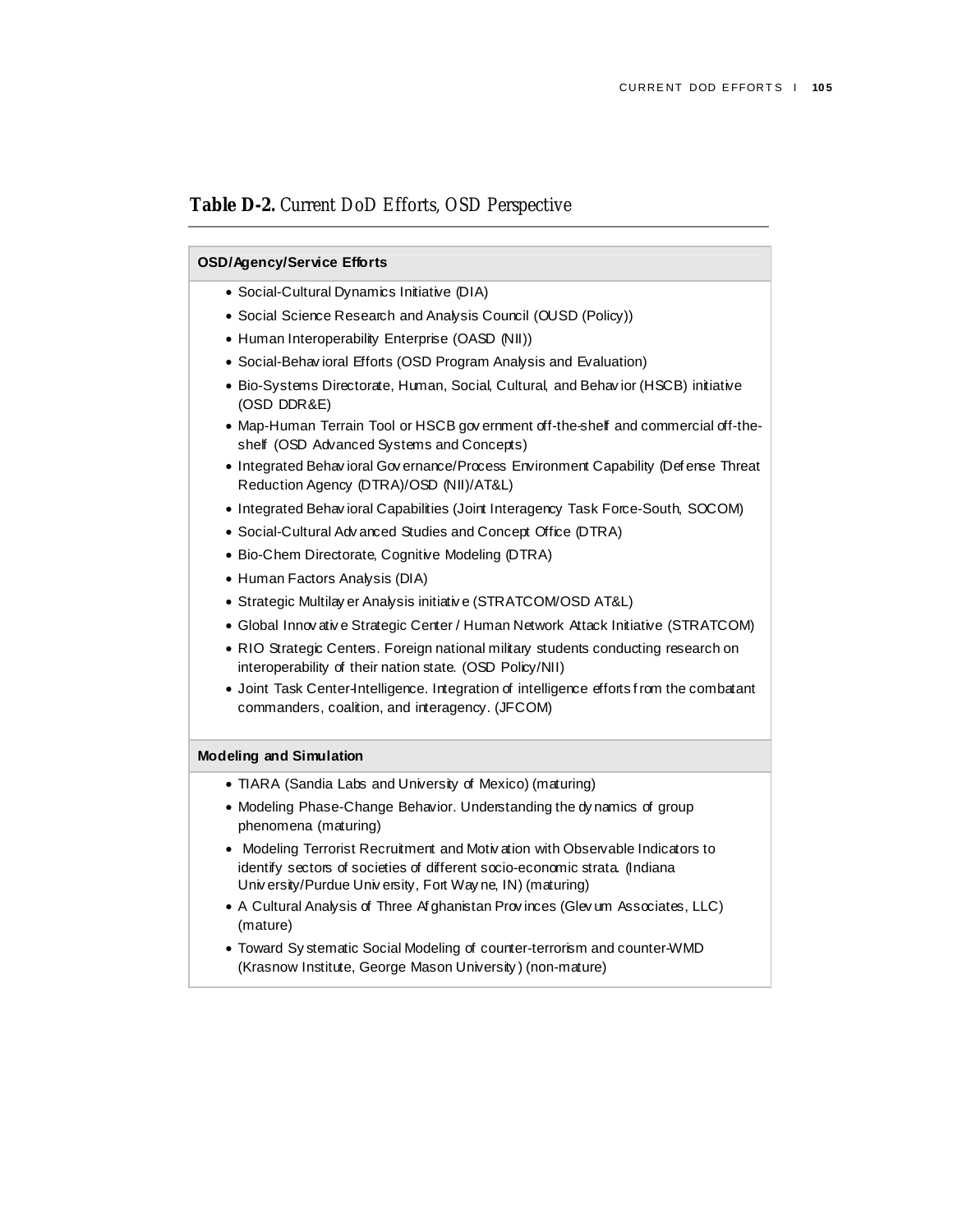## **Table D-2.** Current DoD Efforts, OSD Perspective (continued)

| <b>Field Application Efforts</b>                                                                                                                                                                                                                                                                                                                                                                                                                                                                                                                                                                  |  |  |  |  |
|---------------------------------------------------------------------------------------------------------------------------------------------------------------------------------------------------------------------------------------------------------------------------------------------------------------------------------------------------------------------------------------------------------------------------------------------------------------------------------------------------------------------------------------------------------------------------------------------------|--|--|--|--|
| • Human Terrain. Af ghan Support Team requested cultural analyses on three eastern<br>provinces to provide data on current cultural landscape to predict reactions.<br>(maturing)                                                                                                                                                                                                                                                                                                                                                                                                                 |  |  |  |  |
| • Integrated Behav ioral Analysis Capability. The integration of HSCB assessments<br>and visualized results. (DTRA/OSD NII)                                                                                                                                                                                                                                                                                                                                                                                                                                                                       |  |  |  |  |
| • Manhunt. Manhunting Pilot Program on best practices, legal statutes, bounty<br>hunting networks, dev elopment of training materials and procedures for employing<br>manhunting techniques. (Combating Terrorism Technology Support Office/San<br>Francisco (CTTSO/SF)-Technical Support Working Group (TSWG); Matrix<br>Operating Solutions Research (prime contractor))                                                                                                                                                                                                                        |  |  |  |  |
| • Strategic Multilay er Analysis Initiative (STRATCOM/OSD AT&L Rapid Response<br>Office)                                                                                                                                                                                                                                                                                                                                                                                                                                                                                                          |  |  |  |  |
| <b>Analysis Capability</b>                                                                                                                                                                                                                                                                                                                                                                                                                                                                                                                                                                        |  |  |  |  |
| • CALEB II. Tactical last mile targeting. A JIEDDOf unded irregular warf are analysis<br>capability that includes systems architecture, innovative TTP's, data modeling, and<br>predictive analysis to provide a mature, tailored layer of analysis of insurgent<br>operational networks and operating patterns. (CTTSO/SF-TSWG) (non-mature)<br>• Self-Organizing Groups Study. Research how self-organizing systems can be<br>influenced from the external environment to support change or destroy belief<br>structures. (CTTSO/SF-TSWG; The Rendon Group (prime contractor)) (non-<br>mature) |  |  |  |  |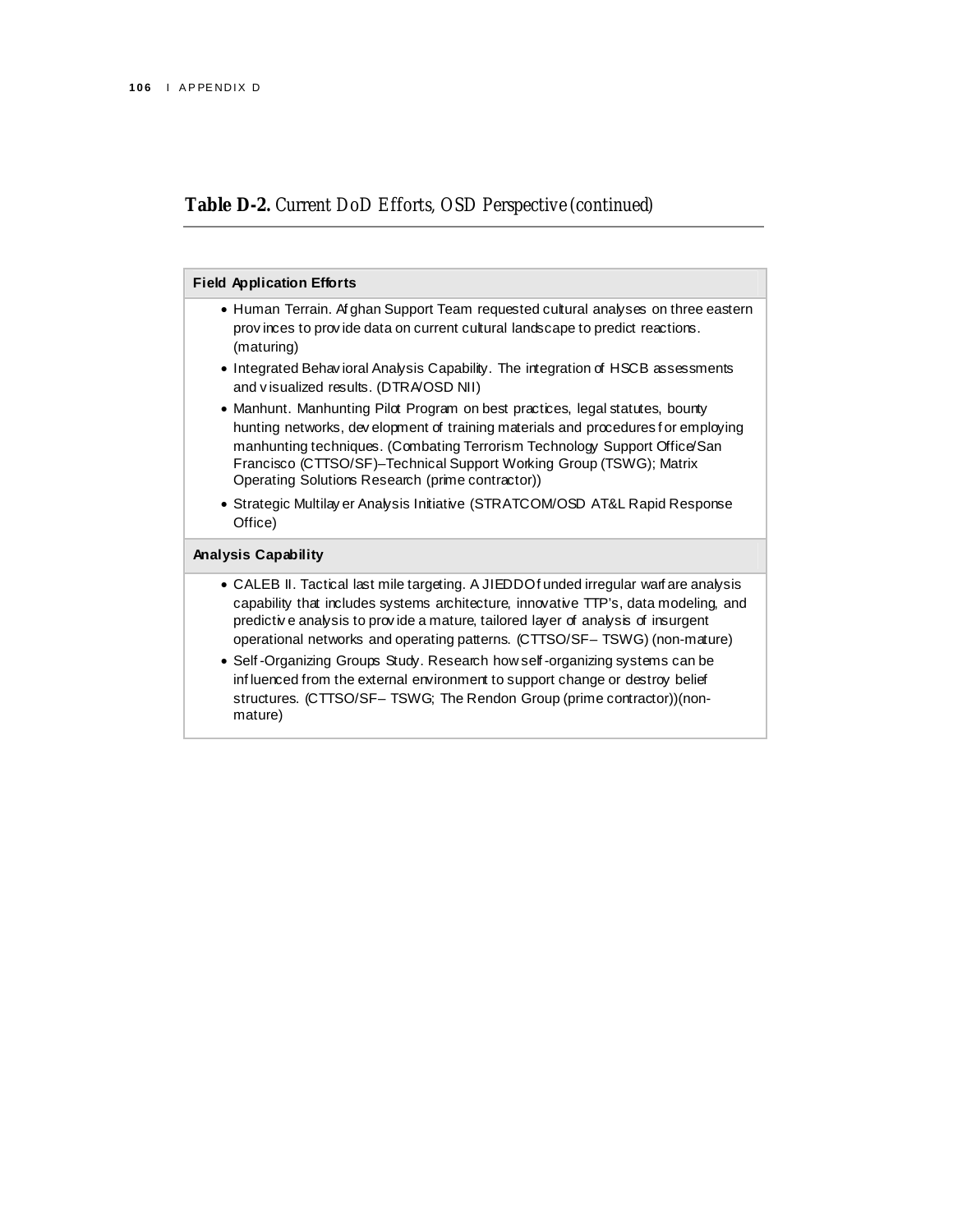## **Appendix E. Computational Modeling for Reasoning about the Social Behavior of Humans**

The number of models of human social behavior is growing rapidly. Unfortunately, the current ease of programming is turning adequate programmers into poor modelers capable of turning out tools with impressive interfaces, but little theoretical power under the hood. On the other hand, the plethora of new model-building toolkits is facilitating the rapid growth of simple proof of concept models. The current spate of models range from the simplistic to the elaborate, the conceptual to the empirical, and the purely notional to the ones that can be validated. This review briefly describes the current state of modeling and the relative strengths and weaknesses of the type of models now available. Key issues surrounding analysis and validation are discussed.

### **Introduction**

Computational modeling, which is a growth area in the social and behavioral sciences, refers to any effort in which a model is realized as a set of computer code. These efforts include a computer program or network of computers and programs, that attempt to simulate an abstract model of the system. Such models are also referred to as computer simulation, computer models, and computational models. In a mathematical model, the relations are expressed in mathematical terms and processing is done by solving the equations. Computational modeling is a form of mathematical modeling, typically used when a closed form solution is not possible. In such a model the relations are expressed in mathematical or symbolic terms and processing is done by following an algorithm.

There are many types of computational models. Among the most common forms are agent-based models (also referred to as multi-agent systems), system dynamic models, and statistical forecasting. Reviews of computational models seek to characterize such models along a wide number of dimensions (Table E-1). While modeling frameworks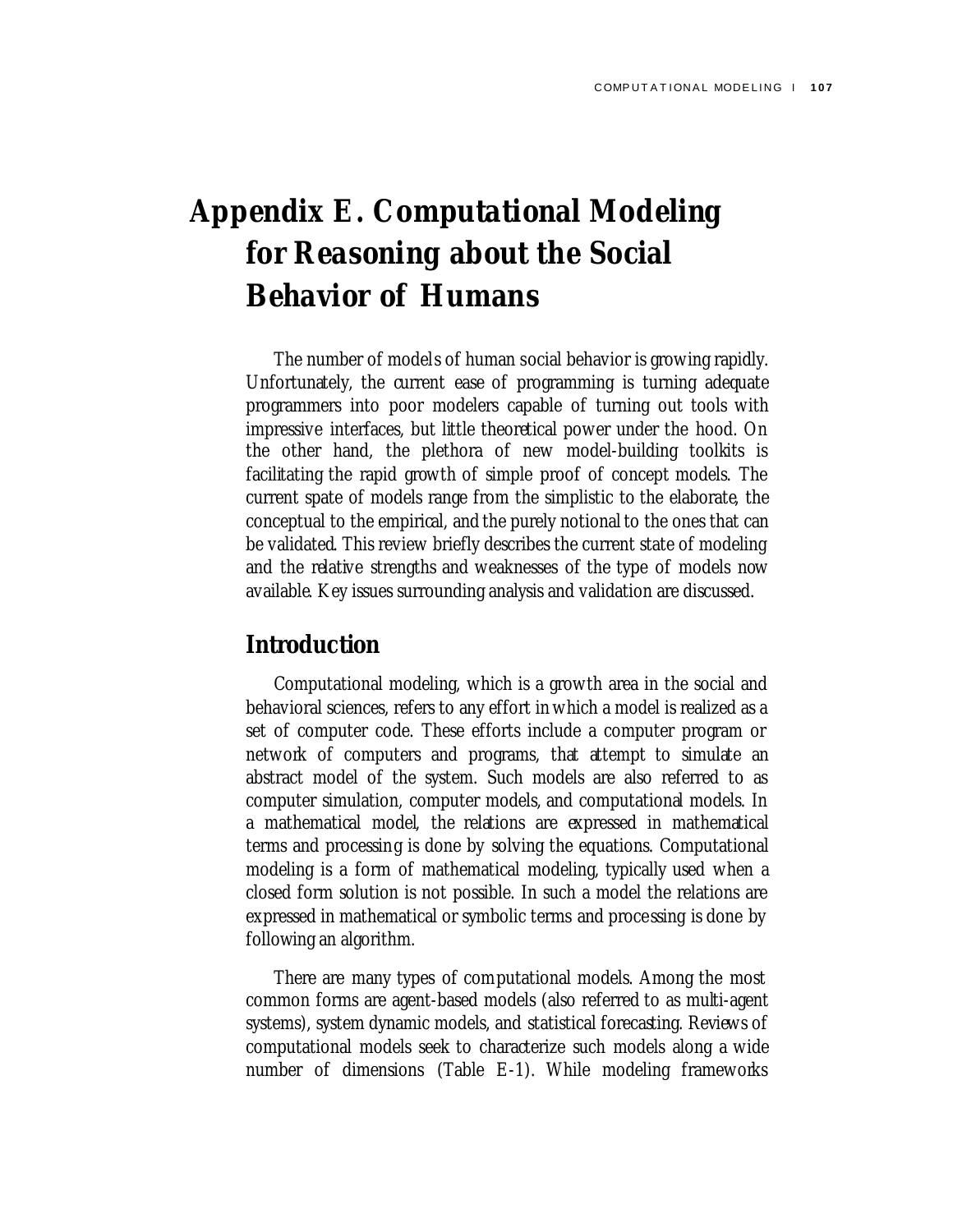l

typically fall in to one of these categories, models developed for adversarial reasoning that are not built in a framework are typically hybrids that criss-cross these boundaries at will.

**Table E-1.** Characteristics of Computational Models

| Intellective versus emulative                                |
|--------------------------------------------------------------|
| Stochastic <sup>76</sup> versus deterministic <sup>77</sup>  |
| Steady state <sup>78</sup> versus dynamic <sup>79</sup>      |
| Continuous <sup>80</sup> versus discrete <sup>81</sup>       |
| Rule-based versus equation                                   |
| Learning versus static versus optimization                   |
| Centralized multi-agent versus distributed multi-agent       |
| Local versus distributed <sup>82</sup>                       |
| System dynamic versus multi-agent versus multi-agent network |

In comparison to traditional formal (*i.e*., mathematical) models, computational models have the following characteristics:

- larger in scale—including more events, more actors, more entities, more time periods
- focus on the process and intermediate solutions and not equilibrium solutions (that are the key result of mathematical models)
- utilize a mix of simulated and real data as opposed to being completely algorithmic—for example, many computational models use simulated actors employing real equipment, or in real social networks

<sup>76.</sup> Stochastic models typically have at least one random number generation component.

<sup>77.</sup> A special case of deterministic models are the chaotic models.

<sup>78.</sup> Steady state models typically use a set of equations to define fixed relations.

<sup>79.</sup> In a dynamic system, relations among variables change in response to signals.

<sup>80.</sup> In a continuous system, periodically all equations are solved and state updated.

<sup>81.</sup> In a discrete system, a queue of events is maintained and only items related to the queue are solved.

<sup>82.</sup> In this case, local versus distributed refers to the hardw are needed to run the computational model—a single machine (local) versus multiple machines (distributed).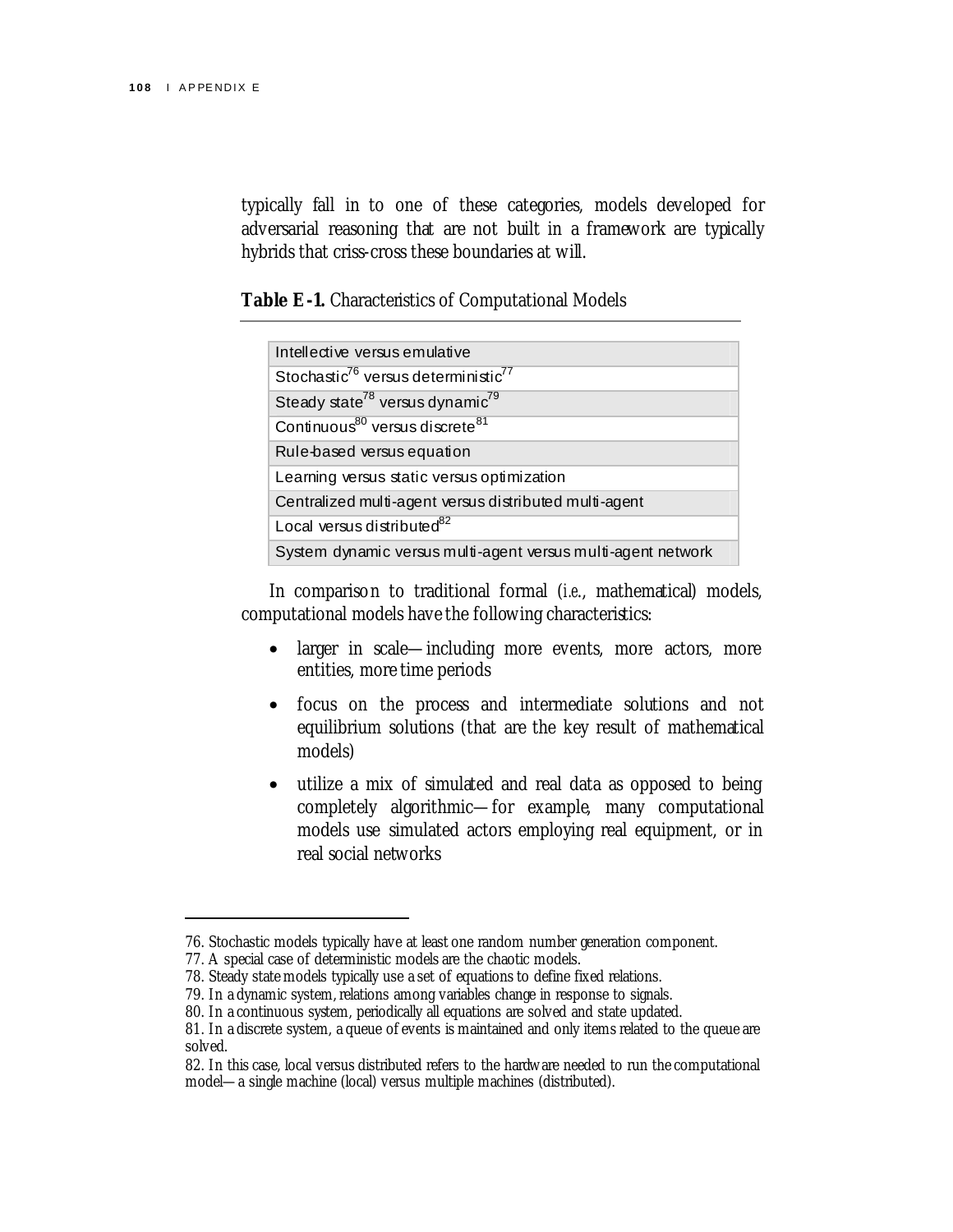• handle more complexity such as a greater number of interacting parts, higher levels of non-linearity in relationships, and very non-continuous response surfaces

As such, these models are often referred to as "complex system models." Finally, due to the usually stochastic nature of the results, impossibility of calculating a complete response surface, and attention to intermediate results, statistical analysis is typically used to provide an interpretation of model outcomes for computational models.

There are a number of reasons to use computational models in the area of human dynamics, including:

- **Ethical.** You cannot test the effects of policies on real populations but can on simulated populations.
- **Preparatory.** You can use these models to create hypothetical situations with more potency than existing ones. As a result, you can use the models to examine a wide range of scenarios. This enables more systematic imaginative thinking and facilitates training.
- **Cost effective.** Creating new technologies, procedures, and legislation for data collection is expensive; but, by using computational modeling, such things can be pretested for efficacy.
- **Faster.** Real time evaluation of existing systems is too timeconsuming; however, in a simulation one can "speed up time," enabling rapid development and testing of alternatives.
- **Appropriate.** The world and the simulation are both complex non-linear dynamic systems. Hence the tool matches the requisite complexity and does not overly simplify the state, thus affording more accurate predictions and assessments.
- **Flexible.** Response to novel situations requires rapid evaluation of previously unexamined alternatives. This can be done best in a computational framework.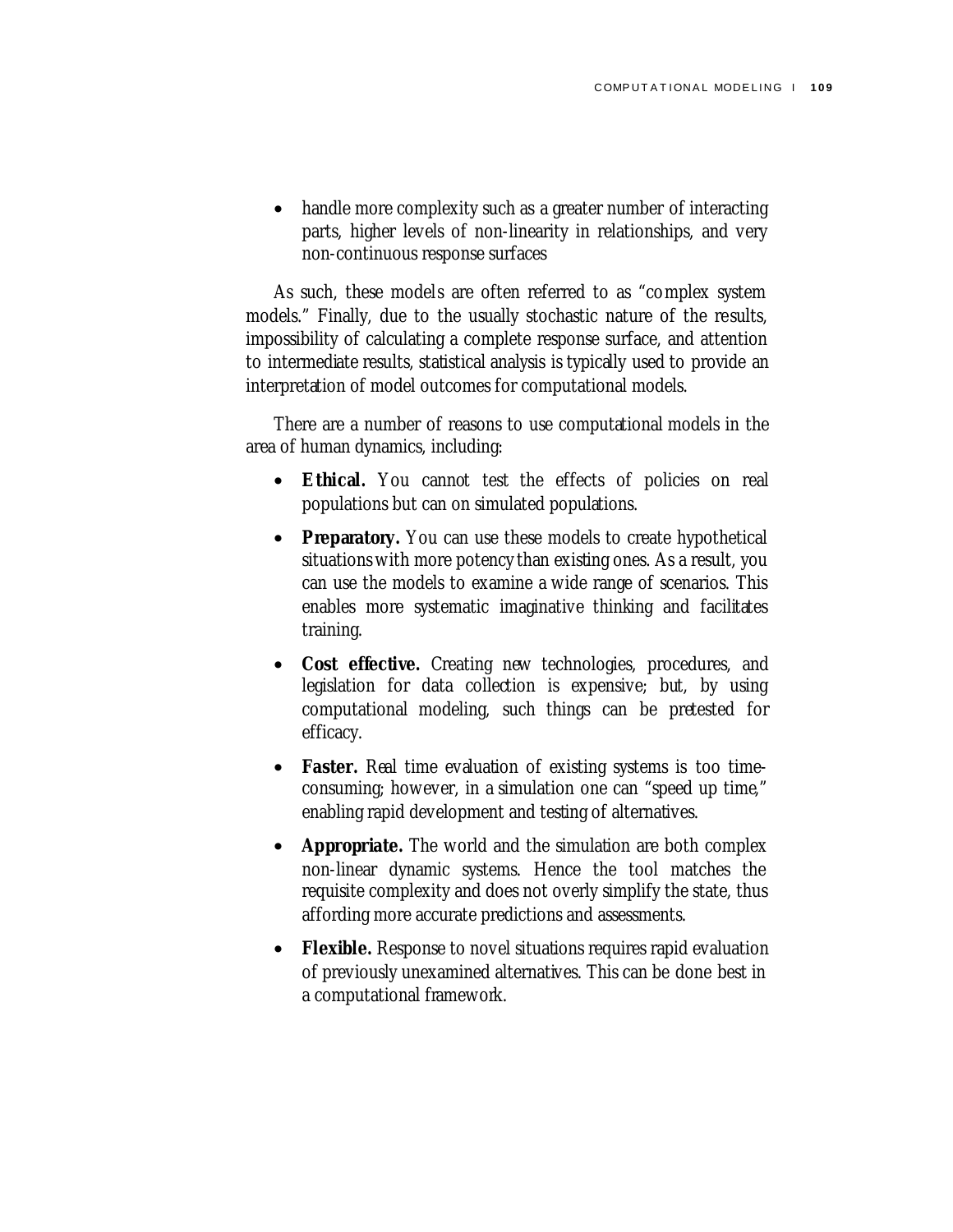l

Computational models can be used for a number of purposes, including:

- test bed for new ideas
- predict impact of technology or policy
- develop theory
- determine necessity of a posited mechanism
- decision-making aids
- forecast future directions
- "what if" training tools
- suggest critical experiments
- suggest critical items for surveys
- suggest relative impact of different variables (factors)
- suggest limits to statistical tests for non-linear systems
- substitute for person, group, tool, etc. in an experiment
- hypotheses generators

## **Veridicality and Model Type**

One of the key issues that drives the design, assessment, and validation of computational models is their level of veridicality.<sup>83</sup> On the one hand, many researchers would argue that Occam's razor should apply, and all models should follow the KISS principle (keep it simple stupid). Examples of models that employ a "proof-of-concept" approach are Sugarscape; many of the Santa-Fe institute models; many of the original "thought based" computational models, such as the Cohen March and Olson's garbage-can model, the Axelrod and later Sakoda's segregation model; and Kaufman's NK model. While others argue that to have strong policy relevance and to be able to use the model to make validatable claims, a higher level of veridicality is called

<sup>83.</sup> Veridicality is the extent to w hich a know ledge structure accurately reflects the information environment it represents.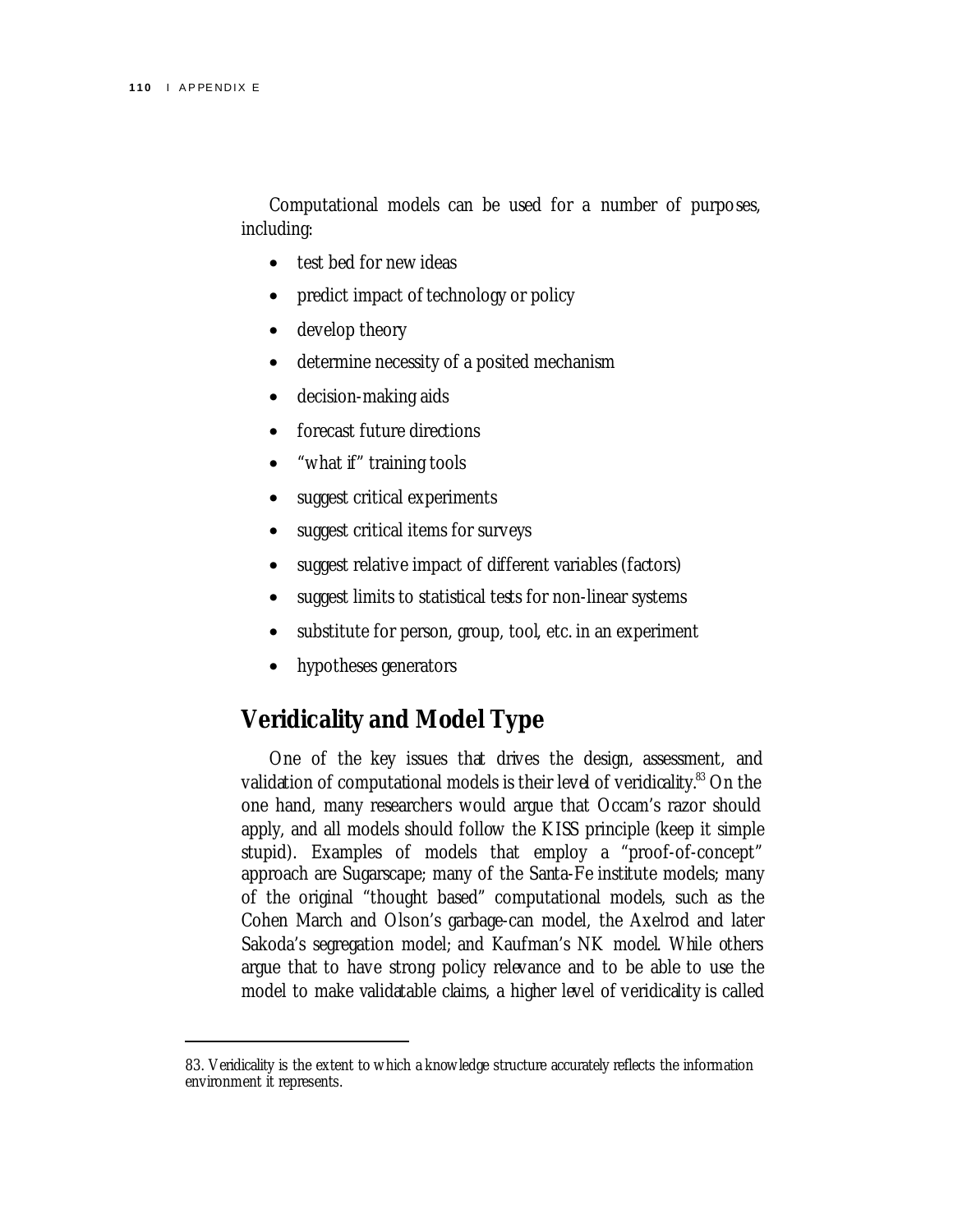for. Examples of such models include Carley's BioWar and Silverman's Athena Prism.

In general, the higher the level of veridicality the more types of problems the model can be used to address. In addition, these models have a larger amount of code. Although it is less likely the code is made available, it is more likely that aspects of the model can be validated. However, it is less likely that the model can be validated in full because it is less likely that the entire response surface can be generated. Finally, the higher the level of veridicality, the less likely the computational model will be built in one of the modeling frameworks available for system dynamic, agent-based, or event-based modeling, as the developers will need finer control over the development environment.

From a human behavioral standpoint, one key issue is how sophisticated or veridical is the model human agent in these computational models. In general, the higher the level of veridicality in the model human agent, the fewer agents are typically being modeled. Thus, multi-agent systems that have millions of agents typically have very rudimentary agents formed from only a few rules or equations that reflect very simple cognitive or social activities on the part of the agent. Simulations with thousands of agents tend to include fairly sophisticated and accurate parameters of human socio-cultural behavior. Simulations with less than a dozen agents are more likely to have very sophisticated cognitive and/or task models within the agents. In general, the higher the level of veridicality, the fewer the agents, the longer the model processing time for determining the actions of a single agent, and the greater the storage needs for a single agent.

One can achieve comparable storage and speed constraints as the level of agent veridicality is increased if the number of agents is reduced. In general, the tradeoff is that detailed cognitive processing and task-based behavior is often less present in models with thousands of agents, whereas social and cultural activity, and learning by being told, is less present in models with a small number of agents. Epstein and Axtell's Sugarscape uses millions of simple agents, Carley's Construct uses thousands of moderately veridical agents, and Act-R and Soar models typically use a handful of highly cognitively sophisticated agents.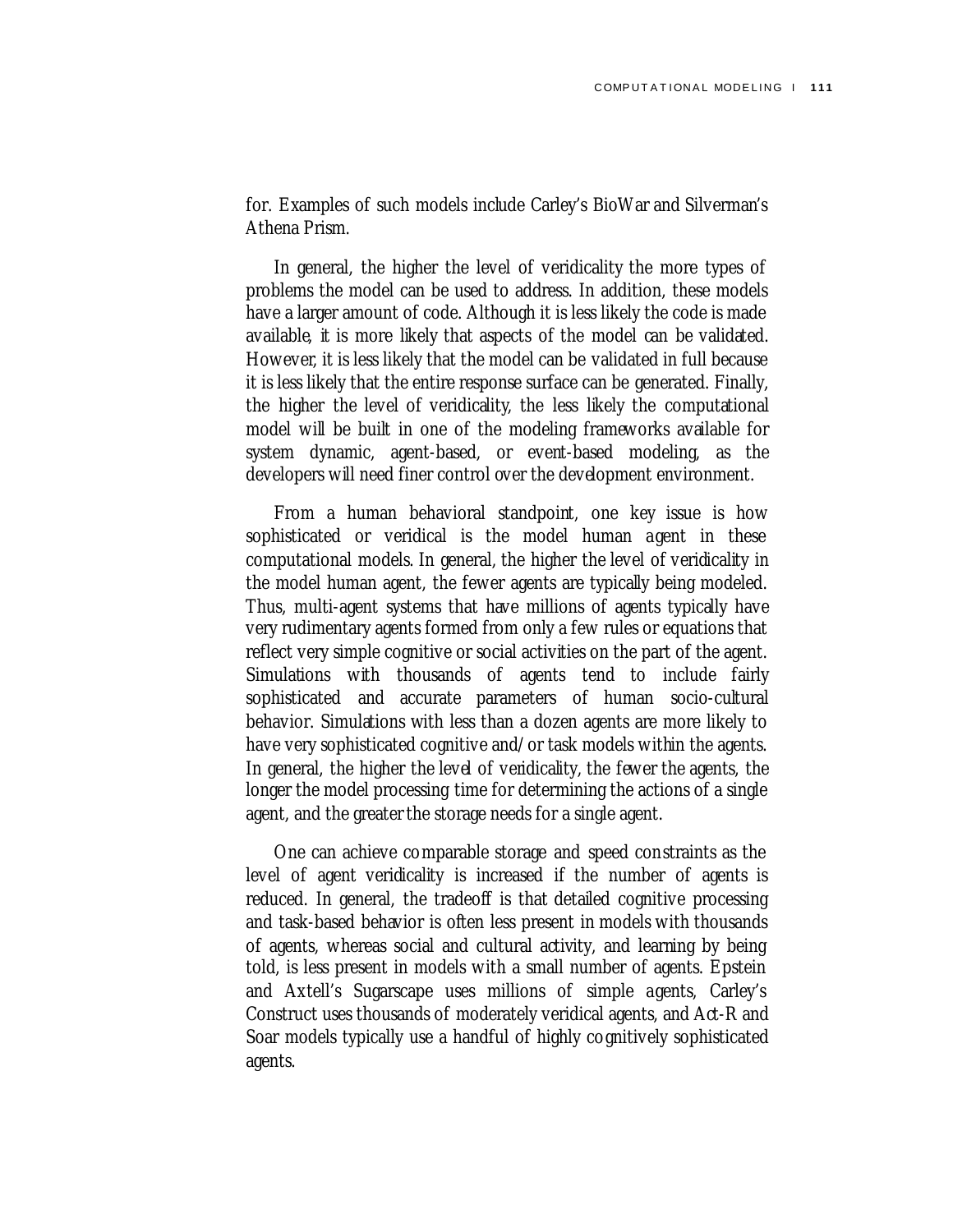Carley and Newell define three dimensions along which the model social agent varies: cognitive limitations, type of socio-cultural context knowledge, and amount of knowledge about the context. The amount of knowledge that the agent has might impact the speed of the computational model and the quality of the results but not the type of behaviors possible. In contrast, the other two dimensions impact the type of agent behaviors that it should be possible to generate from the computational model. The basic argument is that by placing appropriate limitations on agent cognitive activity and by placing the agents in, and giving them capability to recognize and respond to all classes of knowledge associated with a complete socio-cultural context, the agent model becomes the model social agent—a highly veridical avatar of human behavior in all situations. In general, most computational models use agents in less comprehensive environments or without appropriate cognitive limitations and as a result the agents cannot truly generate all human behaviors.

Figure E-1 illustrates where many current models fall on these dimensions. In the figure, each computational model (in italics) is placed in the cell furthest to the right and bottom that appears possible for the model. This means that a model in a particular cell, with its current architecture, should be applicable to any and all of the behaviors above and to the left of the cell by simply adding more knowledge. It is important to note that this breakdown is illustrative, not definitive. In addition, a key take-home message from the figure is that there is NO computational model today that has a highly veridical model social agent.

In addition to the lack of a good candidate for a model social agent, there are a number of limitations faced by computational models in the human social behavioral area at this point in time. One key limitation is that there is no single unifying theory of human social behavior. Rather, there are a panoply of theories, some of which lead to contradictory conclusions and all of which have received a limited amount of validation, though often only in a specific context. Another key limitation is that there is no single data set of sufficient detail, longitudinal nature, cross-cultural, and large enough in size to support validation of all aspects of any of the existing models, let alone models that might be developed in the future. The higher the level of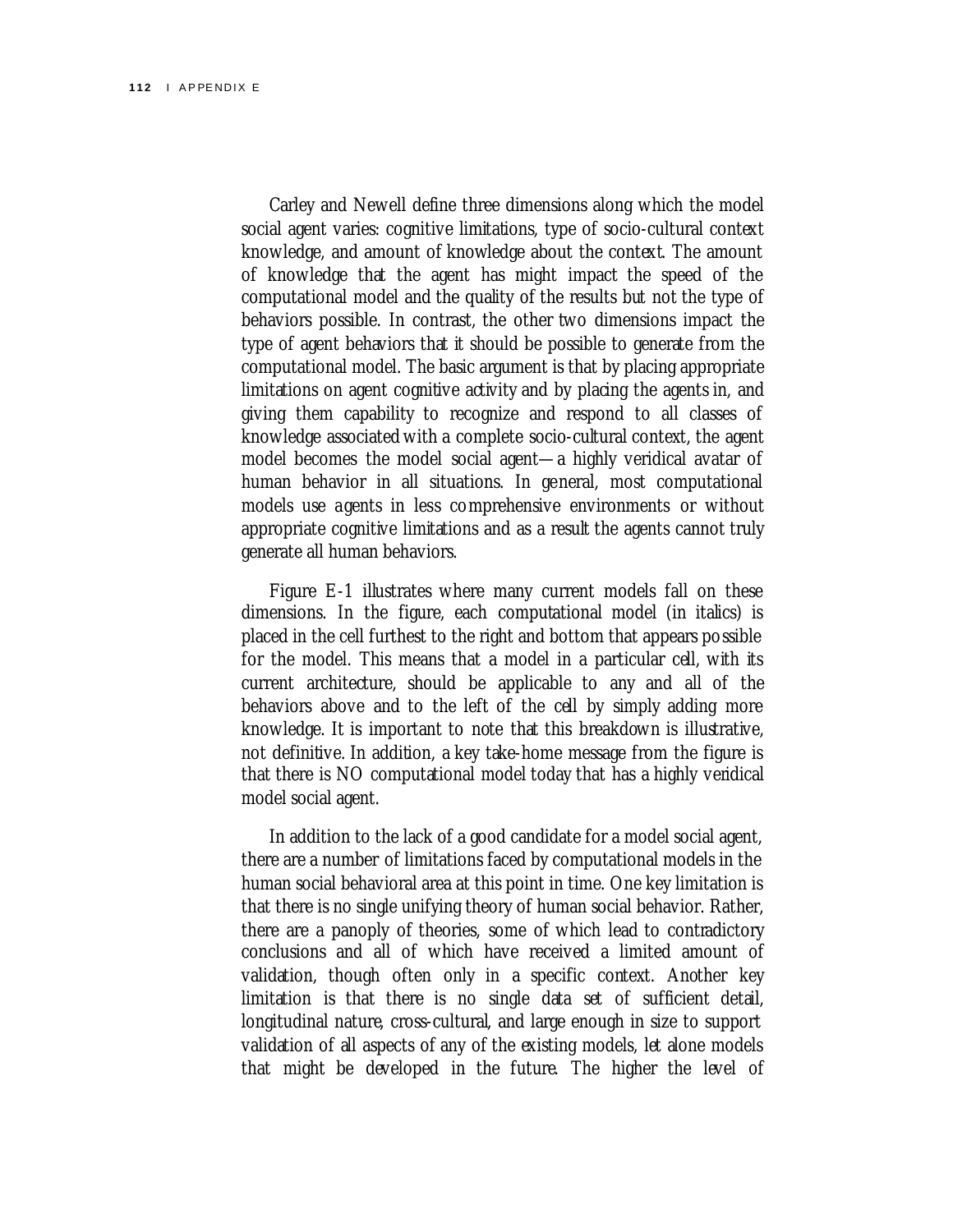veridicality in a computational model, the more "theories" of social behavior are embedded, at least implicitly, in the model.

|                                           |                                 | <u> Kilowiedye – lilcieasiliyiy Kich Situation</u>             |                                                |                                                              |                                                                                                                  |                                                                                          |                                                                                                           |
|-------------------------------------------|---------------------------------|----------------------------------------------------------------|------------------------------------------------|--------------------------------------------------------------|------------------------------------------------------------------------------------------------------------------|------------------------------------------------------------------------------------------|-----------------------------------------------------------------------------------------------------------|
|                                           |                                 | Nonsocial Task                                                 | <b>Multiple Agents</b>                         | Real<br>Interaction                                          | Social<br><b>Structure</b>                                                                                       | <b>Social Goals</b>                                                                      | Cultural<br><b>Historical</b>                                                                             |
| Capabilities                              | Omniscient                      | Goal directed<br>Produces goods<br>Uses tools<br>Uses language | Models of others<br>Turn taking<br>Exchange    | Face-to-face                                                 | Class differences                                                                                                | Organizational<br>qoals                                                                  | <b>Historically</b><br>situated                                                                           |
|                                           | Rational<br>Agent               | Reasons<br>Acquires<br>Learns                                  | Learns from others<br>Education<br>Negotiation | Misc om munic a-<br>tion                                     | <b>Promotion</b><br>Social mobility                                                                              | Competition<br>Cooperation<br>Social cognition                                           | E mergent norms<br>Seas<br>Economic Models<br>Cultural<br>Transmis sion                                   |
| Increasingly Limited<br>T<br>Architecture | Boundedly<br>Rational<br>Agent  | <b>Satisfices</b><br>Task planning<br>Adaptation               | Group making                                   | Social planning<br>Coercion<br>Priority disputes             | Altruism<br>Uses networks for<br>information<br>Boundary<br>spanners<br>Garbage Can<br>Model<br>Sugarscape, AAIS | Dela-ys<br>qratification<br>Moral obligation<br><b>RTE</b><br><b>VDT</b><br><b>TAEMS</b> | Gate keeping<br>Role emergence<br>CORP, HITOP-A,<br>ACTION,<br>ORGA HEAD,<br>Organizational<br>Consultant |
|                                           | Cognitive<br>Agent              | <b>Compulsiveness</b><br>Lack of awareness<br>Multi-tasking    | Group think                                    | Spontaneous<br><b>Exchange</b><br>Social interaction<br>Soar | Automatic<br>response to<br>status cues<br><b>Construct</b>                                                      | Group conflict<br>Power struggles                                                        | Develop language<br>Institutional<br>change                                                               |
| Cognitive                                 | Emotional<br>Cognitive<br>Agent | Habituation<br>Variable<br>performance                         | Protesting<br>Trust<br>Athena                  | Play<br>Rapid emotional<br>response<br>Cons                  | Campaigning                                                                                                      | Team player                                                                              | Norm<br>maintenance<br>Ritual<br>maintenance<br>Advertising<br><b>MODEL</b><br><b>SOCIAL AGENT</b>        |

**Knowledge** – Increasingly Rich Situation

**Figure E-1.** Illustrative Classification of Activities and Models

## **Models, Metrics, and Social Networks**

The term model typically refers to an abstraction of reality at the system level. In other words, within a model there are numerous variables that can take on a range of values, and these variables are linked together in some form of pattern of influence. The term metric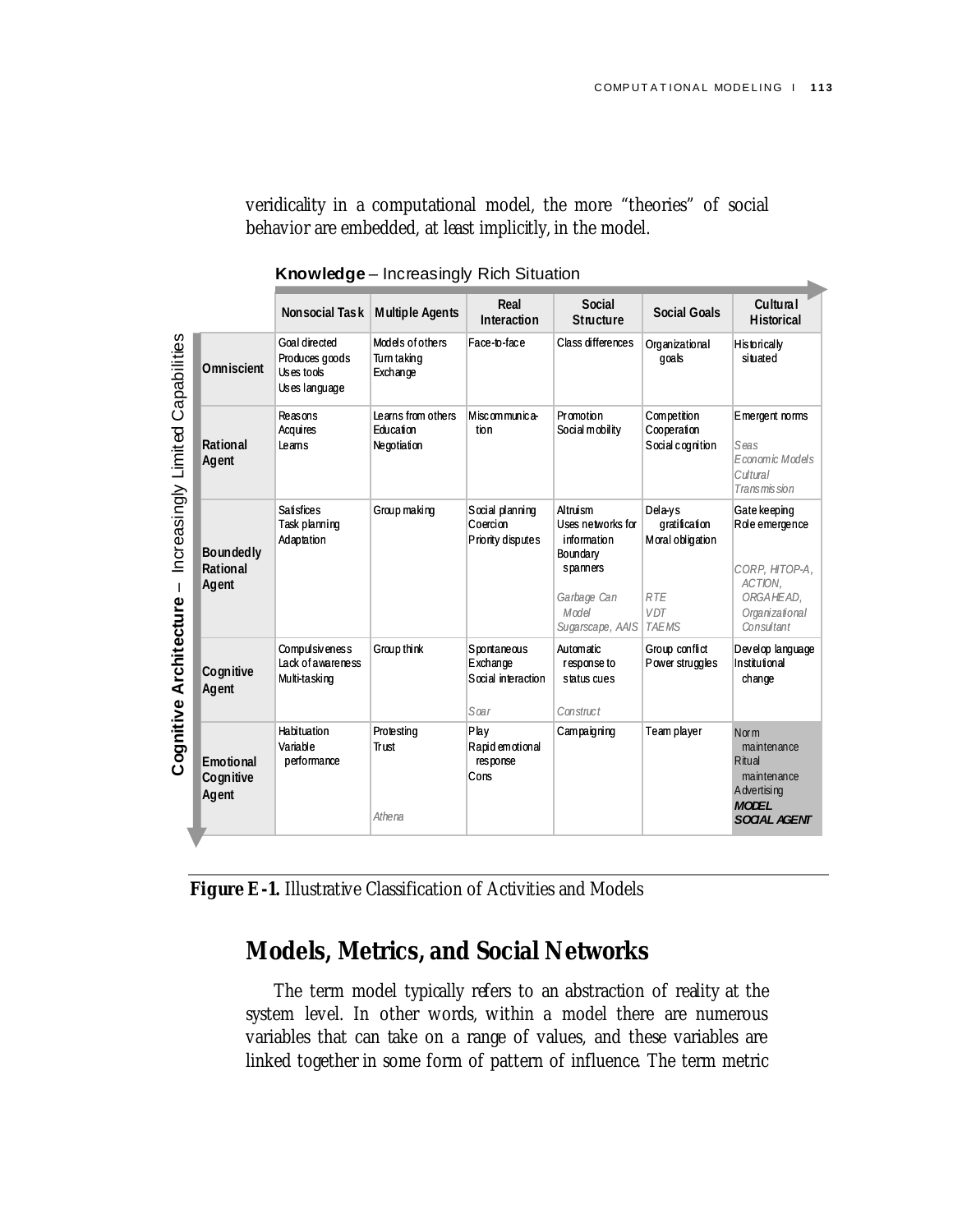typically refers to a measure with key mathematical properties, such as having a true 0 point and values having the transitivity property. A variable in a model can be a metric.

In the area of social networks, or network science, these terms are sometimes used interchangeably. For example, some refer to the metric, "betweenness," to characterize a social network model of power. Others refer to the network itself, or the graphic visualization of the network, as a model of the group, *e.g.*, a network where each link represents who interacts with whom among members of a small company might be referred to as the network model of that company. In this case, inherent in the "model" are a set of network properties of the nodes, *i.e*., their value on a set of metrics. In still other cases, an agent-based model in which the agents learn from others to whom they are connected, or who alter their connections to others, or a system dynamics or event-based model that uses network metrics as variables are also referred to as network models. Hence, when the term network model is used, it behooves the reader or listener to understand how the term model is being used. From a computational perspective, for large networks with thousands of nodes, for example, many metrics cannot be calculated exactly in a reasonable amount of time and, therefore, heuristic-based computational approaches are used.

From a social behavioral modeling perspective, the area of social networks is of critical importance for four reasons. First, of all the computational modeling areas, the area of network science is the most developed. There is a set of well understood, validated, documented, and meaningful metrics; toolkits; well understood procedures for data collection and analysis; and social networks that are easily linked to other types of models. Second, networks constrain and enable behavior to the extent that understanding the network in a group is critical to identifying key actors and supports course of action analysis. Third, network metrics and models have been used with demonstrable success to support real world decisions in areas such as corporate reorganization, counter-terrorism, law-enforcement, and social policy. Fourth, there is a recognizable curriculum that individuals need to know to be competent in the social network area. In general, the most successful cases are those in which a meta-network approach was taken (see below). Unfortunately, the currently popularity of network science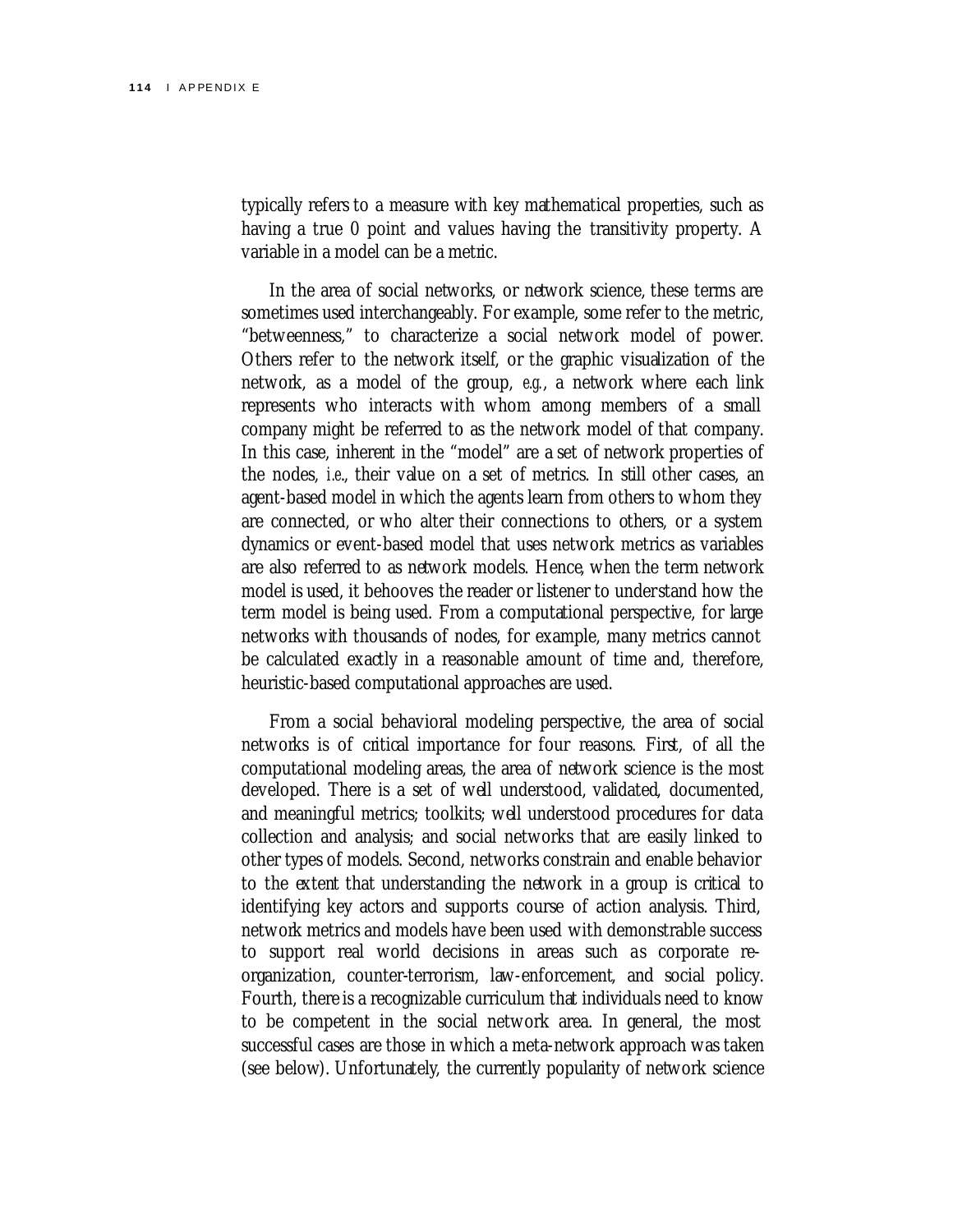has led to a swell in the number of people daiming to do work in this area with most of the "practitioners" having little relevant background. As a result, recently there has been a tremendous amount of reinvention and re-discovery.

Networks constrain and enable behavior. In social networks (people-to-people), who interacts with whom, impacts what information is learned and transmitted, the flow of diseases, and the flow of money. However, networks impact more than just people. In many situations, it is important to think about the dynamics of meta-networks that connect the "who" (people and organizations), "what" (tasks, activities, and events), "where" (locations either at the general level—a building or a specific latitude and longitude), "why" (attitudes, beliefs, norms, goals) and "how" (resources and expertise needed to accomplish the "what" and held by the "who"). However, most network analysis tools focus only on social networks and/or utilize standard social network metrics on other networks without re-validating or determining if the metrics still make sense. A key exception here is the ORA tool which was designed from its inception to handle multi-mode multi-link dynamic networks—that is, meta-networks.

Network models are often touted as "data greedy." Because the model is of a group and the nodes are people, most accurate results require knowing for each pair of individuals whether or not they are connected. However, a network science approach can be used at any level, individual, group, state, or interstate. The nodes can be anything. The links can represent any number of types of relations. The links can vary in strength, directionality, and confidence. This being said, most network tools can only handle one to two types of nodes at a time (*i.e*., one to two types of relations), and most metrics only operate on binary data where the links have been reduced to present or not. There are, however, a growing number of exceptions, such as ORA.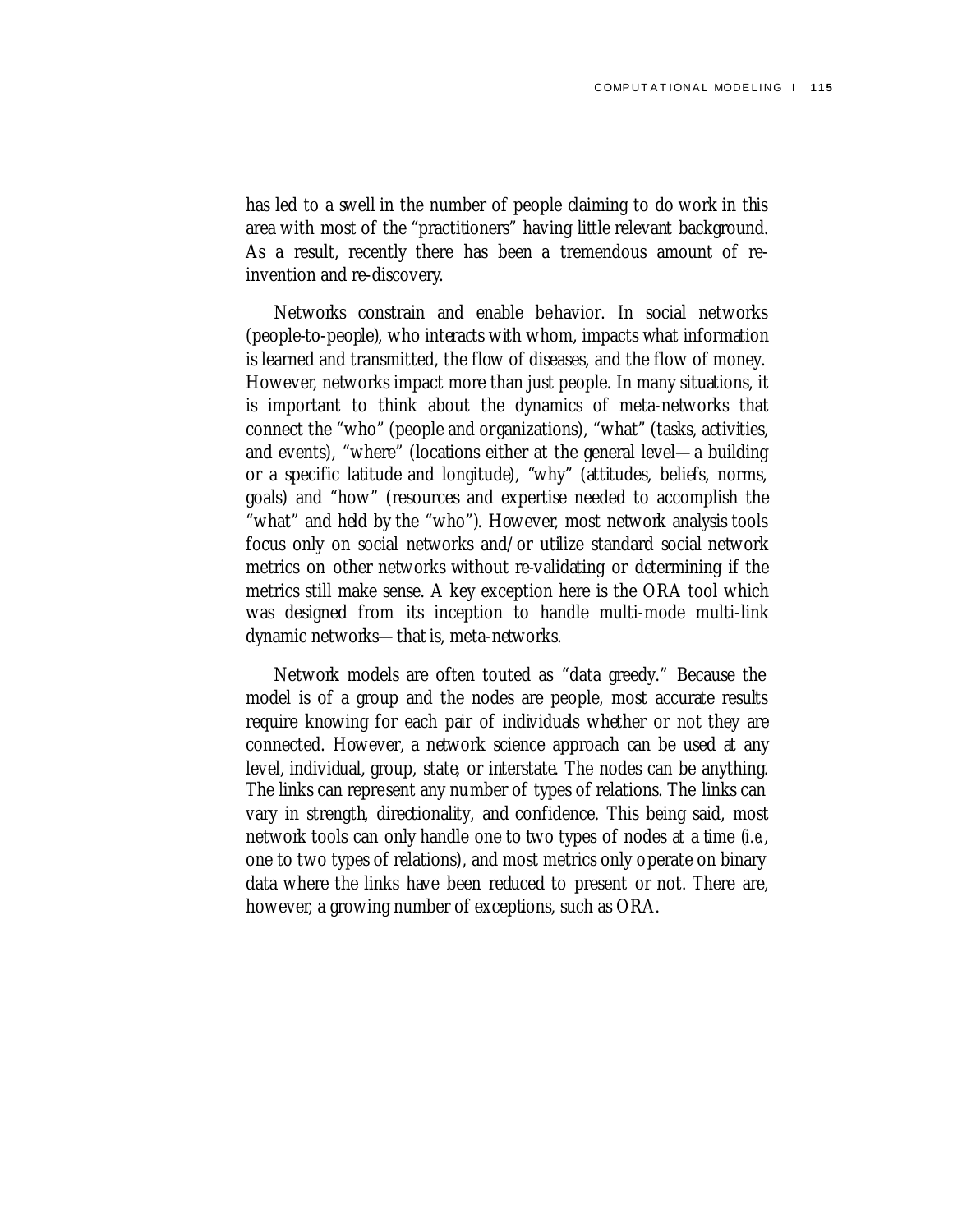#### 116 | APPENDIX E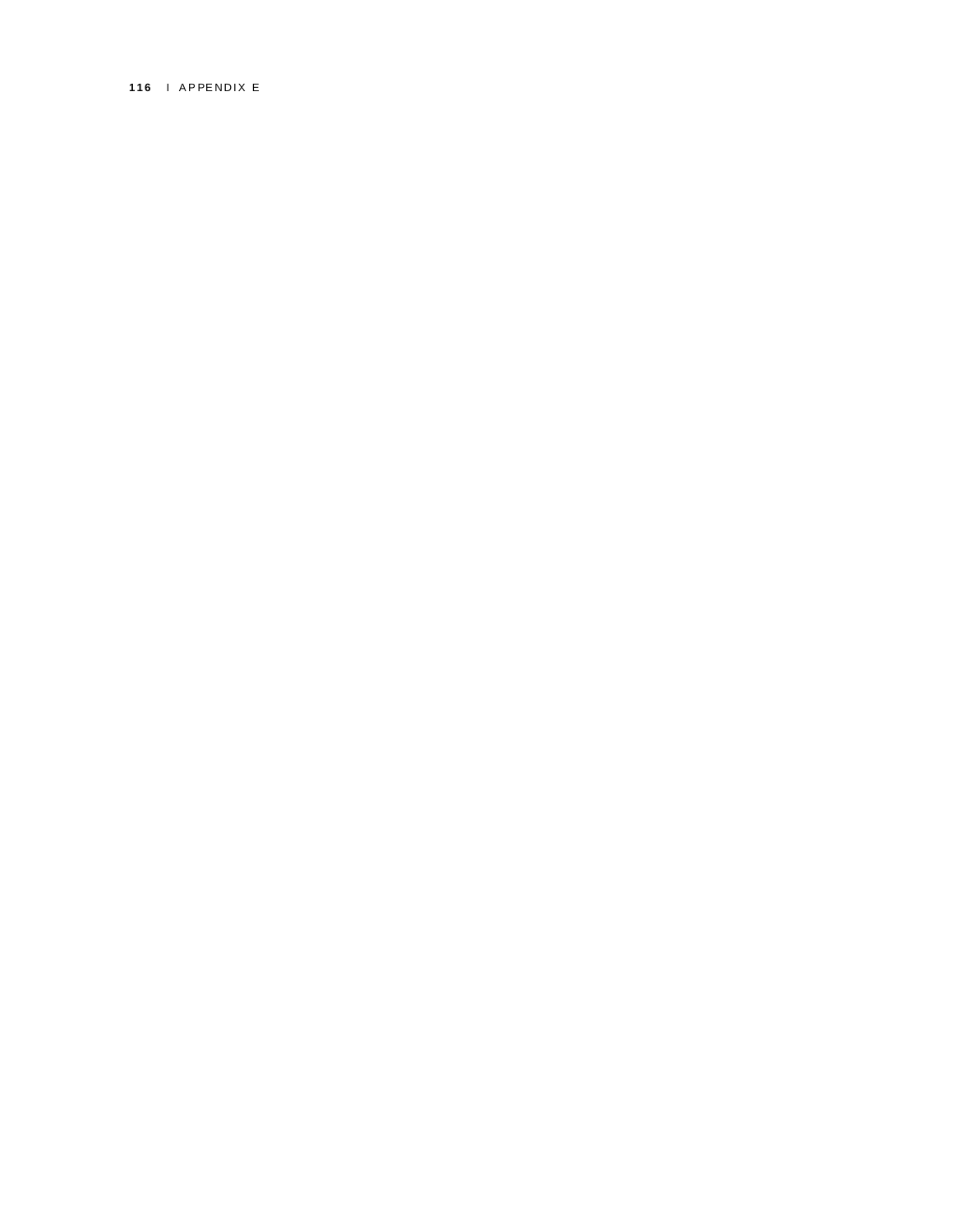DEC 2 2 2000

## **Terms of Reference**



efforts among nations and non-state actors seeking to counter U.S. conventional superiority by making use of irregular tactics and campaigns for influence over local populations and institutions. Furthermore, there are many indications that they are doing better than us and are making significant gains in the eyes of their supporters. Ultimately, DoD and the United States may pay a high price for failing to understand their motivations and those of their supporters.

To improve understanding of adversaries and the populations in which they operate, the Task Force should:

- Review and re-evaluate previous and current attempts in DoD to assess host population social structures, culture, adversarial thinking styles and patterns of behavior.
- Identify and assess current relevant science and technology investment plans, to include research, analysis, tools and techniques.

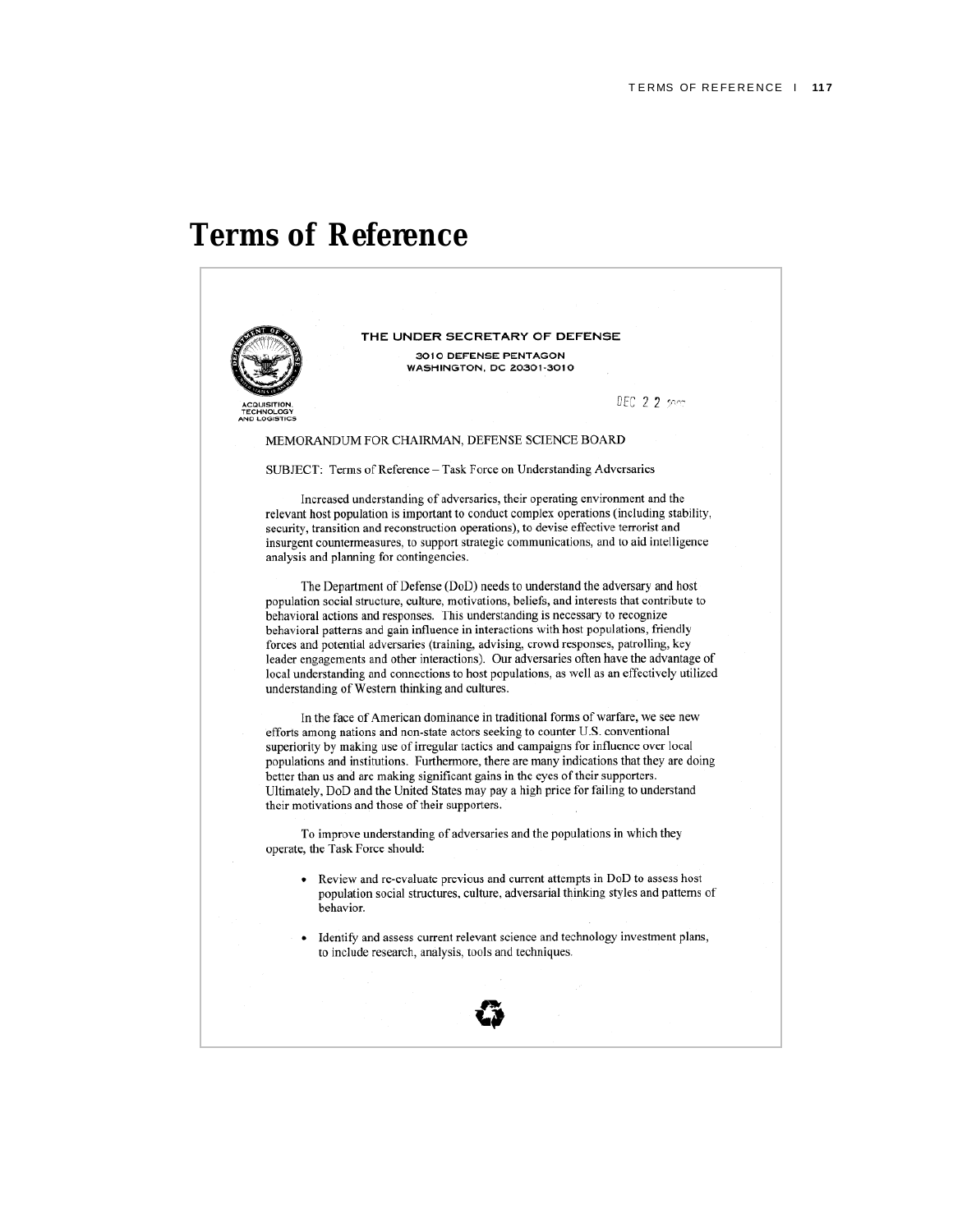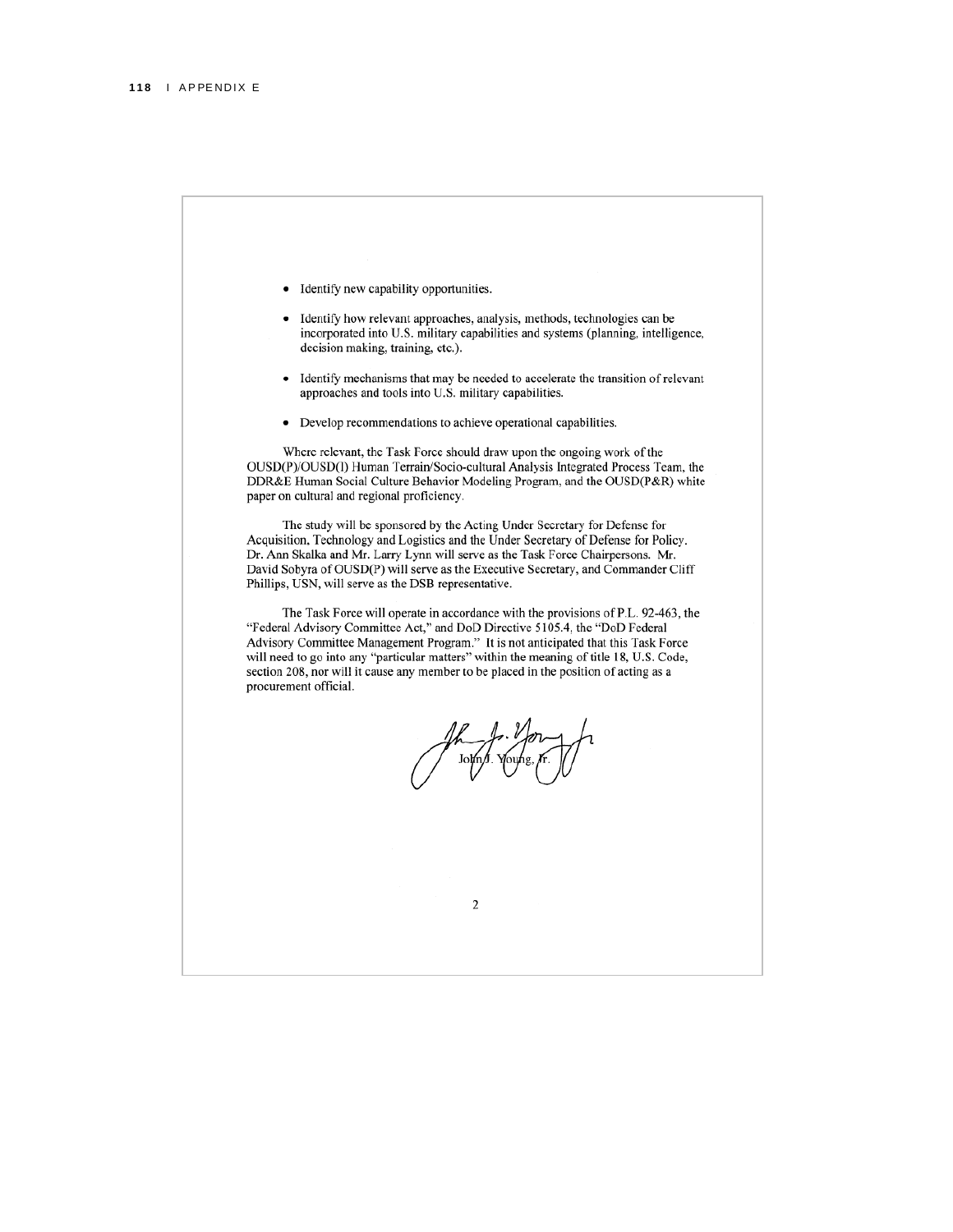## **Task Force Membership**

#### **CHAIRMEN**

| <b>Name</b>    | <b>Affiliation</b>      |
|----------------|-------------------------|
| Dr. Ann Skalka | Fox Chase Cancer Center |
| Mr. Larry Lynn | Private Consultant      |

#### **MEMBERS**

| Dr. Randy Borum             | University of Southern Florida                                          |
|-----------------------------|-------------------------------------------------------------------------|
| Dr. Kathleen Carley         | Carnegie Mellon University                                              |
| Gen Paul Gorman, USA (Ret.) | Former Combatant Commander                                              |
| Dr. Mark May bury           | <b>MITRE Corporation</b>                                                |
| Dr. Montgomery McFate       | Institutefor Defense Analyses                                           |
| Mr. Robert Nesbit           | <b>MITRE Corporation</b>                                                |
| Mr. Sam Rascoff             | New York University, formerly New York City<br><b>Police Department</b> |
| Mr. Mark Stout              | Institutef or Defense Analyses                                          |
| Ms. Leigh Warner            | Private Consultant                                                      |

#### **GOVERNMENT ADVISORS**

| CDR Sean Bigerstaff        | Office of the Director, Defense Research and<br>Engineering                              |
|----------------------------|------------------------------------------------------------------------------------------|
| Dr. Alenka Brown-Vanhooser | Office of the Assistant Secretary of Defense<br>for Networks and Information Integration |
| Mr. Wade Ishimoto          | Department of the Navy                                                                   |
| M. R.C. Porter             | Office of the Secretary of Defense                                                       |
| Mr. Ben Riley              | Office of the Secretary of Defense                                                       |

#### **EXECUTIVE SECRETARY**

| Mr. Dave Soby ra | Office of the Under Secretary of Defensefor<br>Policy |
|------------------|-------------------------------------------------------|
|------------------|-------------------------------------------------------|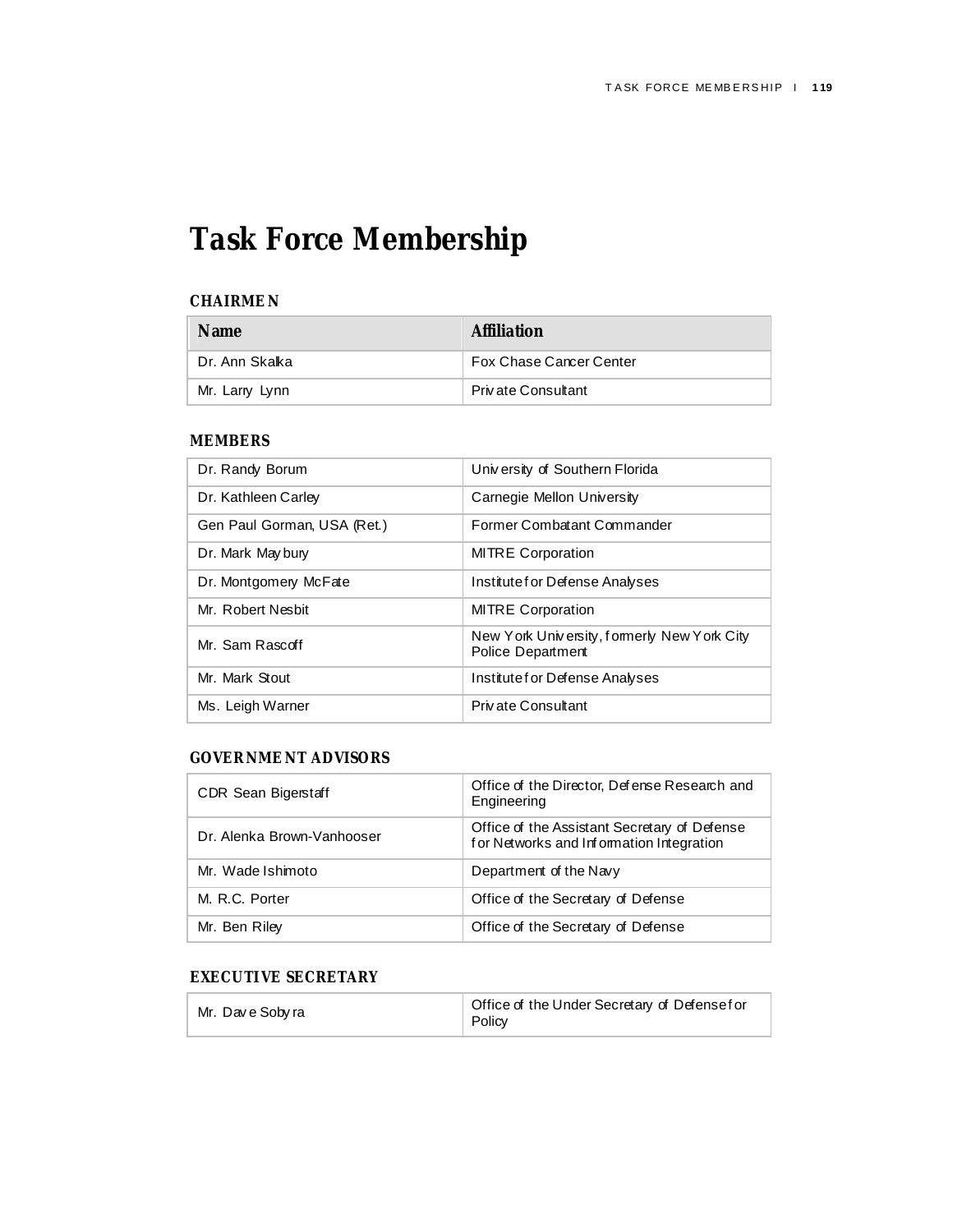#### **DSB REPRESENTATIVE**

| <b>CDR Clifton Phillips</b> | Office of the Under Secretary of Defensefor<br>Acquisition, Technology, and Logistics |
|-----------------------------|---------------------------------------------------------------------------------------|
|-----------------------------|---------------------------------------------------------------------------------------|

### **STAFF**

| Ms. Barbara Bicksler | Strategic Analysis, Inc. |
|----------------------|--------------------------|
| Ms. Kelly Frere      | Strategic Analysis, Inc. |
| Ms. Teresa Kidwell   | Strategic Analysis, Inc. |
| Ms. Carla King       | Strategic Analysis, Inc. |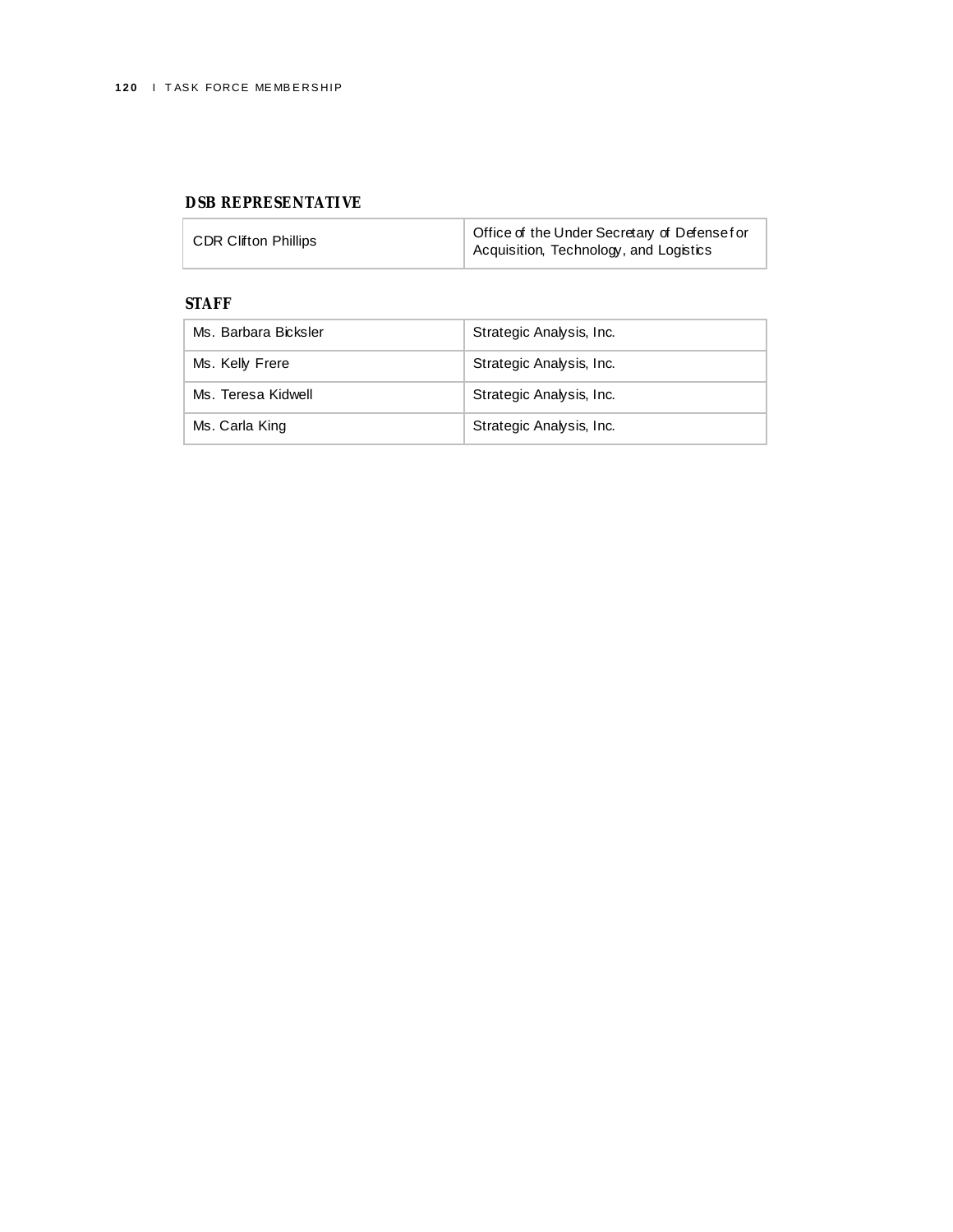## **Presentations to the Task Force**

**Name** Topic **Topic** 

#### **OCTOBER 29-30, 2007**

| Mr. Steve Fondacaro<br>Program Manager, G2 TRADOC                                             | DoD Human Terrain System (HTS) Program                               |
|-----------------------------------------------------------------------------------------------|----------------------------------------------------------------------|
| General Paul Goman, USA (Ret.)                                                                | Theater Military Assistance and Advisory<br>Group - Future (TMAAG-F) |
| Mr. Wade Ishimoto<br>Office of the Deputy Under Secretary of the Navy                         | <b>Special Operations Forces</b>                                     |
| Dr. Joseph Markowitz<br>Private Consultant                                                    | Intelligence Requirements in the 21st Century                        |
| Dr. Vince Vitto<br>Private Consultant and Vice Chairman of the DSB                            | Strategic Communication                                              |
| Ms. Melissa Drisko<br>Chief of Community Enterprise Operations<br>DIA/Directoratefor Analysis | Foreign Socio-cultural Dynamics and Defense<br>Intelligence          |

#### **NOVEMBER 26-27, 2007**

| Mr. Robert Nesbit<br>Senior Vice President and General Manager of<br><b>MITRE Corporation</b>       | Combatant Commands Integrated Priority Lists                                                           |
|-----------------------------------------------------------------------------------------------------|--------------------------------------------------------------------------------------------------------|
| Dr. Jerrold Post<br>Director of the Political Psychology Program at<br>George Washington University | Deterring Asymmetric Rivals                                                                            |
| LTC Benjamin E Webb (USA)<br>Army G-3<br>Mr. William Chou<br>Institutef or Defense Analyses         | The Unit Perspectives Project: Tactical<br>Intelligence and the Iraqi Threat through<br>Warriors' Eyes |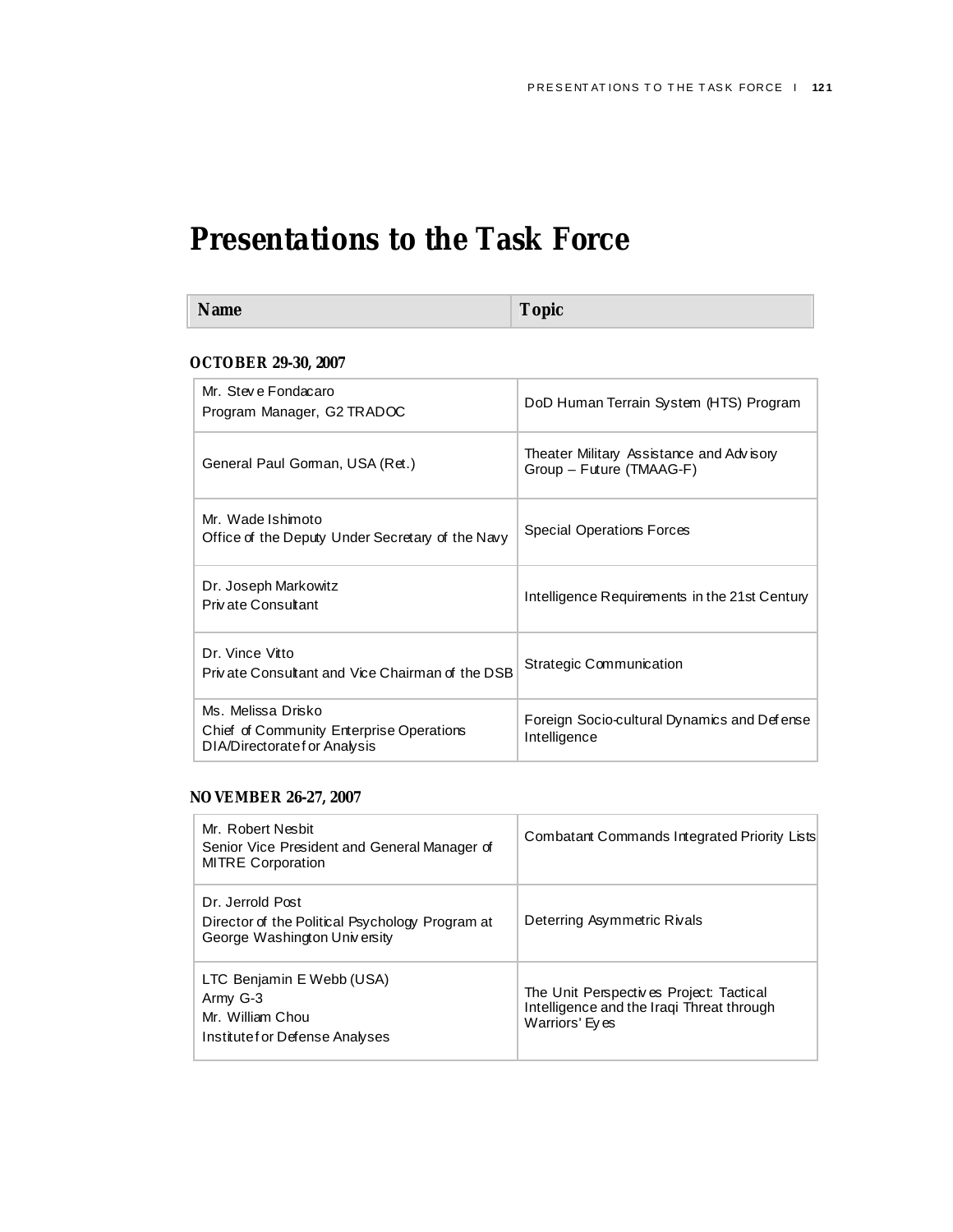| Dr. Michael Wertheimer<br>Assistant Deputy Director and Chief Technology<br>Officerf or Analysis at the Office of the Director of<br>National Intelligence<br>Dr. Jill Egeth<br><b>MITRE Corporation</b> | Summer Hard Problem (SHARP) Program                            |
|----------------------------------------------------------------------------------------------------------------------------------------------------------------------------------------------------------|----------------------------------------------------------------|
| Dr. Montgomery McFate<br>Institutef or Defense Analyses                                                                                                                                                  | Socio-Cultural Requirements of Warfighters                     |
| Dr. Mark May bury<br>Executive Director, Information Technology<br>Division, MITRE                                                                                                                       | Analytic Methodologies Used by the Intelligence<br>Community   |
| COL H.R. McMaster<br><b>MAJ Daniel Barnard</b><br>US Army                                                                                                                                                | Counterinsurgency Operations and<br>Understanding Adv ersaries |

#### **JANUARY 28-29, 2008**

| Dr. Jarrett Brachman<br>Director of Research, Combating Terrorism<br>Center (CTC), West Point                                                                                                     | <b>Combating Terrorism Center</b>                 |
|---------------------------------------------------------------------------------------------------------------------------------------------------------------------------------------------------|---------------------------------------------------|
| Lt. Col. Todd Ly ons<br>Marine Corp Intelligence Activity                                                                                                                                         | Marine Corps Intelligence Activity                |
| Dr. Kathleen Carley<br>Carnegie Mellon University                                                                                                                                                 | Computational Models for Adversarial<br>Reasoning |
| Mr. Wade Ishimoto<br>Office of the Deputy Under Secretary of the<br>Navy<br>Dr. Alenka Brown-Vanhooser<br>Office of the Assistant Secretary of Defensefor<br>Networks and Information Integration | Ongoing Programs in DoD and Elsewhere             |
| Steve Guthrie<br>TRADOC, G-2                                                                                                                                                                      | Army Culture and Foreign Language Strategy        |
| Dan Butler<br>Office of the Director of National Intelligence,<br>Deputy Directorf or Open Source                                                                                                 | Intelligence Collection Architecture              |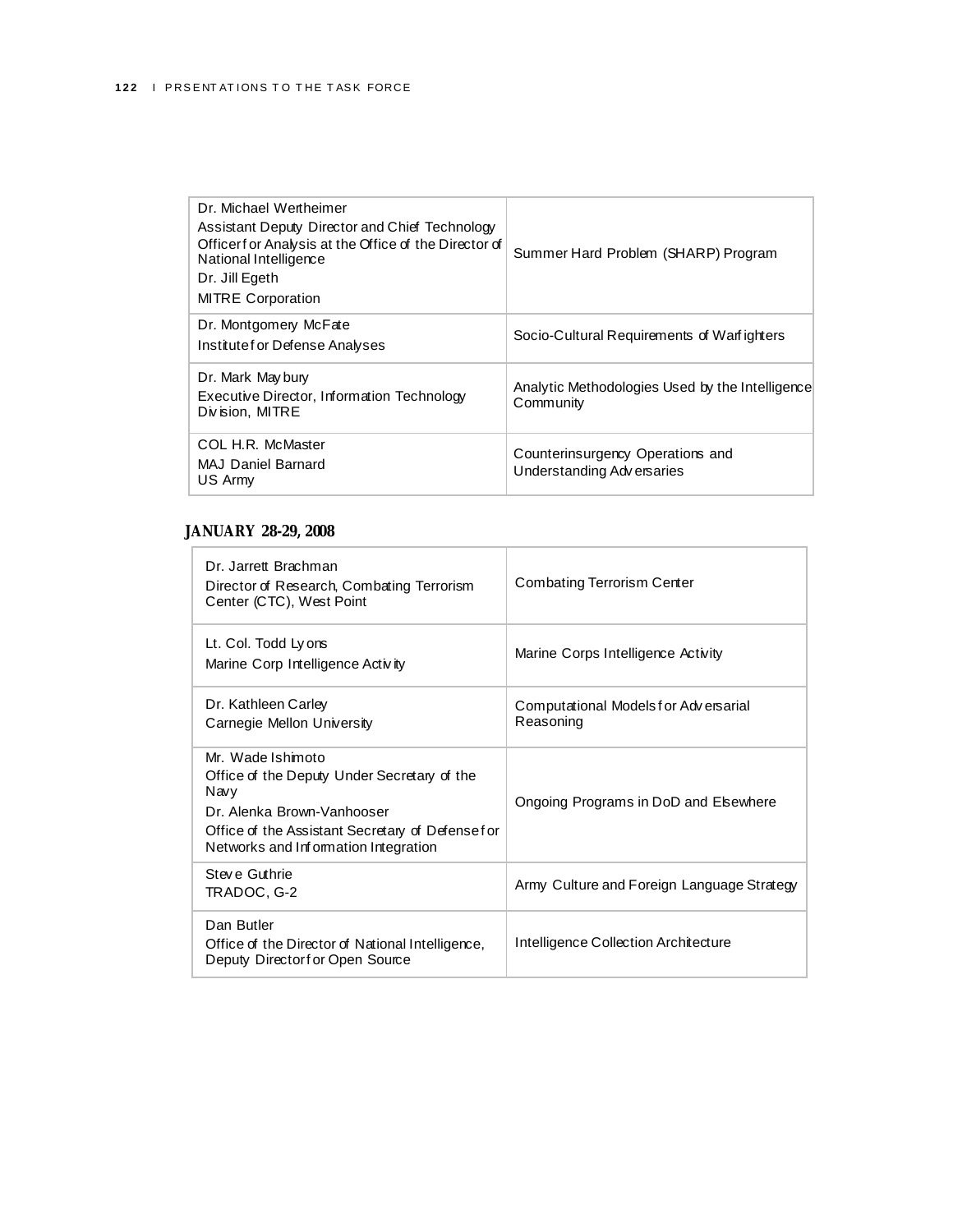#### **FEBRUARY 19-20, 2008**

| Dr. Joe Rosen<br>Dartmouth-Hitchcock Medical Center                          | The Strategic Impact of US Casualties                                                                 |
|------------------------------------------------------------------------------|-------------------------------------------------------------------------------------------------------|
| Dr. John Chin<br>President and CEO, Strategic Effects, LLC                   | Effects Based Cultural Intelligence for<br><b>Operational Personnel</b>                               |
| Nate Allen<br>National Defense University                                    | Company-Level Leadership in the<br><b>Contemporary Operating Environment</b>                          |
| Tom Rieger, Chris Steward, and<br>Poppy MacDonald<br>The Gallop Organization | Preventing Adversaries: Attitudes, Conditions<br>and Barriers                                         |
| COL David Maxwell<br>G3, U.S. Army Special Operations Command                | Perspectives on Understanding Host<br>Populations: Education, Training, Studies,<br>Methods and Tools |

#### **MARCH 17-18, 2008**

| Susan Brandon<br>Counterintelligence Field Activity                                                | Preliminary Credibility Assessment Screening<br>System (PCASS) |
|----------------------------------------------------------------------------------------------------|----------------------------------------------------------------|
| Timothy Persons<br>Intelligence Adv anced Research Projects<br>Activity                            | Human Terrain Research Portfolio                               |
| Dr. Montgomery McFate<br>Institutef or Defense Analyses                                            | Human Terrain System Baghdad Assessment<br>Team                |
| Larry Wright<br>Private Consultant                                                                 | Islam and Fundamentalist Islam                                 |
| Mr. Matt VanKony nenburt, Kelcy M. Allwein, and<br>Nicole Sponaugle<br>Defense Intelligence Agency | DIA Human Terrain Research                                     |

#### **APRIL 28-29, 2008**

| Dr. Robert Foster<br>Office of the Deputy Under Secretary of Defense<br>(Science and Technology), DDR&E | S&T Investments in Human Dynamics-<br><b>Related Programs</b> |
|---------------------------------------------------------------------------------------------------------|---------------------------------------------------------------|
| Michael Thompson<br>DARPA<br>COL Randy Dragon<br>National Training Center (NTC)                         | <b>National Training Center</b>                               |
| Lt. Col Tommy Scott                                                                                     | Career Marine Regional Studies Program                        |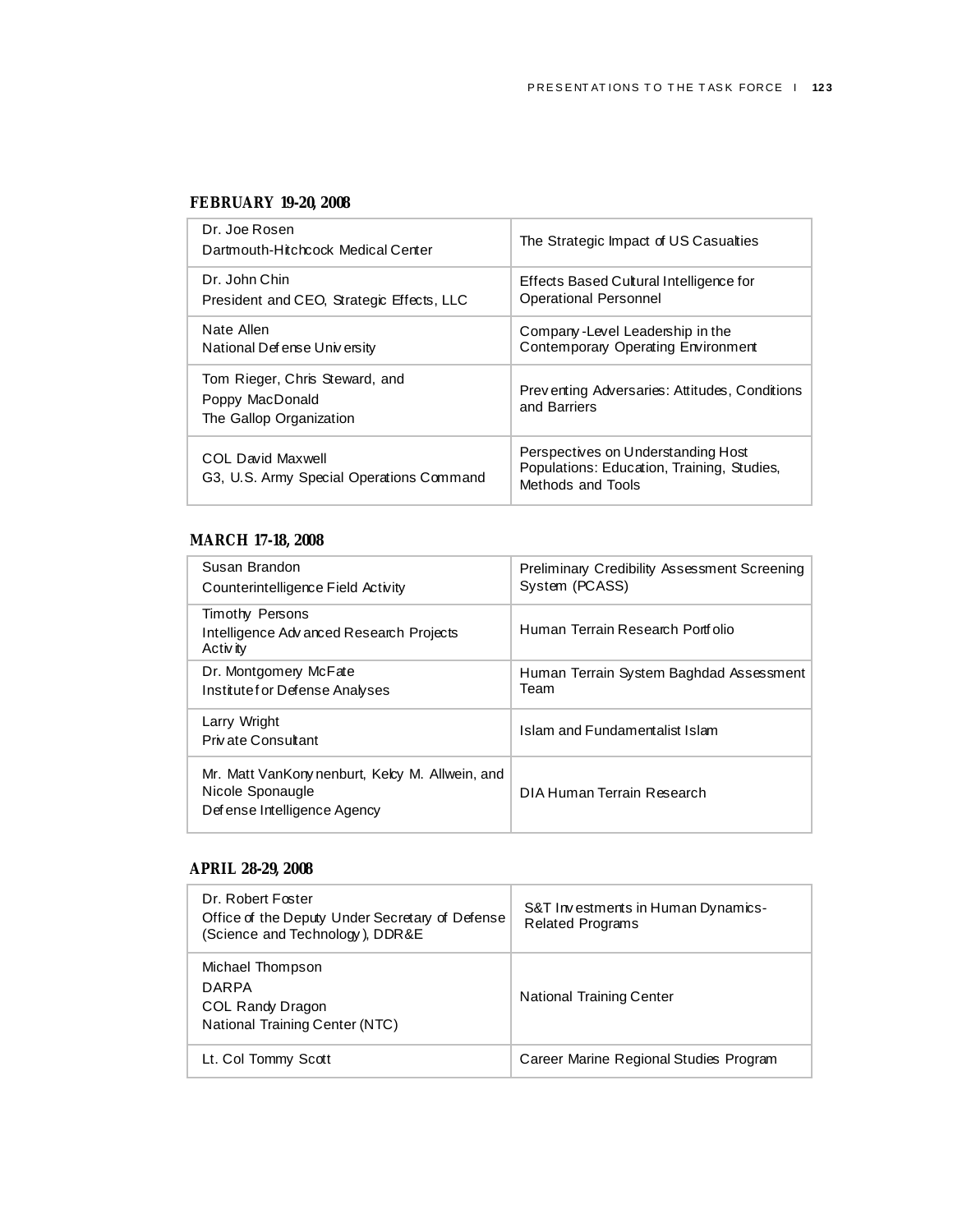#### **JUNE 4-5, 2008**

| Dr. Sean O'Brian<br>Defense Advanced Research Projects Agency<br>(DARPA)                        | DARPA's Computational Social Science<br>Portf olio |
|-------------------------------------------------------------------------------------------------|----------------------------------------------------|
| COL James Hickey, USA<br>Institute for Defense Analyses, Joint Adv anced<br>Warfighting Program | Value of Cultural Understanding in Theater         |
| Amy Kruse, PhD<br>DARPA Program Manger                                                          | Career Marine Regional Studies Program             |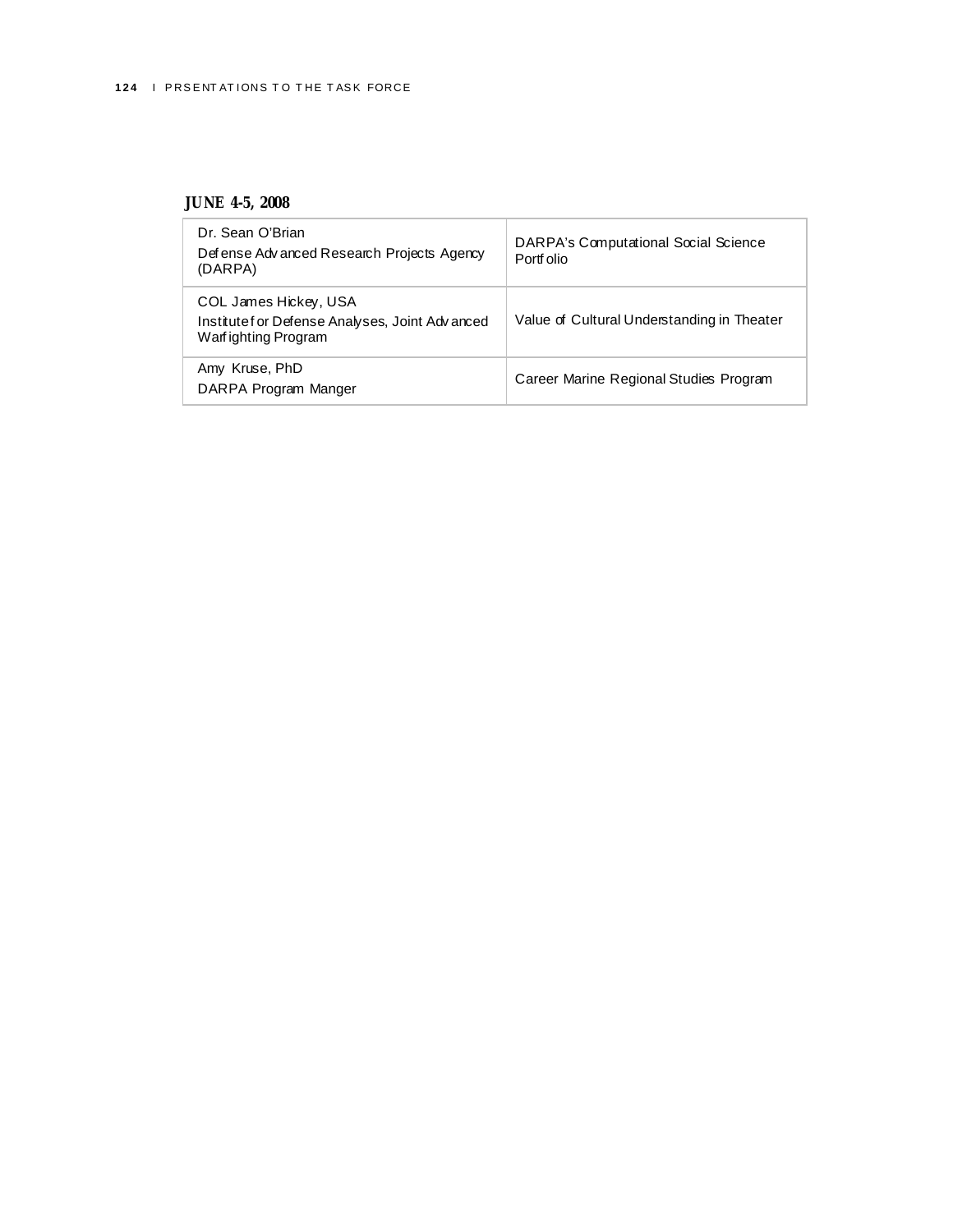# **Glossary**

| ACR          | armored cavalry regiment                                                  |
|--------------|---------------------------------------------------------------------------|
| ASD          | Assistant Secretary of Defense                                            |
| ASD (NII)    | Assistant Secretary of Defensefor Networks and Information<br>Integration |
| AT&L         | Acquisition, Technology, and Logistics                                    |
| <b>BCT</b>   | brigade combat team                                                       |
| CAOCL        | Center for Advanced Operational Culture Learning                          |
| CTTSO/SF     | Combating Terrorism Technology Support Office/San Francisco               |
| <b>DARPA</b> | Defense Adv anced Research Projects Agency                                |
| <b>DCGS</b>  | Distributed Common Ground Station                                         |
| DCO          | Defense Connect On-Line                                                   |
| DDR&E        | Director, Defense Research and Engineering                                |
| <b>DIA</b>   | Defense Intelligence Agency                                               |
| <b>DISA</b>  | Defense Information Systems Agency                                        |
| <b>DOD</b>   | Department of Defense                                                     |
| <b>DSB</b>   | Defense Science Board                                                     |
| <b>DTRA</b>  | Defense Threat Reduction Agency                                           |
| <b>FAO</b>   | Foreign Area Officer                                                      |
| <b>FM</b>    | f ield manual                                                             |
| <b>HSCB</b>  | human, social, cultural, and behavior                                     |
| <b>HTS</b>   | Human Terrain System                                                      |
| ID           | infantry division                                                         |
| IO           | information operations                                                    |
| <b>JFCOM</b> | U.S. Joint Forces Command                                                 |
| JIEDDO       | Joint Improvised Explosive Device Defeat Organization                     |
| <b>MCIA</b>  | Marine Corp Intelligence Activity                                         |
| M&S          | modeling and simulation                                                   |
| <b>MSOAG</b> | Marine Special Operations Advisor Group                                   |